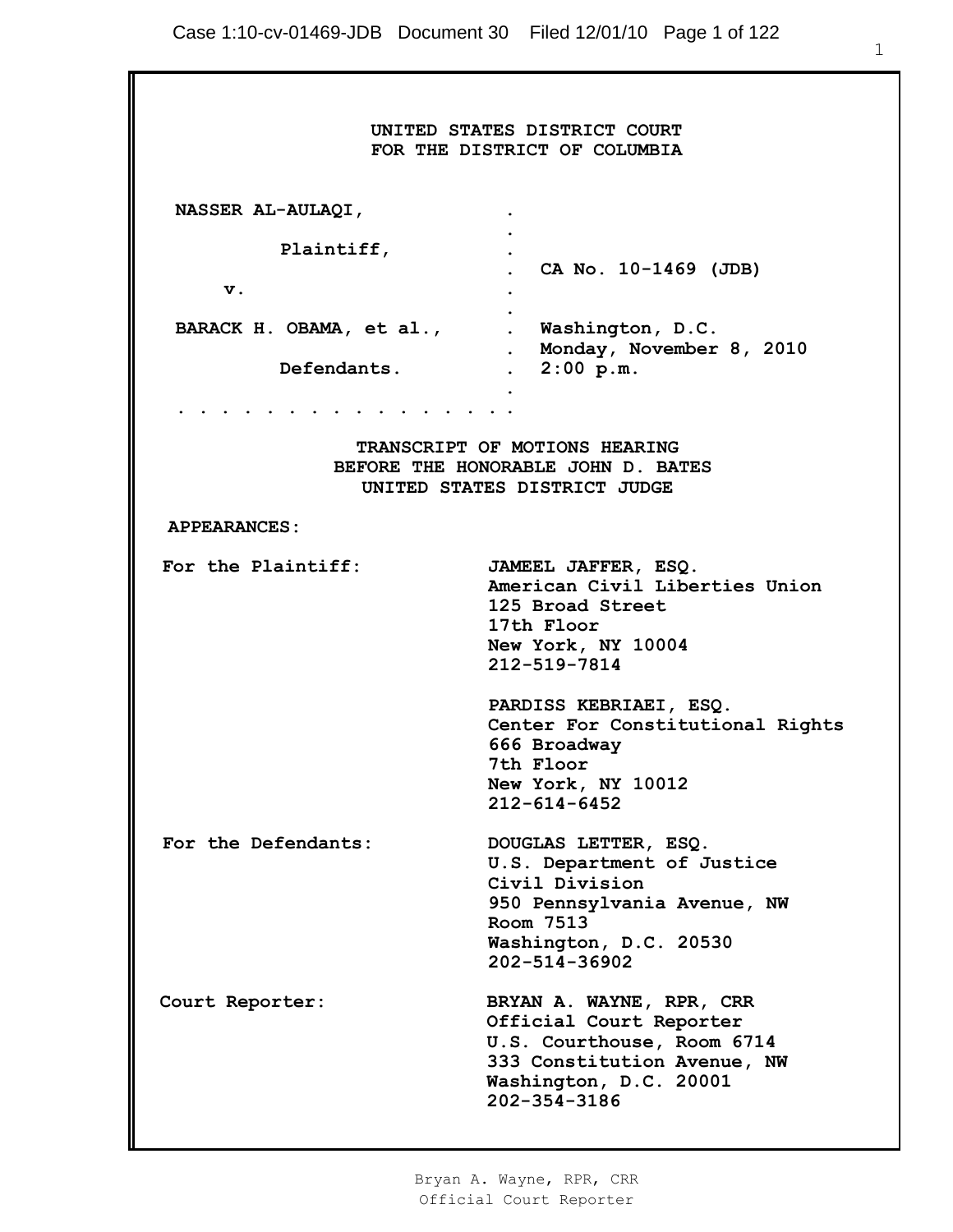| $1\,$          | PROCEEDINGS                                                     |
|----------------|-----------------------------------------------------------------|
| $\mathbf{2}$   | THE DEPUTY CLERK: Your Honor, we have civil action              |
| 3              | 10-1469, Nasser Al-Aulaqi versus Barack Obama et al. I would    |
| $\overline{4}$ | ask counsel to please approach the lectern and identify         |
| 5              | yourself, starting with the plaintiffs.                         |
| 6              | MR. JAFFER: Good afternoon, Your Honor. I'm Jameel              |
| $\overline{7}$ | Jaffer representing the plaintiffs. Could I introduce my        |
| 8              | co-counsel, or would you like them to approach individually?    |
| 9              | THE COURT: Why don't you do it.                                 |
| 10             | MR. JAFFER: I'm here with Pardiss Kebriaei and Maria            |
| 11             | LaHood from the Center for Constitutional Rights, Ben Wizner    |
| 12             | from my own office, and Art Spitzer from the ACLU of the        |
| 13             | National Capital Area.                                          |
| 14             | THE COURT: Thank you, Mr. Jaffer.                               |
| 15             | MR. LETTER: May it please the Court, Douglas Letter             |
| 16             | from the United States Department of Justice. With me today,    |
| 17             | all from the civil division, we have Mr. Vincent Garvey, Deputy |
| 18             | Assistant Attorney General Ian Gershengorn, Peter Leary, Tony   |
| 19             | Coppolino, and Assistant Attorney General Tony West.            |
| 20             | THE COURT: And good afternoon to all of you.<br>All             |
| 21             | We're here on two motions, a motion to dismiss by the<br>right. |
| 22             | defendants and a motion for preliminary injunction by the       |
| 23             | plaintiff.                                                      |
| 24             | Let me just give a little bit of background.<br>The             |
| 25             | plaintiff, Anwar Al-Aulaqi, his father has brought this suit    |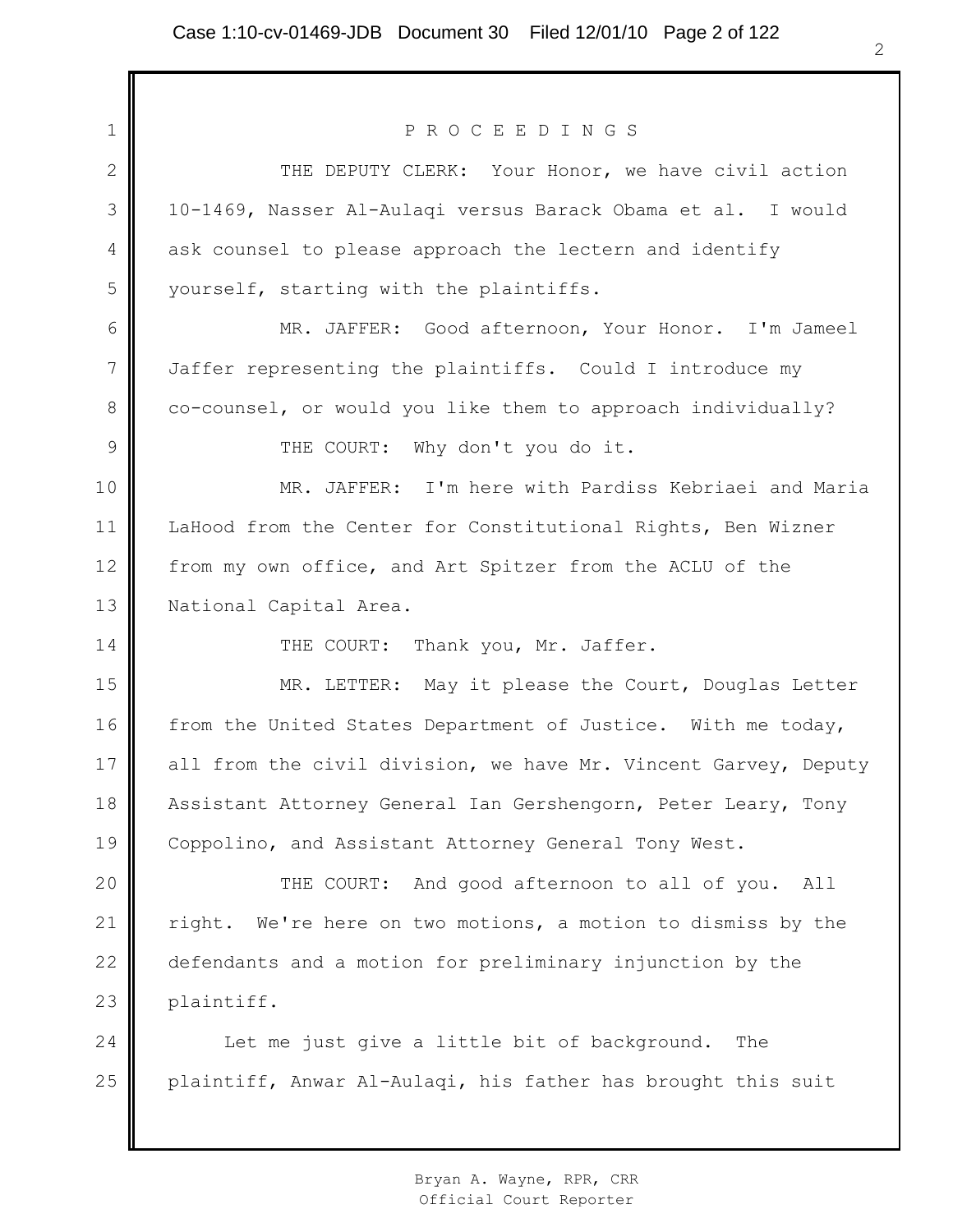1 2 3 4 5 6 7 8 9 10 challenging his son's alleged designation for targeting or extrajudicial killing by the United States. There are four claims: That the target killing of U.S. citizens -- which Anwar Al-Aulaqi is -- outside of armed conflict and without meeting certain criteria involving imminent threats and the absence of any other reasonable means to neutralize those threats violates the son's Fourth Amendment right to be free from unreasonable seizures, his Fifth Amendment right not to be deprived of life without due process, and violates the alien tort statute, basically because it violates customary international law.

Plaintiff also claims that the failure of the United States to disclose the criteria by which the United States designates a U.S. citizen abroad for targeted killing violates Anwar Al-Aulaqi's Fifth Amendment due process notice rights.

11

12

13

14

15 16 17 18 19 20 21 We have a request for a preliminary injunction by the plaintiff, which would include declaratory and injunctive relief, to prevent the targeted killing of U.S. citizens, including Anwar Al-Aulaqi. There actually is a claim to prevent all targeted killings as well, except pursuant to specific limited criteria requiring an imminent threat to life and no means to prevent that threat short of lethal force.

22 23 24 25 There are several issues that the defendants have raised. They are threshold issues, essentially that the plaintiff lacks standing, either next friend or third party standing, that the case raises nonjusticiable political questions, and that the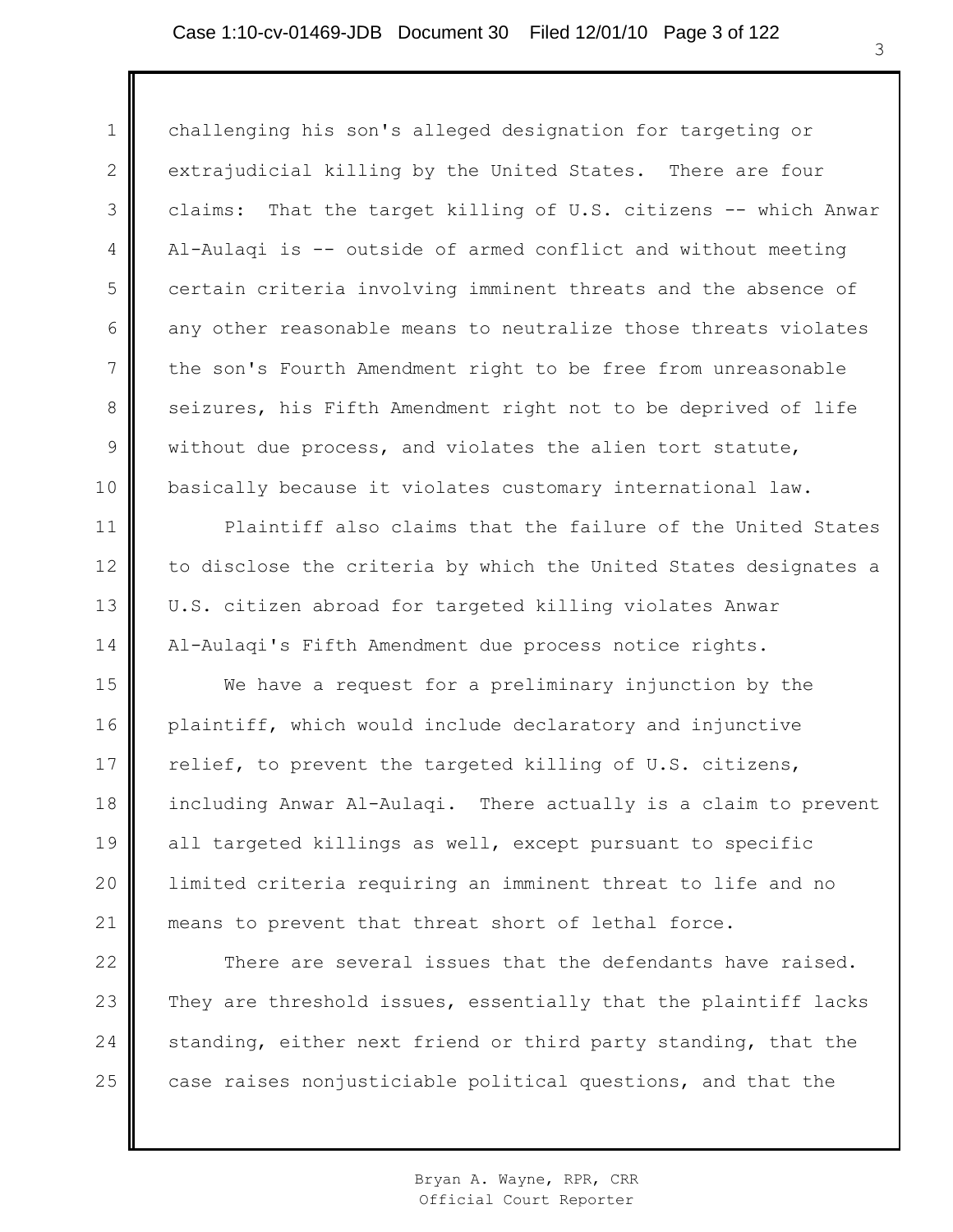1 2 3 4 5 6 case can't proceed in light of the government's invocation of the state secrets privilege, through both public and classified declarations of director of national intelligence Clapper, Secretary of Defense Gates and director of the CIA, Panetta. And therefore, the defendants assert that the merits of plaintiff's claims should not be reached.

The reason I've gone through this backdrop is to say that counsel can address the issues as they wish, in the order that they wish, focusing on what they choose to focus on.

7

8

9

10 11 12 13 14 15 16 17 You should assume I'm very familiar with your filings and with the issues. And each side has an hour to address the issues, although I'm not keeping a clock on myself, and therefore probably not on you either. I do expect that most of the hearing will focus on the threshold issues, and therefore I will say this. If I decide to deny the government's motion to dismiss, I do expect or at least believe that I might have a further hearing on the merits of the claims.

18 19 20 21 22 So I don't want the plaintiffs especially to feel that they have to take all their time on the merits issues. If we wind up in a situation where the government's motion to dismiss has been denied, I may well schedule, quickly, another focused hearing to address the, what I'll call the merits issues.

23 24 25 I've decided that I'm going to hear first from the government, then from the plaintiff, and then I will give both the government and the plaintiff a chance to offer some rebuttal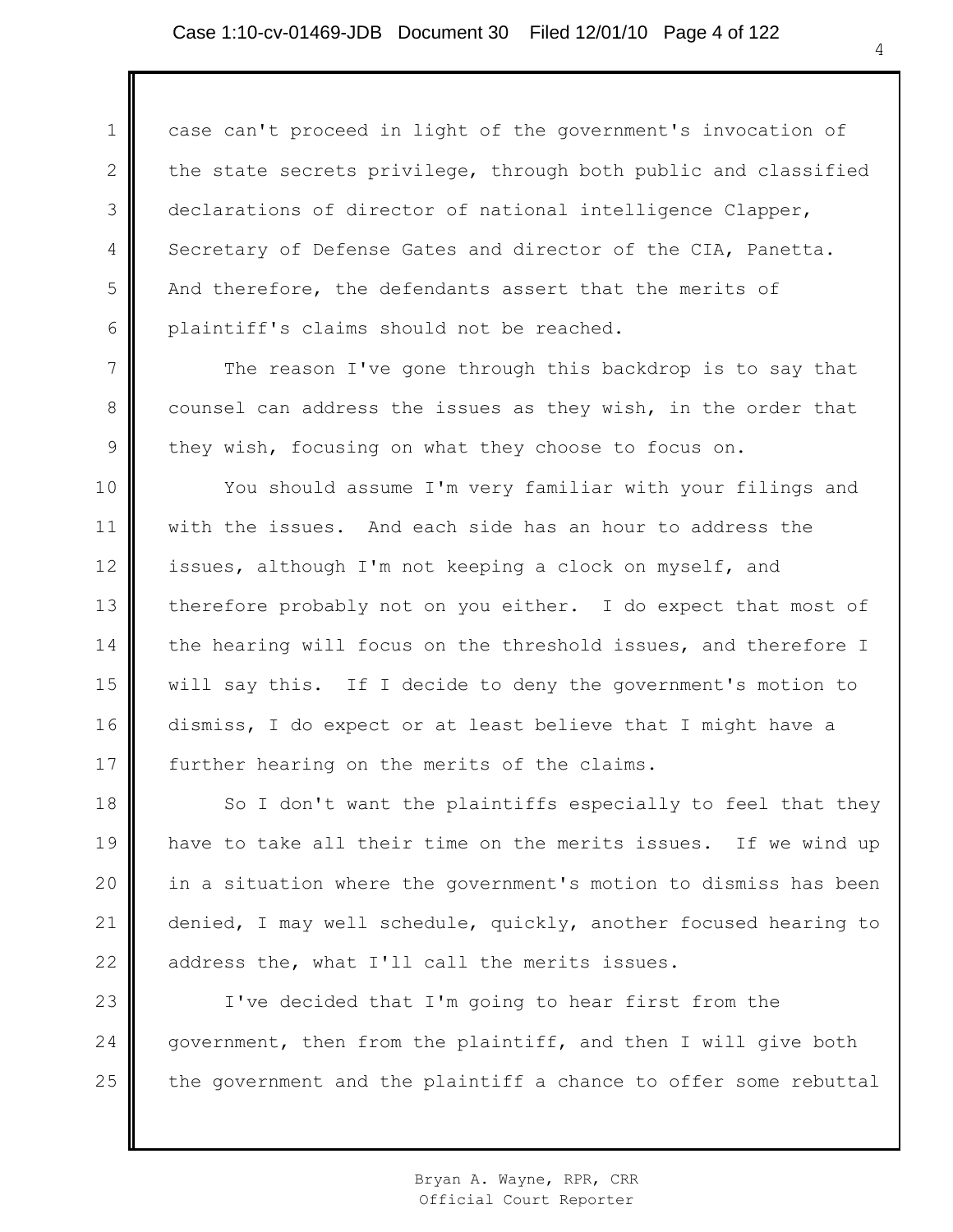| $\mathbf 1$    | or reply. With that, Mr. Letter.                                 |
|----------------|------------------------------------------------------------------|
| $\mathbf{2}$   | MR. LETTER: Thank you, Your Honor. What I'd like to              |
| 3              | do, with Your Honor's permission, is to reserve 20 minutes of    |
| 4              | time for rebuttal, but obviously my main desire is to answer     |
| 5              | your questions.                                                  |
| 6              | Your Honor has already summarized the background facts and       |
| $7\phantom{.}$ | the issues, but I wanted to do a couple of things right up       |
| 8              | front. First, to make clear that in this action the              |
| 9              | United States does not confirm or deny any of the claims in the  |
| 10             | plaintiff's complaint or their papers, particularly about        |
| 11             | whether there is an alleged kill list and how it's prepared and  |
| 12             | maintained and who might or might not be on it.                  |
| 13             | THE COURT: To what extent then do I have to assume               |
| 14             | the truth of the allegations in the plaintiff's papers?          |
| 15             | MR. LETTER: Well, for purposes of the motion to                  |
| 16             | dismiss, the allegations I think would be taken as true except,  |
| 17             | as we point out in our papers, there are many of the allegations |
| 18             | that you should not accept, such as the key one that goes to the |
| 19             | next friend standing argument, where they have said that         |
| 20             | Al-Aulaqi, the son, cannot communicate, and as we pointed out,   |
| 21             | there are very serious questions about whether that's true and   |
| 22             | therefore whether the plaintiff has met his burden.              |
| 23             | So which allegations do I, under the law,<br>THE COURT:          |
| 24             | have to accept and which don't I?                                |
| 25             | MR. LETTER: All I'm saying, Your Honor, is as far as             |
|                |                                                                  |

║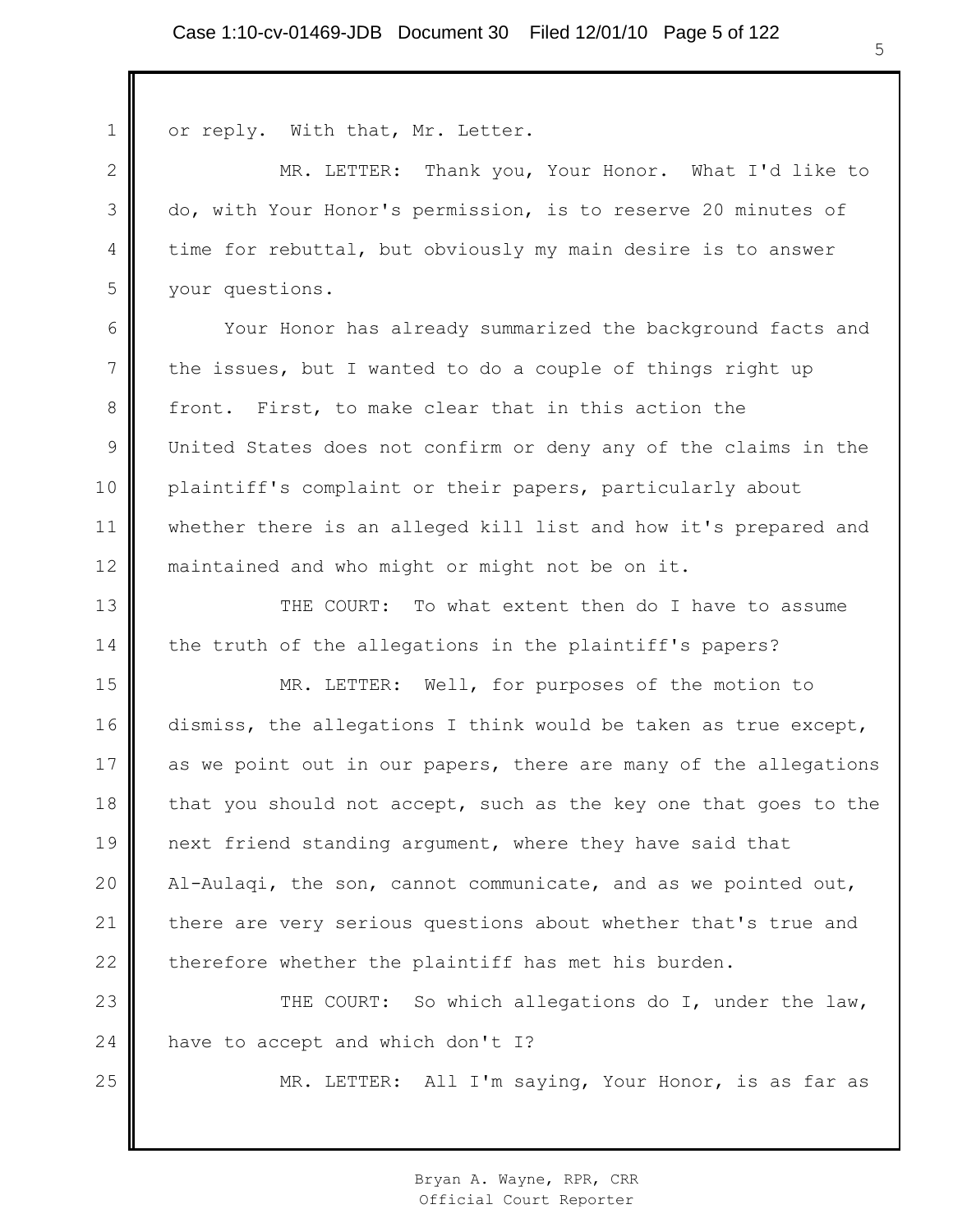1 2 3 4 5 6 7 the allegations that there is a kill list, et cetera, we're not confirming or denying. So for your purposes, I think you accept that this is what they have alleged. And I think Your Honor is obviously very familiar and comfortable with doing this, such as in the Abu-Ali case. You went through what the plaintiffs had alleged there, recognizing obviously that these are things that would remain to be proven if the case ever moved forward.

8 9 10 THE COURT: Didn't necessarily end up at a point where you would like me to end up in this case. In that case I ordered jurisdictional estoppel.

11 12 13 14 15 16 17 18 MR. LETTER: That's exactly correct, Your Honor. And I'll be happy to explain why that case is quite different from this one. The other thing I just wanted to point out up front is that this is truly an unprecedented and extraordinary suit. You're being asked to issue an injunction against the President of the United States and his top military and intelligence officers, concerning military and intelligence operations abroad.

19 20 21 22 23 At bottom, the suit is fundamentally inconsistent with the constitutional structure, by trying to put this court in a position of either looking over the shoulder or standing next to the President as he is attempting to make determinations of a military, national security, intelligence nature, overseas.

24 25 What's even more unusual is this is done in the context where the President is acting pursuant to congressional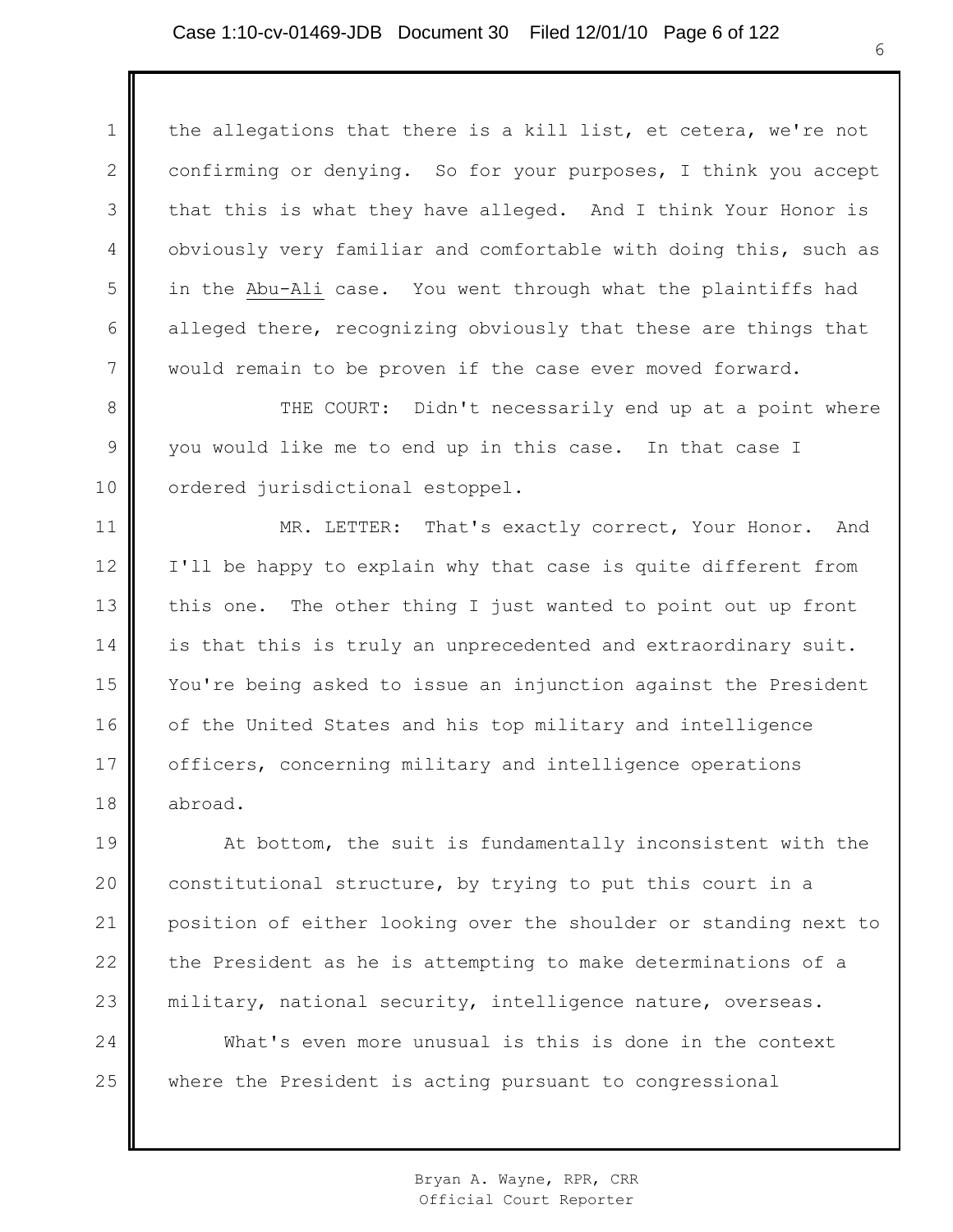1 2 3 4 5 6 7 8 9 10 11 12 13 14 15 16 17 18 19 20 21 22 23 24 25 authorization. So we have a situation where both political branches are united on this. THE COURT: You're right, there's no doubt that it's an extraordinary and unique case. It's unique from the other perspective, too. Or I'll ask you if it's unique. Is there any case in which a court has refused on political question doctrine grounds to hear a U.S. citizen's claim that his personal constitutional rights to life or liberty have been violated as a result of U.S. government action taken abroad? Is there any such case? MR. LETTER: Your Honor, I'm not aware of any case that is like this -- THE COURT: Any case in which state secrets has been invoked to deny judicial scrutiny of such a claim? MR. LETTER: No cases that I know of directly on point. There are cases, however, where constitutional claims have been made. And in those circumstances -- very serious constitutional claims, and yet courts have found matters not justiciable and dismissed, or under state secrets found that the case cannot proceed. THE COURT: And there's some that go the other way too. MR. LETTER: There are. However, I don't think any of them are in any way like this. I'm not aware of a single instance where somebody sitting in your position has issued an

> Bryan A. Wayne, RPR, CRR Official Court Reporter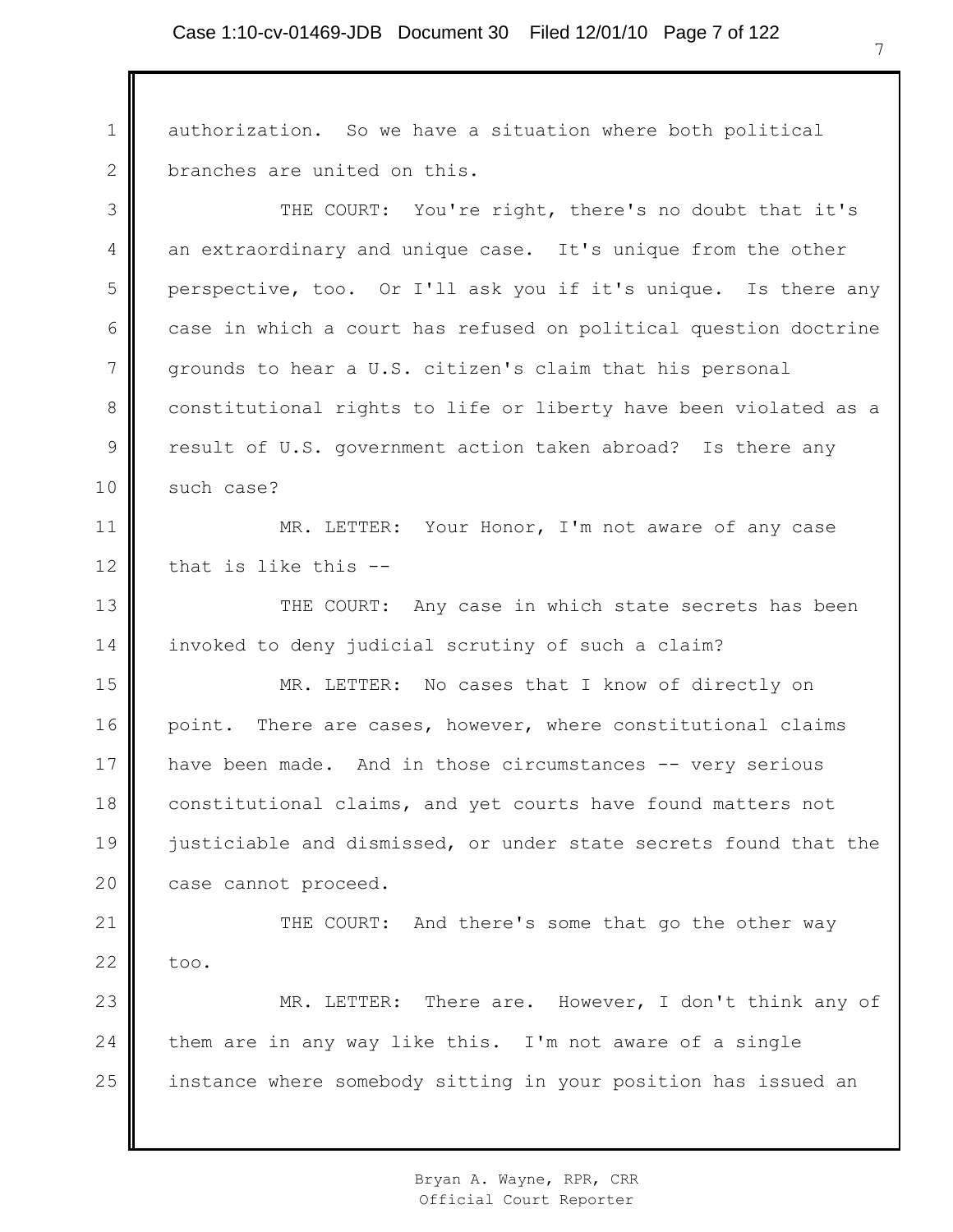## Case 1:10-cv-01469-JDB Document 30 Filed 12/01/10 Page 8 of 122

1 2 3 4 5 6 7 8 9 10 11 12 13 14 15 16 17 18 19 20 21 22 23 24 25 injunction against the President of the United States with regard to military or intelligence actions abroad. And the plaintiff has not cited a single one. This truly -- they are asking you to go way, way out on a limb here. This would be something unprecedented in the annals of our judicial history. THE COURT: In addition to it being unprecedented, what are the legal reasons that I shouldn't? MR. LETTER: Well, I thought I would just sit down then. (Laughter) In addition, the other thing I wanted to point out is this is being done in a circumstance when the son is somebody who is a leader of an organization. The son has been formally designated as a specially designated terrorist. The organization, the AQAP, the al-Qaeda in the Arabian Peninsula, is a terrorist organization. The United States government has indicated it's linked to al-Qaeda, it's an associated force or cobelligerent with al-Qaeda. And if an injunction is issued here, what it does is it provides a leader of the organization with some sort of ability to continue operational planning for an organization that, as we know, very recently is trying to carry out terrorist acts to kill Americans. So that's the context in which we are talking here, is seeking an injunction against the President, protecting both national security and the security of U.S. nationals.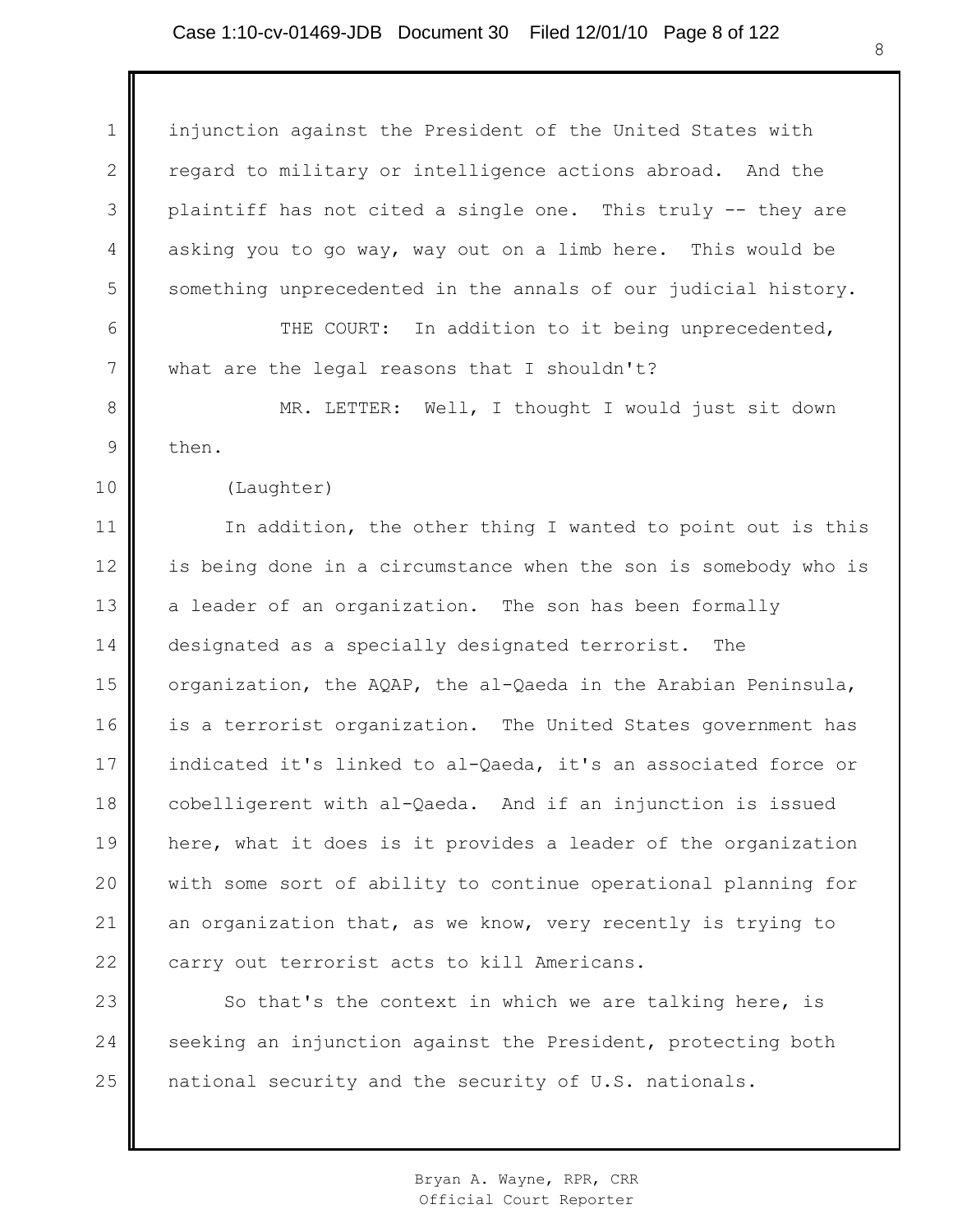1

2

3

4

5

6

7

Now, despite all of that that makes this case sound extremely important, what we offer you right up front is what we think is a very narrow and easy and not controversial way to dismiss this case. And by the way, I should have said up front, as you know, we're moving for you to dismiss. If you deny that, we nevertheless think you should deny the preliminary injunction, but I heard what you had said before.

8 9 10 11 12 13 14 15 So let's get right to this next friend standing argument. The plaintiff is saying that he can bring this suit on behalf of his competent, adult son. There is again yet another way that this case is so bizarre. There is no precedent to suggest that that would be appropriate. We have cases, and indeed we have statutes and rules that provide for next friend status when we have somebody in detention or an adult who is incompetent or a minor.

16 17 18 19 20 THE COURT: But in the leading Supreme Court case -- I know you're focusing on habeas situations and habeas statutes, but in the leading Supreme Court case, the Court declined to reach the issue of whether next friend could extend beyond those situations.

21 22 23 24 25 MR. LETTER: Yes, Your Honor, Whitmore left that open. But once again, this fits in with my point about this is something that they're asking you to do that has no precedent, not even close to the precedent that this has. But also -- and remember also that all of this is an exception to the normal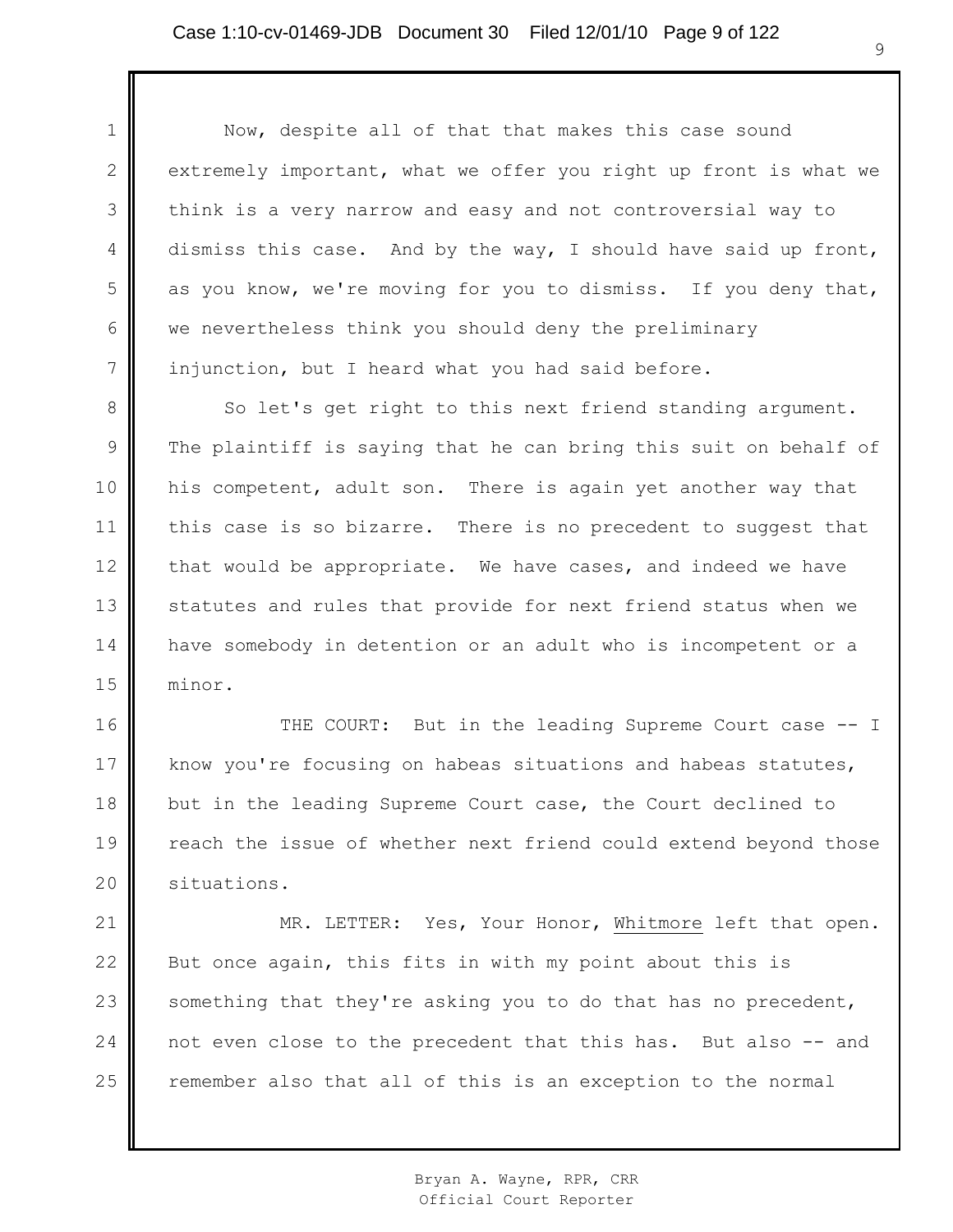1 2 3 4 5 6 7 8 9 10 11 12 13 14 15 16 17 18 19 20 21 22 23 24 25 Article III rules; overwhelmingly cases get litigated in the United States where there's a case or controversy, and part of that is the individual who is injured is the one who sues. THE COURT: I'm interested in all of this, but I'm interested in this question right now. Part of your state secrets argument relates to there being a necessity to look into facts, even relating to standing, that would be sensitive and shouldn't be looked into by the judiciary. Does that mean that state secrets prevents me from deciding the standing issues, or does it only prevent me, I think the way you cast it, from deciding the standing issues in favor of the plaintiff? MR. LETTER: I love that answer, yes. (Laughter) THE COURT: But isn't that your position? MR. LETTER: State secrets means they can't win. Your Honor, obviously the first point I do need to make is I want to be absolutely clear on this, as we were in our briefs. We do not think, we urge you not to reach state secrets --THE COURT: I understand that, and I think that's a sound position for you to take. MR. LETTER: Thank you very much, Your Honor. But since you have asked about it, yes, we have said that the plaintiff here, certain things that the plaintiff would have to show, and that in order to demonstrate standing the plaintiff would have to show that there is this asserted kill list, and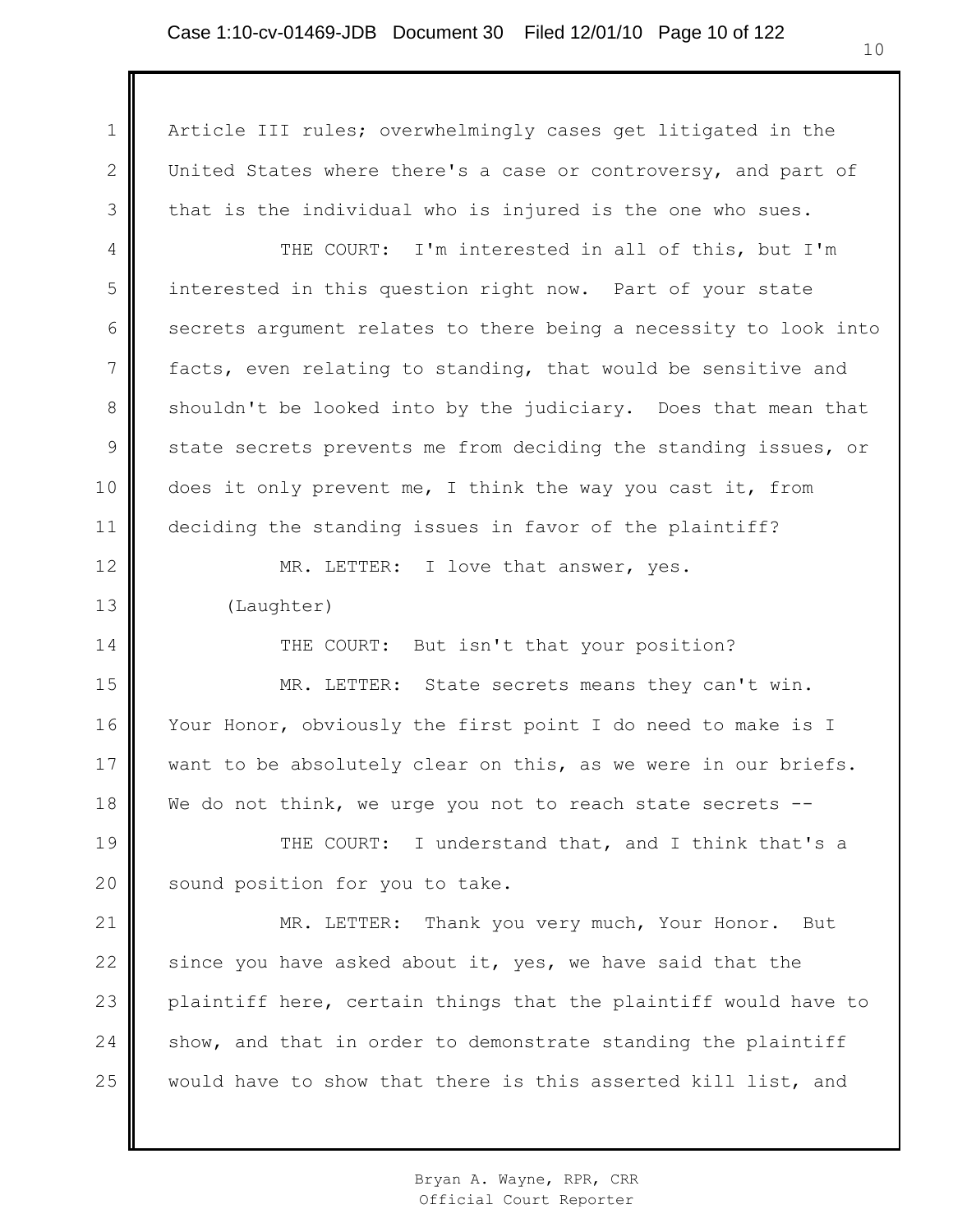1

2

3

4

5

6

7

they'd have to show how it's maintained, but most importantly, at some point the plaintiff would have to show that his son is on that list. After all, because if his son is not on the list, there's clearly no injury.

And even then it's highly questionable that there's any injury just from being on the list, but that would be at an absolute minimum. I repeat, we will not confirm or deny --

8 9 10 11 12 13 14 15 16 17 18 19 20 THE COURT: But it's almost a situation as if you hold all the cards, and you'll reveal what you want to reveal for me to be able to decide standing. But if they want to win on standing, then they have to get into things that shouldn't be revealed. For instance, what's the answer to this question? If I were to agree with you, as you assert, that Anwar Al-Aulaqi can emerge from his hiding in Yemen to seek judicial relief and he will not be killed, doesn't even getting into that and my accepting that and reaching that conclusion imply some judgment with respect to the criteria that are being followed by the U.S. government in making any targeted killing decisions, and how the U.S. government is carrying out those decisions, and what it's going to do in what situation?

21 22 23 24 25 Aren't you bringing me, by saying that and asking me to accept it, aren't you bringing me into just the kinds of things that you don't think the judiciary should get into? Can I make that kind of determination? Can I accept what you say with respect to that particular aspect of any alleged targeted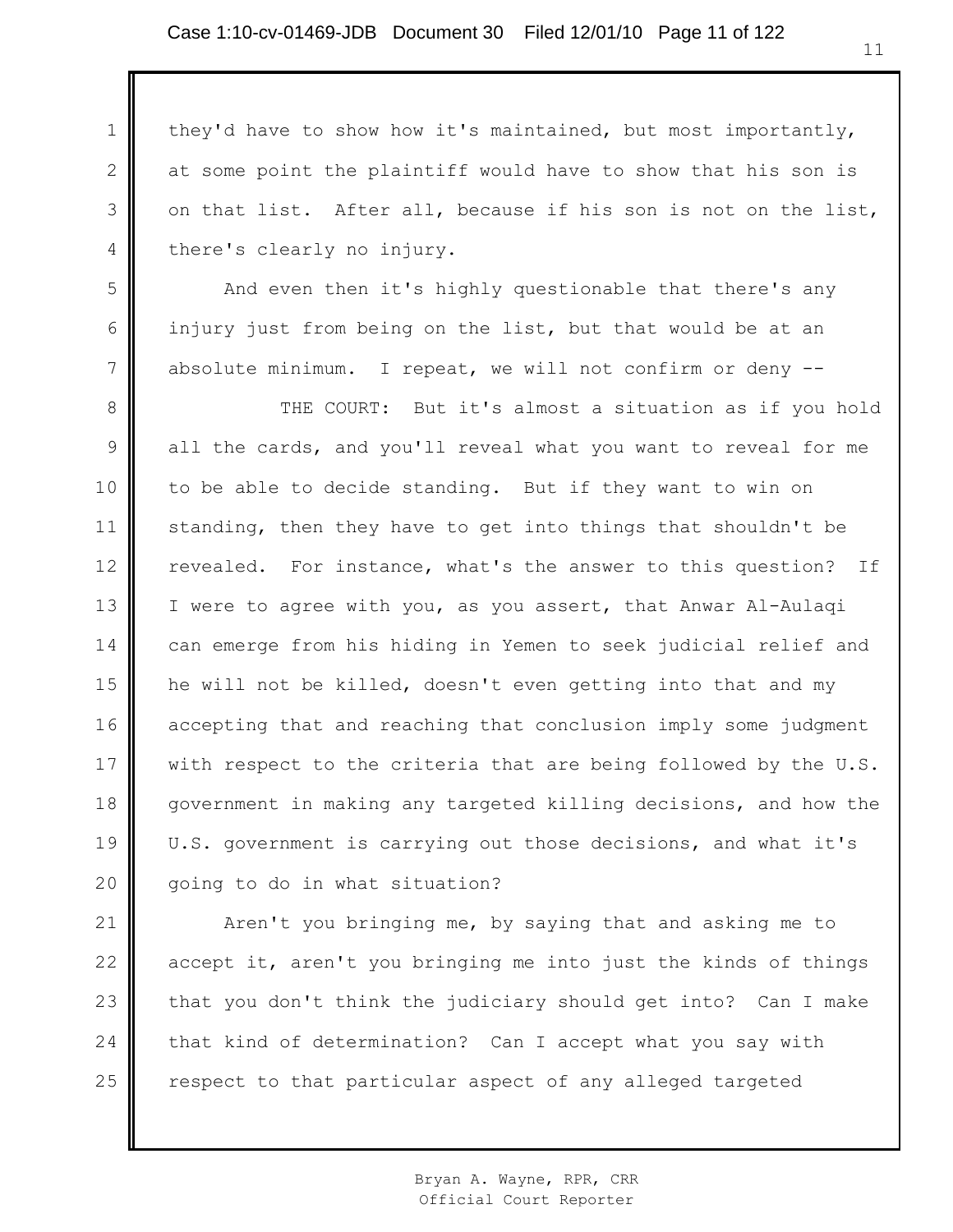1 2 3 4 5 6 7 8 9 10 11 12 13 14 15 16 17 18 19 20 21 22 23 24 25 killing approach, without encroaching on state secrets? MR. LETTER: I think the answers were no, yes, yes and no. THE COURT: I think you missed one in there. Now you've thrown me off. MR. LETTER: Your Honor, it's clear -- remember that the state secrets privilege removes evidence from the case. It's not that the -- THE COURT: It depends. You're not asserting state secrets under Totten. So yes, under Reynolds, it removes evidence. MR. LETTER: Right, exactly. And Your Honor, I'll point out, I know you're familiar with it, but I'll point it out anyway, the D.C. Circuit in the Molerio case where the Court asserted state secrets and the D.C. Circuit -- THE COURT: The Court didn't assert it, but go ahead. MR. LETTER: I'm sorry. The government asserted state secrets privilege, the D.C. Circuit accepted that, and then actually peeked at the material and said, in any event, the government wins on the merits. But that's very much not the norm. So when the government properly asserts the privilege, and we think there's no question here that it has, it removes that material from the case. So what we have said  $-$  and by the way, for example, a situation where this resulted properly in a

> Bryan A. Wayne, RPR, CRR Official Court Reporter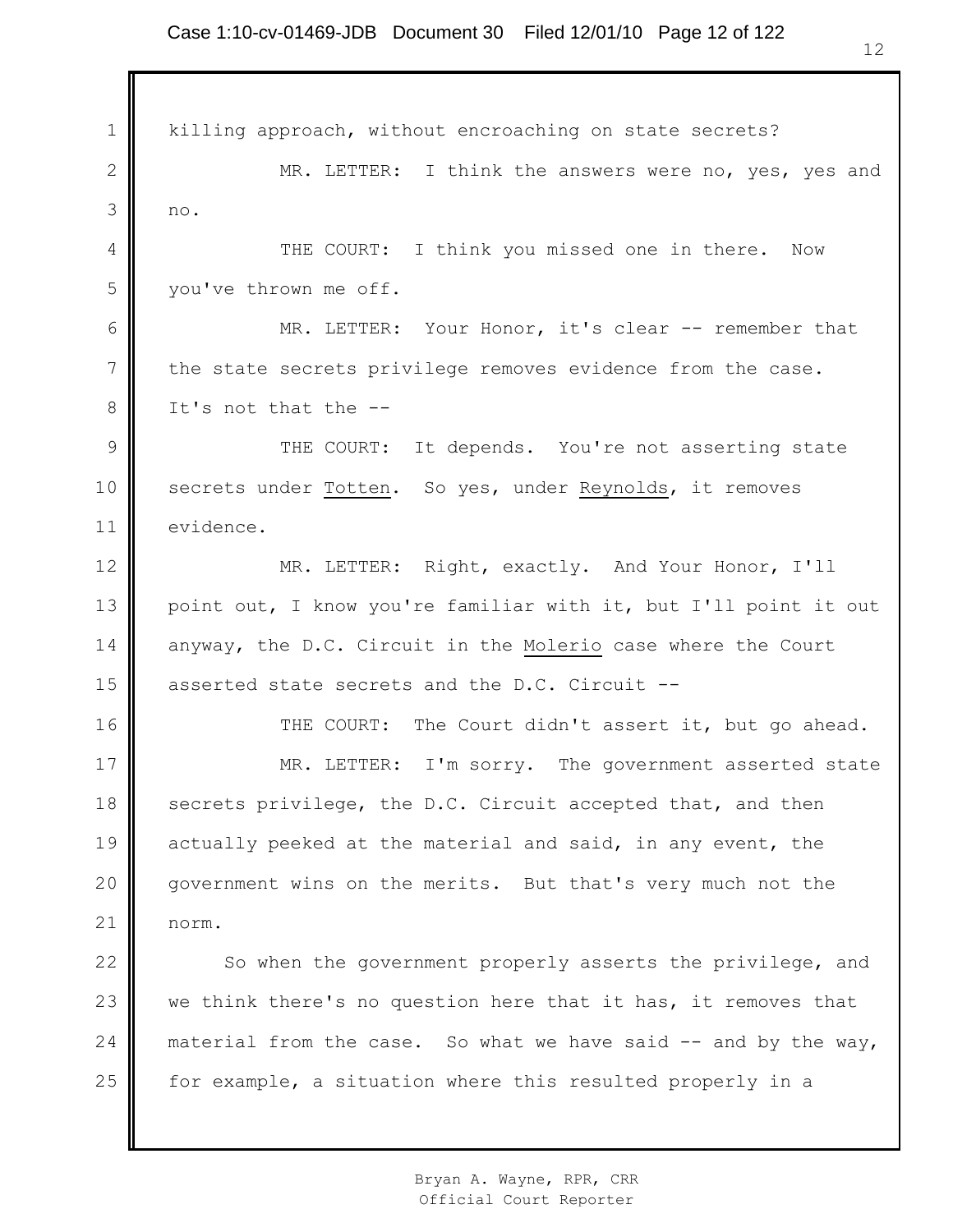1 2 3 4 5 6 dismissal is the ACLU case in the Sixth Circuit involving the terrorist surveillance program, the government asserted state secrets privilege, said that that meant that the plaintiffs would not be able to show that they had ever been subject to the surveillance policy that they claim. If they couldn't make that showing, they would never be able to assert standing.

7 8 9 10 11 12 13 14 And so here too, if plaintiffs say well, we could just stick that in the complaint -- but the precedent is clear. At some point you have to prove that. You have to prove that Al-Aulaqi is on some sort of list for lethal targeting. If that's something that the government asserts state secrets privilege over, it takes that out of the case, it is impossible for the plaintiff to ever demonstrate standing under those circumstances.

15 16 17 So it's not -- we're not asking you to peek at the classified material in order to rule for us on any of the grounds.

18 19 20 21 22 23 THE COURT: No, no. I hadn't assumed that you had. MR. LETTER: But for that very narrow state secrets argument, all we're saying is they will not be able to prove standing. And with it, also, as we point out, there are a host of reasons, which I won't go into here, why the case cannot be litigated.

24 25 But with Your Honor's permission, shifting back to the non-state secrets claim, on next friend, unless you've heard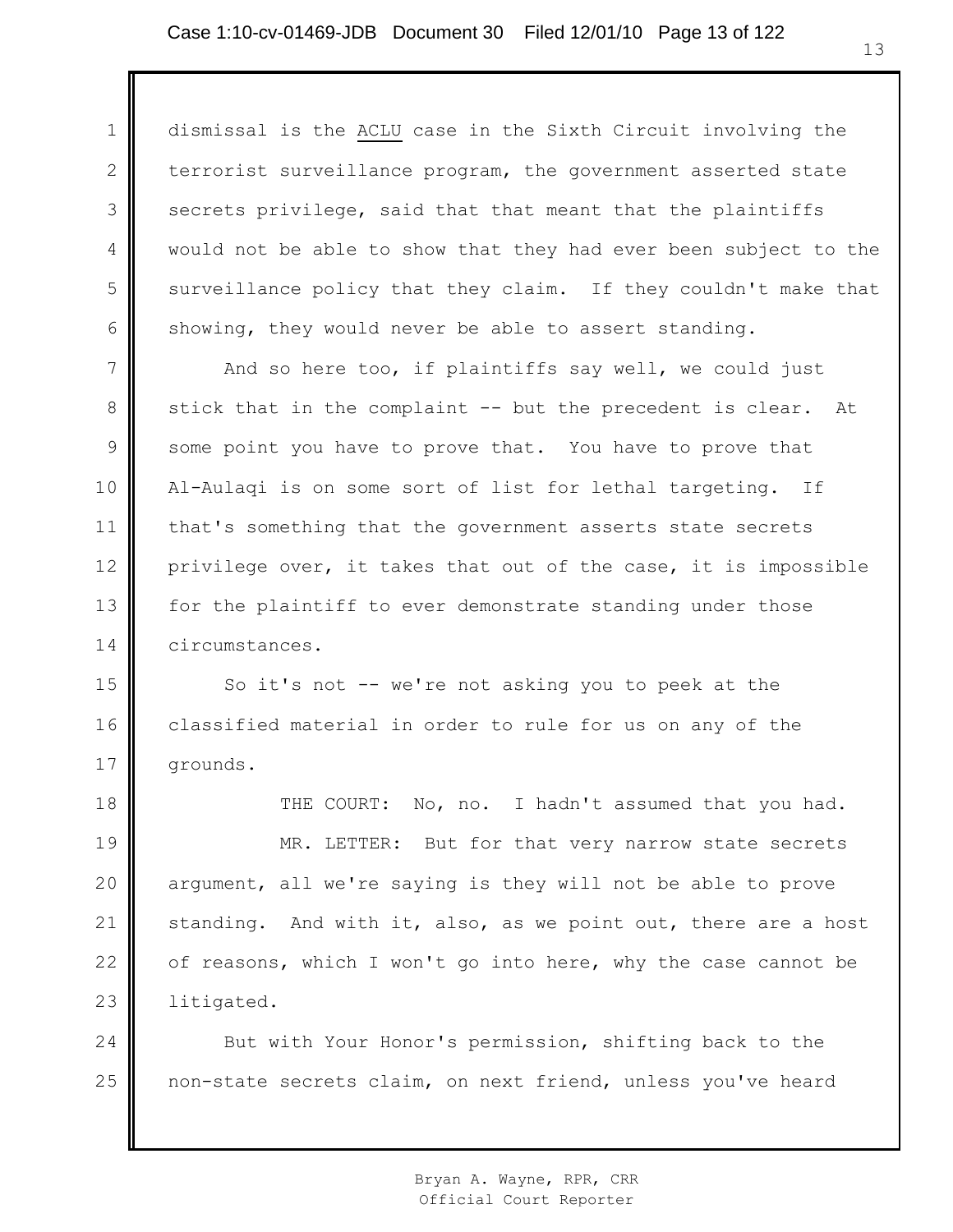∥

| $\mathbf{1}$   | enough on that, I was going to continue.                         |
|----------------|------------------------------------------------------------------|
| $\mathbf{2}$   | THE COURT: I'd move on quickly to third party, but if            |
| 3              | you have something more to say on next friend, you certainly can |
| 4              | say it. The only question I would have is what if Anwar          |
| 5              | Al-Aulagi did somehow, through an article in Inspire or in some  |
| 6              | other means, say, look, I'm in hiding, I'm scared for my life, I |
| $\overline{7}$ | can't come out of hiding, and I authorize my father to bring     |
| 8              | this suit. Is there next friend standing then?                   |
| $\mathsf 9$    | MR. LETTER: No, Your Honor, because, as we've pointed            |
| 10             | out, there is an alternative, which is -- there are two          |
| 11             | questions. One, it's not just that he would be in hiding.        |
| 12             | Remember, it's that he is unable to bring the suit himself. In   |
| 13             | today's world there are all sorts of ways of communicating.      |
| 14             | There's no -- Mr. Al-Aulaqi would not have to be in court        |
| 15             | himself. If he is able, for example, to communicate with the     |
| 16             | world through <i>Inspire</i> magazine, then he should be able to |
| 17             | communicate -- and through videotapes, he should be able to      |
| $18$           | communicate with attorneys, and therefore he is able to pursue   |
| 19             | an action. And the burden is on the plaintiff --                 |
| 20             | THE COURT: Can he pursue that action from Yemen in               |
| 21             | hiding in his own name?                                          |
| 22             | MR. LETTER: Certainly, Your Honor. In a civil case               |
| 23             | there's no requirement that the plaintiff be present in the      |
| 24             | United States. Obviously, if there were going to be discovery    |
| 25             | or something like that, that would raise issues, but otherwise,  |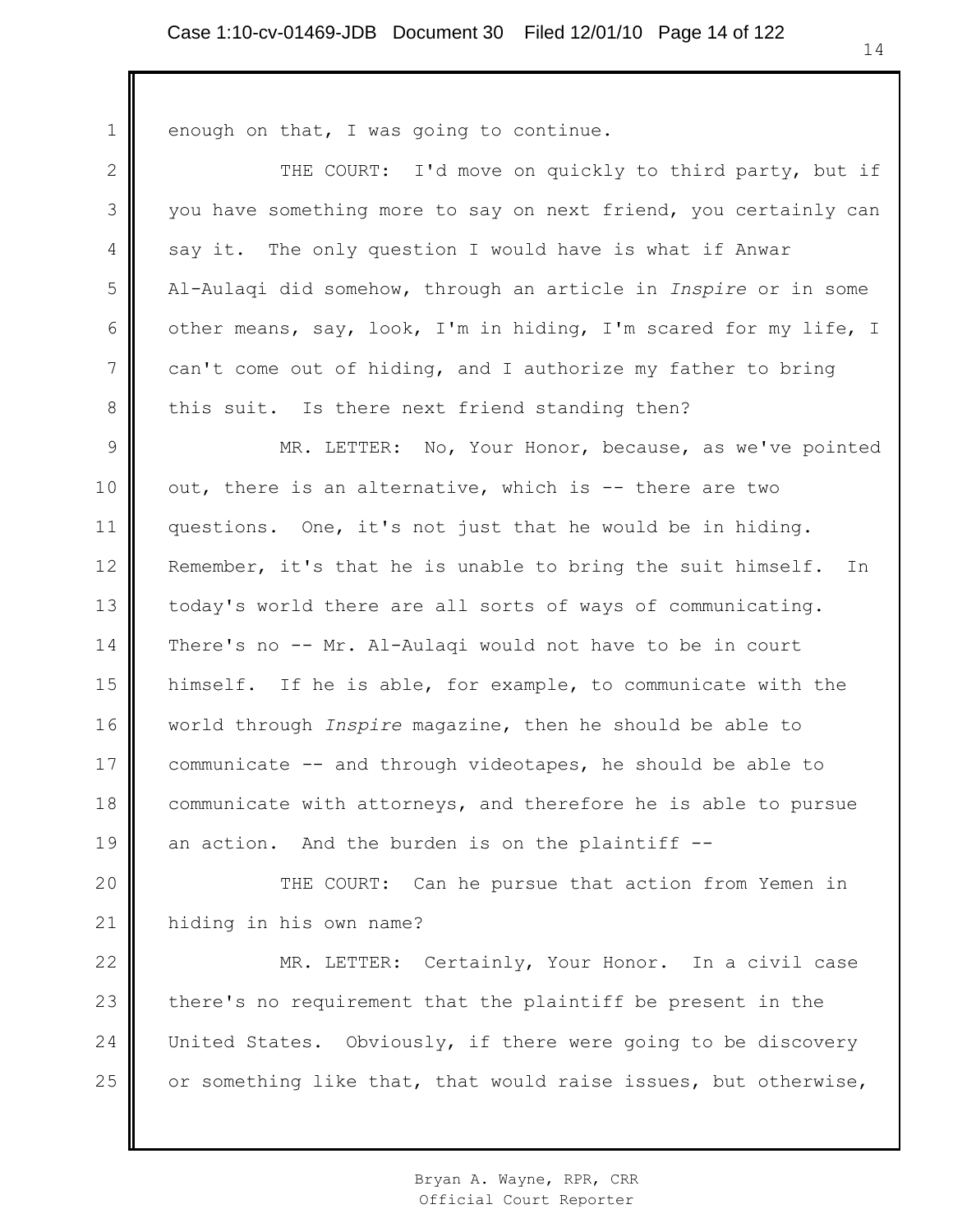of course, Your Honor.

1

2 3 4 5 6 7 8 9 And in addition, though, the question would still be, as we've pointed out, and Your Honor clearly understands, he has the key to his own safety. He can present himself in an appropriate way to authorities, and then we have made absolutely clear, there should be no question about this at all, that if he does present himself, he is under no danger of the United States government using lethal force. He would be protected under any applicable laws.

10 11 12 13 And so not just does that undermine the ability of the plaintiff to bring this next friend standing case, but it should eliminate any possible argument about irreparable injury. He can make this irreparable by presenting himself appropriately.

14 15 16 17 THE COURT: What about third party standing, which actually has some slightly different requirements, and indeed in one sense the hindrance requirement may be a little lesser requirement than is true for next friend.

18 19 20 21 22 23 MR. LETTER: You're right, Your Honor. The courts have stated slightly different tests. One is the inability and the other is hindrance. On that, first of all, Your Honor, I'd like to point out, it's certainly not appropriate to use third party standing as a way to get around the limitations and restrictions on next friend standing. And that really --

24 25 THE COURT: So what should I do, say you can't do it because you don't have next friend standing?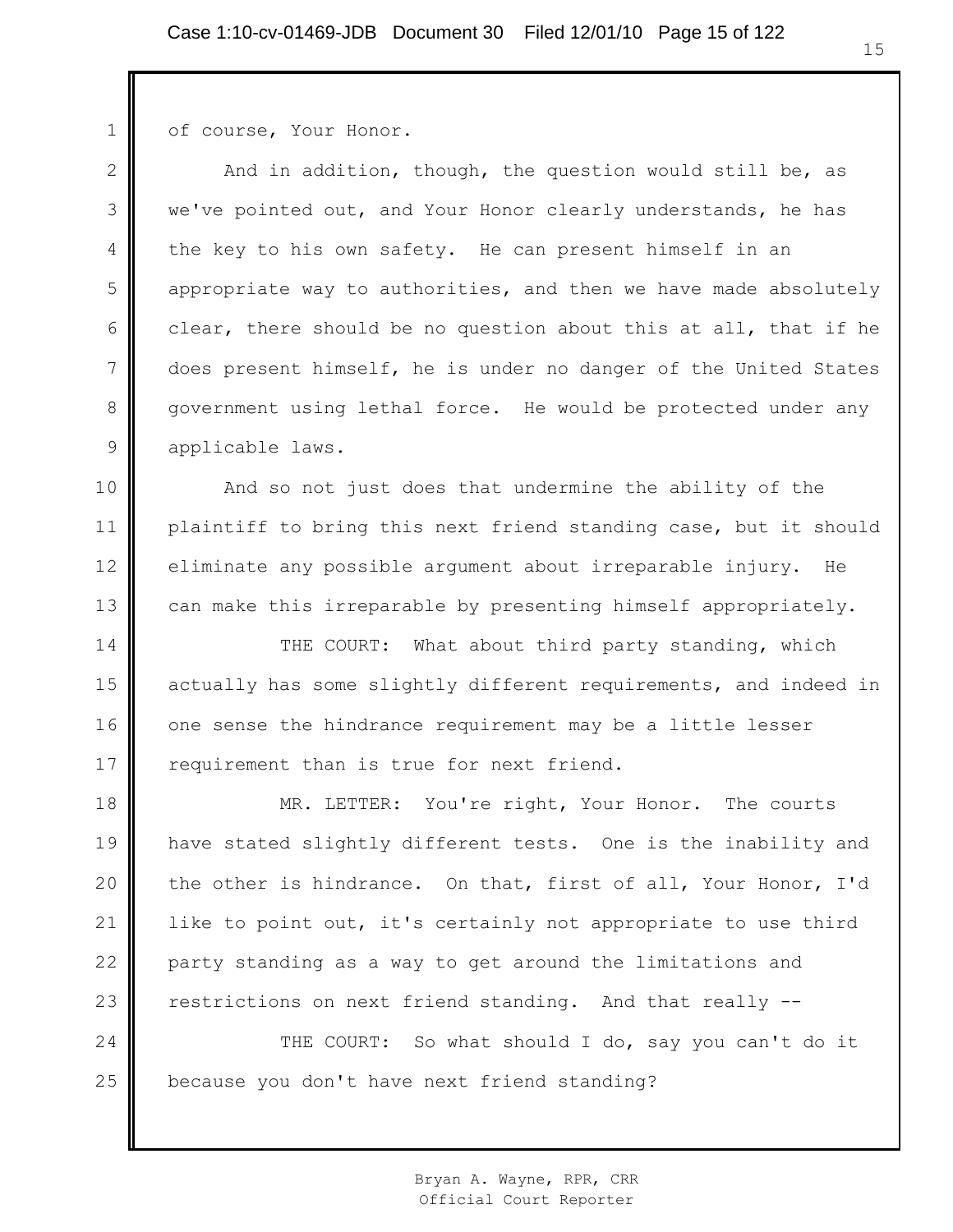1 2 3 4 5 6 7 8 9 10 11 12 13 14 15 16 17 18 19 20 21 22 23 24 25 MR. LETTER: What I'm thinking is if he doesn't have next friend standing, it's not just a question of saying oh, great, we could just slide over into third party. THE COURT: Well, there are certain requirements, but if he met those requirements, then why not? MR. LETTER: Yes. That is correct, Your Honor. But he does not meet those requirements. The very first requirement is, for third party standing, not surprisingly, because this is not some free-for-all way to avoid Article III, he has to have standing in his own right. THE COURT: Standing in his own right meaning what? MR. LETTER: He must have standing to bring an action against these defendants. THE COURT: To some claim. So if he has standing on some claim, then he can bring other claims on behalf of a third party. MR. LETTER: No, Your Honor. There has to be some sort of relationship. THE COURT: Let's assume there's some sort of relationship. They involve the same core events. MR. LETTER: Right. And there would have to be a showing that the other party is, the first party  $-$ - which is the third party here? -- the first party is hindered, Al-Aulaqi is the first party. But in addition, and this is a very key thing, and the D.C. Circuit set this out in the Haitian Refugee case,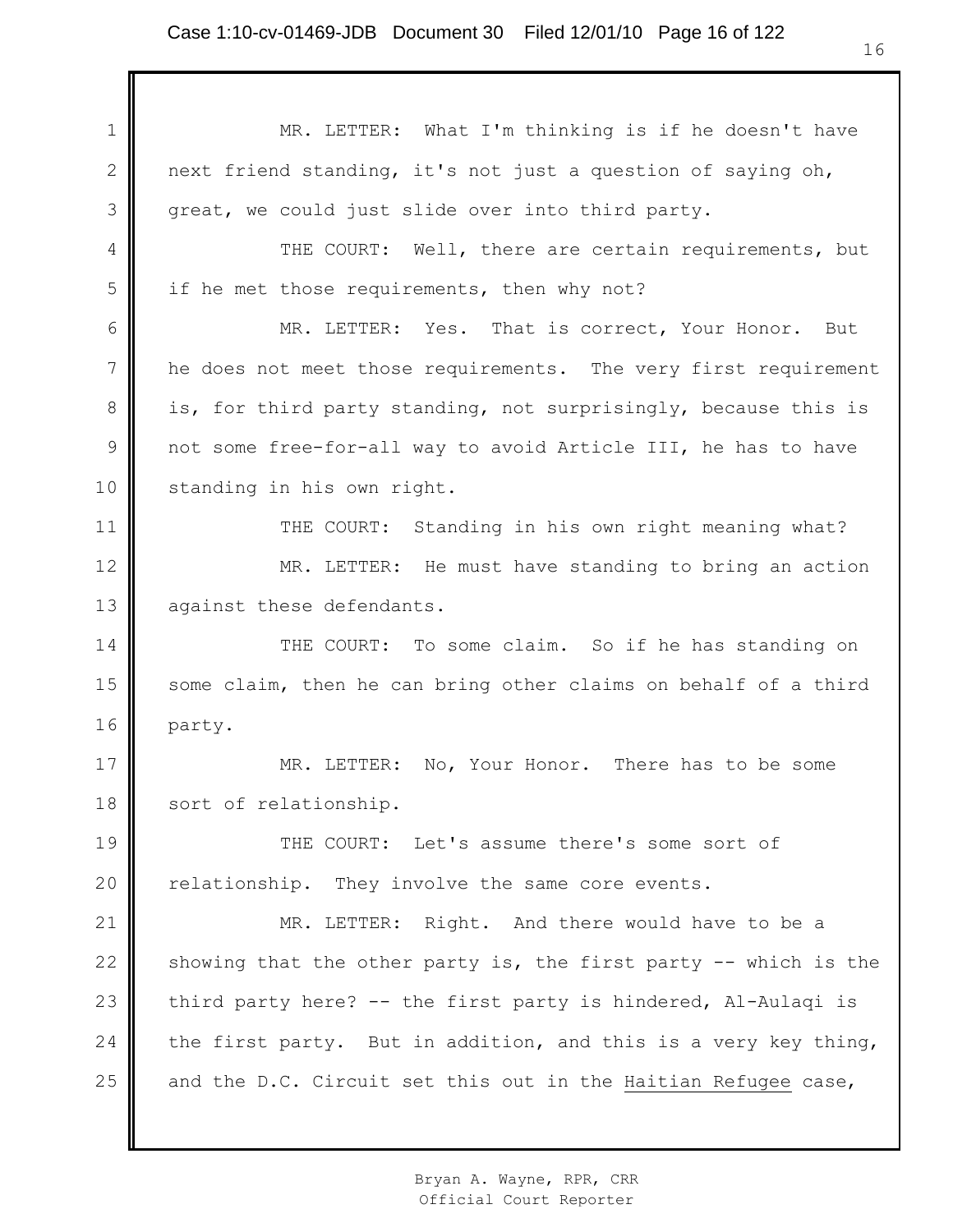1 2 3 for there to be third party standing, for this to work, you have to show that the government has somehow directed its action against the relationship.

4 5 6 7 8 9 10 11 12 THE COURT: I don't think that's right. That's what Haitian Refugee said, but then there's the Supreme Court line under Powers that doesn't use that. And it seems to me that even the D.C. Circuit has said that there are sort of these two different ways. That's the way the D.C. Circuit seems to have reconciled those different strains of third party standing, which is to a certain extent a mess, but the D.C. Circuit has reconciled it by saying there are these two different approaches.

13 14 15 So I don't think you necessarily -- there are lots of cases in which the Supreme Court has allowed third party standing that don't meet the Haitian Refugee test.

16 17 18 19 20 21 22 MR. LETTER: That did not discuss that. That is right, Your Honor. However, they still don't change the nature of the relationship. And so if we look at some of the cases where there's been third party standing allowed, it's for instance when there's a doctor-patient situation and the government has acted in a way that directly affects that relationship.

23 24 25 Now, here the government hasn't acted about this father-adult son relationship. Obviously, again, I'm not confirming or denying, but if the government has in some way

> Bryan A. Wayne, RPR, CRR Official Court Reporter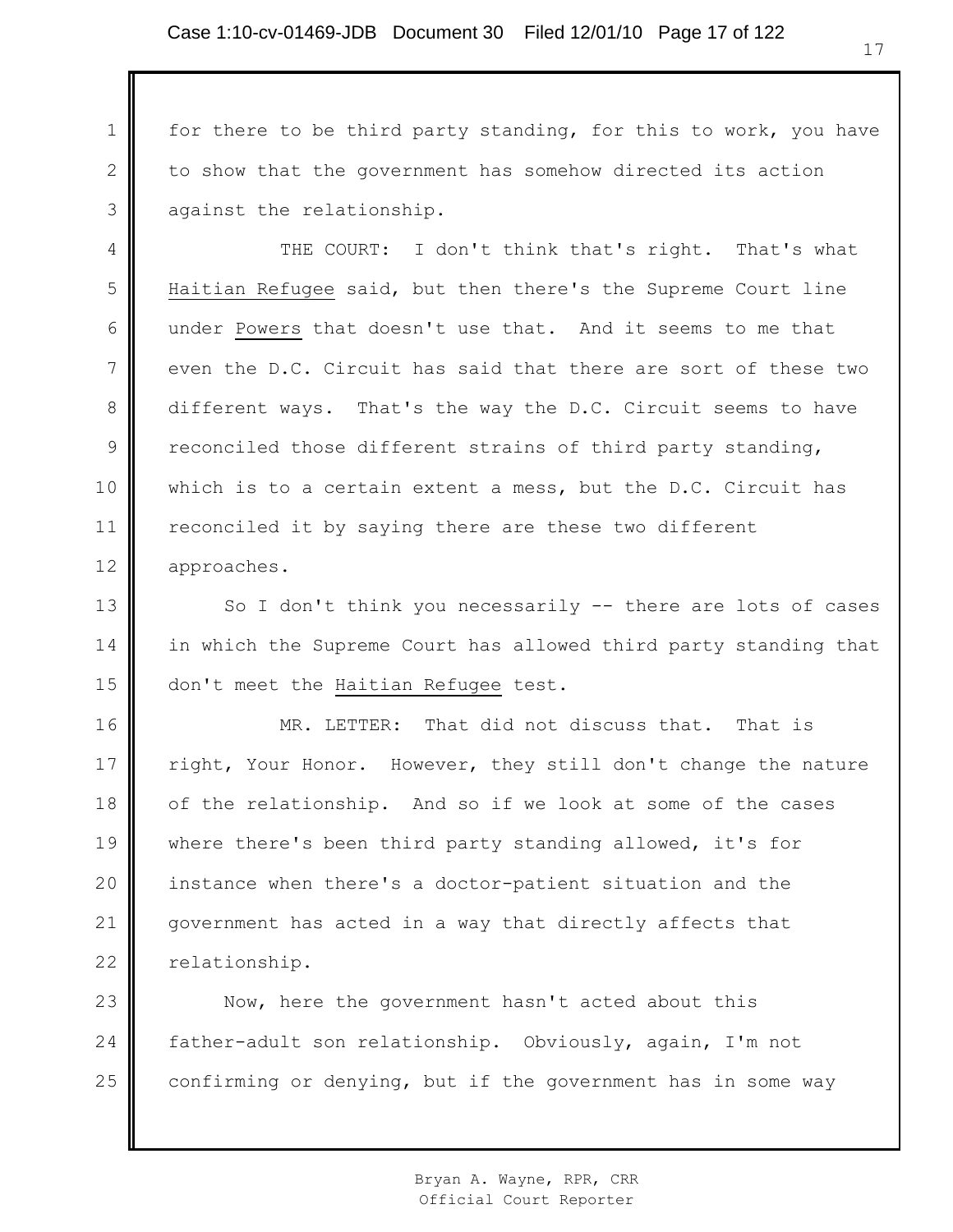1 2 3 4 5 6 7 8 9 10 11 12 13 14 15 16 17 18 19 20 21 22 23 24 25 placed Al-Aulaqi on a target list for lethal force, that is clearly in no way related -- THE COURT: That's an incidental effect. MR. LETTER: Precisely. THE COURT: Stay on injury in fact for a moment. Well, let me ask this. So as I understand your position, if Anwar Al-Aulaqi emerged from hiding, this case would become moot, wouldn't it? MR. LETTER: Yes, because as I say, there would be no threat of lethal force. THE COURT: He'd be in the U.S. custody, and according to what you've represented, there would be no threat of extrajudicial killing. MR. LETTER: That's right. THE COURT: So in that situation, Anwar Al-Aulaqi, he couldn't sue to vindicate his own rights, because there would be no threat and it would be moot. MR. LETTER: Could he sue at that point? Obviously, it would be much -- this case is much easier for the government than that would be. He would still have the same problem of demonstrating standing. He'd still have, I think, most of the arguments -- THE COURT: I think he'd run up against mootness, wouldn't he? Isn't that what you would be arguing, because there's no case or controversy, there's no intent by the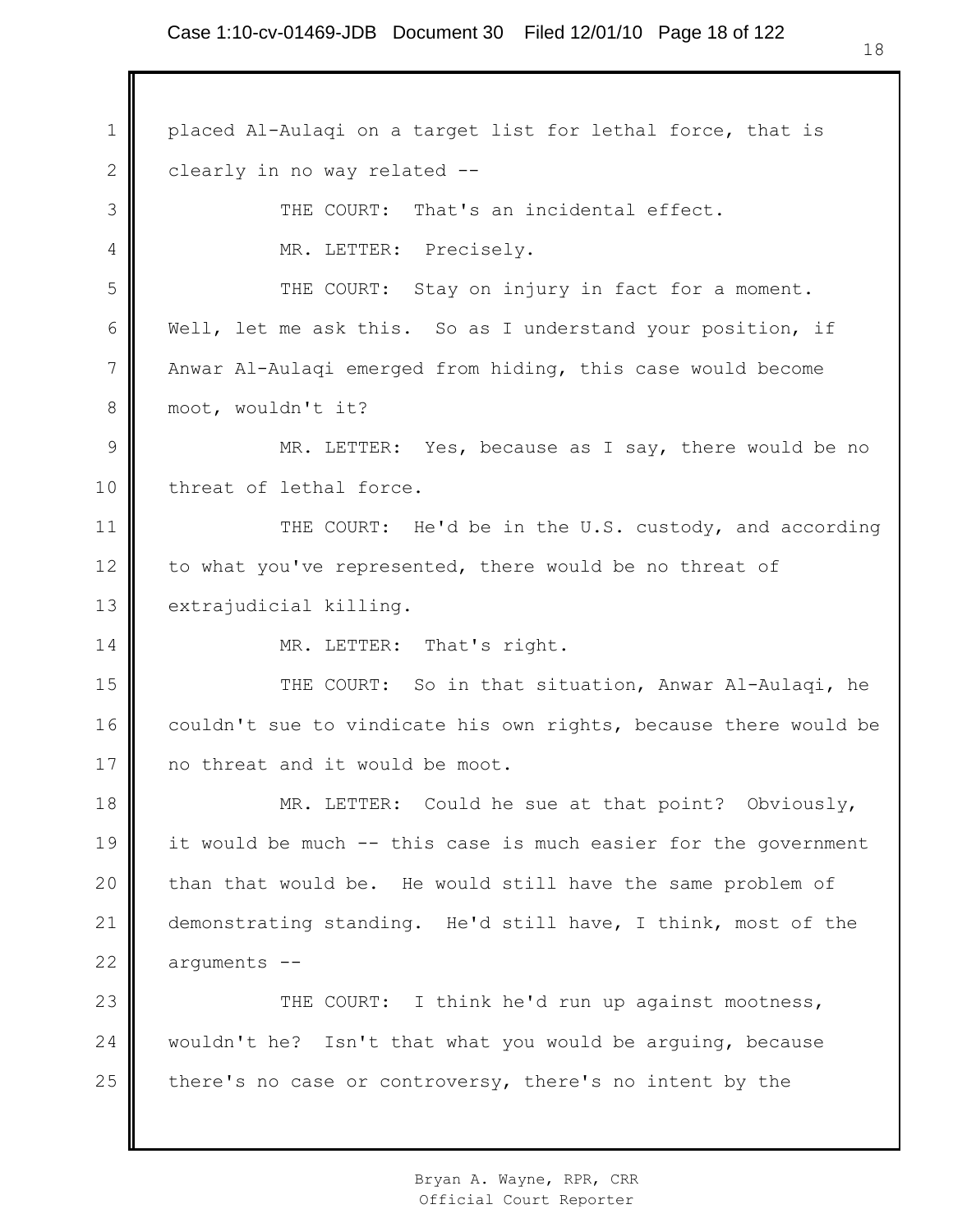1 2 3 4 5 6 7 8 9 10 11 12 13 14 15 16 17 18 19 20 21 22 23 24 25 government -- you would then say, we have no intent to kill him. MR. LETTER: Exactly. And so if he said, ah, but I'm on a list, this would get right to, well, just being on a list most of the time is not injury. You'd have to show that there is something flowing from that. And as you've correctly identified, we would say there's nothing flowing from that. THE COURT: So if he can't sue if he turns himself in, and if he's killed, I think you would also say that the case is moot. MR. LETTER: I think that would be true. THE COURT: And you say that the father can't sue. This means that this is -- this challenge to a threatened extrajudicial killing is free from judicial scrutiny. No one has standing to bring the case, correct? MR. LETTER: That's right, but the reason is because there would be no injury. That's like saying I'd like to be able to sue if somebody hits my car, and yes, you can sue if somebody hits your car, but if nobody hits your car, you have no injury, so nobody can sue. So this gets to the most -- THE COURT: In some circumstances threatened injury can be the basis of a suit. MR. LETTER: Yes. But we, as I say, we are making absolutely clear, absolutely clear there would be no threat of injury in that circumstance. There would be no realistic threat of extrajudicial killing, and therefore this would fall under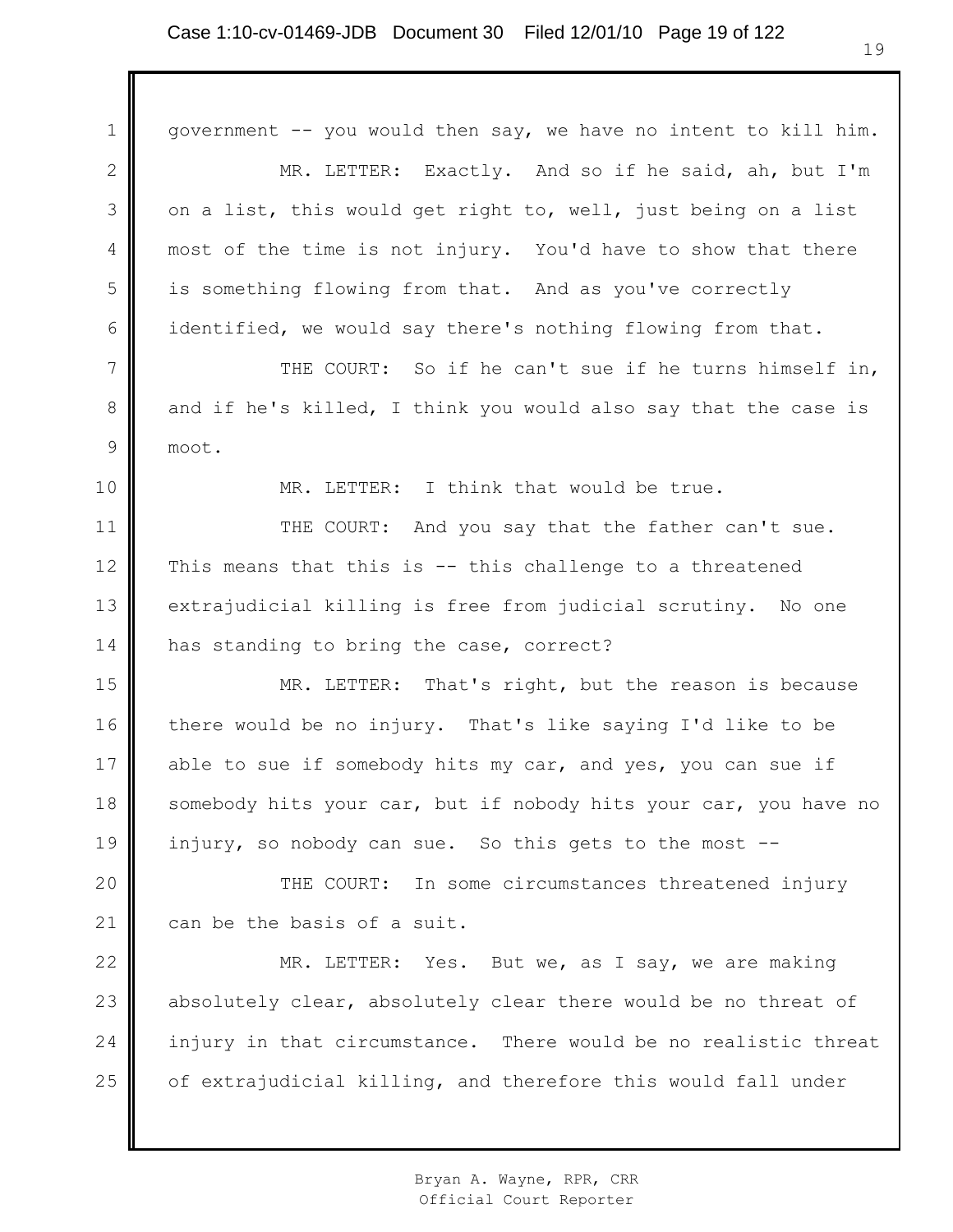1 2 3 4 5 6 7 8 9 10 11 12 13 14 15 16 17 18 19 20 21 22 23 24 25 any of the standards for standing. THE COURT: And on injury in fact, does the plaintiff have to show an independent constitutional claim here, or that he has a cause of action under the alien tort statute, or instead is all he has to show is the invasion of a legally protected interest, and might that be less than actually having a claim to bring? MR. LETTER: Well, several answers, Your Honor. As he has stated -- THE COURT: Do I get to pick which one? MR. LETTER: I'll start with whichever one you want. Let's start with the direct claim that he makes. He claims that he is bringing an action, the plaintiff, when I say "he" -- and by the way, what I'm doing is I'm calling Al-Aulaqi the son and the father the plaintiff. The plaintiff says he's suing under the alien tort statute in his own right, and so that doesn't involve third party standing. THE COURT: We'll get to that in a moment, but we're not sure exactly what he's saying. MR. LETTER: I thought that's what he was alleging. THE COURT: I thought that originally, but in the reply brief I'm not so sure that's what he's saying. MR. LETTER: Well, if he is suing in his own right under the alien tort statute, again, this is yet another instance when the plaintiff is asking you to go very far out on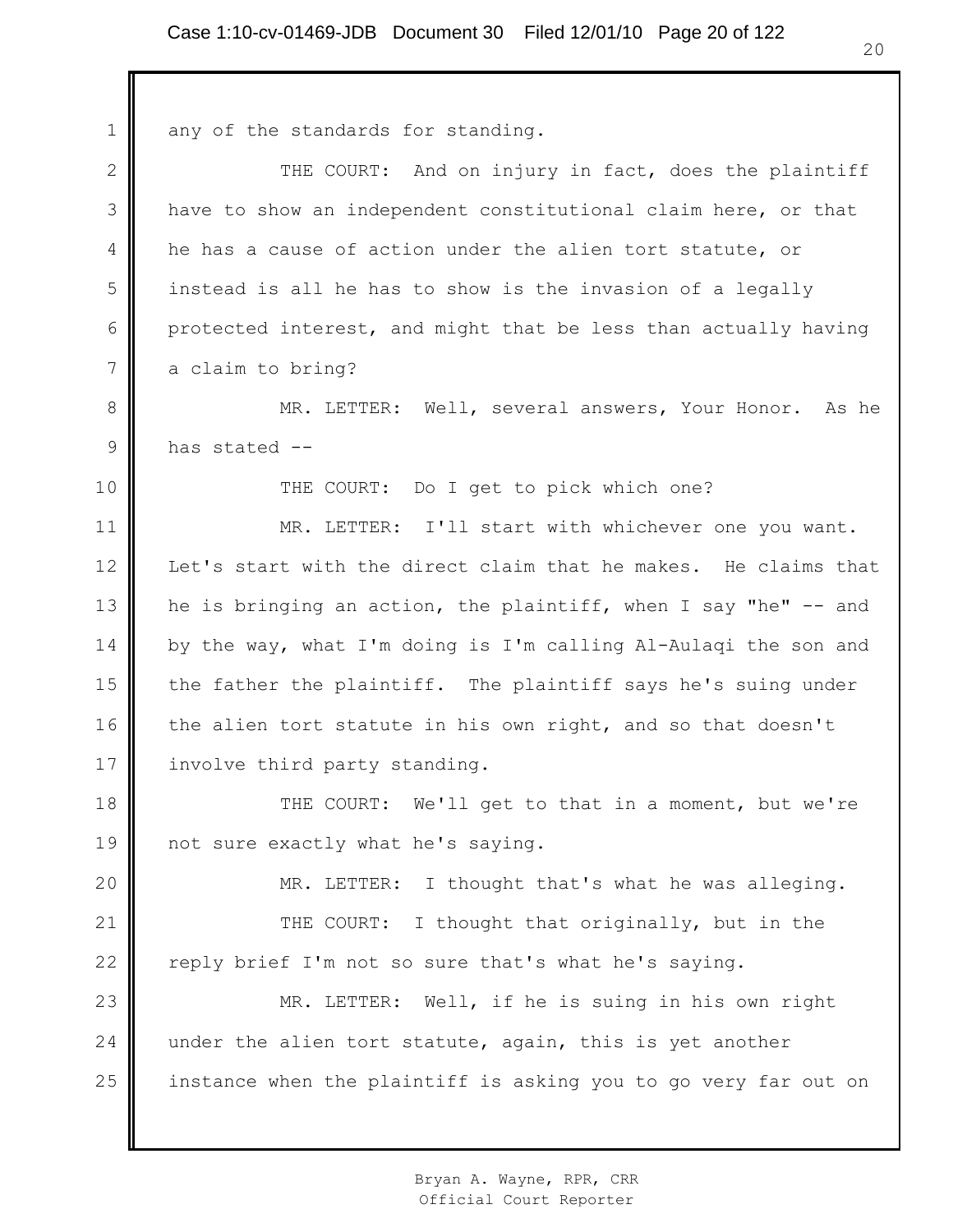1 2 3 4 5 6 7 8 9 10 11 12 13 14 15 16 17 18 19 20 21 22 23 24 25 a limb. In light of Sosa, the Supreme Court's decision about the alien tort statute, it makes clear that that statute does provide for jurisdiction, but only in a very limited set of circumstances. And the claim here, I suppose -- all we've been able to think of that the father would have is something like intentional infliction of emotional distress. THE COURT: I think in the reply papers they disavow that, but we'll get to that in a moment. MR. LETTER: Then we can't think of what claim they would have. The D.C. Circuit had has made clear there is no constitutionally protected right -- THE COURT: Maybe they think they have a third party standing context that they can assert there as well. MR. LETTER: If my friends here make that argument, I welcome that, because Al-Aulaqi can't bring an alien tort statute suit; he's a citizen, he's a U.S. citizen. He's not an alien. A next friend suit or third party suit, you're suing, bringing the rights of the third party, under the alien tort statute, there are none. THE COURT: So back to the question. There is no claim that can be brought, no cause of action, not even a legal ly protected interest with respect to the alien tort statute. MR. LETTER: That's right. That's right. THE COURT: And what about with respect to the constitutional claims and perhaps some interest deriving from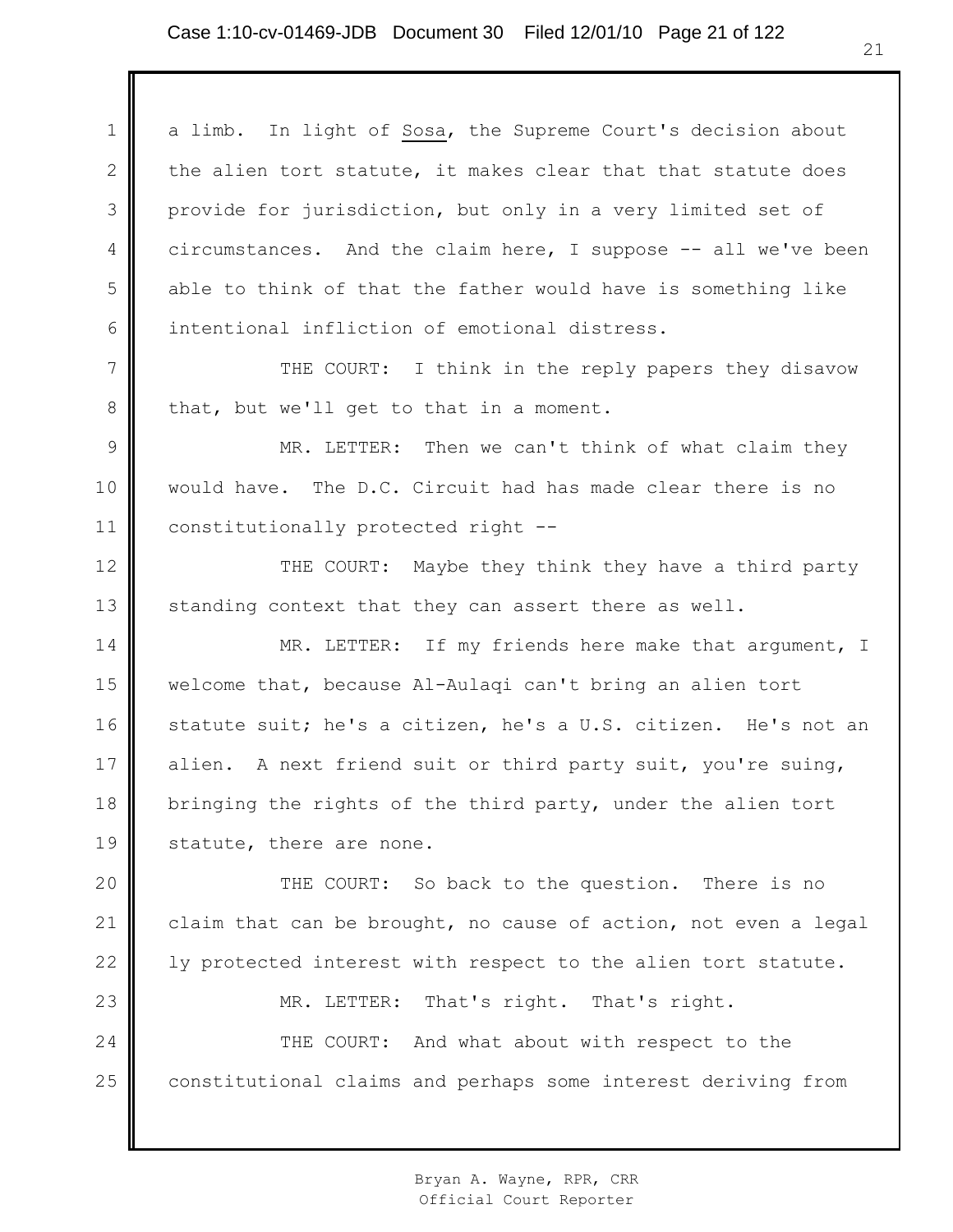1 2 3 4 5 6 7 8 9 10 11 12 13 14 15 16 17 18 19 20 21 22 23 24 25 the parent-child relationship? That may be less than a cause of action, but it may be a legally protected interest. MR. LETTER: I believe, Your Honor, that the D.C. Circuit has cast very serious -- I was going to say very serious doubt, but I think it's more than that. THE COURT: They said there's no 1983 claim. MR. LETTER: Right. Which would be therefore based on a constitutional claim, and the D.C. Circuit said with an adult child and a parent, there isn't any constitutionally protected relationship. And obviously a competent child, adult child. So it's very difficult to see what constitutional claim there would be for the plaintiff, in addition to which, Your Honor, remember, the plaintiff is an alien outside the United States with no apparent substantial connection to the United States. So under the precedent of this circuit, the plaintiff has no claims under the Constitution anyway. So that's not something that the plaintiff can bring. THE COURT: But at some point the father could have a -- depending upon how things play out, could have a wrongful death claim, correct? A few things would have to happen. MR. LETTER: If he were representing the son's estate. THE COURT: That's what he would have to have happen. MR. LETTER: Right. And there's several problems with that, Your Honor, is one, if we're talking alien tort statute, the son's estate would undoubtedly be based on the son's status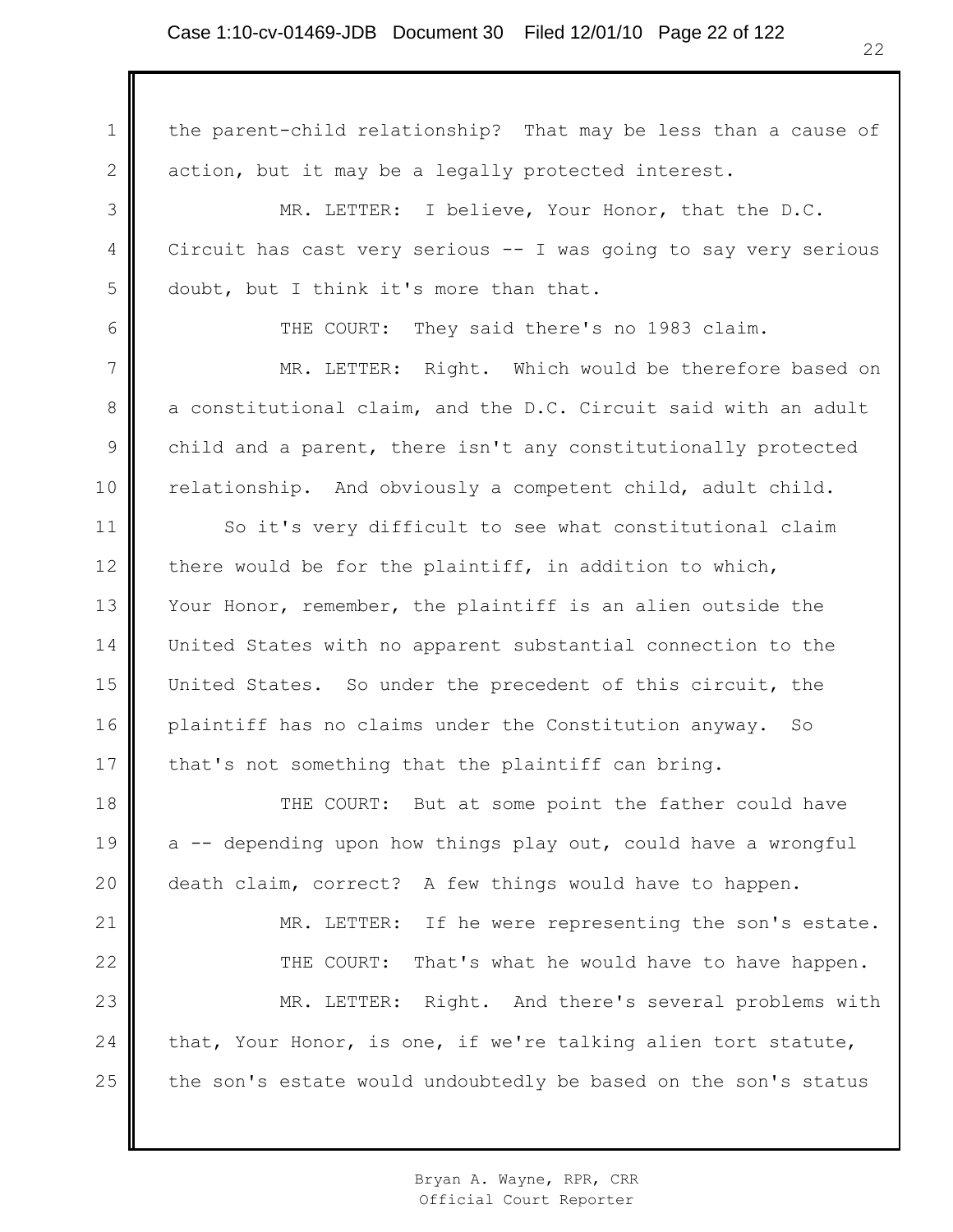1 2 when he was killed, and the son, as I say, he is a U.S. citizen. So the alien tort statute is out.

As far as constitutional claims, it's very difficult to figure out what at that point -- we would be dealing with a totally different lawsuit because the son would be deceased.

3

4

5

25

6 7 8 9 10 11 12 THE COURT: This is a question in third party standing. In third party standing is it your position that the plaintiff has to show injury in fact as to the claim that third party standing relates to? Or can the plaintiff show simply a legally protected interest that may not be that claim? But it has to be, as you said, related, deriving out of the same core events.

13 14 15 MR. LETTER: Your Honor, as I and my colleagues read the case law, it's that the plaintiff has to have standing in his own right to sue.

16 17 THE COURT: Then what's third party standing mean, if the plaintiff has to have standing anyway?

18 19 20 MR. LETTER: Because what it does, Your Honor, is it allows the plaintiff to raise related claims that other people, such as a doctor being able to raise a patient's claim.

21 22 23 24 THE COURT: Why isn't that the situation here? But you're saying the doctor in that situation has to have an injury in fact with respect to one of the claims being raised on behalf of the patients? I don't think that's right.

MR. LETTER: And I'm not saying that, Your Honor.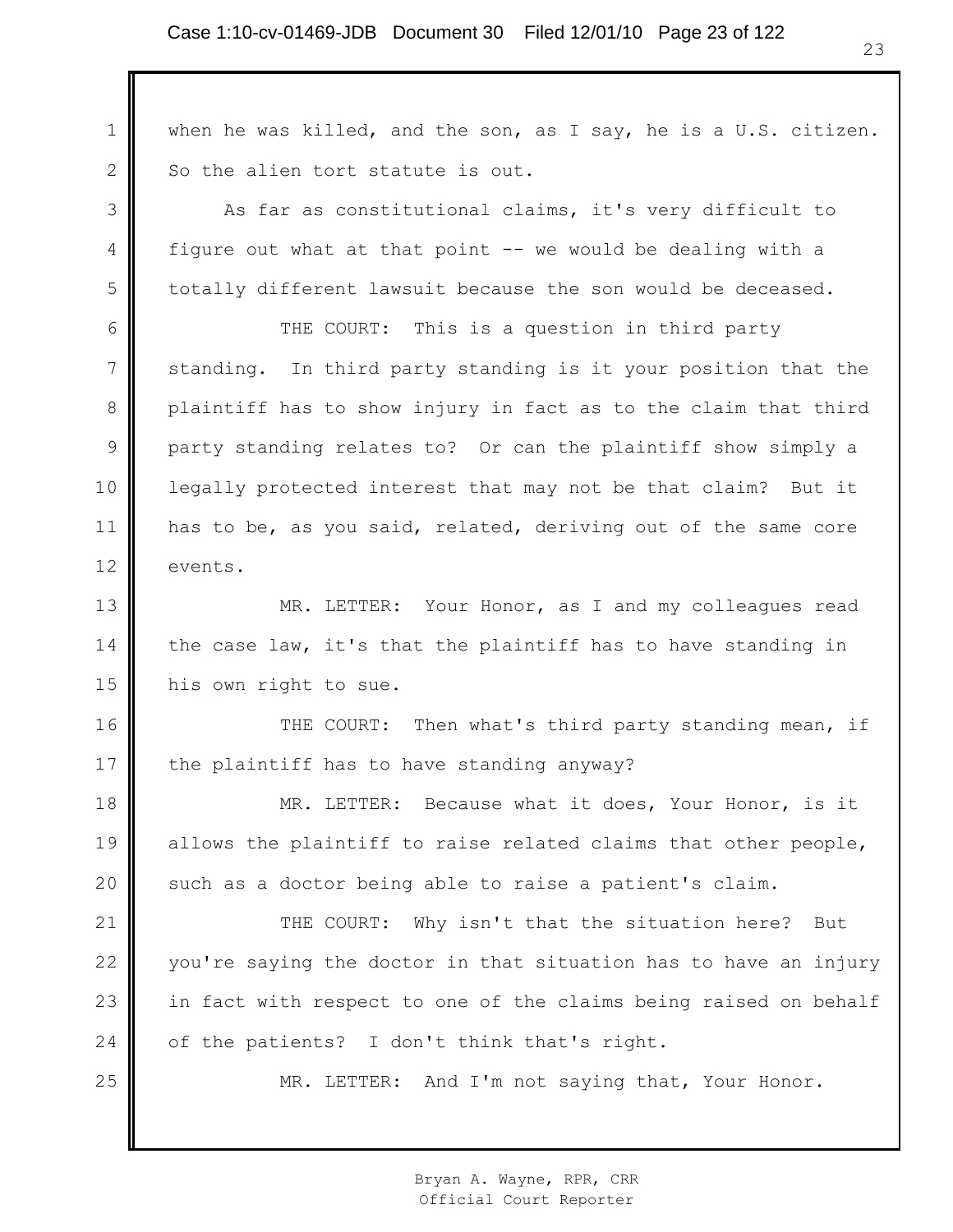1 2 3 4 5 6 7 8 9 10 11 12 13 14 15 16 17 18 19 20 21 22 23 24 25 THE COURT: I think the doctor only has to have a legally protected interest, some cognizable interest, and it doesn't have to be in that claim that is being brought on behalf of the patient. MR. LETTER: I may not be being clear, but let me try. My understanding of the case is the doctor has to have standing in his own right to sue. If he has that, then he also can raise related claims -- THE COURT: That's where I was at the beginning. MR. LETTER: Okay. But he still has to have that initial Article III standing -- THE COURT: And that Article III standing doesn't require a cause of action; it only requires some kind of legally protected interest, which may be slightly different from or less than a cause of action. MR. LETTER: I would rephrase it slightly, Your Honor. I would say a legally cognizable interest would be -- THE COURT: That's fine. MR. LETTER: As I say, it's very difficult to see that the father has any legally cognizable interest here, because again -- THE COURT: What if there were a wrongful death statute in D.C. that said parents can sue for the wrongful death of their children regardless of the child's age, because the parent, under our D.C. statute, has a legally cognizable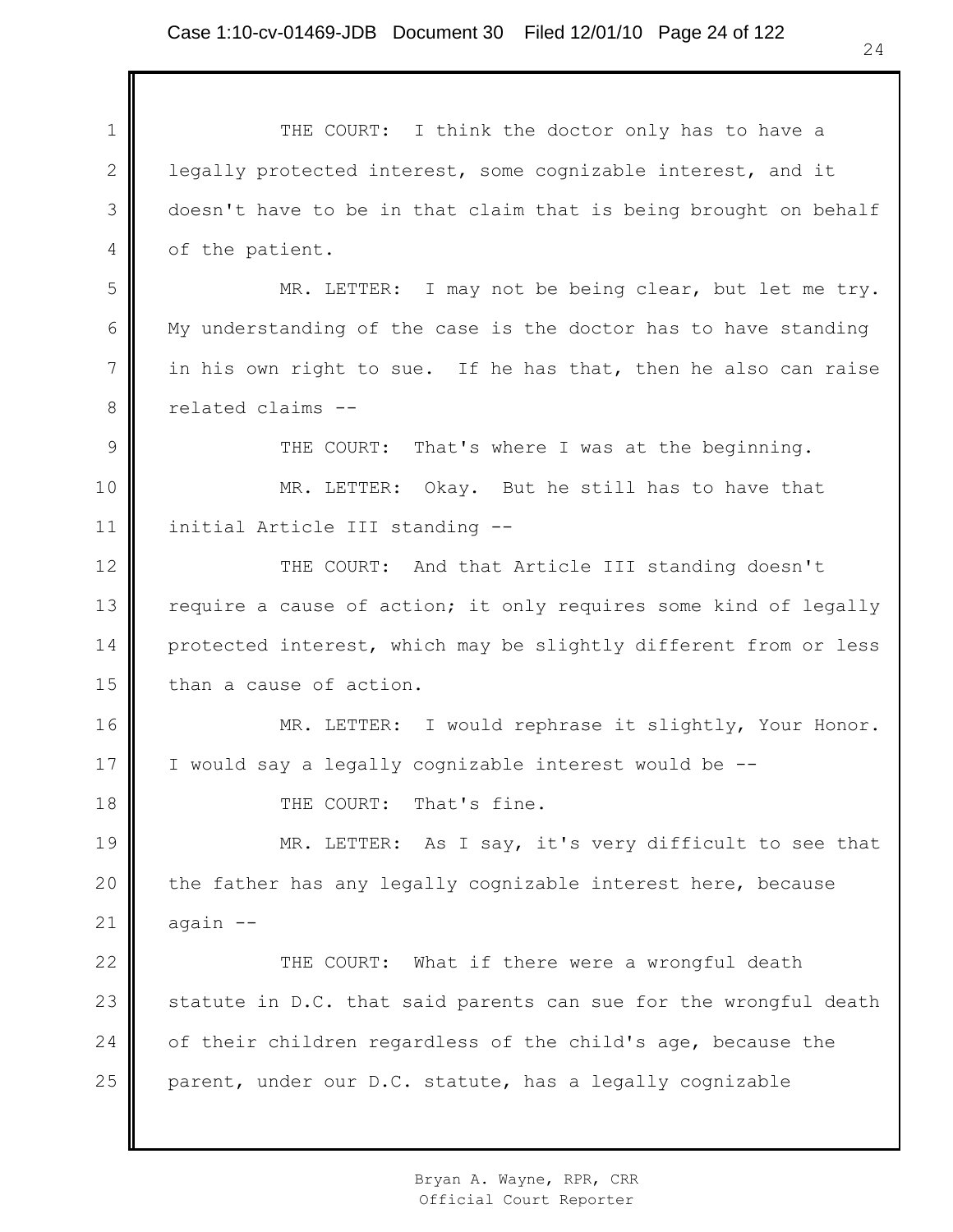1 2 interest in maintaining a relationship with the child? Would that be sufficient?

MR. LETTER: I could see several problems with that. First, as you know, that's not this case. We wouldn't be here for injunctive relief, et cetera. So very different.

THE COURT: But I am free to ask hypotheticals, Mr. Letter. So please go ahead.

3

4

5

6

7

8 9 10 11 12 13 14 15 16 MR. LETTER: Yes. And as Justice Scalia said, I'm free to look at my cuff and say that is not this case. And then you can yell at me. And obviously there the plaintiff has some sort of -- there would be an appropriate venue and the plaintiff would be covered by that statute. In order to bring a wrongful death action, there would have to be a waiver of sovereign immunity also. And so it would have to be some sort of statute by Congress that would waive immunity in order to sue the President --

17 18 19 20 21 22 THE COURT: This is where I disagree with you. If there is that legally cognizable interest, it doesn't matter if it can be brought in federal court as a constitutional claim. It's still a legally cognizable interest that then may give rise, because that gives injury in fact to third party standing, to raise constitutional claims on behalf of the son.

23 24 25 MR. LETTER: So let me -- I'm trying to work this out. THE COURT: Now, it's all hypothetical because we don't have such a statute. But that's how I think this all fits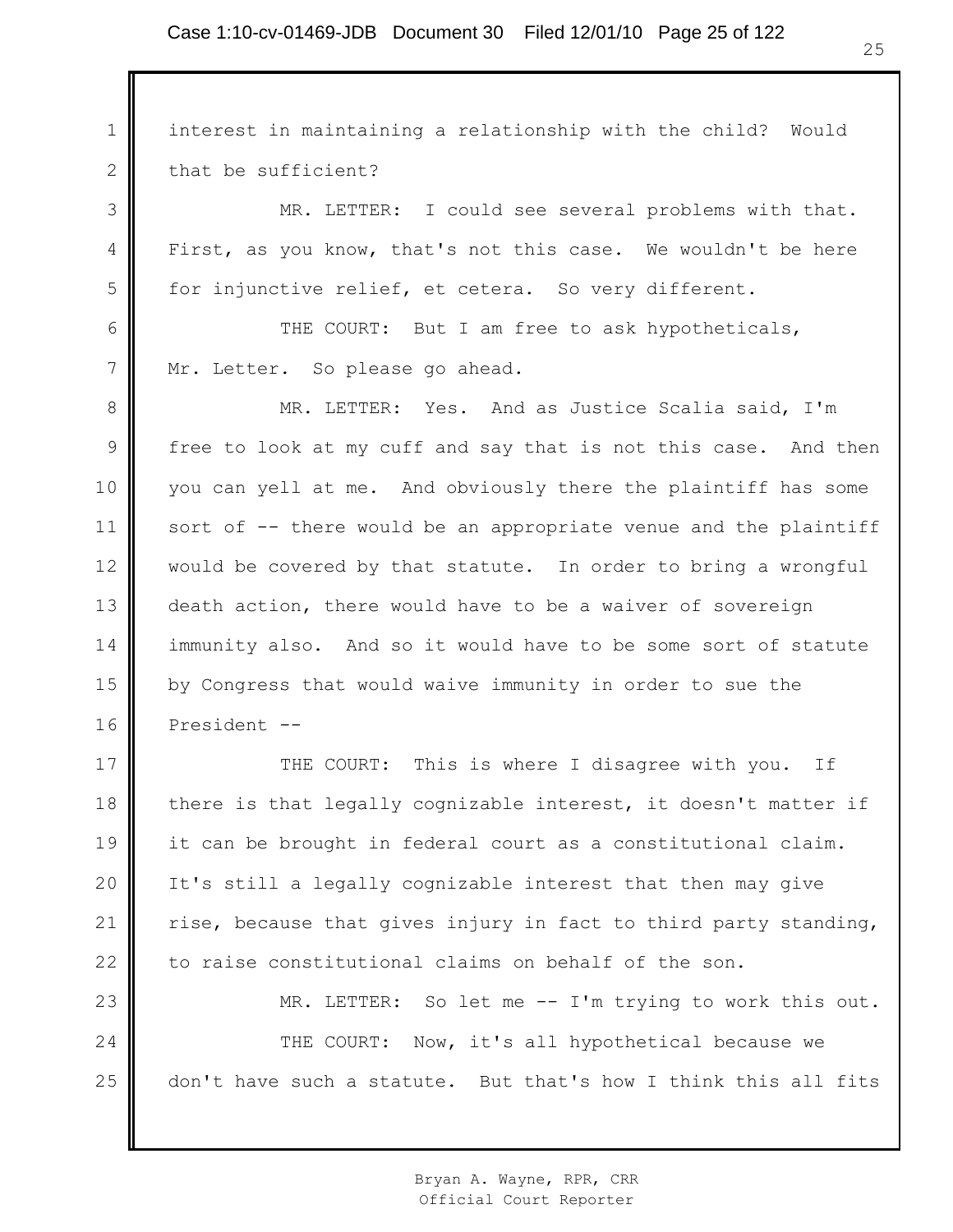1 2 3 4 5 6 7 8 9 10 11 12 13 14 15 16 17 18 19 20 21 22 23 24 25 together if there is a legally cognizable interest in the father. MR. LETTER: So if Al-Aulaqi -- we're positing a situation where Al-Aulaqi is now deceased, and the father is now saying I would like to bring a suit. I'm not sure why it would be third party standing at that point. If there were some statute under which he could sue, then he would bring a first party claim. If instead it were a third party claim, it would be, what, on behalf of the estate? And again, it might very well be that if Al-Aulaqi is deceased, then maybe the father or somebody else could bring a claim on behalf of the estate. But at some point somebody's going to have to demonstrate a waiver of sovereign immunity in order to be able to sue these defendants, the President and the Secretary of Defense and the director of the CIA. THE COURT: You don't have to demonstrate the waiver of sovereign immunity necessarily for a wrongful death claim. He may not be bringing the wrongful death claim, even if he has a legally cognizable interest. But in any event, I think we've beaten the injury in fact issue to a pulp. Why don't you tell me, if there is injury in fact on the part of the father, the plaintiff, are there nonetheless prudential reasons for not allowing third party standing? MR. LETTER: Most definitely, Your Honor. And these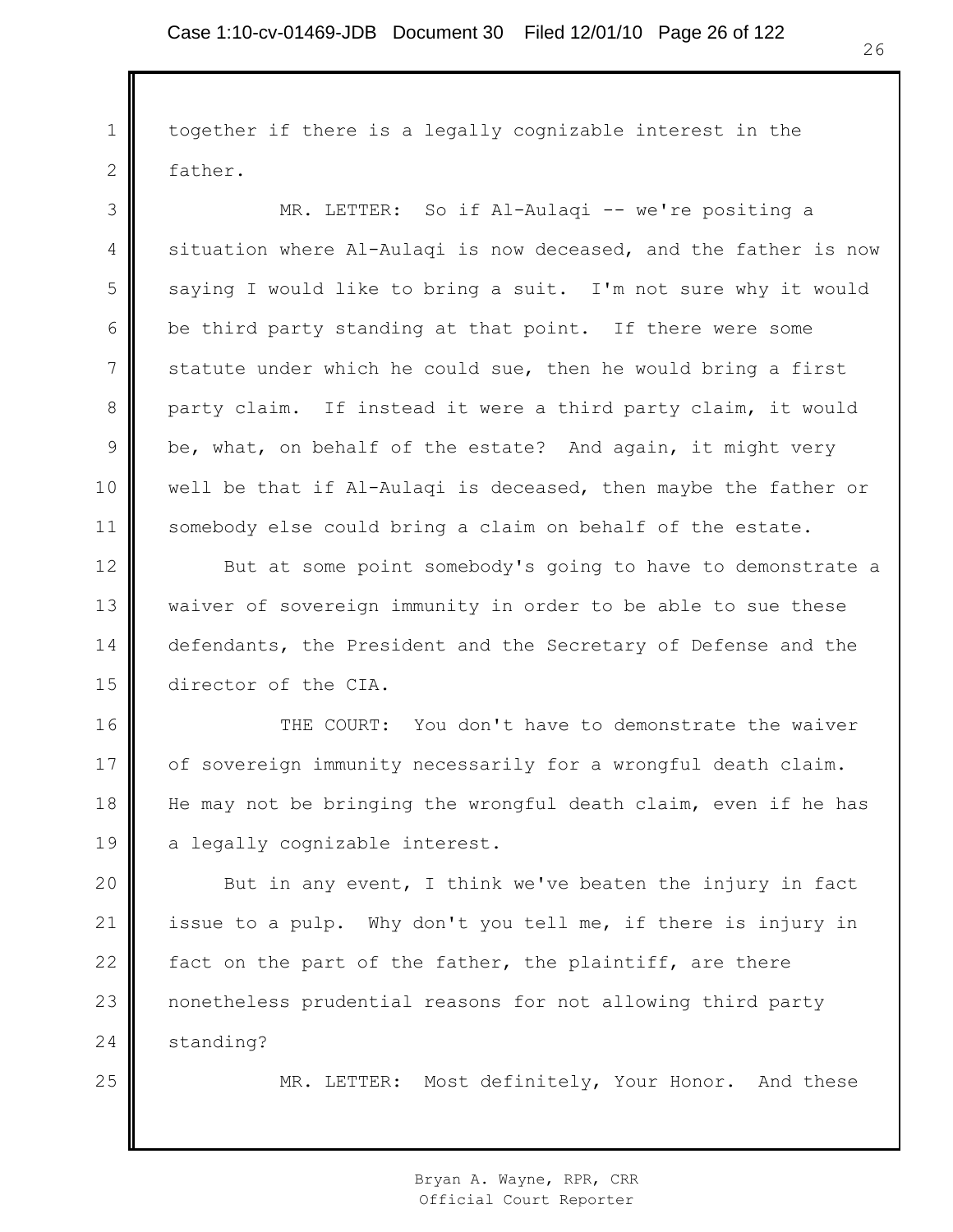1 2 3 4 5 6 very much overlap with each other. And when you say prudential, they are things that go to the justiciability of the dispute. One would be, as we've argued, equitable discretion, that as Your Honor knows well, the courts have made clear that an injunction against the President for anything that involves any kind of discretion, et cetera, is not permitted.

7 8 9 10 11 12 13 14 THE COURT: There is this concept out there, and what cases do you rely on in which a court has, number one, found third party standing but nonetheless exercised equitable discretion not to consider the case, or, the next situation, found that the case is not barred by the political question doctrine, but found nonetheless, because of equitable discretion, that the case should not be heard? Are there cases that do either of those two things?

15 16 17 18 MR. LETTER: On the first question, no, I'm having trouble -- I'm running in my mind through the third party standing cases that I can remember, and I can't recall that any of them are against the President of the United States.

19 20 As far as whether, once a court has found there is no political question --

21 22 23 24 25 THE COURT: It seems to me to be an odd position that the government is taking here with respect to political question, and I think you are taking this position, that even if I were to conclude that the political question doctrine does not bar this case, I nonetheless, because of the concept of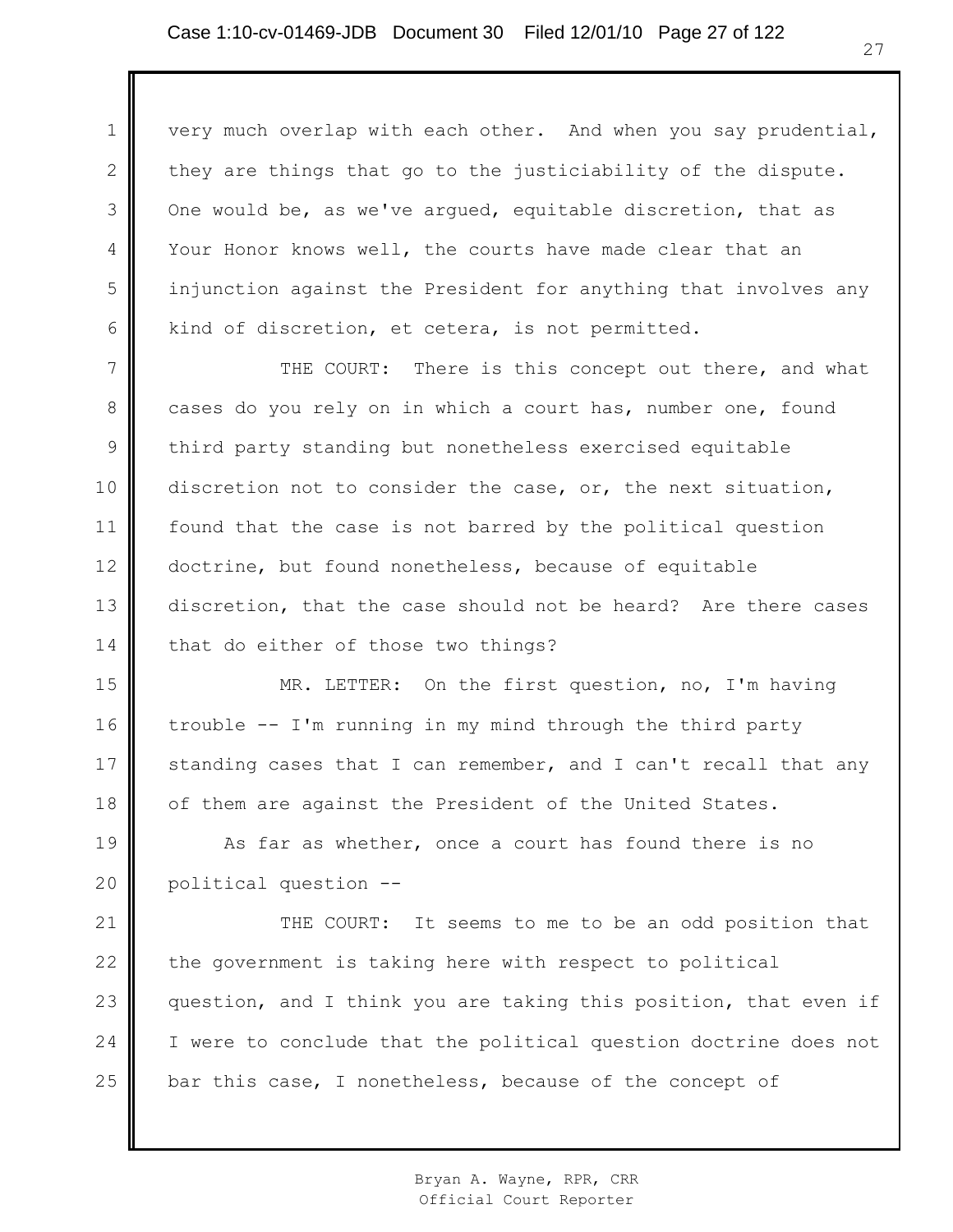1

2

3

4

5

6

7

8

equitable discretion, should decide that the Court shouldn't hear this case. That seems to me to be an odd posture, and I don't think there's any case that has ever done that.

MR. LETTER: Your Honor, what I would instead ask you to do, and giving you a direct answer, I'm having trouble thinking of any also. What I would ask you to do though instead is, instead of pulling these doctrines apart, is to view them as interrelated. I think that is the strength of our argument.

9 10 11 12 13 14 15 16 17 18 As we know, Mississippi v. Johnson, the Supreme Court said we don't issue injunctions against the President in situations like this. Now, there's some case law saying, that the plaintiff has raised, you can issue an injunction against lower level executive branch officials. I don't think any of those, though, are situations like this. Not I don't think. I know none of them is like this, where we're going to the very core powers of the President as commander in chief and the person responsible for, most responsible for protecting national security.

19 20 21 So this is something that goes right to the heart of the presidency and the commander in chief powers. There is no case --

22 23 24 25 THE COURT: If so, you would think the political question would bar it, but you would say even if it doesn't, I should nonetheless erect this other doctrine to bar it. MR. LETTER: I'm not asking you to erect it. It's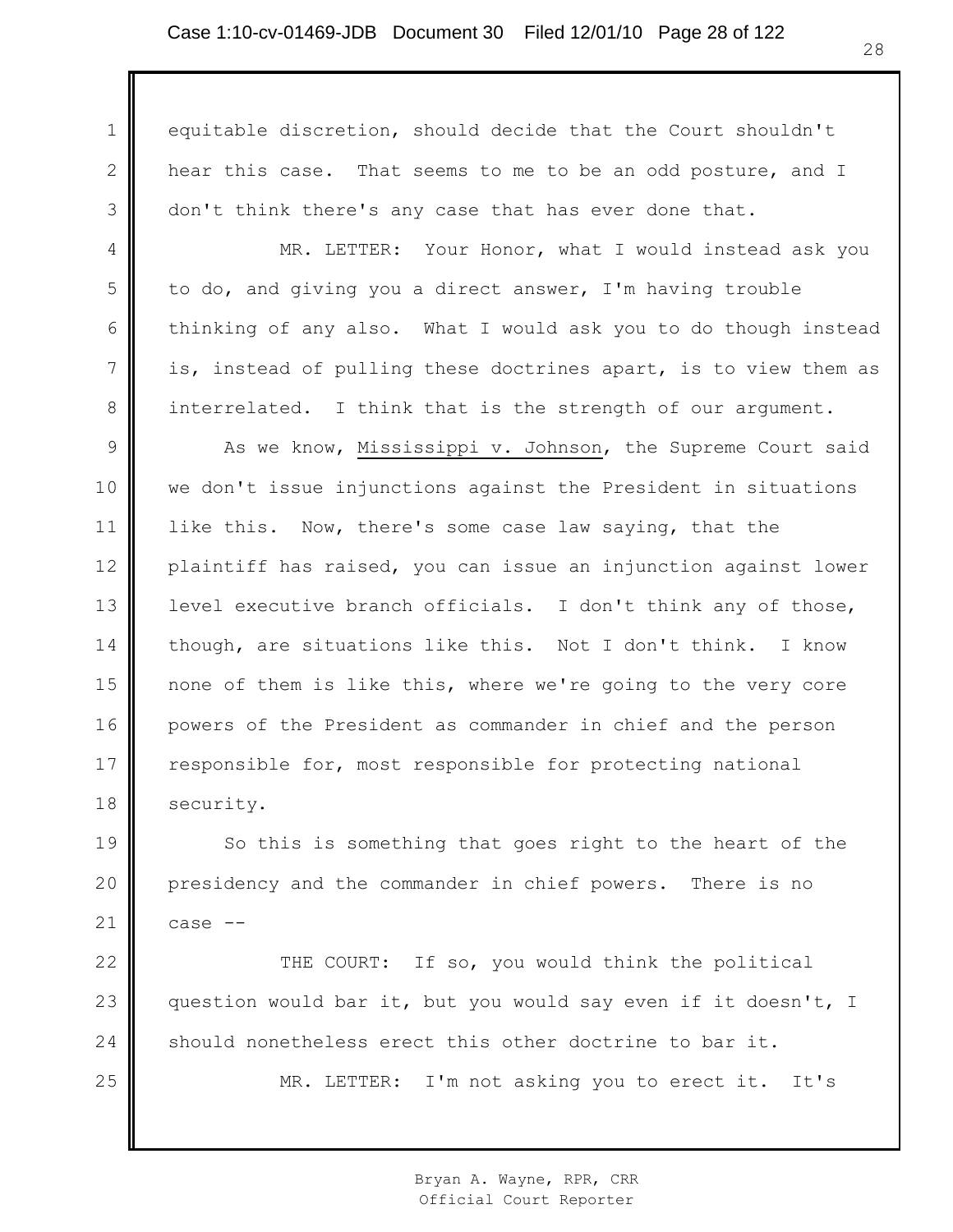1 2 3 4 5 6 7 8 9 10 11 12 13 14 15 16 17 18 19 20 21 22 23 24 25 there already, but let's put them together, Your Honor. Let's put them together. Political question doctrine -- THE COURT: We've moved off of third party standing. If you have nothing further to say on third party standing, then I'm comfortable with you moving to the next issue. MR. LETTER: It sounds to me like Your Honor has probably a better grasp of third party standing than I do, so I don't think there's more for me to -- THE COURT: That will get you nowhere, Mr. Letter. (Laughter) MR. LETTER: So as far as -- before we even get to these justiciability doctrines, I did want to toss in, there is nevertheless the Article III problem of you can't just sue and say I think something unconstitutional may happen here. THE COURT: The speculative nature of this. MR. LETTER: Exactly. Exactly. And this gets into the Supreme Court's decision in Lyons where here there is no indication, none, that the executive would use lethal force or target somebody for lethal force inconsistently with the Constitution. The only indications are -- THE COURT: There's some indication that the executive might target someone for lethal force in this situation. MR. LETTER: Yes. And the legal advisor, Dean Koh, has spoken on this publicly and for attribution, and he made clear, though, and this is key, because what he said is that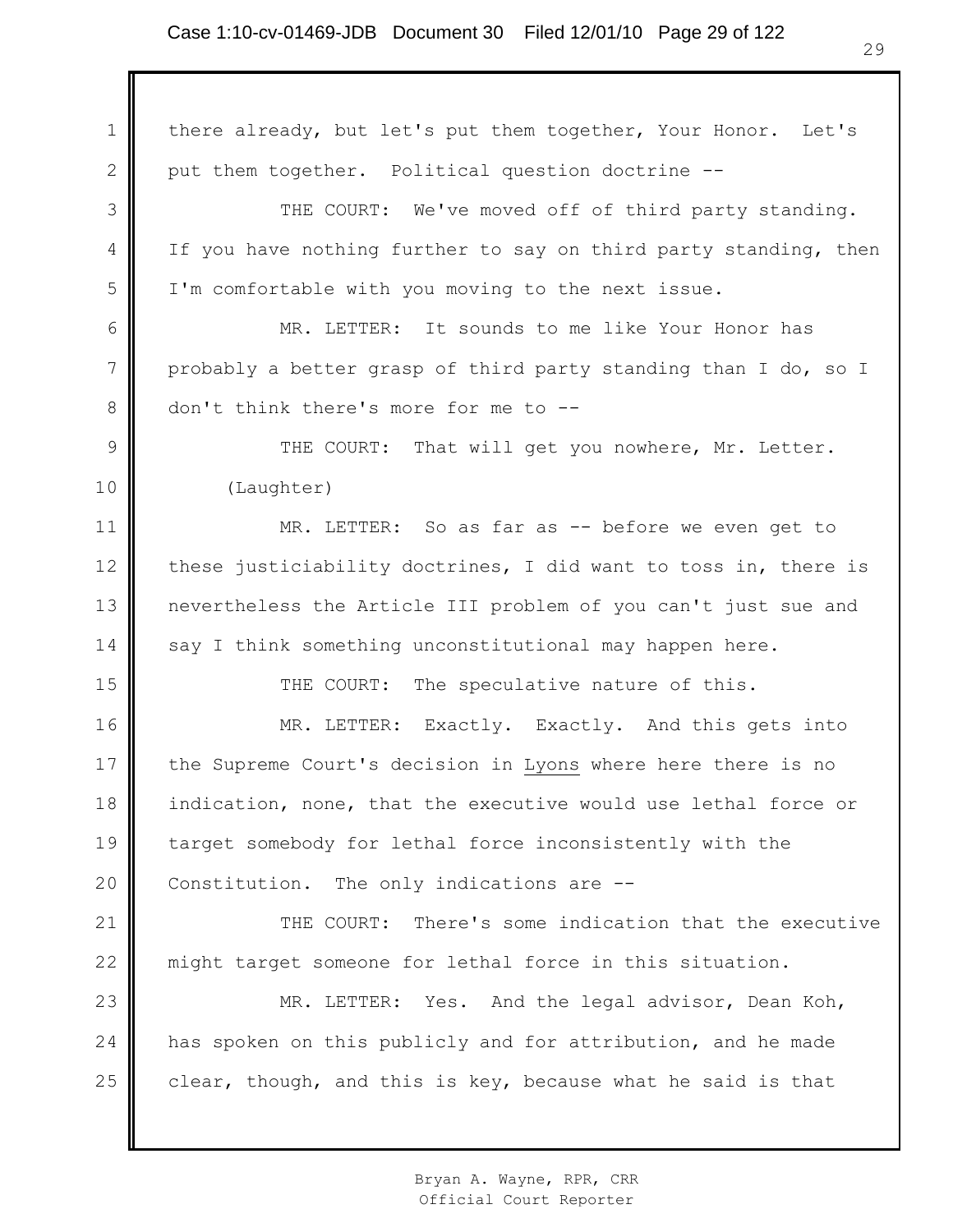## Case 1:10-cv-01469-JDB Document 30 Filed 12/01/10 Page 30 of 122

1 2 3 4 5 6 7 8 9 10 11 12 13 14 15 16 17 18 19 20 21 22 23 24 25 "U.S. targeting practices" -- I'm quoting very briefly -- "including lethal operations conducted with the use of unmanned aerial vehicles comply with all applicable law, including the laws of war." So this official statement is that if we're going to use lethal force, we do so consistent with all applicable laws. And so the plaintiff has said, ah, but we think there's information that Al-Aulaqi has been on some sort of lethal force list, or can be on a lethal force list for an extended period. But that doesn't show anything. There obviously can still be a threat of imminent harm. THE COURT: But how firm does this threat have to be? How certain does the impending injury have to be? We do have cases in the Steffel v. Thompson line of cases that certainly say even though it's somewhat speculative and not certain, that's still sufficient. MR. LETTER: Right. THE COURT: Particularly when constitutional issues are at play, although there we're talking about the First Amendment. MR. LETTER: Your Honor's exactly right. I can't stand here and say it's a clear line and here's where it is. The Supreme Court and the courts of appeals have not given us the clear line. What we do know -- and so there are decisions like Babbitt, where there, I think if you parse the decision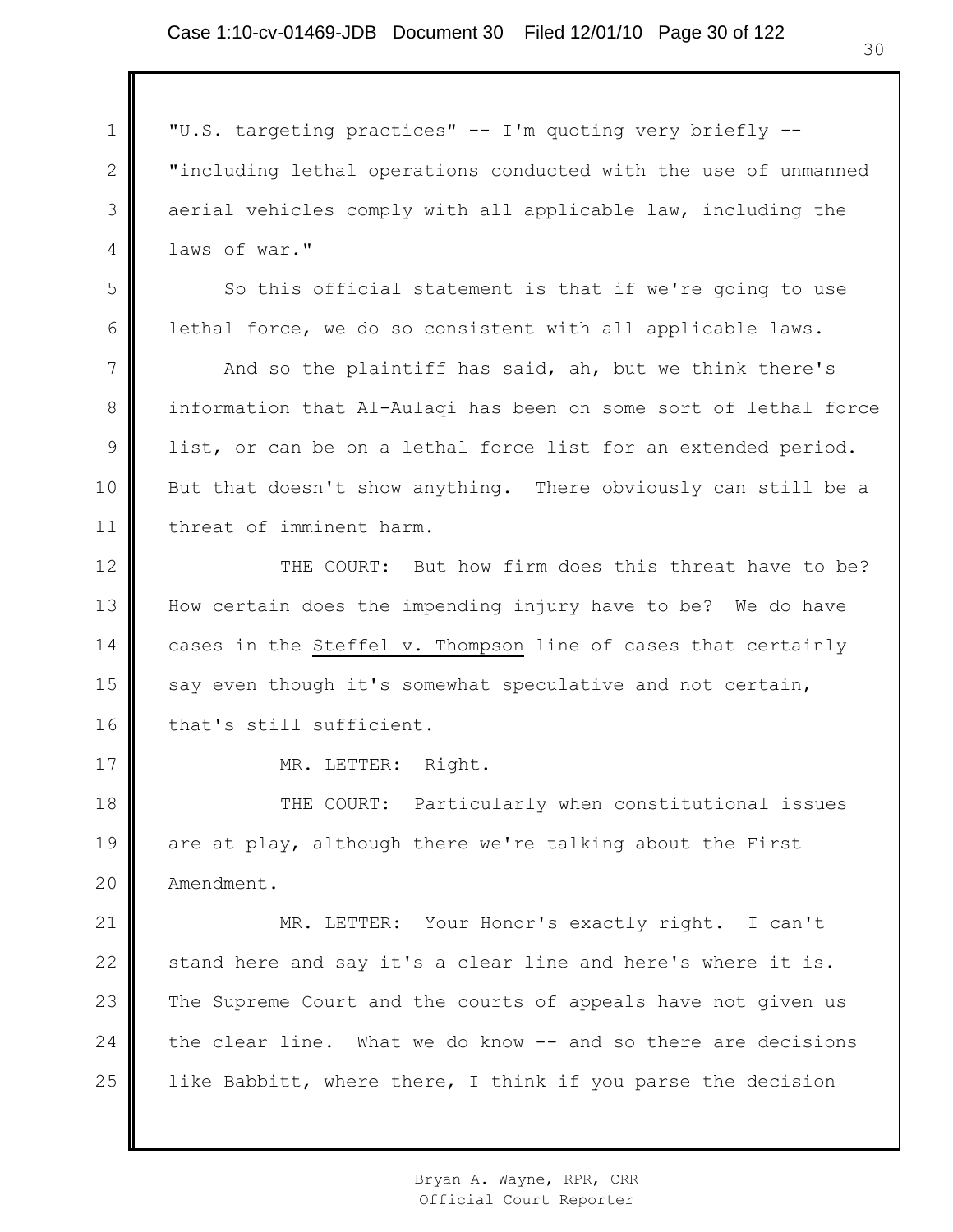1 2 3 4 5 6 7 closely, the Supreme Court there said certain things were actionable and certain things were not. And the parts that seemed conjectural is where the Court dismissed. The parts that instead, where the plaintiffs there had acted in a way that would bring the power of the statute down on the man, they announced they would like to do that in the future, the Court found standing.

8 9 10 11 12 And added to this obviously is the Supreme Court's decision of a couple of terms ago in Iqbal that I think helped guide the lower courts in at least the range of conjecture that is inappropriate. And once again, I think Lyons is our best case on that.

13 14 15 THE COURT: All right. Let's go beyond standing. Where do you want to go now, alien tort statute or political question?

16 17 18 MR. LETTER: I'd like to go to political question. I've got a little more to say on alien tort statute, but I think we've largely covered it.

19 20 21 THE COURT: Then let's stick to that for a second. Why hasn't the government raised the standing argument here on alien tort statute?

MR. LETTER: Well --

22

23 24 25 THE COURT: Is it because of what you said earlier, that if this is a third party standing situation, then it doesn't make any sense because Anwar Al-Aulaqi can't bring an

> Bryan A. Wayne, RPR, CRR Official Court Reporter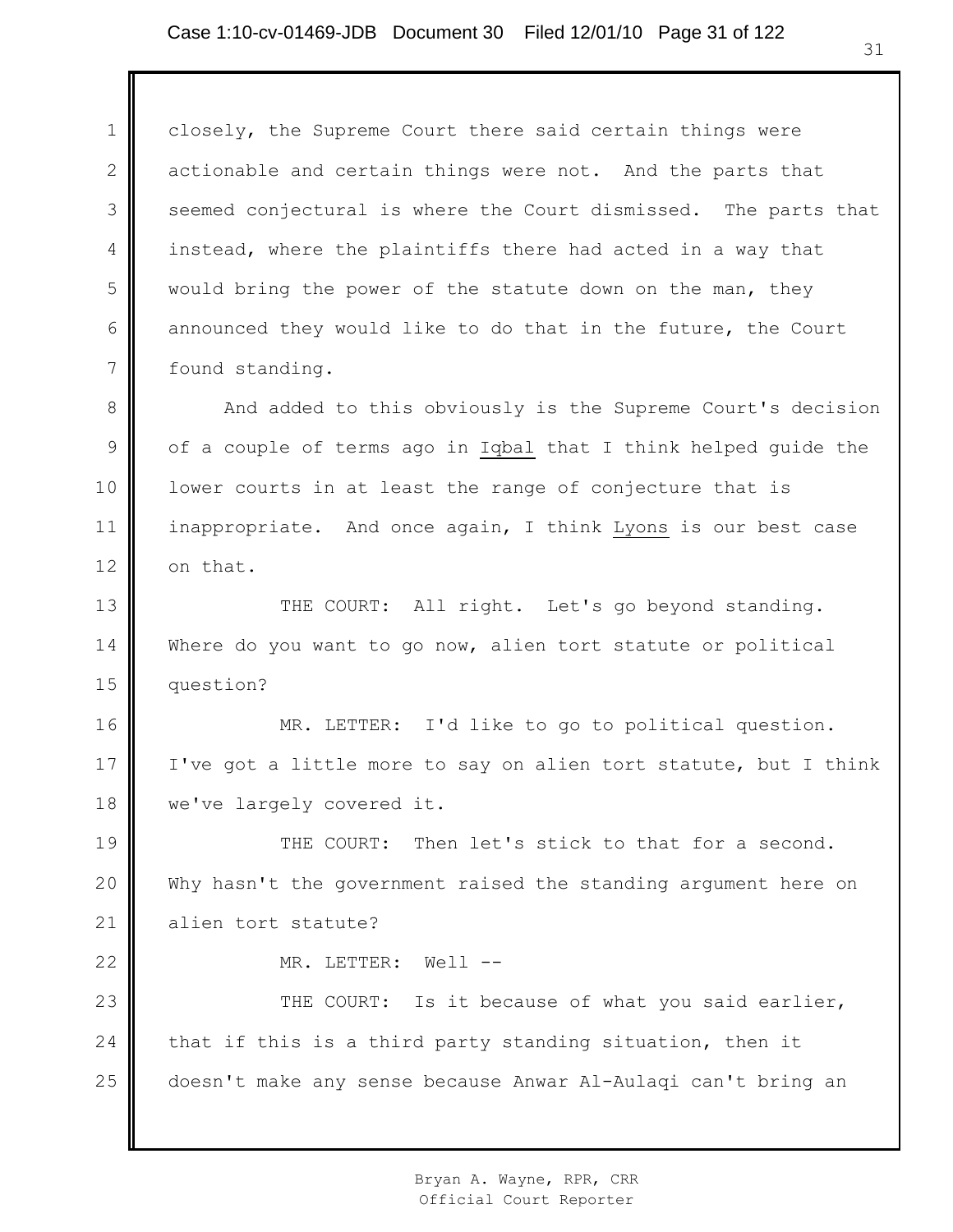ATS claim?

1

2 3 4 5 6 7 8 9 10 11 12 13 14 15 16 17 18 19 20 21 22 23 24 25 MR. LETTER: Precisely right. The father can bring an alien tort statute claim, but Sosa makes absolutely clear that some sort of odd notion that isn't even recognized in all the states in the United States, it's certainly not part of the recognized law of nations. Some sort of bystander intentional infliction of emotional distress is obviously so different from the types of causes of action that have been recognized under the alien tort statute. And again, he clearly cannot sue as the son. THE COURT: Is it the United States' position that an alien tort statute claim cannot be brought against the United States? MR. LETTER: Yes, Your Honor. We do not believe that there is any proper waiver of sovereign immunity. THE COURT: Either an injunctive claim or a damages claim? MR. LETTER: Right. And on injunctive claim, Your Honor, the plaintiff cites two decisions, Von Dardel which was reversed, and the other is a district court decision in the Kadic case, Karadzic. Both of those precede Sosa. It is very, very difficult to see that the principle there would survive the Supreme Court's instructions in Sosa. THE COURT: So in 1789 you think the Congress of the United States was creating a statute -- it's an odd statute, we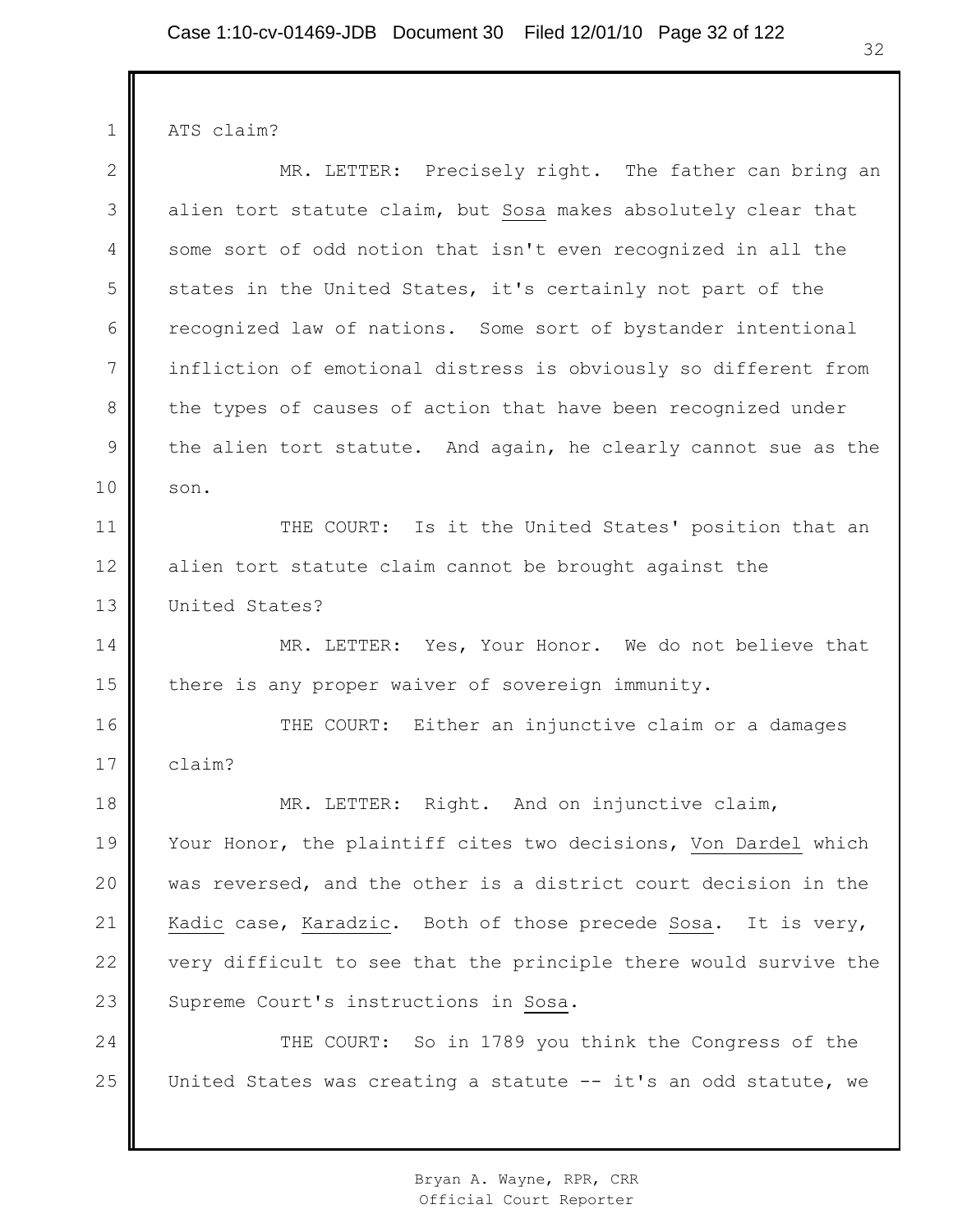1 2 3 4 5 6 7 8 9 10 11 12 13 14 15 16 17 18 19 20 21 22 23 24 25 all know. MR. LETTER: It is. THE COURT: But was creating a statute to give jurisdiction only to an alien to sue a foreign government, for instance, for seizing property on the high seas, not to allow an alien to sue the United States for seizure on the high seas. MR. LETTER: Right. I have one quibble with what you just said, Your Honor. It was providing that a plaintiff alien could sue somebody else. THE COURT: But not the United States. MR. LETTER: Correct. So piracy, for example, is not going to be carried out by a foreign state, but instead by individuals. But that's exactly right, Your Honor. And the D.C. Circuit, I think then-Judge Scalia in Sanchez-Espinoza, I believe, makes this clear, that the precedent of this circuit at least is this type of suit cannot be brought against the United States. It's hard to see again how it would be brought against the President of the United States. THE COURT: Political question. MR. LETTER: Political question, Your Honor. What we've argued here is the types of matters that Your Honor would have to look into, and then most importantly the judgment that plaintiffs would be asking you to enter, particularly either an injunction against the President or a declaratory judgment that is designed to limit actions by the President -- after all, why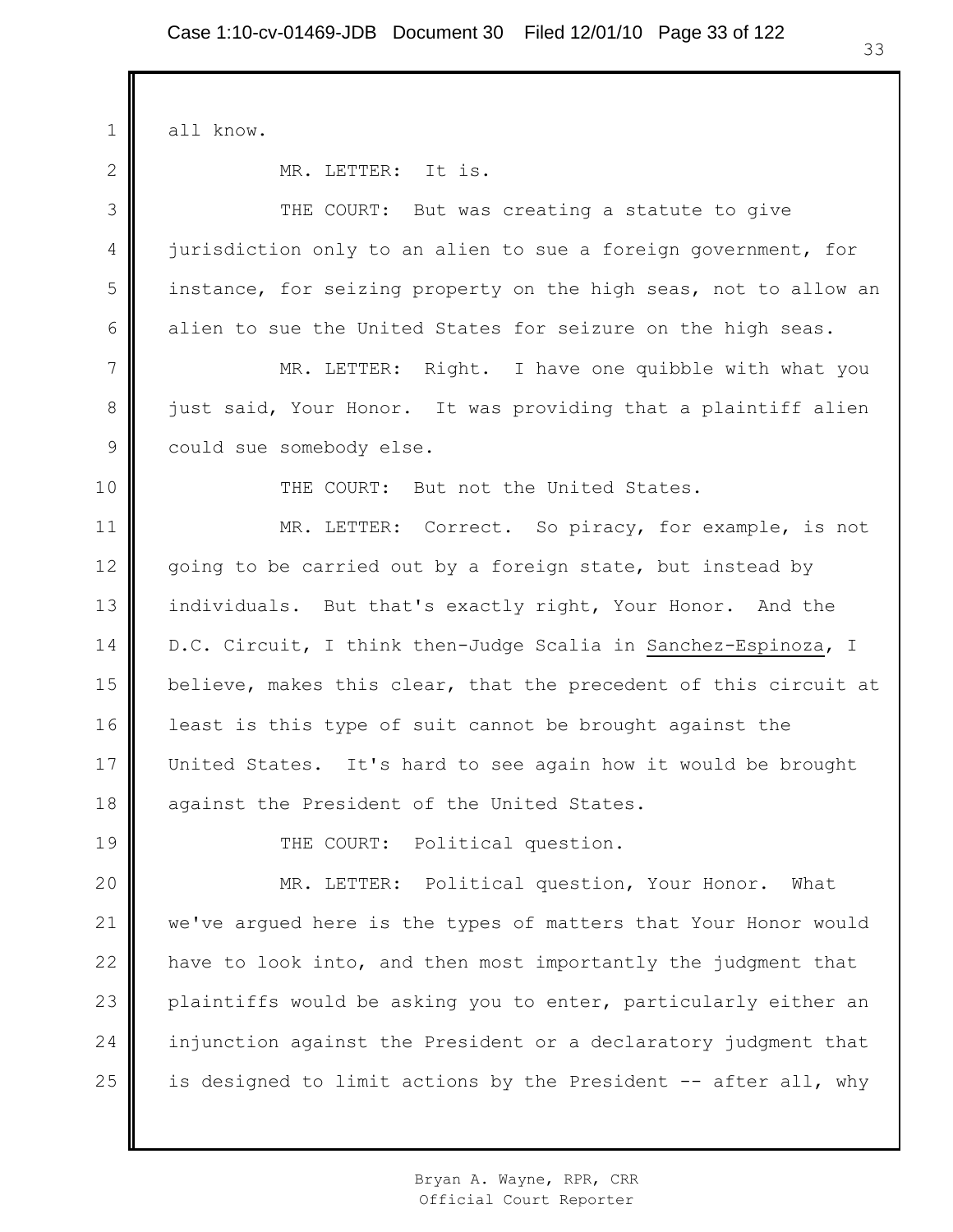1 2 3 4 5 6 7 8 9 10 11 12 13 14 15 16 17 18 19 20 21 22 23 24 25 would you issue a declaratory judgment if the plaintiffs and you didn't think it was going to have an impact on the President? THE COURT: Let me ask you this hypothetical question. Would the United States claim political question as to an after-the-fact challenge to the extrajudicial killing of Anwar Al-Aulaqi? MR. LETTER: Your Honor, it might do so. For example, the Aktepe case from the 11th Circuit. THE COURT: If the case involved looking into the criteria, whether the United States abided by the Constitution in killing him, wouldn't you claim political question as to that? MR. LETTER: I believe we would, Your Honor. Because you would be asked to make the same kinds of determinations post as you would prior. Now, obviously, though, the prior is even more problematic. An ex ante injunction or declaratory judgment against the President in military and intelligence sort of matters is very difficult to contemplate, and as we started out with, I'm not aware of a single instance when it's ever been done. THE COURT: Let me ask the question that plaintiff has asked. Slightly modified. How is it that judicial scrutiny is required when the United States decides to target a U.S. citizen overseas for electronic surveillance, and judicial scrutiny is permitted when the United States takes the property of U.S.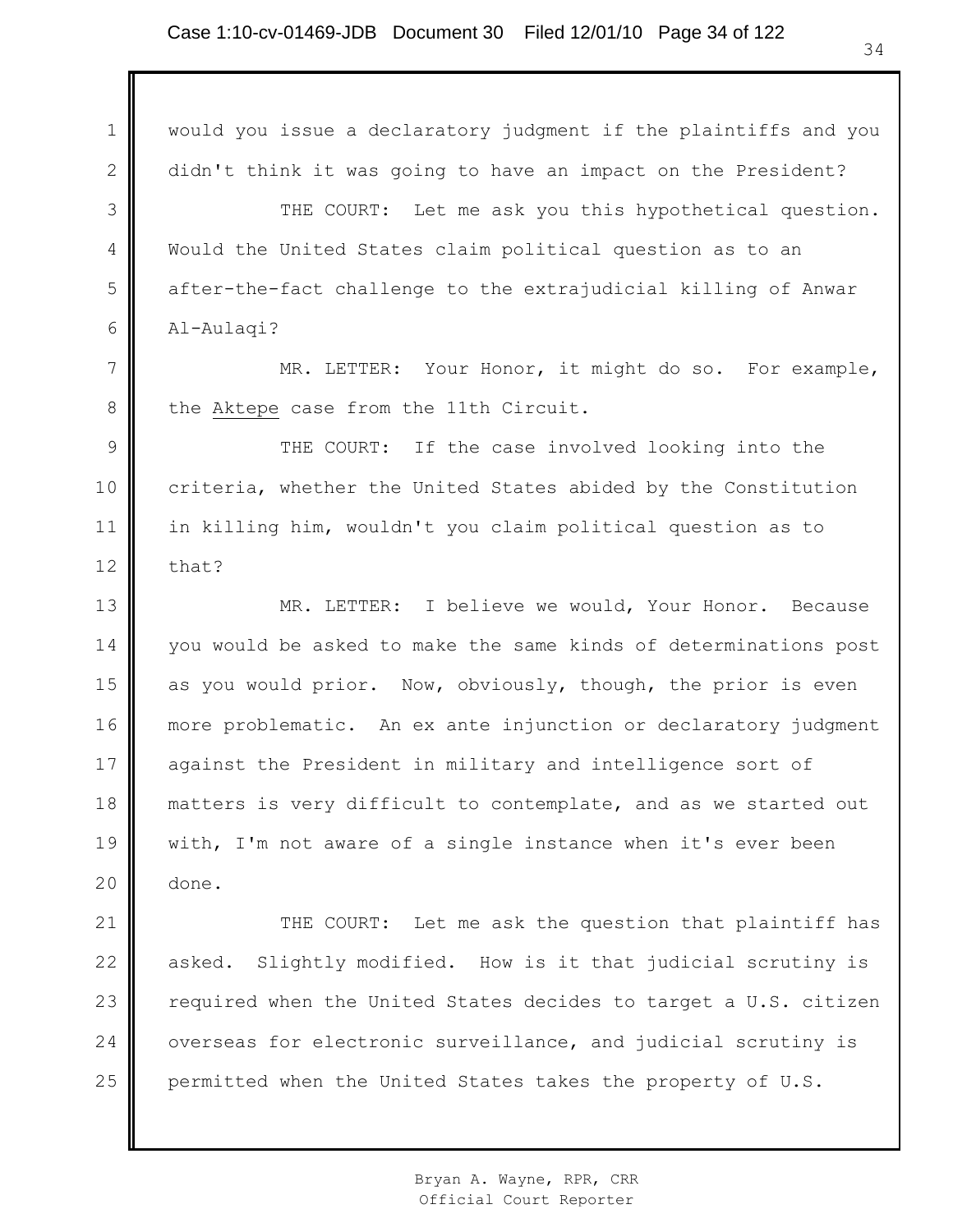1 2 3 4 citizens overseas, but judicial scrutiny is prohibited, in your view, on the political question doctrine, when the United States decides to target a U.S. citizen overseas for death? How does that all make sense?

5 6 7 8 9 10 11 MR. LETTER: Okay. The first question, as we know - and again, you know better than I do, Congress has by statute provided that under certain circumstances, we need the -- some sort of order is needed before surveillance can be targeted against a U.S. citizen. So Congress has provided that by statute. As far as taking of property of a U.S. citizen overseas --

12 13 THE COURT: That's basically D.C. Circuit cases that reject political question.

14 15 16 17 18 MR. LETTER: Yes. The difference is there you're not being asked to stand at the shoulder of the President as the President is trying to decide is there an imminent threat to the security of U.S. nationals posed by the leader of a highly active terrorist organization.

19 20 21 THE COURT: That's why I asked you the question in the first instance whether you would assert political question even after the fact, and you said you would.

22 23 24 25 MR. LETTER: I think we would. Now, obviously -- I think Mr. West rather than me would make the decision about whether we would, but I think all indications are that it would normally fall within that. So yes, Your Honor.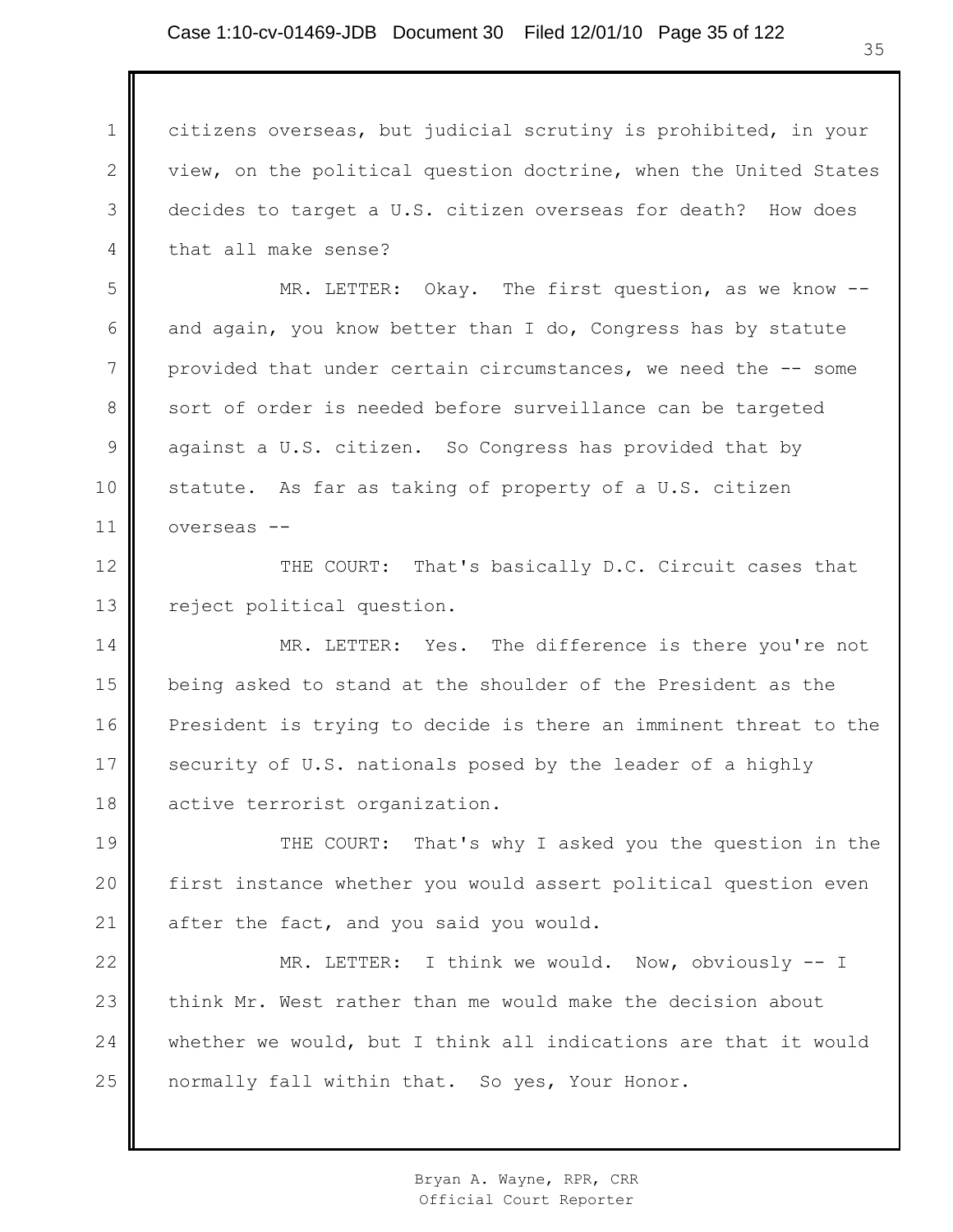1 2 3 4 5 6 7 8 9 10 11 12 13 14 15 16 17 18 19 20 21 22 23 24 25 But also, as I say, it's the direct military aspect of it that I think is central and is such a principal part of our case here that any hypotheticals that move into different -- THE COURT: As opposed to the intelligence aspect of listening to someone, electronic surveillance? What's the difference between intelligence and military in the context of political question? I don't think there is any, is there? MR. LETTER: Here, Your Honor, obviously because of the defendants, the military and the intelligence aspects are all pulled together into -- and because the President is the defendant. In the situation you raised, though, again I would fall back on the Congress -- THE COURT: Congress has said so. MR. LETTER: That's right. And the key thing here  $is$   $--$ THE COURT: By the way, do you assert the political question with respect to the alien tort statute claim? MR. LETTER: We haven't done so specifically. I think in part because we felt we didn't need to because it was so obvious. THE COURT: Well, assume you need to. MR. LETTER: If we need to, yes, the same factors would enter -- THE COURT: Even though it's a statutory claim. The concurrences in El-Shifa would say no, no, no, political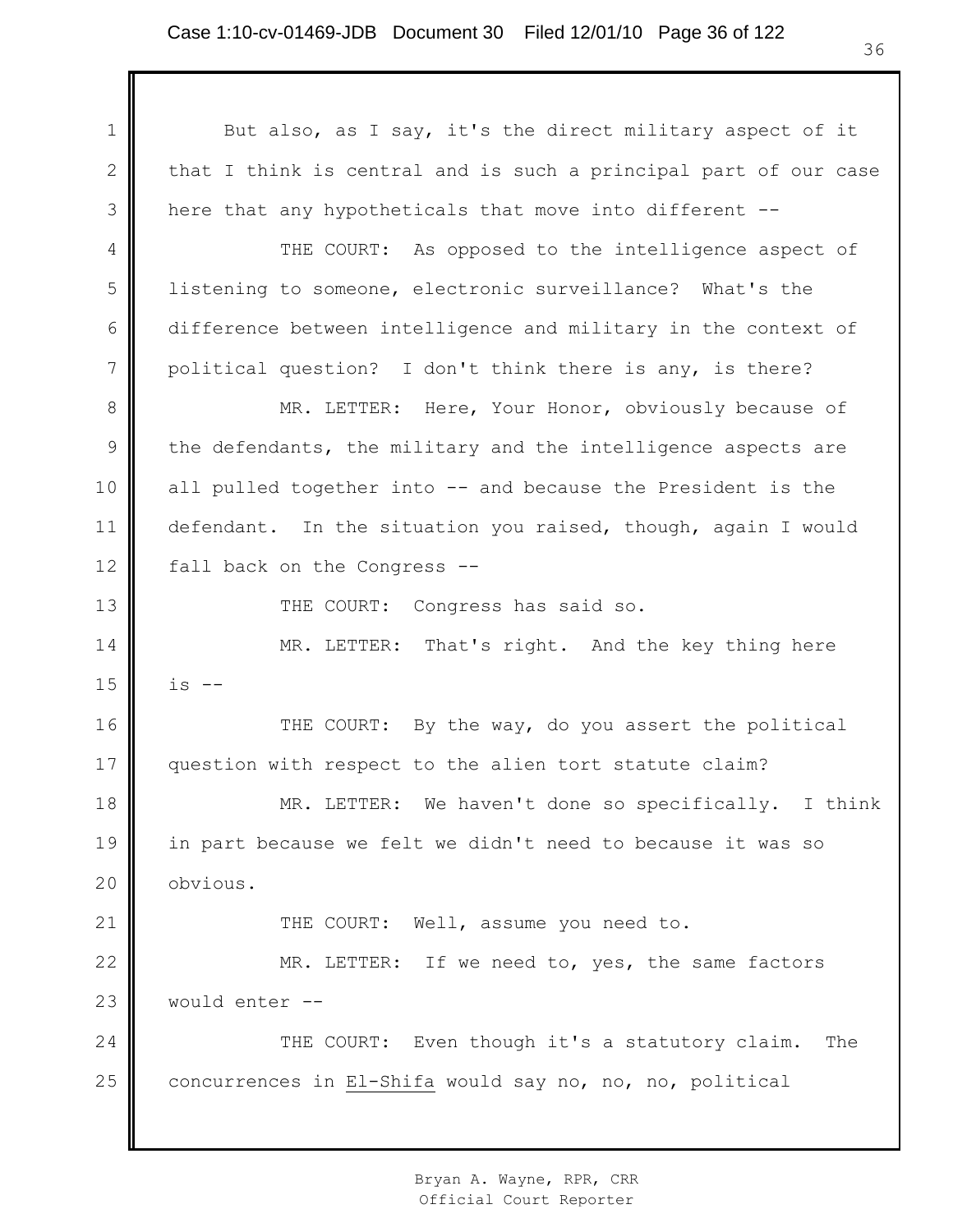1 2 3 4 5 6 7 8 9 10 11 12 13 14 15 16 17 18 19 20 21 22 23 24 25 question isn't available with respect to a statutory claim. MR. LETTER: Right. But the majority went the way the government argued, so it rejected that argument. So yes, the alien tort statute claim would also be subject to political question, especially to the extent that -- well, as we know, plaintiffs here are not asking for damages. They're asking for injunctive relief, and so that wouldn't change one iota. And we covered equitable discretion. I don't think there's anything more  $--$  oh, the one other thing I wanted to bring to Your Honor's attention, I know we did it in the briefs, is I think the very strongest case that we have for us is Gilligan v. Morgan, where what the plaintiffs there were seeking is something very similar to what is being sought here. The Court  $t \circ -$ THE COURT: Political question was not the only argument there. MR. LETTER: Correct. Although there, as I recall, the Supreme Court said that aspects of mootness entered into it, but the Court, as I recall, I think it was Chief Justice Burger did not rely on mootness, and instead the Court went beyond that and said this is just clearly not justiciable; for the judiciary to get involved with an ex ante order to the military -- THE COURT: Although, the Court in Gilligan said that it would have been a different case if that case involved an action seeking a restraining order against some specified and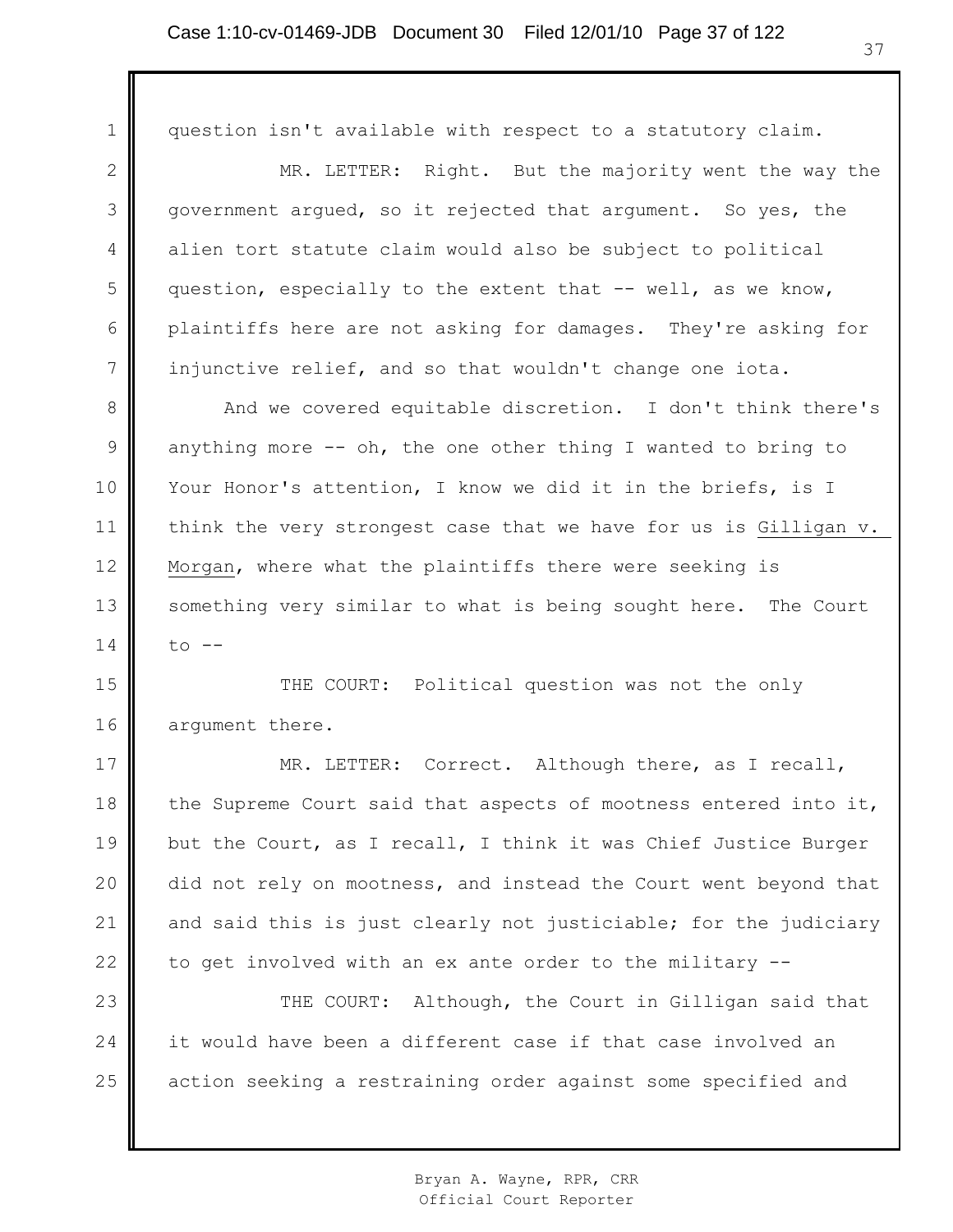1 2 imminently threatened unlawful action. Why isn't that just what we have here?

3 4 5 6 7 8 9 10 11 12 13 14 15 16 MR. LETTER: Your Honor, I think what the Court there was saying, though, was it wasn't necessarily focusing on one specific act, because here you wouldn't be focusing on one act. You would have to be looking at a range of things. You would have to be examining, is Al-Aulaqi an imminent threat to the United States and the safety of its citizens? What is the role of AQAP? AQAP and al-Qaeda, are they indeed tied together and how closely? Are there alternatives? What's the relationship currently? At any moment between the United States and Yemen, would the United States be able to carry out something, an activity like this? Does the United States have alternatives such as the plaintiffs have said? All of those would factor in. And I think the breadth of those makes it much more like the Gilligan decision.

17 18 19 20 21 22 THE COURT: The reference to Gilligan brings to mind the fact that, except for that case that really has no application here, I don't think, the Walter Nixon case, Gilligan is the only case in which the Supreme Court has applied political question since Baker v. Carr, I think, except for Walter Nixon. Those two cases.

23 24 MR. LETTER: I'd like you to go back to the Walter Nixon case, because I litigated that.

25

THE COURT: So as I said, it has no relevance here.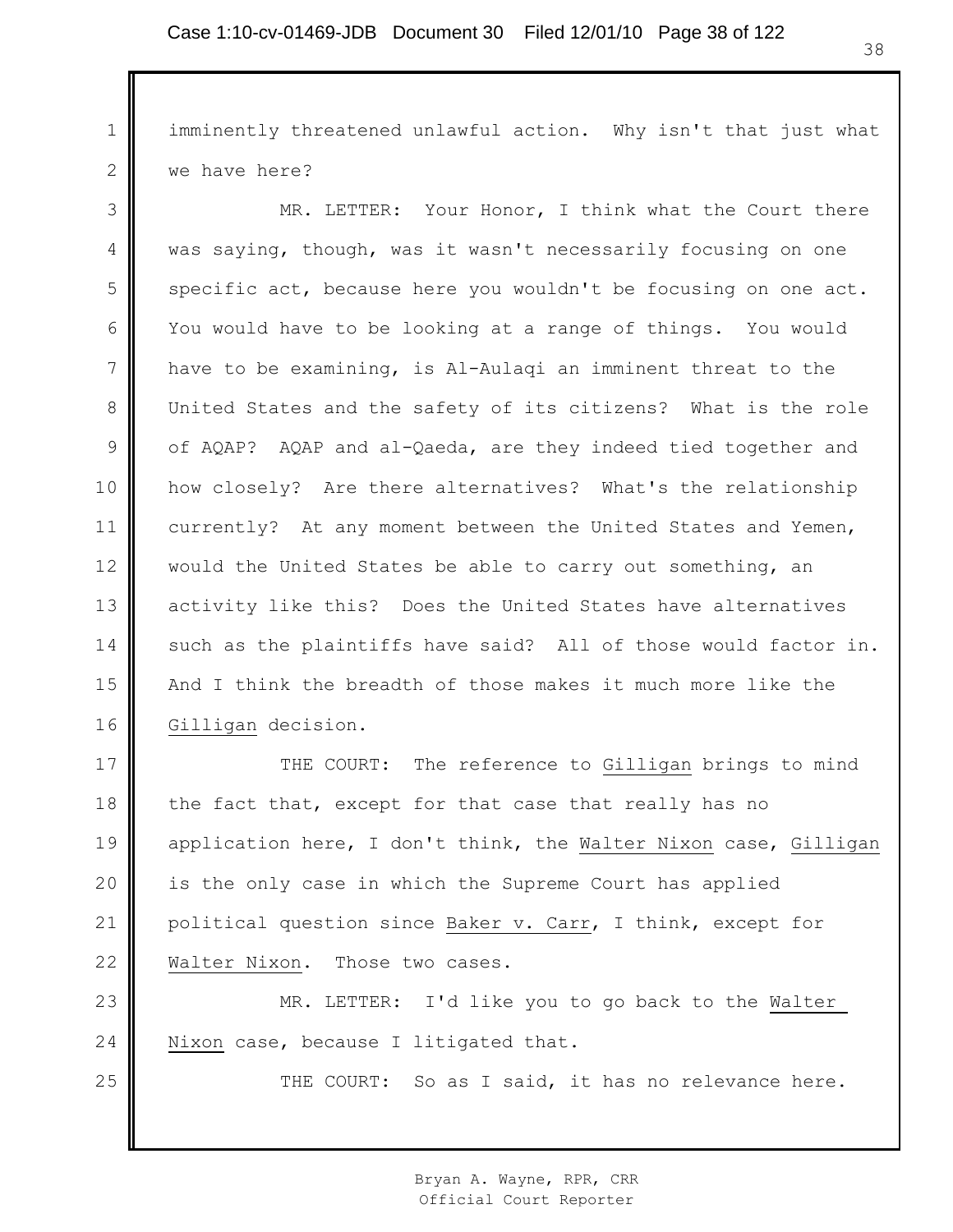1 2 3 4 5 6 7 8 9 10 11 12 13 14 15 16 17 18 19 20 21 22 23 24 25 (Laughter) MR. LETTER: But the reason Nixon is relevant is because that was a clear constitutional claim, so we can't say oh, if it's a constitutional claim, it's outside political question. THE COURT: But what should I take from the fact that political question is applied by the Supreme Court so infrequently? MR. LETTER: Very interesting question, Your Honor, but here is what I think is very important. Notice that the D.C. Circuit and its sister circuits have issued a number of political question decisions where they have dismissed actions. The Supreme Court has taken cert in none of these. So it's not as if the Supreme Court has rejected political question arguments regularly. Far from it. THE COURT: Although a lot of academics and even judges say that it's a doctrine with no real foundation that really winds up just being an ad hoc application to various factual circumstances. MR. LETTER: In one sense it's ad hoc, but that's the way it's supposed to be. It's supposed to be the Court looking at the very specifics of the situation. We are not arguing for a very broad doctrine; we're arguing that political question does require a very ad hoc analysis. But I repeat, I think maybe one of the best explanations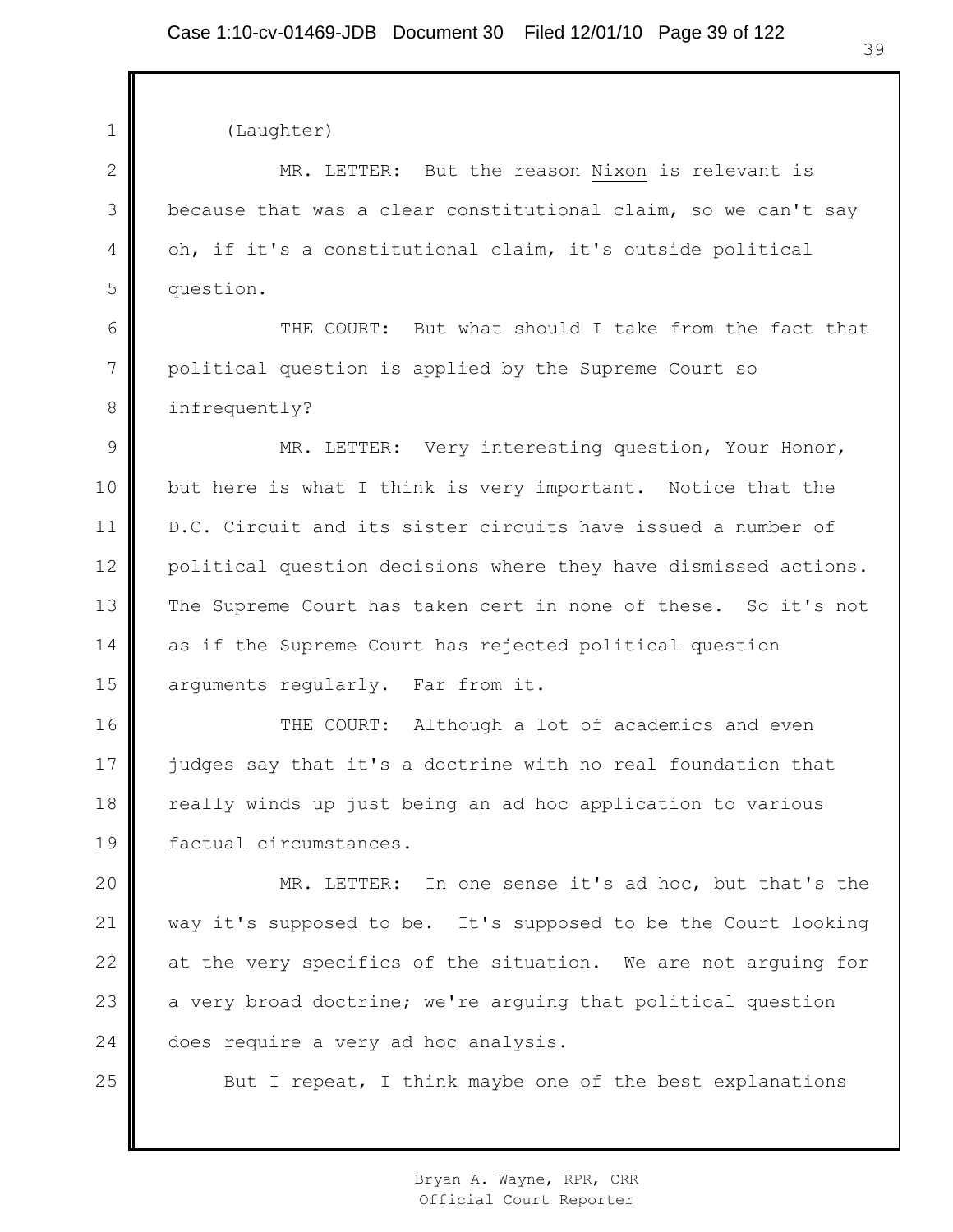1 2 3 4 5 6 7 8 for this is the Supreme Court really hasn't had to use the political question doctrine, because the courts of appeals are applying it and doing so appropriately, but -- such as both El-Shifa cases, the D.C. Circuit and the prior federal circuit one that was so heavily relied upon by the D.C. Circuit, and if anything the prior case is so closely on point here, an attempt to get judicial review of a military action by the President of the United States.

9 10 11 12 13 14 15 16 17 THE COURT: My last question I think on political question is this. There is a second prong of Baker v. Carr, which is the judicially manageable standards. It isn't that different from the first prong or the first factor. But I guess my question is, if it's your view that the courts are ill-equipped to evaluate the array of sensitive and complex information upon which the President and his advisors in the national security arena and its military advisors would rely on, and I think that is your position --

18

MR. LETTER: Yes.

19 20 21 22 23 24 25 THE COURT: -- how is it that courts post Boumediene routinely assess the merits of executive detentions for national security reasons, looking at those detentions and whether they comport with the national security reasons that the executive is articulating, based indeed on, in many of them, on the al-Qaeda connections of the individual detainee in those habeas actions? And how is it that  $--$  and they do so through, I think some would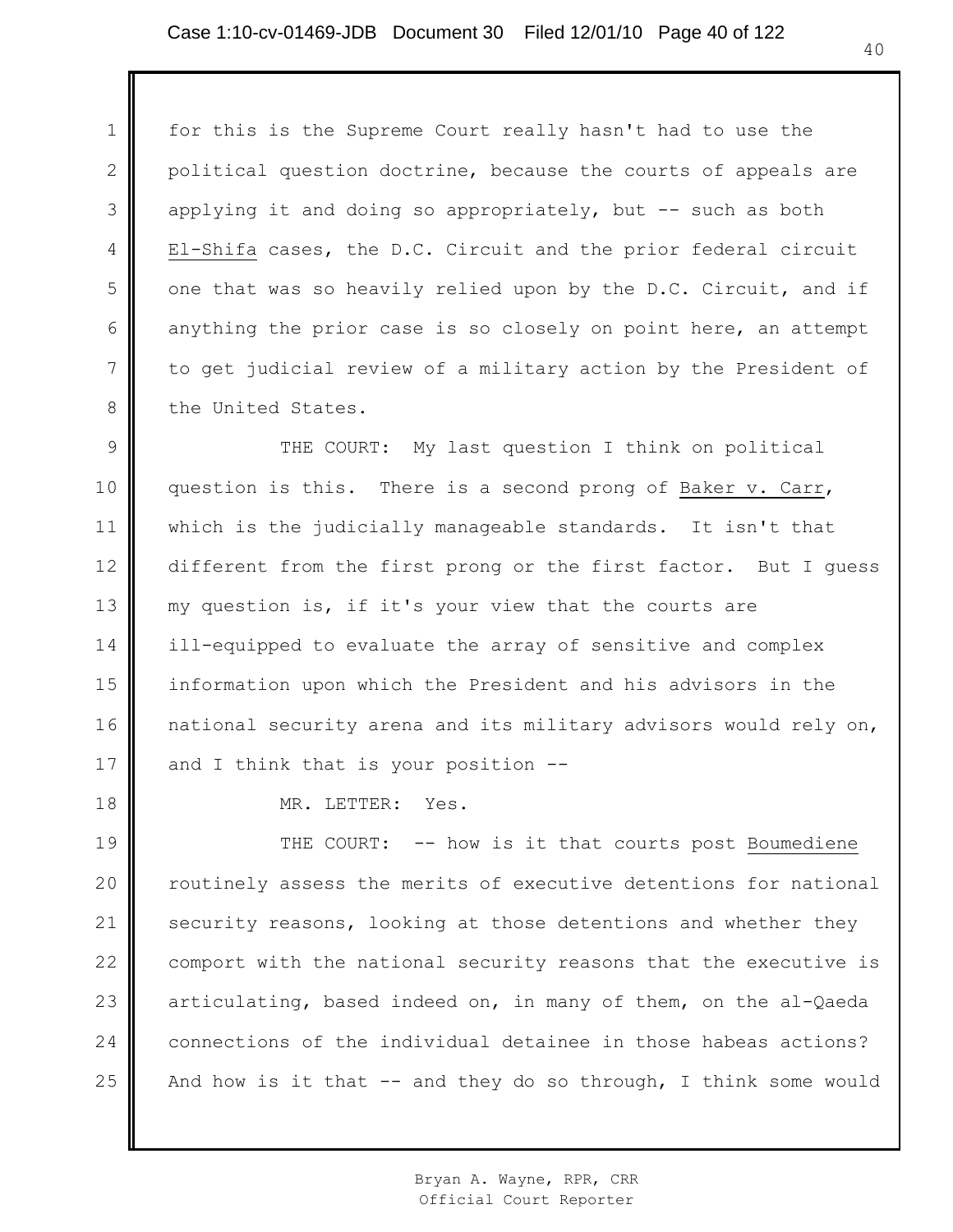1 2 3 argue, but they do so through what the courts at least have decided are judicially manageable standards. The Supreme Court left it to the district courts to develop those.

4 5 6 7 8 9 10 11 12 And how is it that the courts also, a specialized court nonetheless, in applications for authorization of electronic surveillance of a U.S. person, under the Foreign Intelligence Surveillance Act, a judge often decides whether there's probable cause to conclude that the target is an agent of al-Qaeda? Those are the same kinds of determinations that you're saying the courts aren't equipped to make here. So how is it that they can be making them in those contexts, but somehow they're not equipped to make them here?

13 14 15 16 17 18 MR. LETTER: Because let's look, Your Honor, there's some very important differences. One is, especially with regard to the detention cases, the habeas cases, there's the ex ante aspect to it. In the detention cases the question is is somebody going to continue to be held in long-term detention, and that obviously is very different from an injunction --

19 20 21 22 THE COURT: Why is the judicially manageable standard issue any different? You're still looking essentially at factual and legal questions relating to whether the individual is part of al-Qaeda.

23 24 25 MR. LETTER: Because, Your Honor, for example, the kinds of things that I think you wouldn't be taking account - looking closely at in that context is exactly what El-Shifa, for

> Bryan A. Wayne, RPR, CRR Official Court Reporter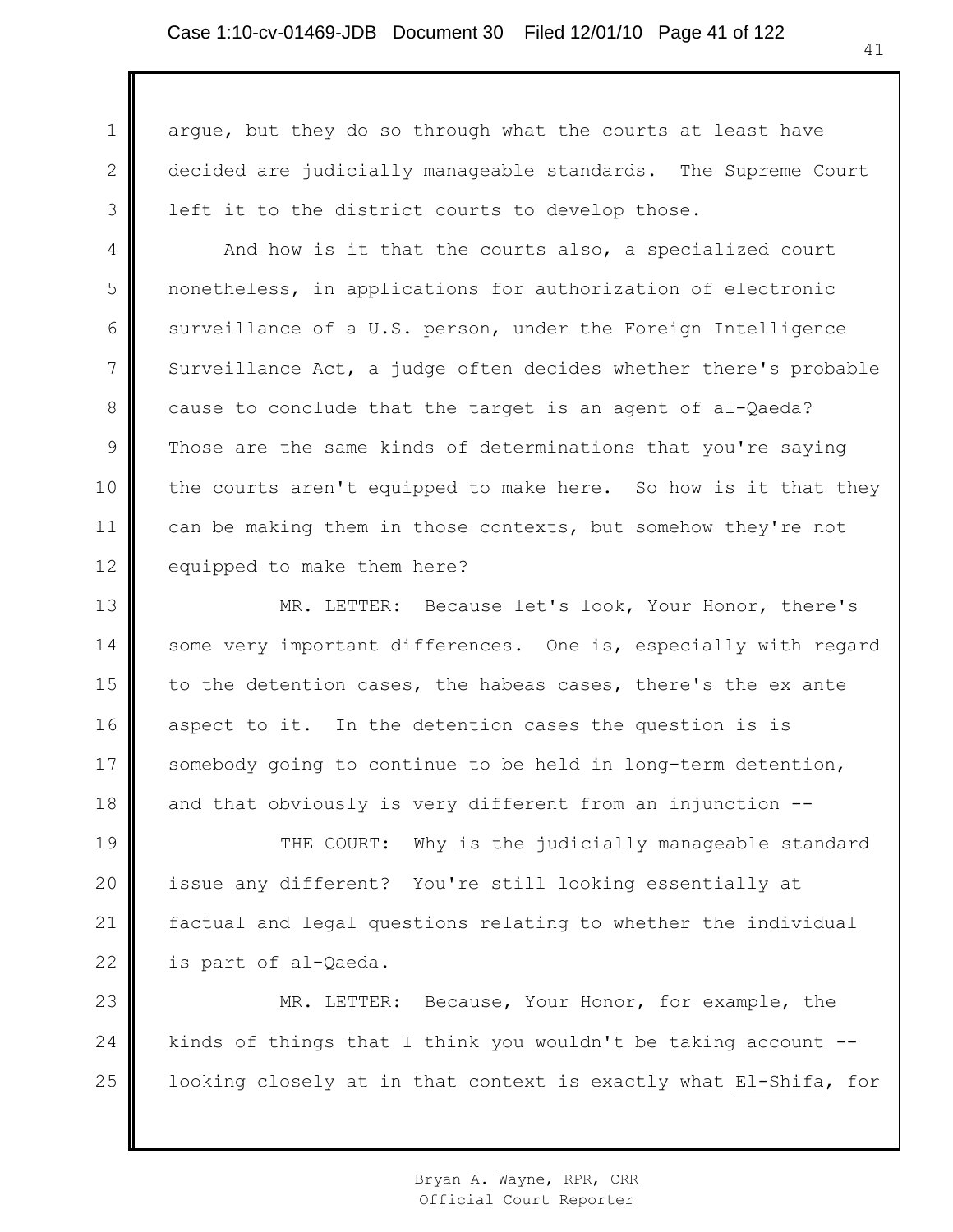1 2 3 4 5 6 7 8 9 10 11 12 13 14 15 16 17 18 19 20 21 22 23 24 25 instance, and Aktepe, both El-Shifa decisions and Aktepe noted, you would have to look at, first of all, if you were going to look at the imminence of the threat, that may be constantly changing, whereas in the detention cases, things aren't changing. It's a question of when the person was arrested or captured and whether they should continue to be detained. Your Honor and your fellow judges have been looking at what were the facts at the time of the capture. That obviously is totally different from a situation where, as I say, what the plaintiffs would want you to do  $-$ -THE COURT: Well, if they brought someone to Guantánamo -- and I'm not saying that anyone is going to do this, but if they brought someone to Guantánamo who was captured last week, then the courts, under the existing case law, would be looking at the situation as of last week. MR. LETTER: As of last week, but remember, what the plaintiffs want you to do, by issuing an injunction, I guess we would be in a situation where the President might be calling you at 2 in the morning saying you issued this injunction, but here's the intelligence that I just got, and I would like to act on this, may I? There's no parallel in the detention situation. THE COURT: So it is the ex ante context that is fundamentally important here. MR. LETTER: Very key part of it, but also --THE COURT: Although that doesn't apply in the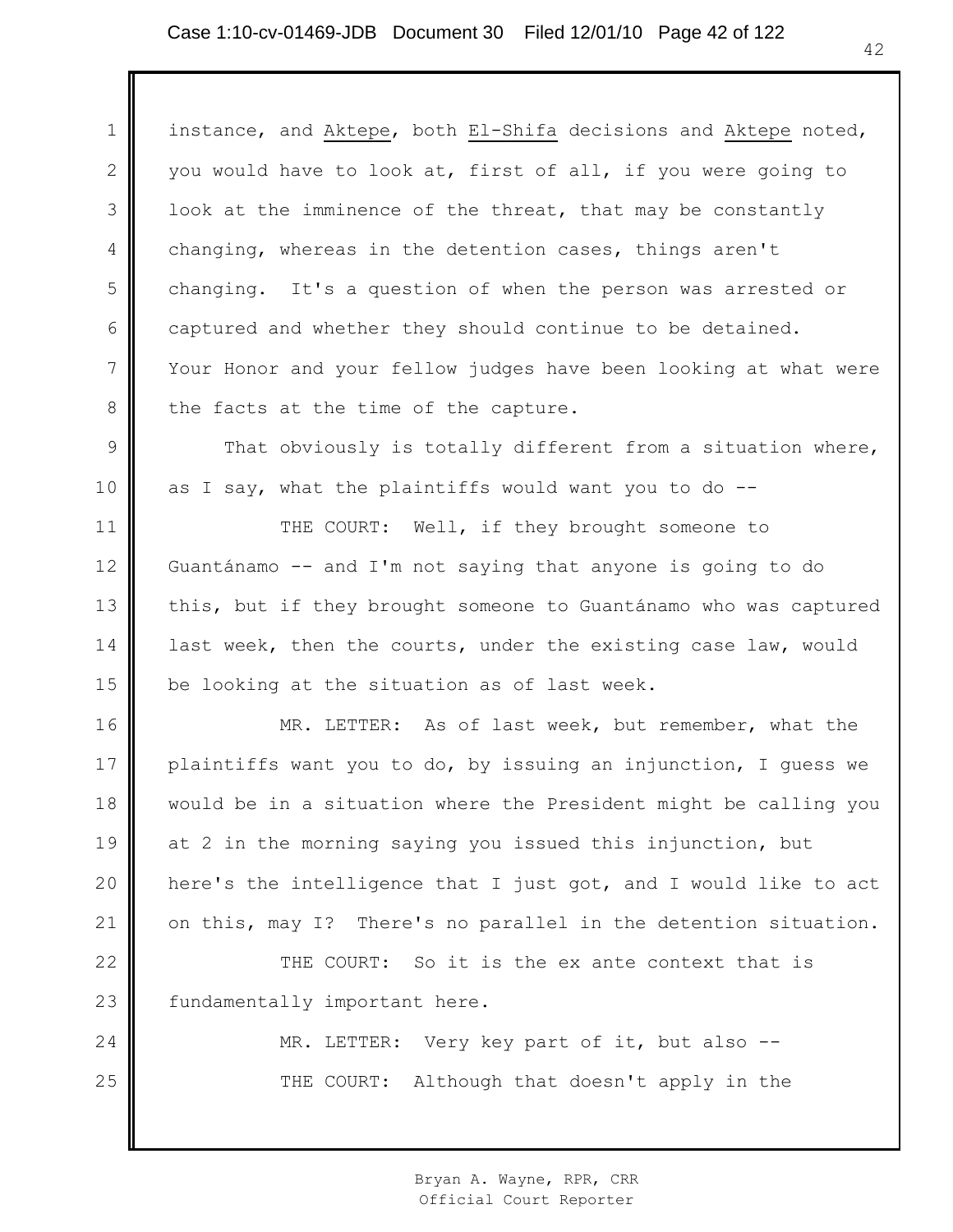electronic surveillance context.

1

2 3 4 5 6 7 8 9 10 MR. LETTER: Yes. I was going to get to that. Thank you, Your Honor. But the other point that, as you know, you don't really focus on in the detention situation is what's the current relationship, not just with the country where the person is, the target is; there is also the question of what's the capability of the United States? Because if we assume, if we assume that one of the factors -- and again, this is something that Dean Koh did discuss -- if one of the factors is alternatives --

11 12 THE COURT: And that's what they, the plaintiff here, would say is one of the parts of the test.

13 14 15 16 MR. LETTER: So if you were going to look at alternatives, then again that's something that would have to be weighed right at that moment. And again, this has absolutely no relationship to the detention situation.

17 18 19 THE COURT: I've kept you long beyond the 40 minutes that you wanted to spend, so I do want to give you a chance to say anything that you wish to say with respect to state secrets.

20 21 22 23 24 25 MR. LETTER: Your Honor, actually, all I'd like to do on state secrets, if Your Honor has questions, I'm happy to answer them. Otherwise, I simply want to reiterate that we believe we've provided Your Honor with a variety of ways of dismissing this case, and that you do not have to, and therefore we urge you not to reach state secrets. As I say, if you have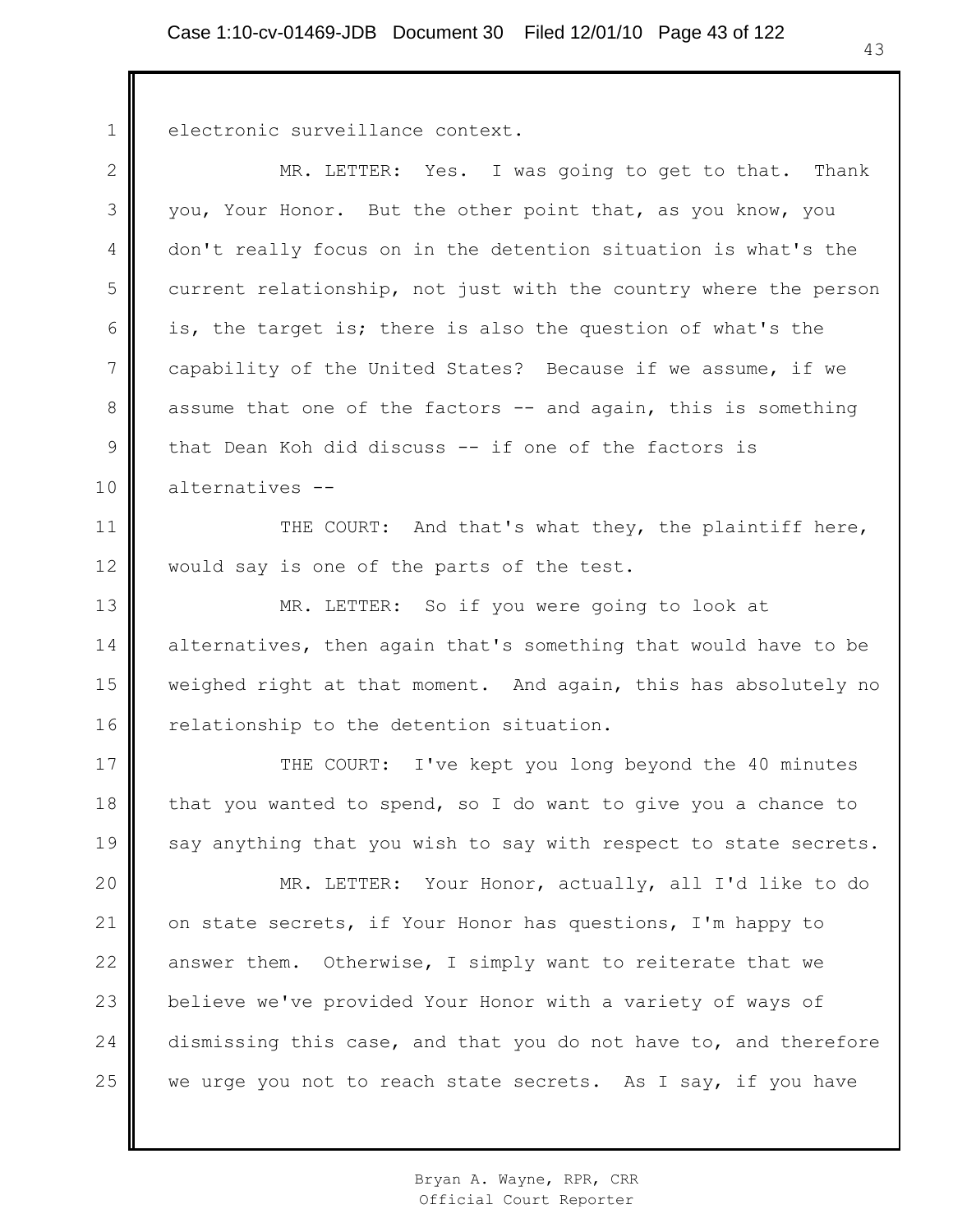1 2 3 4 5 6 7 8 9 10 11 12 13 14 15 16 17 18 19 20 21 22 23 questions, I'll answer them, but otherwise we just don't think that it's something that should be -- THE COURT: And the reason I shouldn't do that, the reason that in my order dealing with justiciability and other issues, that should come at the end, is? MR. LETTER: The Attorney General has announced and implemented a policy that indicates that the state secrets doctrine, particularly for dismissal, is something that the executive will only use and the courts really then should address only as necessary. Part of that, in a case like this, it's not -- what's necessary may vary from case to case, but in a case like this one, where there are what we think are quite strong and obvious grounds for -- alternative grounds for dismissal, that necessary, again, in this case would only be if you have rejected those. If you have rejected those, we think the state secrets argument is airtight. THE COURT: Let me ask one question. It's probably going to be one of my long, multipart questions, and it's similar to what I've already asked you in another context. If I were to reach the merits, would I need to determine whether al-Qaeda in the Arabian Peninsula -- AQAP we'll call it -- is within the scope of the AUMF? To use the Washington acronyms to the maximum extent possible. Is that an issue that I would have

relationship between AQAP and what has traditionally been

to reach, and would that issue require examination of the

24

25

Bryan A. Wayne, RPR, CRR Official Court Reporter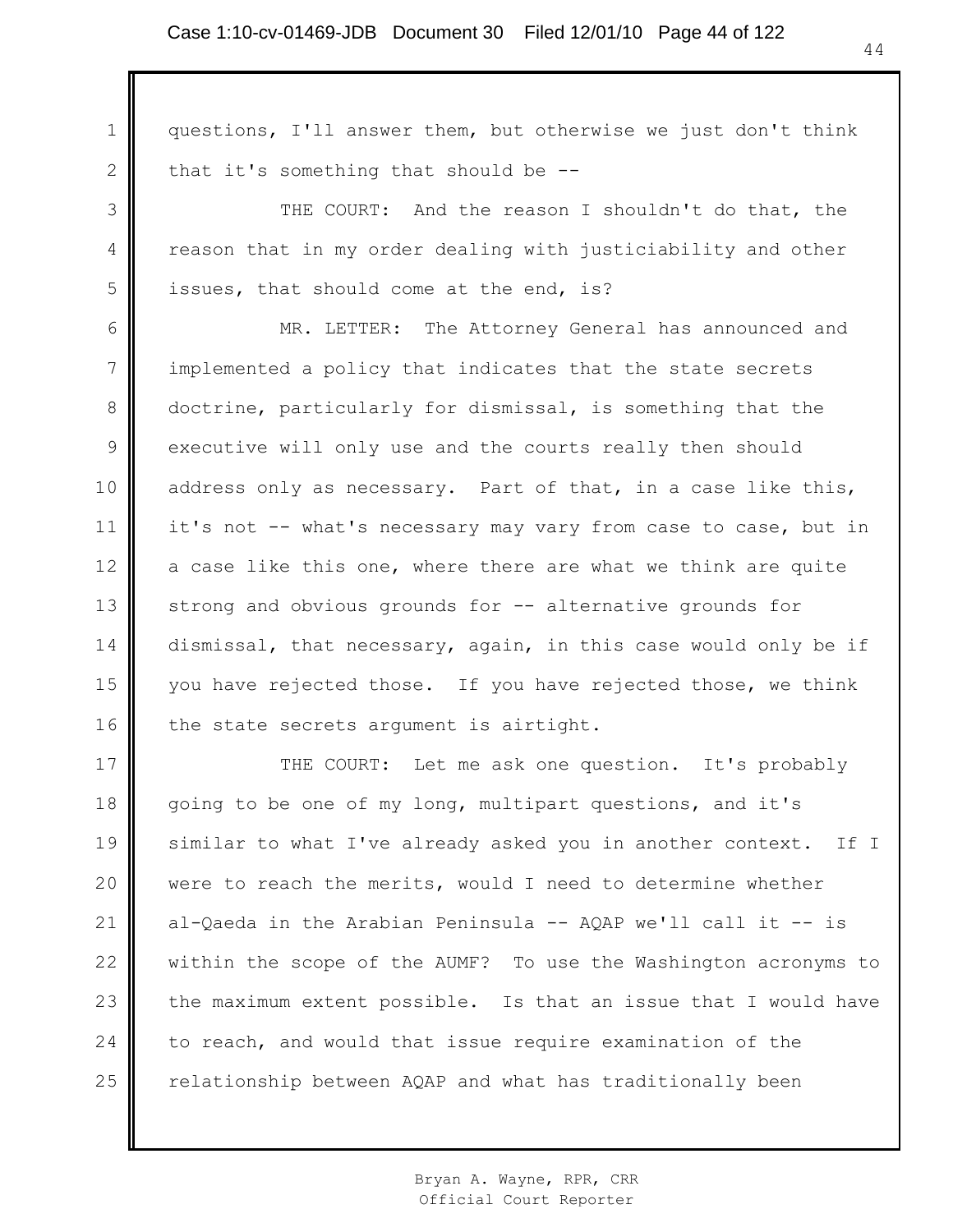### Case 1:10-cv-01469-JDB Document 30 Filed 12/01/10 Page 45 of 122

1 2 3 4 5 thought of as the core or central al-Qaeda? And can I undertake that without getting into state secrets? In other words, can I undertake that assessment based on the growing volume of publicly available material, or do I have to look at state secrets?

6 7 MR. LETTER: Your Honor, I would like to consult with my colleagues for just one moment if you please.

8

9

10

15

(Counsel conferring.)

MR. LETTER: Your Honor, I apologize.

THE COURT: Quite all right.

11 12 13 14 MR. LETTER: As you know, we have asserted the state secrets privilege over the relationship between those. Now, there is public information about that. In fact, we have stated public --

THE COURT: There's a lot of public information.

16 17 18 19 20 21 22 23 MR. LETTER: Yes. However, part of the privilege assertion is there undoubtedly would be more information on that very issue that would be covered by state secrets, and therefore would be taken out of the case. And if I may, I know you're aware of this, but I'll say it anyway. Remember that we have also asserted that the relationship between those two is the President has made a determination, and that too is a political question.

24 25 THE COURT: But isn't that just -- again, to say something that I've sort of already said before, isn't that just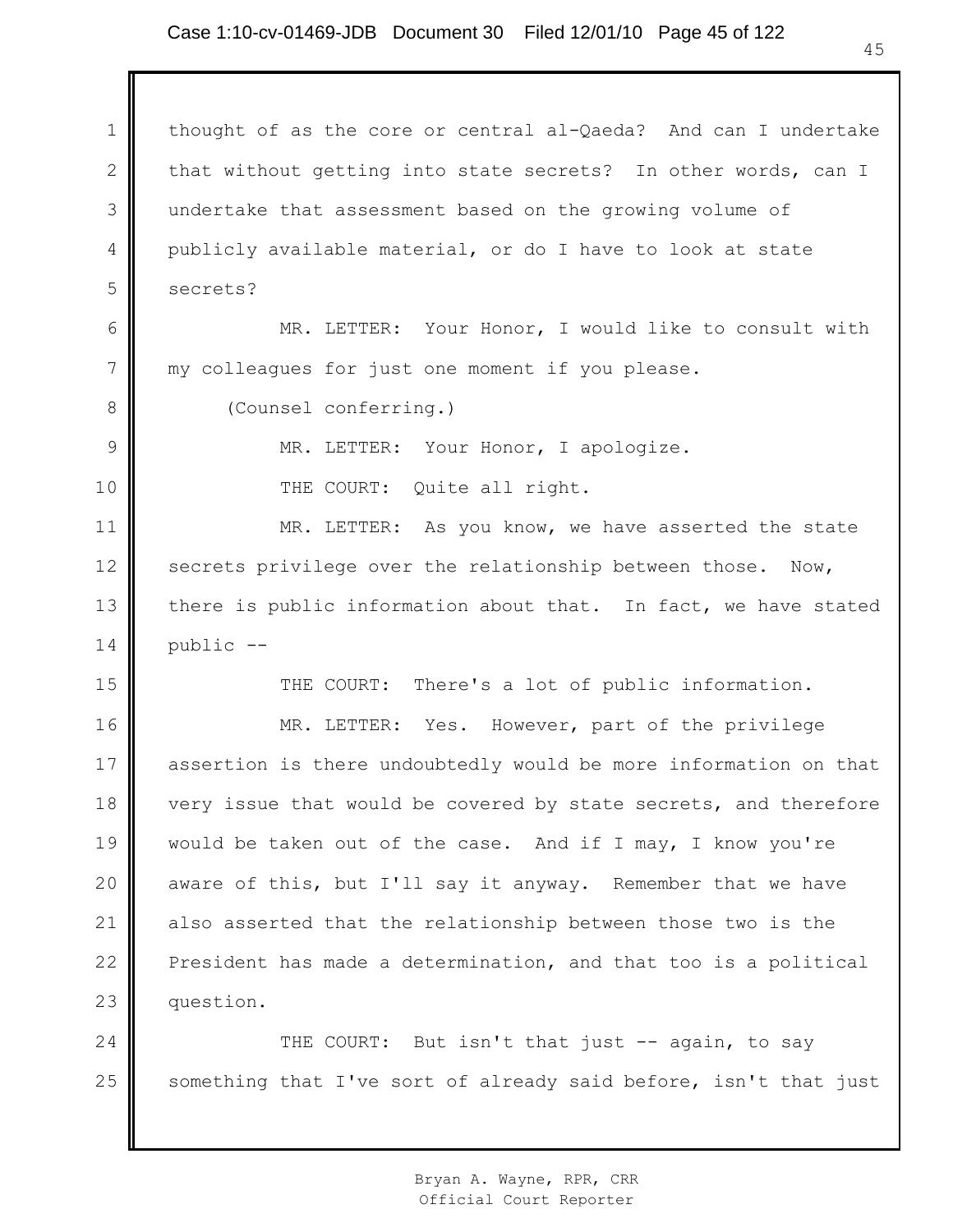### Case 1:10-cv-01469-JDB Document 30 Filed 12/01/10 Page 46 of 122

1 2 3 4 5 6 7 8 9 10 11 12 13 14 15 16 17 18 19 20 21 22 23 24 25 the kind of inquiry, dealing with the relationship of an individual or an entity to al-Qaeda, precisely what all the D.C. district judges are undertaking with respect to the Guantánamo detainees? If you look just at that inquiry, that's exactly what they're doing. MR. LETTER: Right. Except, Your Honor --THE COURT: And it's essentially, because it involves the AUMF, a question of statutory interpretation, which is what the courts are used to doing. MR. LETTER: Your Honor, you make a very fair point. However, it's still a political question because we don't think -- THE COURT: We're into state secrets now. MR. LETTER: Okay. I'm sorry. It's definitely still within the state secrets privilege because, as we said, there would be additional information that we would not be relying on for the merits. Remember that. This is something that is often a major mistake that a lot of people make as far as state secrets. The government doesn't assert state secrets and then say see, Your Honor, you looked at the material, you see we're right. That's not our argument. And therefore, if it were -- it goes back to what you said before. You could rule for the government, despite the assertion of the privilege, but you couldn't rule against it. Because if you said, well, based on the public information I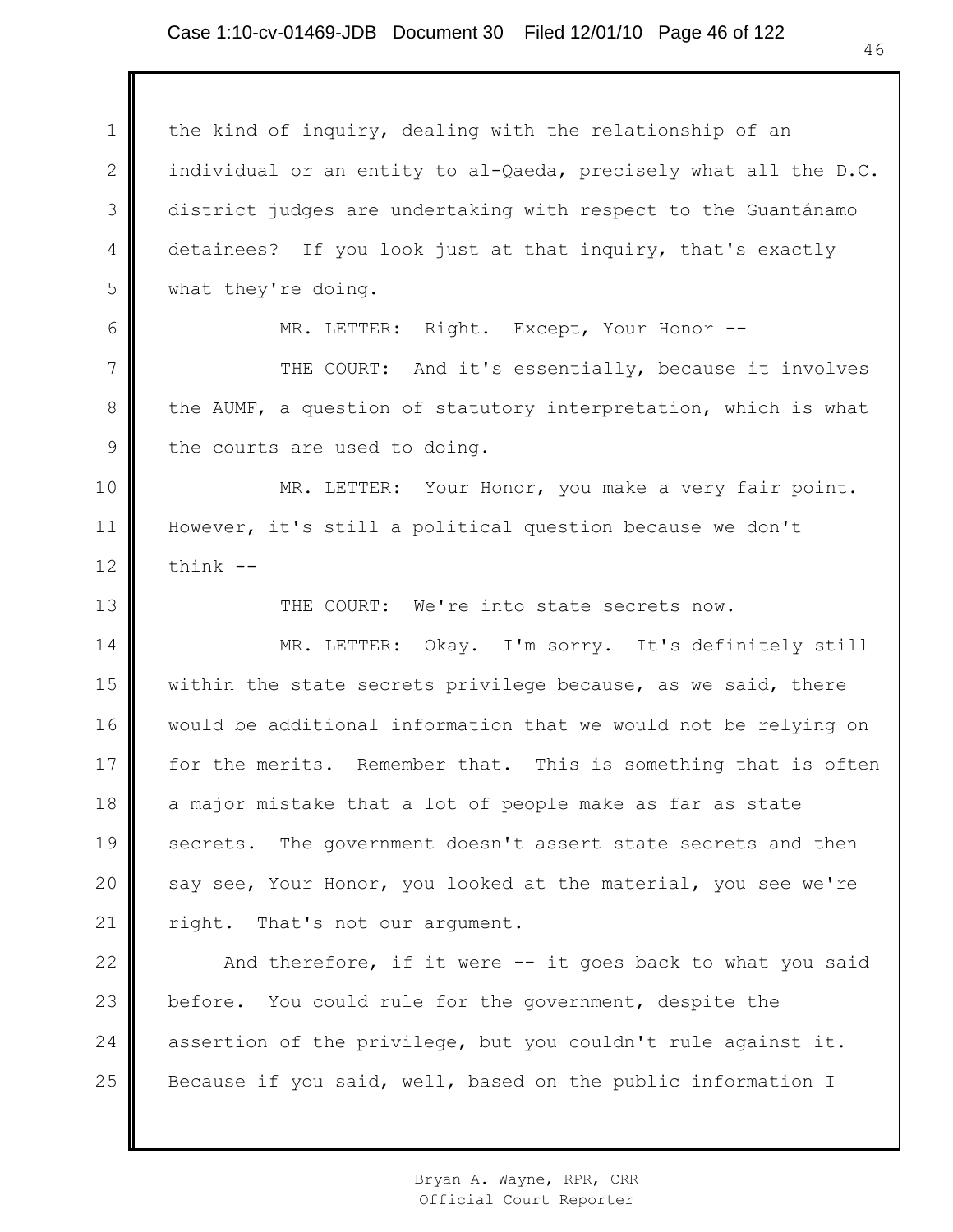# Case 1:10-cv-01469-JDB Document 30 Filed 12/01/10 Page 47 of 122

1 2 3 4 5 6 7 8 9 10 11 12 13 14 15 16 17 18 19 20 21 22 23 24 find that the President has correctly determined that there is a relationship and therefore it is covered by the AUMF. But you wouldn't be able to disagree, because that would require you to get into the information that would be covered by the privilege, and that again would be taken out of the case. THE COURT: All right. MR. LETTER: I hope that answers the question. THE COURT: All right. Let's give someone else a chance. You'll still have some time in rebuttal. MR. LETTER: Thank you, Your Honor. THE COURT: Mr. Jaffer, will it be you first? MR. JAFFER: Yes, Your Honor. Thank you. Your Honor, if it's okay with you, I'm going to begin with standing and state secrets, but my colleague is going to address issues relating to the political question doctrine and the ATS claim. And I hope we'll be able to cover your questions between us. We would frame this case very differently than Mr. Letter has. In our view, this is a case concerning the government's authority to carry out the targeted killing of an American citizen whom the executive branch has unilaterally labeled an enemy of the state. And the question is whether the courts have any role whatsoever to play in articulating the scope of that authority or policing its exercise. The government, obviously, says no. But if the Fourth and

25 Fifth Amendments mean anything at all, surely they mean there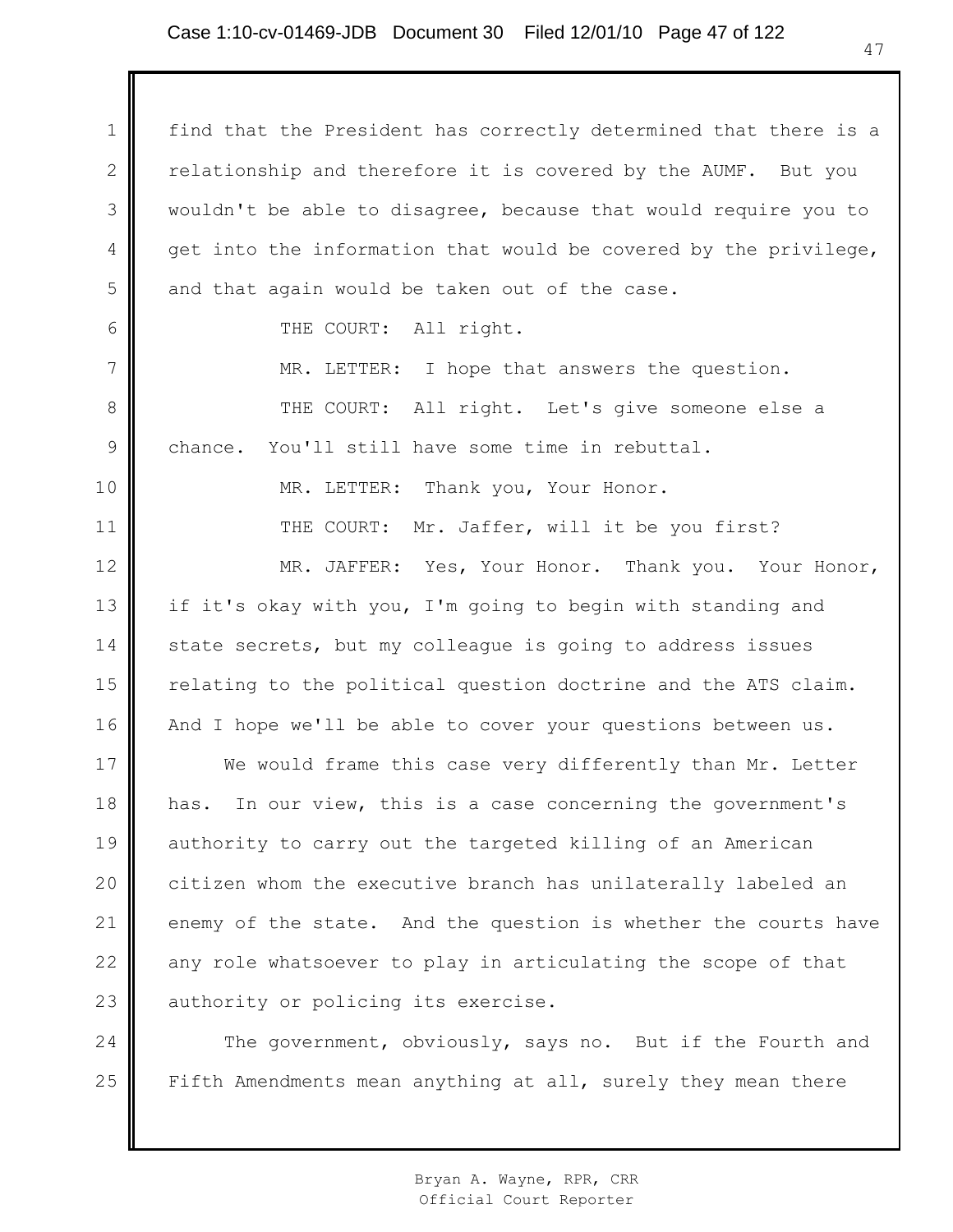1 2 3 4 are limits to the circumstances in which the government can use lethal force against one of its own citizens. And again, the courts have a role to play in delineating those limits and ensuring that they're complied with.

5 6 7 So again, Your Honor, I do want to address standing, but I would like to just make three broader points about the government's arguments just now.

8 9 10 11 12 13 14 15 16 17 18 First, the government repeatedly insisted that the Court should defer to the political branches. And I think that it's important to be clear here that this isn't a situation in which everybody agrees that Congress and the President have spoken with one voice. This isn't a situation like that at all. The allegation here is that the President is exercising authority beyond what Congress has granted him. And as the Supreme Court said in Youngstown, that's a situation in which, again, if you assume that we are right about the President's actions in relation to the AUMF, the President's powers are at their lowest ebb.

19 20 21 And if the Court simply defers to the President's construction of the AUMF in this context, it's not deferring to the political branches, it's deferring to the President.

22 23 24 25 THE COURT: Well, in deciding on standing or political question, or state secrets, I wouldn't be deferring to their construction of the AUMF in any of those situations, would I? They're all independent reasons not to reach the claims. It's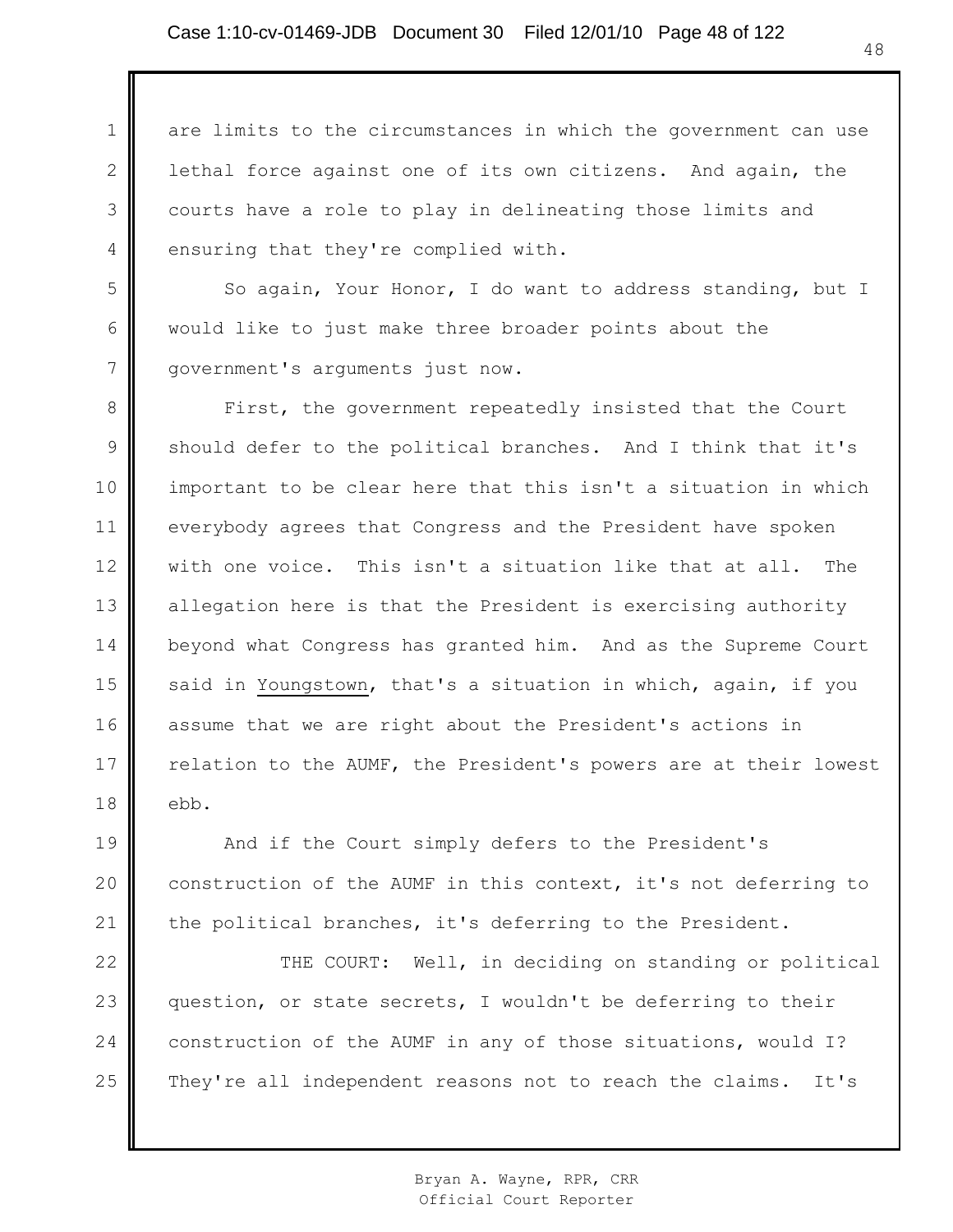1 2 not a situation where I would be deferring to their assessment under the AUMF.

3 4 5 6 7 8 9 MR. JAFFER: I think that's exactly how you should approach the question. The reason I bring it up, though, is because both in its briefs and in Mr. Letter's oral argument, the government has insisted many times that this is a context in which Congress -- in which the political branches have spoken together. And I just think it's important, even as a kind of atmospheric matter, to get that cleared up.

10 11 12 THE COURT: So if the political branches don't speak together or clearly, that means the Court should be more willing to dive in to resolve it?

13 14 15 MR. JAFFER: Well, it's not so much a question of clearly, Your Honor, it's a question of whether there is an allegation that -- a colorable claim that the President has --

16 17 18 19 THE COURT: It seems to me that the situation where the political branches are quarrelling and aren't seeing eye to eye is exactly the situation where the courts should stay out of it.

20 21 22 23 24 25 MR. JAFFER: No. I don't think that's right at all, Your Honor. I think if you were to stay out of it in that kind of context, you would be depriving Congress of the ability to meaningfully limit the President's use of military force. And this is a situation where the government is relying on the AUMF, and almost entirely on the AUMF. They're pointing to the AUMF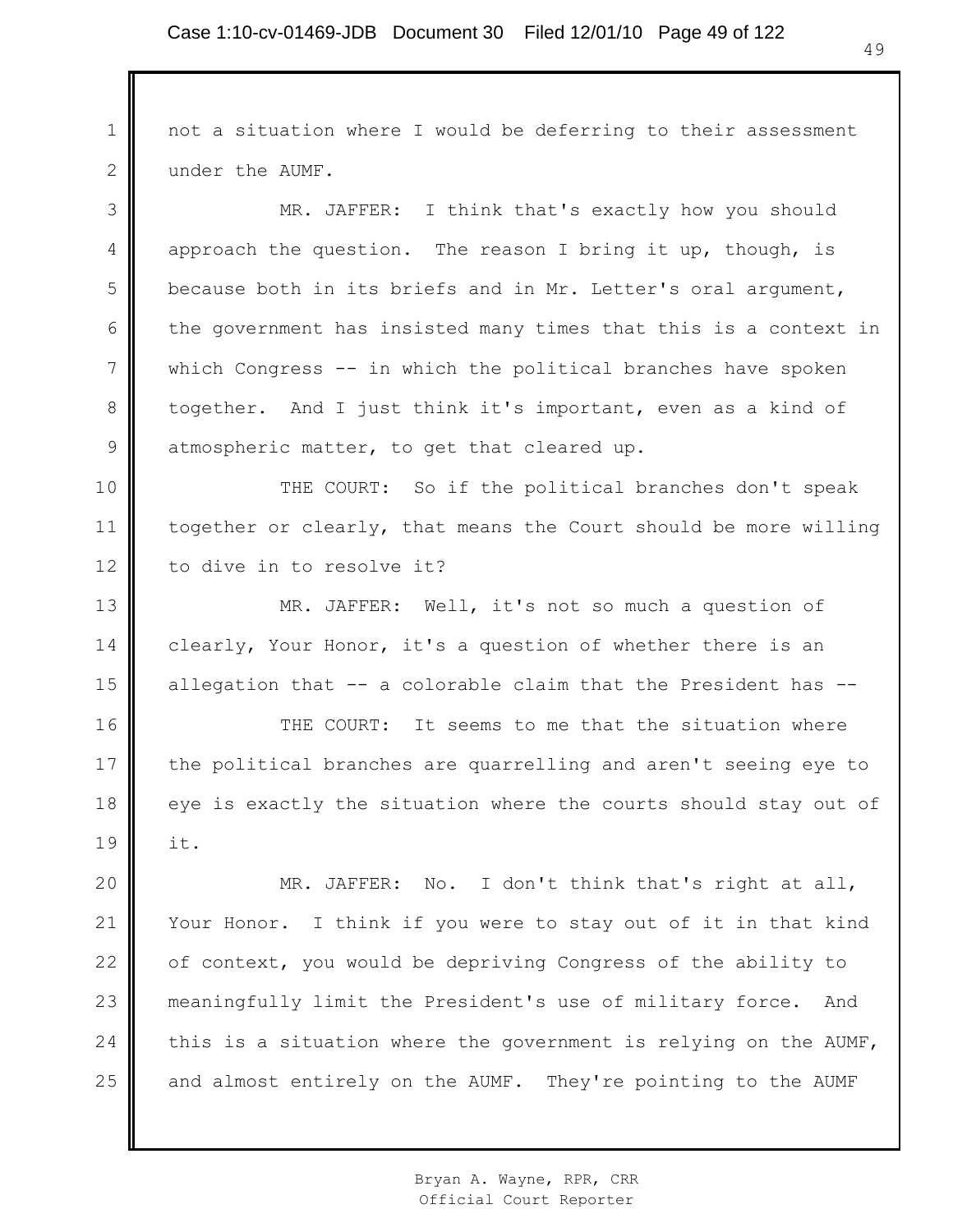1

2

3

as the authority, as the statute that gives them the authority to carry out -- well, to use all necessary and appropriate force.

4 5 6 THE COURT: I don't think they're relying only on the AUMF. I think they're also relying on the principles of self-defense and Article II power.

7 8 9 10 11 12 13 14 MR. JAFFER: Right. And that's why I said almost entirely, because you're right, they do invoke self-defense as well. But insofar as they rely on the AUMF, the AUMF is something that Congress obviously has enacted. It has limits to it. And if Congress is going to be able to limit the President's use of military force -- and the government hasn't contended that Congress can't do that -- then Congress -- then you have to enforce those limits.

15 16 17 18 19 THE COURT: But it seems to me that you're painting a path where either you or I step in in the place of Congress, because you think Congress hasn't limited or is somehow constrained in its ability to limit, and therefore I should jump in, or you should pull me in.

20 21 22 23 24 25 MR. JAFFER: I didn't mean to make an argument that broad, Your Honor. This is a situation in which we are asserting the individual rights of a U.S. citizen. I think that's what makes this case a case in which the Court has not just the authority but the responsibility to step in. I didn't mean to suggest that any time there's a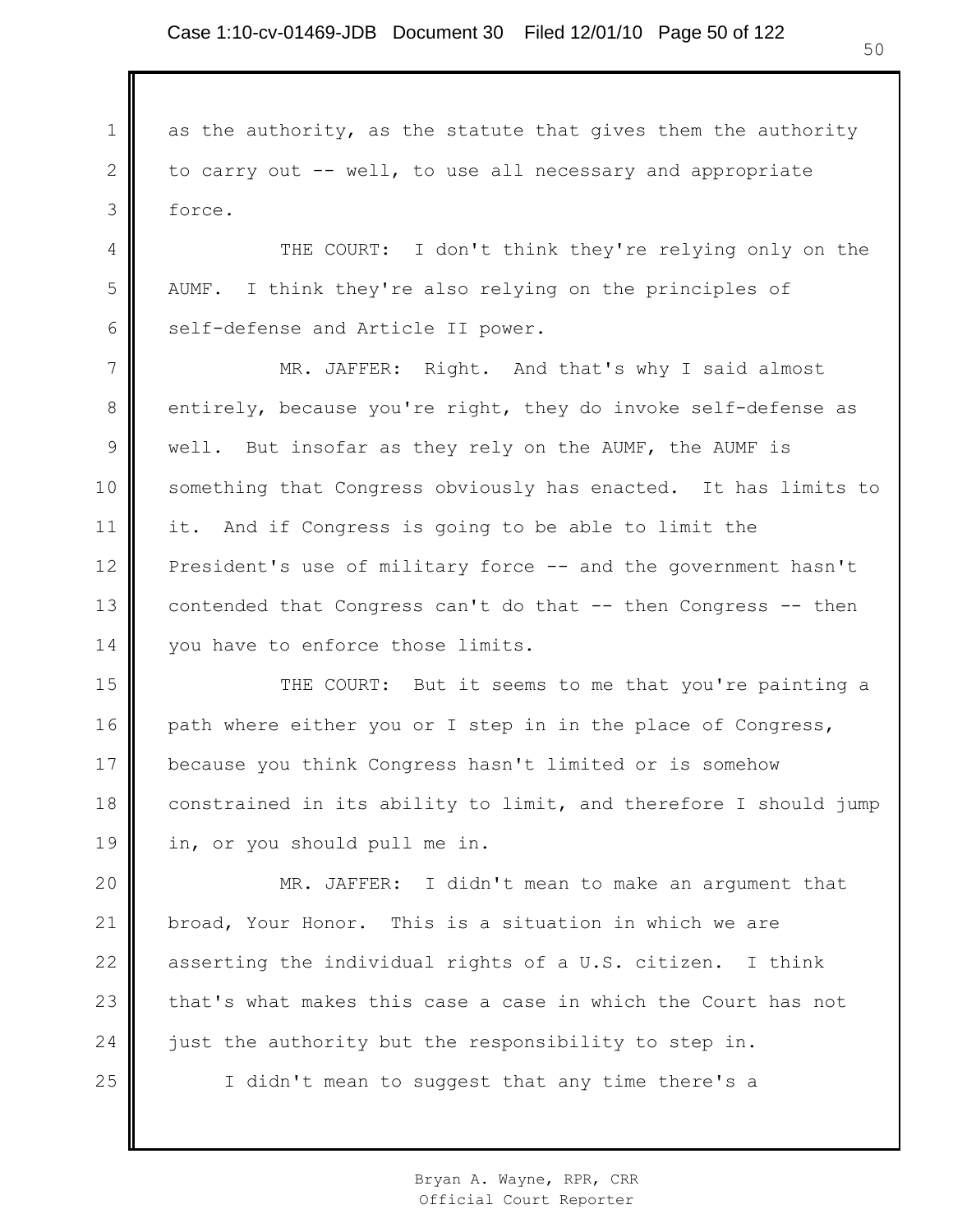# Case 1:10-cv-01469-JDB Document 30 Filed 12/01/10 Page 51 of 122

1 2 3 4 5 6 7 8 9 10 11 12 13 14 15 16 17 18 19 20 21 22 23 24 25 disagreement between Congress and the executive branch, the Court has an obligation or even the authority. It's a narrower point than that. Again, it's a more general point relating to the entire brief. I don't want to get completely distracted by it. THE COURT: Nor will I. MR. JAFFER: Two other more general points, Your Honor. THE COURT: Other opportunities for me to get distracted, but go ahead. (Laughter) MR. JAFFER: All right. One is about the claim that we are asking the Court to stand at the shoulder of the President and oversee the President's targeting decisions. And I just want to make sure that there's no lack of clarity about what it is that we're asking the Court to do. So we haven't proposed that the Court oversee the President's real-time targeting decisions. We are not asking for something akin to a prior warrant requirement where the government goes to the court with evidence of an imminent threat, evidence that there are no means short of lethal force that can be used to address the threat. We are not asking for the Court to get involved at that point at all with those kinds of targeting decisions. What we are asking for, though, is that the Court be involved in setting the general limits under which lethal force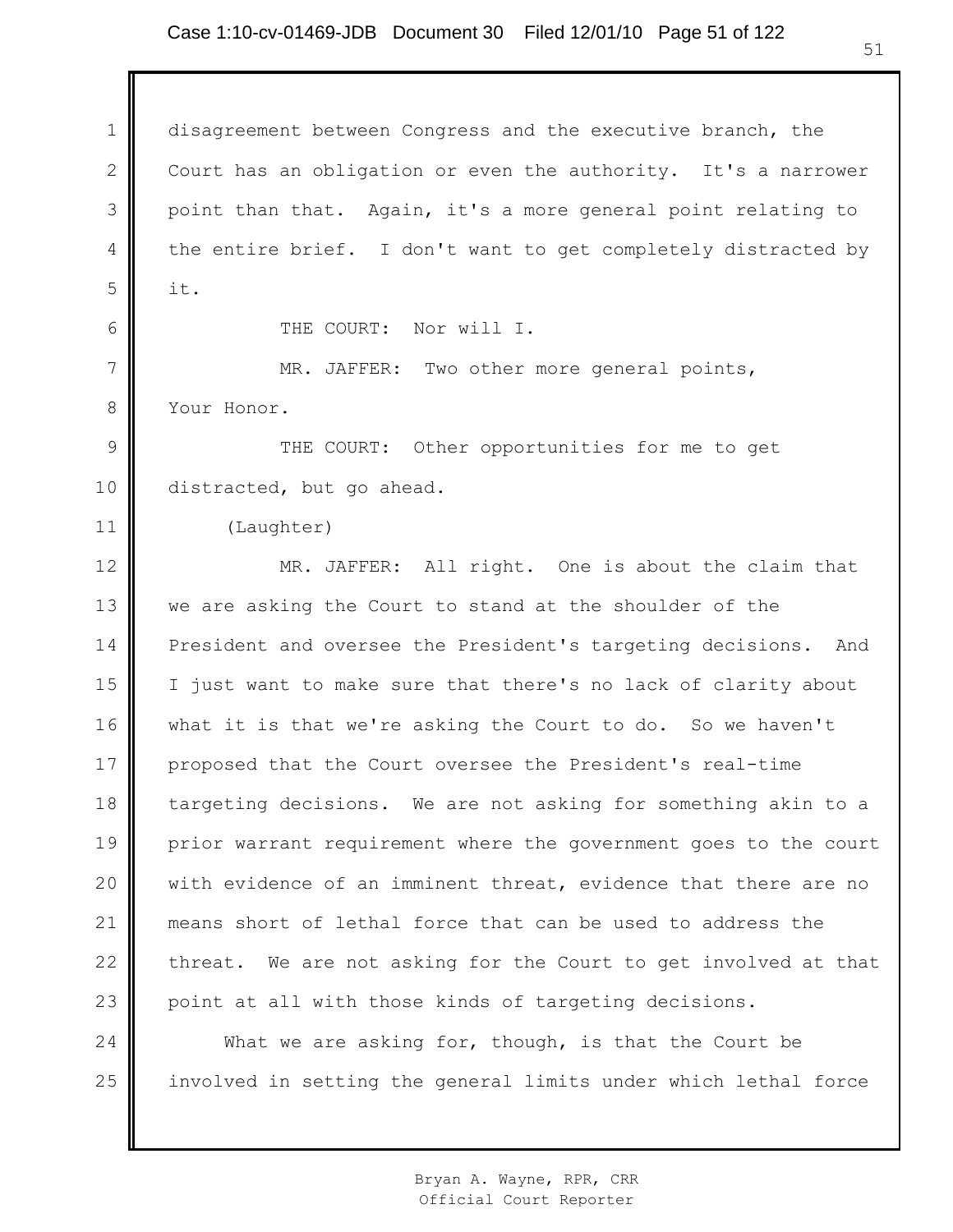can be used.

1

2

3

4

5

THE COURT: Well, you're asking for more than that. You're asking for the Court to set those general limits and then to be prepared to enforce them --

MR. JAFFER: Ex post.

6 7 8 9 10 11 12 THE COURT: -- ex post. If the President decides to take some military action, I would then, I or my colleagues on the bench would then be in a position to enforce the view that the courts had come up with through contempt proceedings or damages actions, against the President and the senior military and defense officials of the United States. That does seem like a fairly unusual construct.

13 14 15 16 17 18 19 MR. JAFFER: Well, Your Honor, I don't think it's as unusual as the government makes it out to be. I'll tell you two reasons why. One is that the courts routinely consider the question of whether executive officers use excessive force. Now, those cases are domestic, but they happen all the time, and the question of whether force was excessive or not is something that the courts consider all the time.

20 21 22 23 THE COURT: It's a pretty -- without any slight to them, but it's pretty low-level executive officials if it is the federal government involved. It's federal police officers basically you're talking about.

24 25 MR. JAFFER: Your Honor, if I can, I'd like to separate the question of the inquiry from the question of the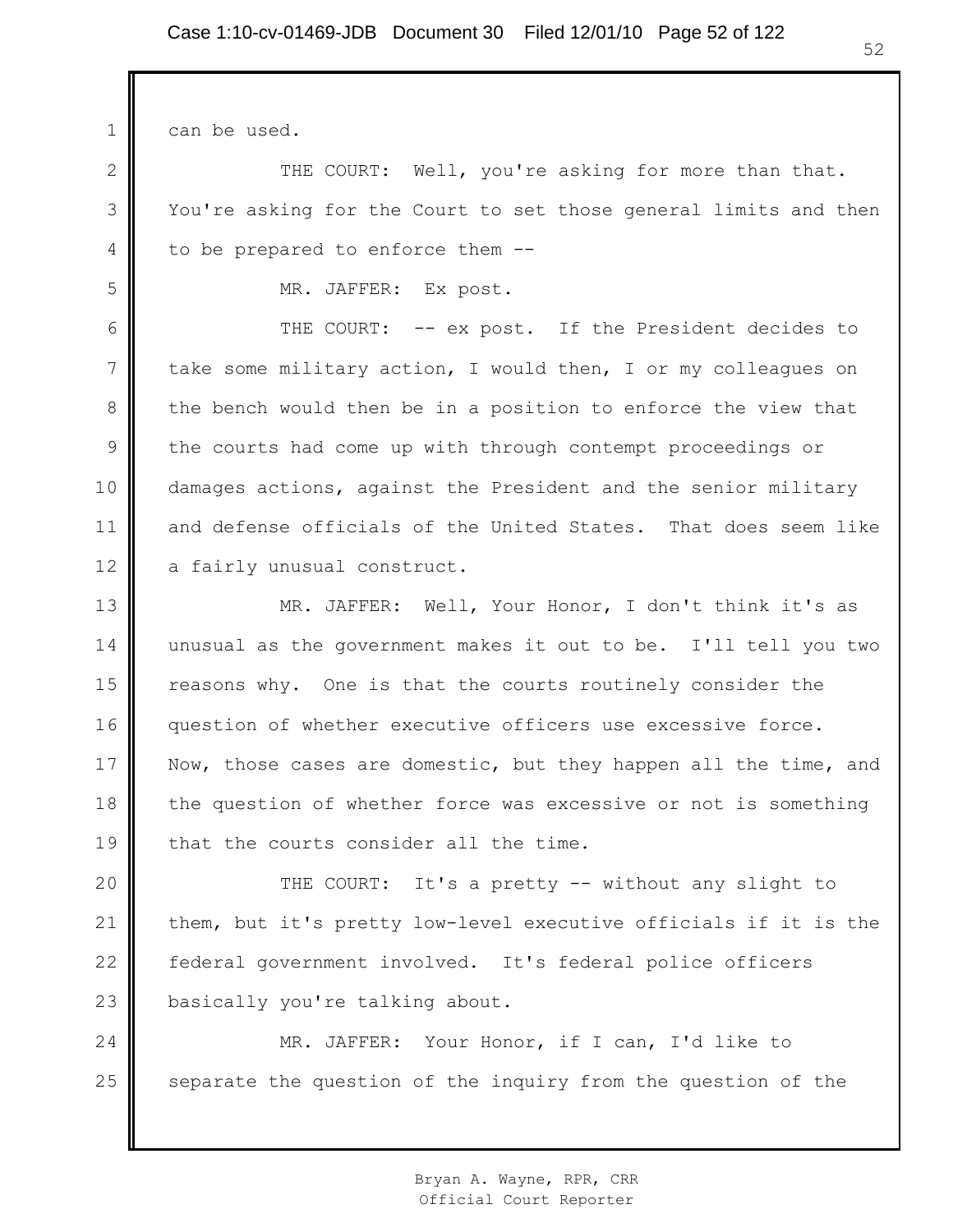1 2 3 4 5 defendants, if that's the right way to put it, because I think the government makes both points. One is that the inquiry is something that the courts aren't capable of handling, and the other is that you can't enjoin the President in this kind of context.

6

7

8

9

10

11

25

But just to stick on the first point if I can for a second, in the domestic context, those kinds of excessive force cases are routine. The Supreme Court has handled half a dozen of them, including Tennessee v. Garner, in which it set out a rule not only for the case that it had just adjudicated, but a rule that the courts have applied going forward.

12 13 14 THE COURT: Those are all after-the-fact -- although they might be rules that apply going forward, the case is an after-the-fact case.

15 16 17 18 19 20 MR. JAFFER: That's right, Your Honor. But the caveat you just drew is an important one, which is that although they are ex post cases, they often set up rules that are applied going forward. Now, to be fair, the government isn't held in contempt when it violates those rules, but damage actions succeed when the government violates those rules.

21 22 23 24 So I don't think that the distinction between ex post and -- I think there is a distinction between ex ante and ex post, but the distinction is actually not as clear as the government makes it out to be. So that's one point.

And the other thing I'd point Your Honor to with respect to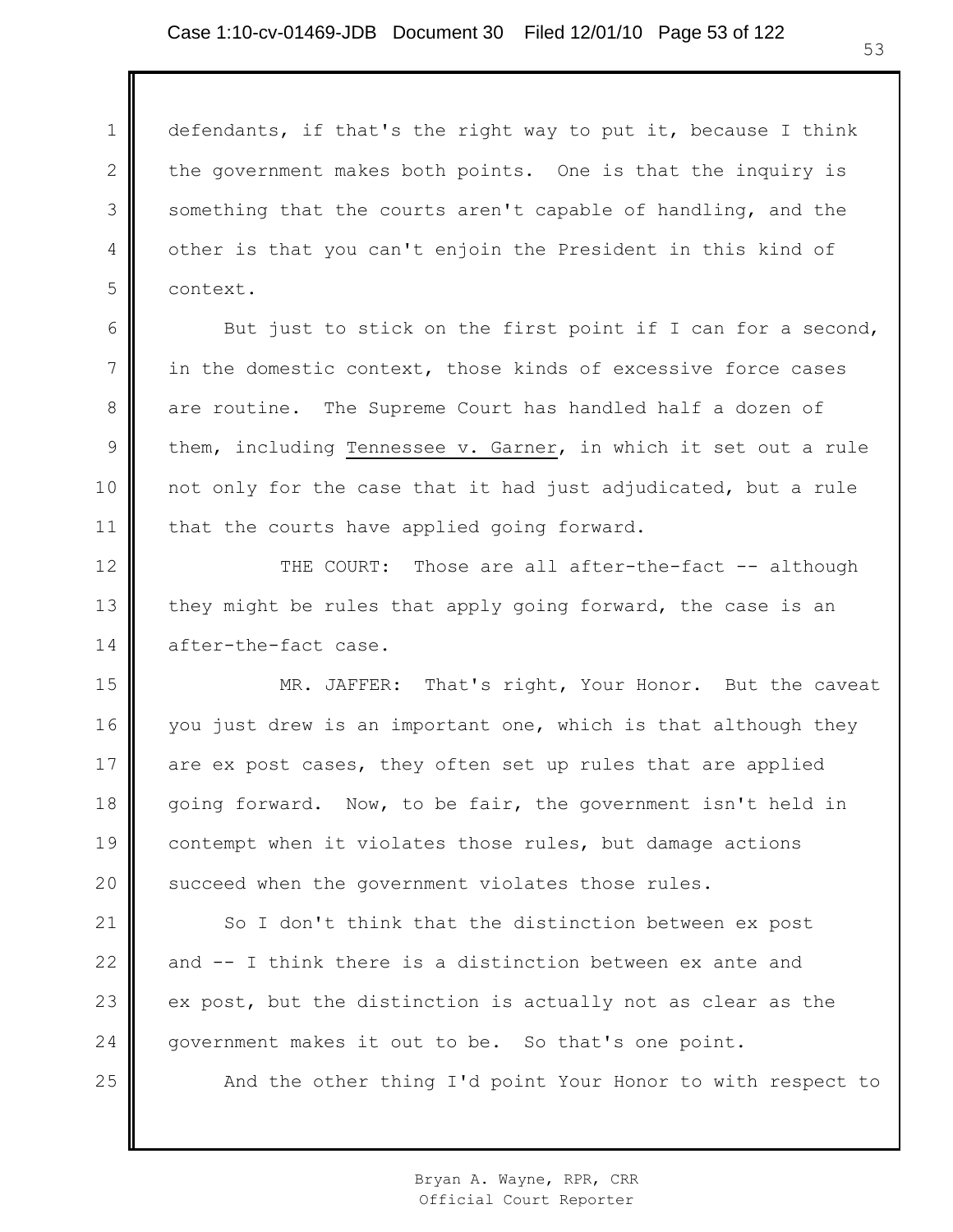1 2 3 4 5 the question of whether courts can look over the government's shoulder ex post, which is what we're proposing here, are the Guantánamo cases, the Guantánamo detention cases. And those are all cases involving noncitizens who were seized on an actual battlefield and are threatened with continued detention.

And here we're talking about a citizen who is threatened with death far away from any actual battlefield. And the same inquiry that the courts engage in all the time in the Guantánamo detention cases, is an inquiry that the government says is off limits to the Court here.

6

7

8

9

10

11 12 13 14 15 16 17 18 19 THE COURT: And there are differences between the two situations, one of which is, if we're talking about political question, that the Guantánamo cases arise in the habeas context where there's a specific constitutional reference to the courts through the suspension clause. And here we have a slightly different situation, where, to the extent the Constitution says anything about military affairs, foreign affairs, and intelligence, it's all, to put it in the hands of the political branches, not in the hands of --

20 21 22 MR. JAFFER: But Your Honor, we also have the Fifth Amendment, which says the government shall not deprive a person of life without due process.

23 24 25 THE COURT: You're absolutely right, but if that were the answer, then no political question case would ever apply the doctrine because all of those cases, or a lot of them, involve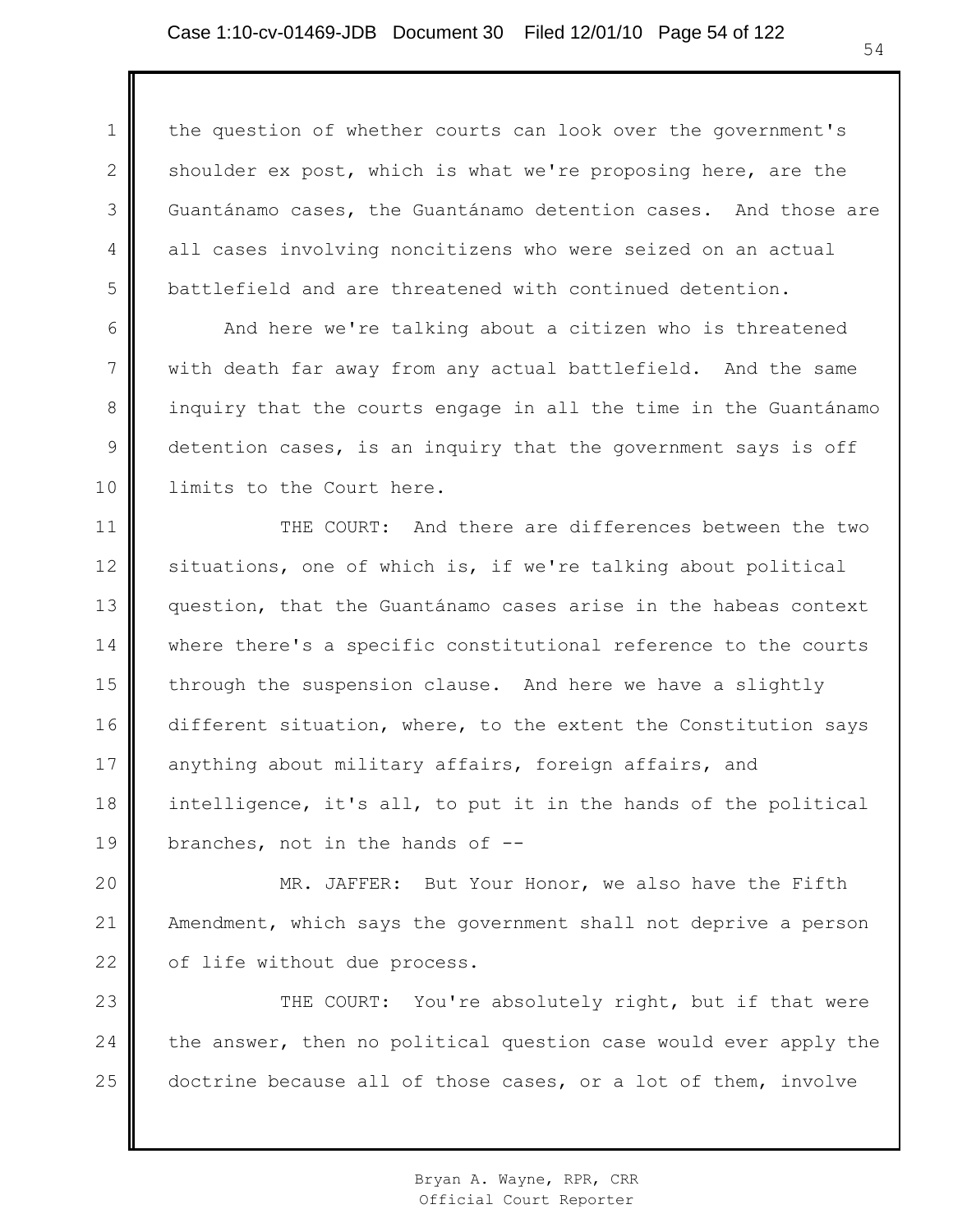1 2 3 4 5 constitutional claims. So you can't look at the fact that it's a constitutional claim, whether it be under the Fourth Amendment or Fifth Amendment or whatever amendment. You have to look at what the issues are, what they involve. And here what they involve are military intelligence and foreign affairs.

6 7 8 9 10 11 12 13 14 MR. JAFFER: Your Honor, I don't take any general disagreement with what you just said. My co-counsel will address the political question point in more detail. But even if you don't think the mere fact that we are asserting constitutional claims is enough to make the political question doctrine irrelevant -- and we don't actually suggest that it is -- it's surely a relevant factor that we are asserting constitutional claims on behalf of a U.S. citizen and asserting a right --

15 16 17 THE COURT: Well, some judges of the D.C. Circuit would say that political question doesn't even apply unless there are constitutional claims being asserted.

18 19 20 MR. JAFFER: That's true, but those judges don't say that the political question doctrine applies if there are constitutional claims being asserted.

21 22 THE COURT: You're right there. That isn't necessarily good for you, but you're right there.

23 24 25 MR. JAFFER: I've got through two of my general points. The third one, and then I will get to standing, the third one is that the government in its brief has said that this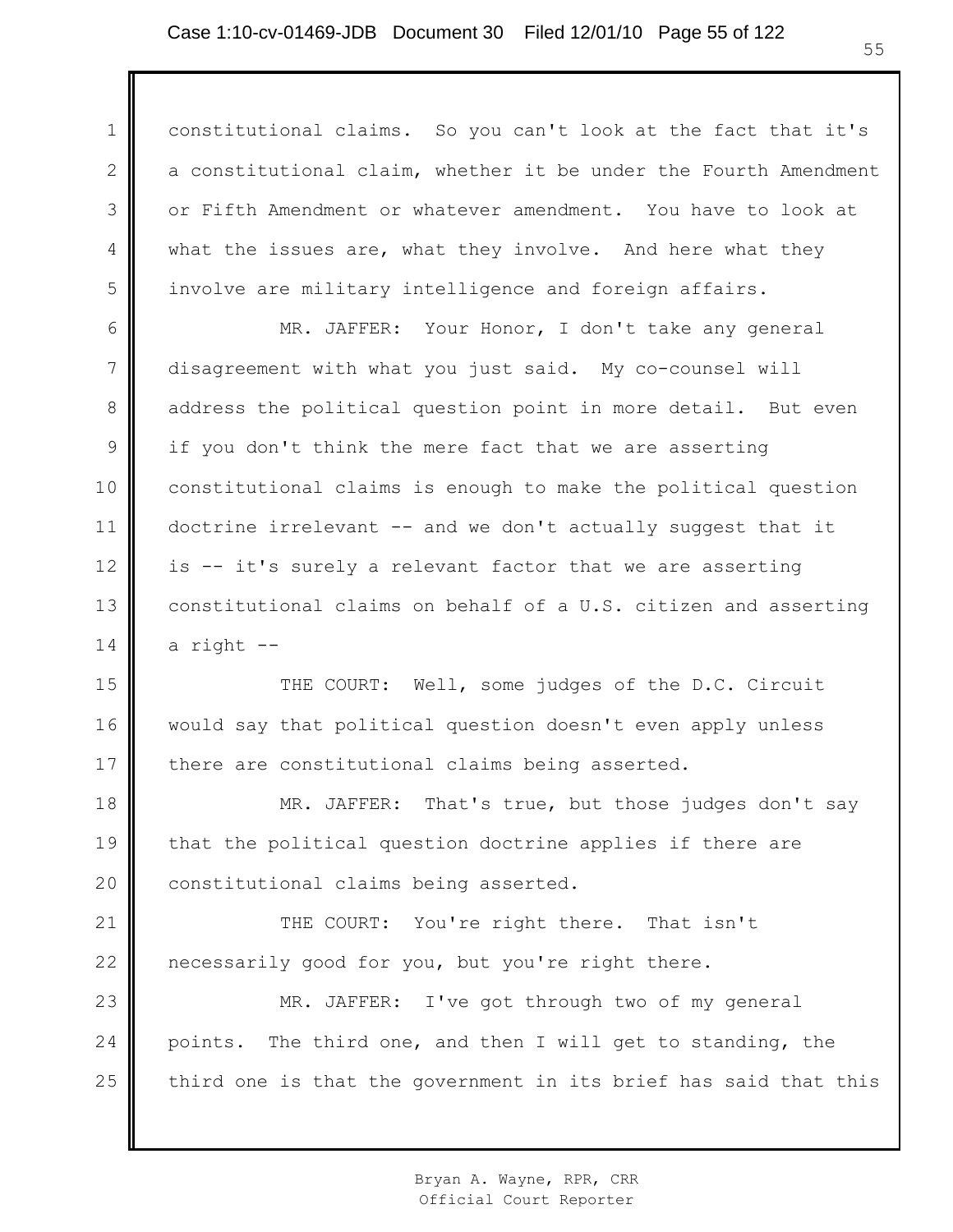25

is -- it's tried to cast the case narrowly as a case about what kind of judicial review is available at this particular juncture. But I just want to underscore what I think Mr. Letter has just conceded. And I think this is actually evident in their brief, although not stated as clearly.

They are not just arguing that the Court has no role to play now. They're arguing that the Court has no role to play, period. They're arguing that the question whether the President can target a U.S. citizen for death is a question that is committed to the executive branch now and committed to the executive branch alone in the future; that the courts have no role to play. And it's not again a situation where the government can fairly say, well, Congress has authorized us to do this, because that is precisely what is at issue in this case. That's what we have challenged in this case.

We don't think that the AUMF extends to the extent that they propose it does. And we're happy to save that sort of merits argument, if that's the right way of characterizing it, for another time. But we've spelled it out in the brief.

THE COURT: Now let's deal with the "we" that have brought the case, or actually the plaintiff.

24 MR. JAFFER: Sure, Your Honor. So we, as you know, have asserted standing on two different grounds. One is next friend and the other is third party.

THE COURT: The government seems to think that third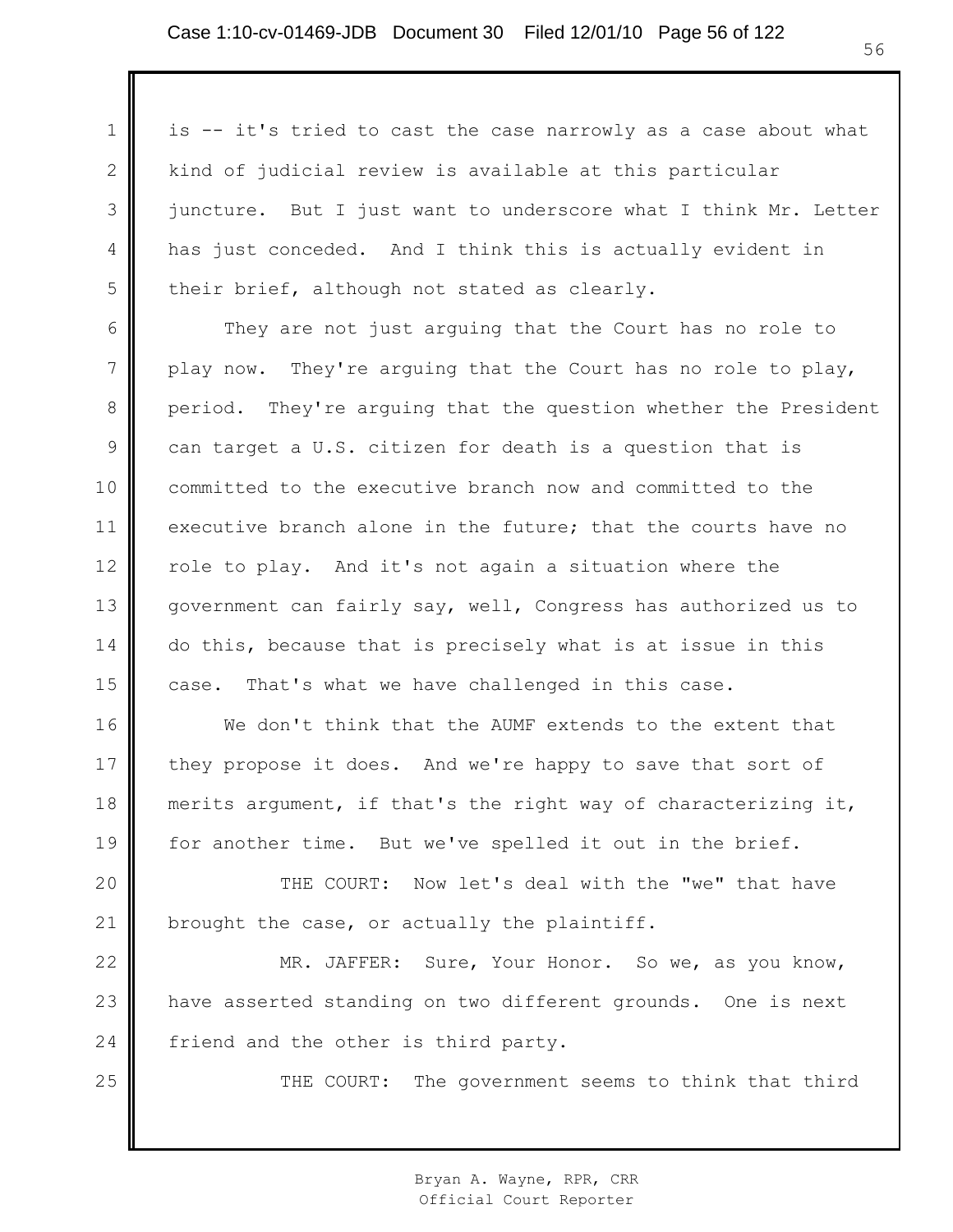1 2 3 4 party -- which did come late in the case, concededly -- that third party shouldn't be really looked at because it's simply a means that you're trying to employ to get around the fact that you don't have next friend standing.

MR. JAFFER: Your Honor, with respect, I think there are many hard questions in this case. I don't think that's one of them. I think the cases are pretty clear, both from the D.C. Circuit and the Supreme Court, that these are two different lines, that you can establish standing as a next friend --

10 11 12 THE COURT: Any case that assesses in a single case whether a particular plaintiff has either next friend or third party?

13 14 15 16 17 18 19 20 21 22 23 24 MR. JAFFER: Yes. I believe Coalition of Clergy, which is a case out of the Ninth Circuit, assessed both of those things. And while we're on this point, Your Honor, the long discussion you had with Mr. Letter about whether in the third party context, plaintiffs have to establish that -- the litigant has to establish an independent constitutional claim, I think that too is easily cleared up by looking at cases like, well, Your Honor's own case in Yaman, which was a passport case. There was a mother who was complaining about the way her kids' passports had been processed. Or looking at the Supreme Court's decision in Craig v. Boren or the D.C. Circuit's decision in Lepelletier.

25

5

6

7

8

9

Those are all cases in which the litigant was permitted to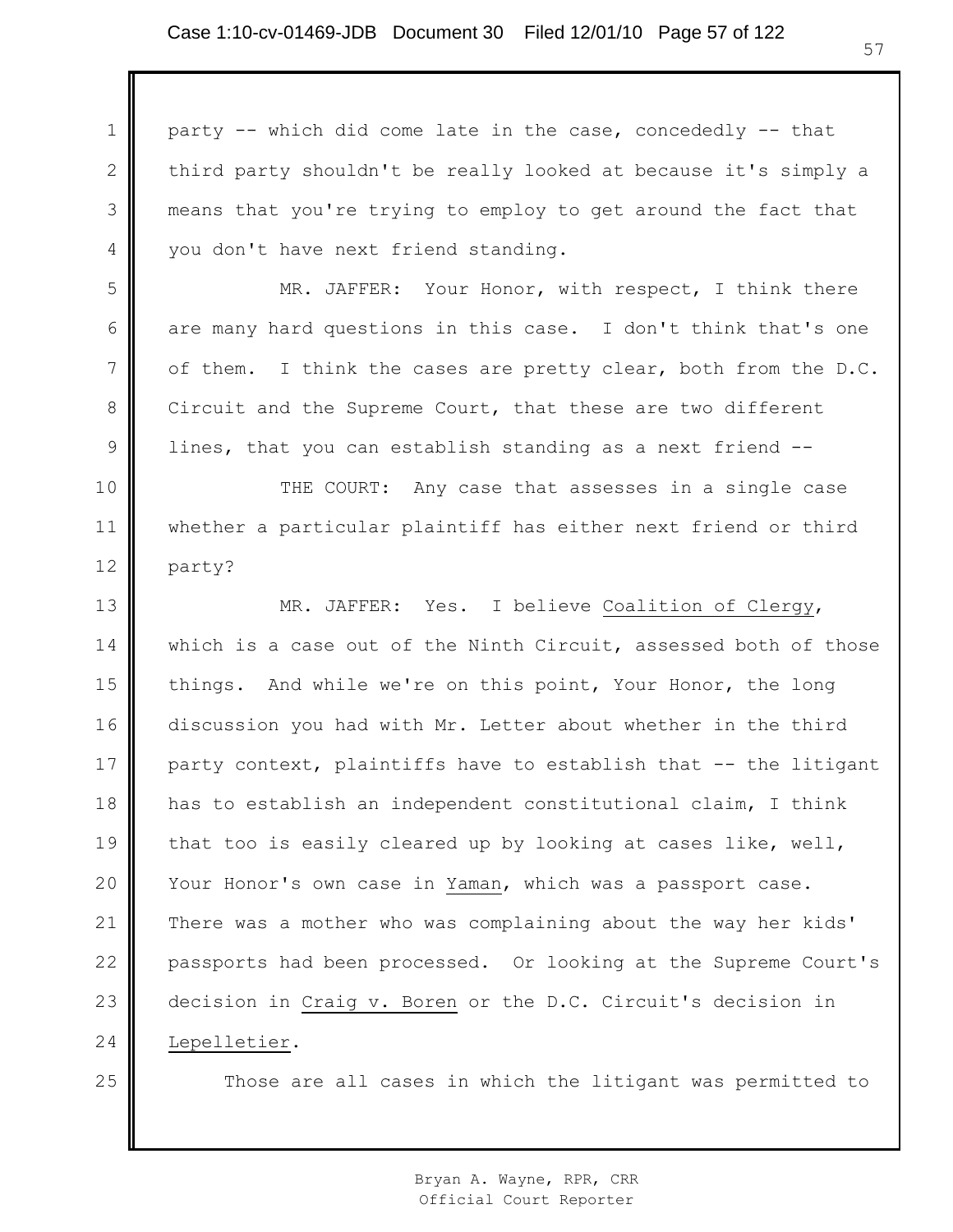1

2

3

4

5

6

7

8

raise third party standing even though the litigant not only had no constitutional claim of his own or her own, but had no claim of his own or her own. All they established was some injury. Some injury. That was the only requirement. And I believe that's the way -- "some concrete interest" is the phrase that the Supreme Court used.

THE COURT: So what's the -- well, that's really a third party question. Deal with next friend first.

9 10 11 12 13 14 15 16 MR. JAFFER: Sure, Your Honor. The government argues first that the next friend standing is available only in the context of individuals who are detained minors and mentally incompetent -- or mentally incompetent. They are right that the cases that have recognized next friend standing have fallen into those boxes, but I don't think it's a fair reading of the cases to find that you have to fall into one of those boxes in order to establish next friend standing.

17 18 THE COURT: Assume that you don't. Assume that you don't. How is it that you have next friend standing here?

19 20 21 22 23 24 25 MR. JAFFER: Well, there are two requirements, right? One is that the next friend has to be dedicated to the best interests of the real party at interest. I think that the government hasn't spent a lot of time in its brief taking issue with our plaintiff's concern, his earnest concern for his son's well-being. It's really the second point that the government argues with, and that's --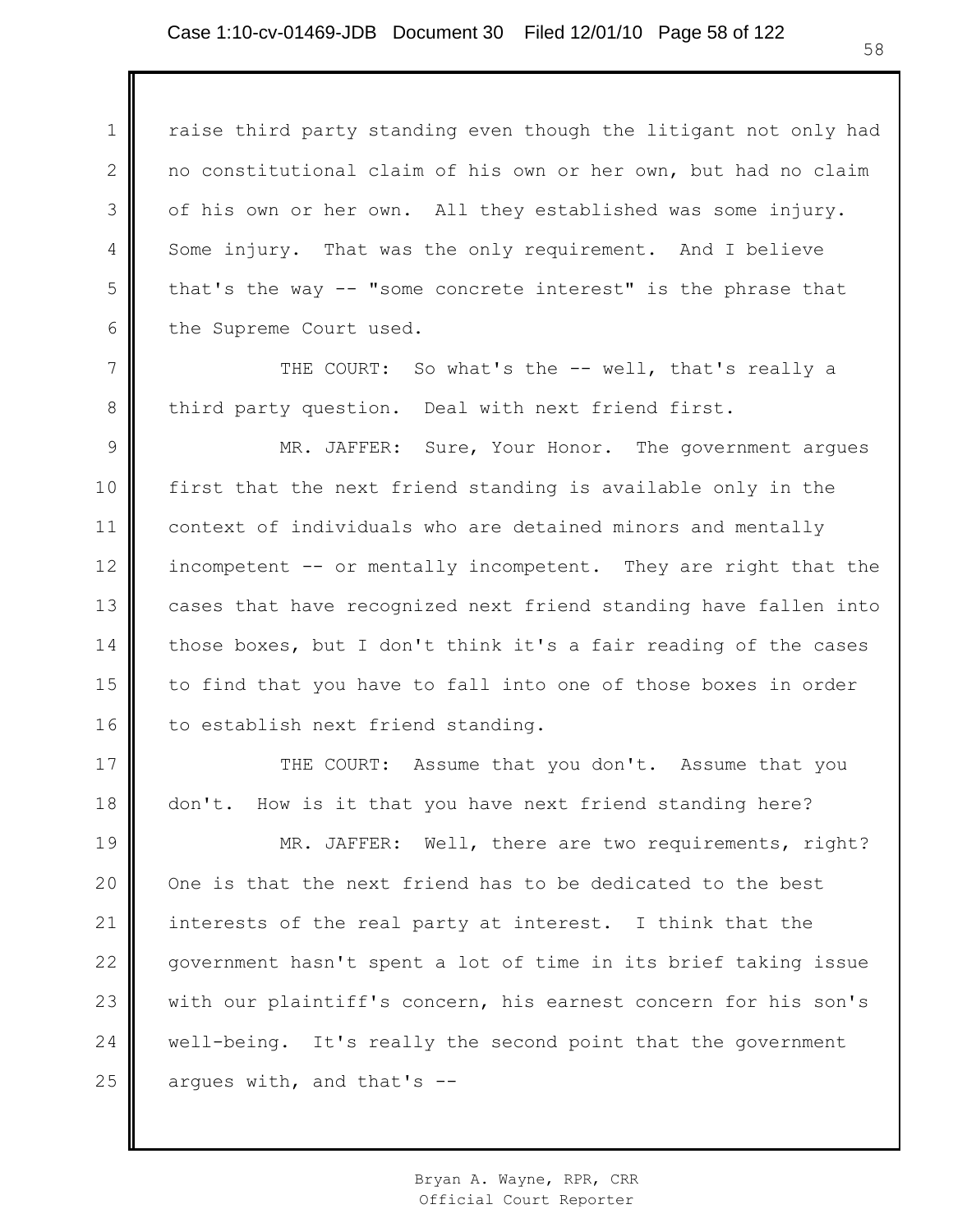1 2 3 THE COURT: But the issue there is not just the plaintiff's earnest concern, but whether it is the same, whether there's an identity of interest with Anwar Al-Aulaqi.

4 5 MR. JAFFER: Well, Your Honor, there are two things I would say to that.

6 7 8 9 10 11 12 THE COURT: It's a best interest type of issue, and it's a similarity of interest, and I think it boils down to you want sort of official public silence by Anwar Al-Aulaqi to work in favor of the plaintiff here, and the government wants that official narrow public silence on this suit, but a lot of comments that are negative to the U.S. justice system, et cetera, to work against you.

13

25

MR. JAFFER: Right.

14 15 16 17 18 19 20 THE COURT: Why shouldn't I look at that and conclude that in light of the public statements that Anwar Al-Aulaqi has made about not being bound by international law or the laws of the civil state, why shouldn't I conclude that he has no desire to bring this case? None whatsoever. What is it that should lead me to believe that he desires to bring the case as opposed to his father desiring to bring the case?

21 22 23 24 MR. JAFFER: Your Honor, some variant of silence is present in every next friend case. The reason you have the next friend before the court is because you don't have the real party at interest available --

THE COURT: That's not necessarily true with death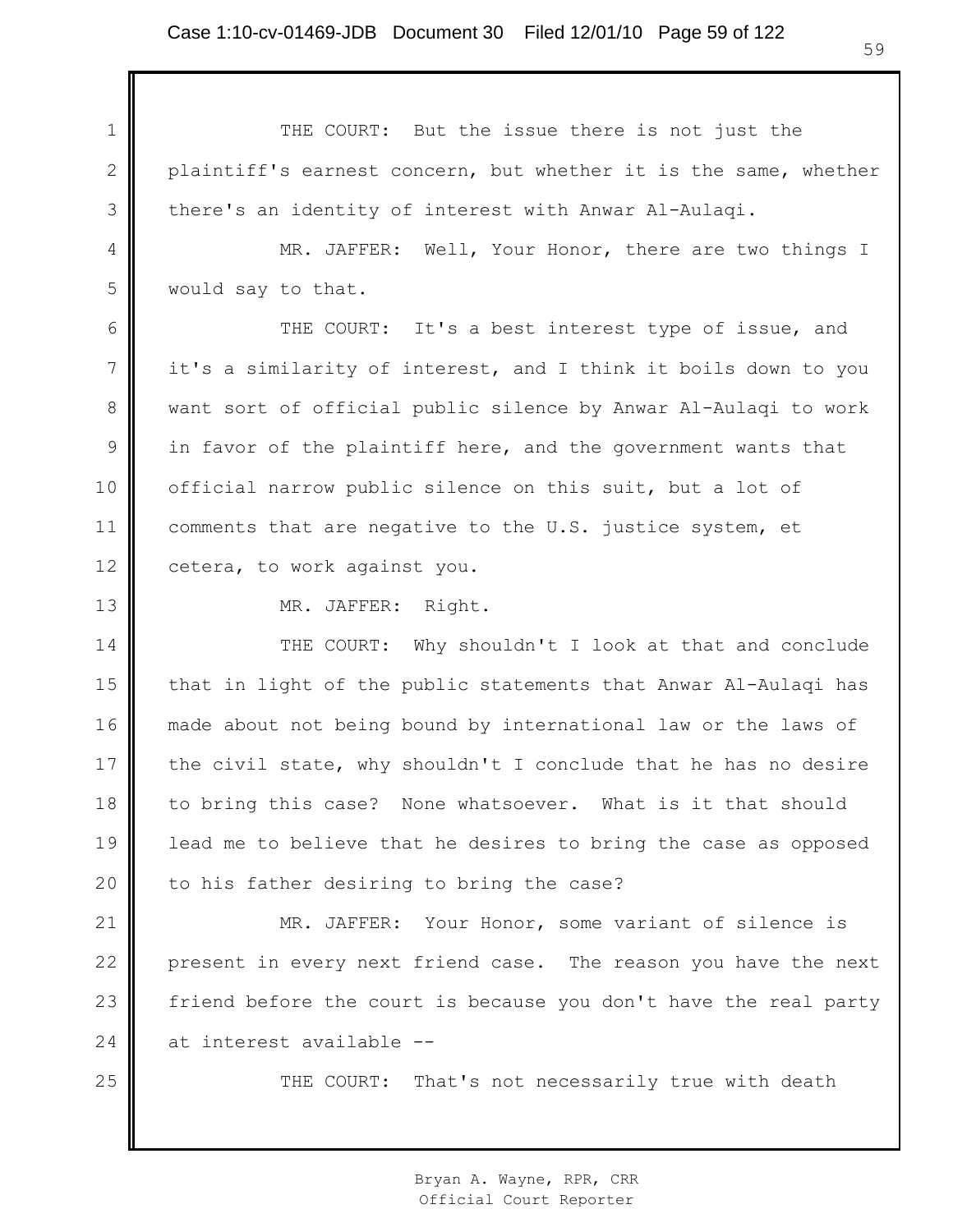penalty cases, but go ahead.

1

2

3

4

5

6

MR. JAFFER: Well, I guess that -- I mean you might be right that that's an exception, but --

THE COURT: Parents are not permitted to bring challenges where the individual subject to the death penalty has decided not to challenge it.

7 8 9 10 11 12 MR. JAFFER: Well, right. I didn't mean to suggest that, Your Honor. I just meant to say that -- I guess the only thing that's important for my argument is that in many next friend situations you have silence on the part of the real party in interest, and the question is what to do with that silence. So all I'm trying to say is it's not a unique situation.

13 14 15 16 17 Now, the government does point to something other than silence on the part of Anwar Al-Aulaqi. And it's true, he said many things and many statements have been attributed to him, and some of those things are quite nasty and are quite negative about the United States at least.

18 19 20 21 22 23 24 25 And the question for you, Your Honor, is not whether -- the question isn't whether Anwar Al-Aulaqi has said negative things about the United States. The question is whether he has asserted some unwillingness or he has disavowed the lawsuit that we've brought. And if you look at the cases that the government relies on, they are all cases like that, in which the real party in interest has either disavowed the suit or the real party in interest had no relationship whatsoever to the litigant before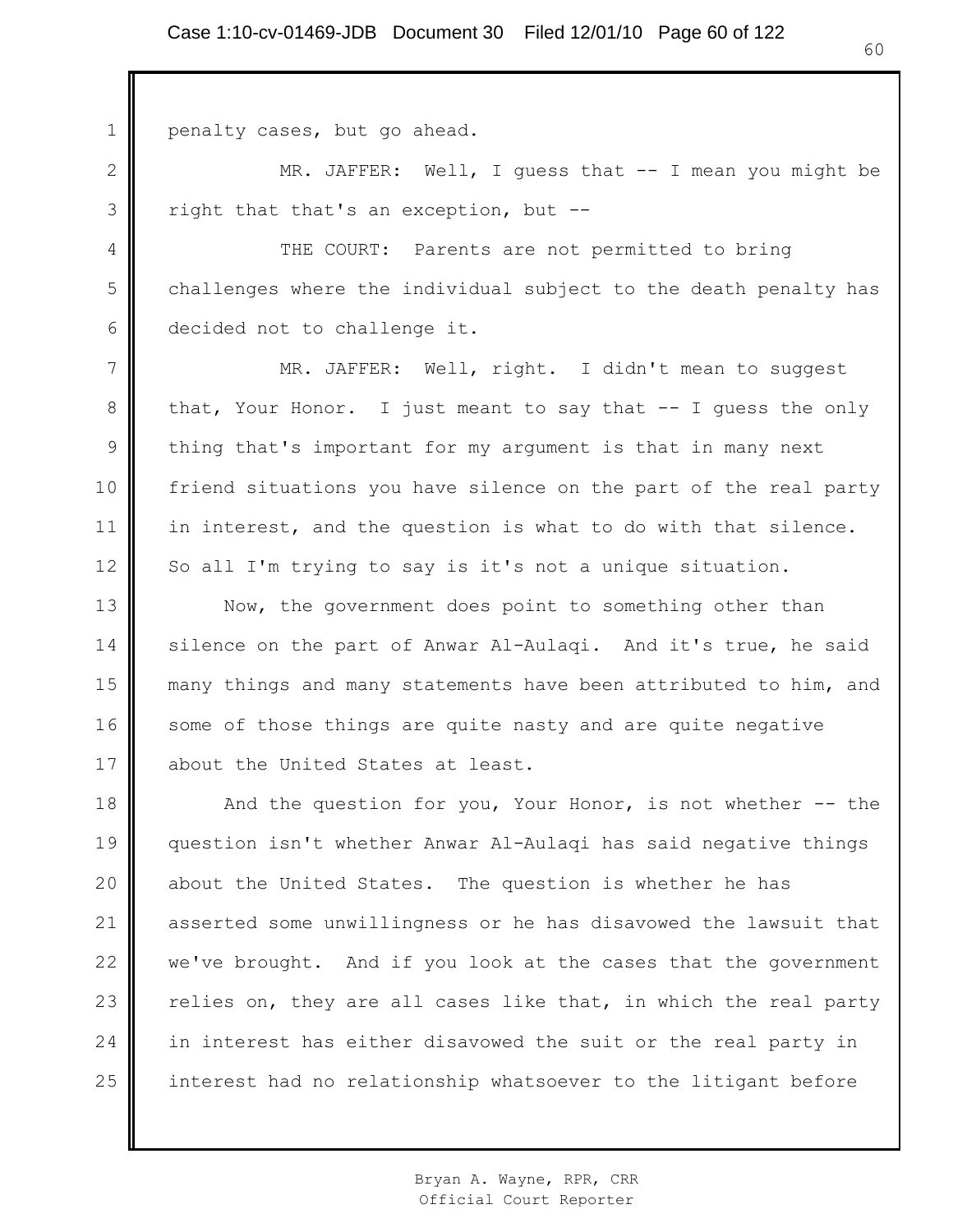1

2

3

25

the court, and in some cases the litigant didn't even know the names of the real parties in interest and asserted a next friend standing. There are no cases in which --

4 5 6 THE COURT: But it's your burden, is it not, to show that the plaintiff is acting in accordance with Anwar Al-Aulaqi's best interests?

7 8 9 10 11 12 13 MR. JAFFER: As a general matter, yes, but it's not a situation where every decision that's made in the context of the case has to be consistent with the best interests. The whole point of next friend standing is to put somebody in the shoes of the plaintiff, because the real party in interest isn't available to give us his or her desires with respect to the litigation.

14 15 16 17 18 19 So it's our burden to show that our client is dedicated to his son's best interest. And that in most circuits has been considered a kind of per se or almost per se rule. I think we cite one case, Vargas, from the Ninth Circuit, which says it is a per se rule, that a father is dedicated to his son's best interest.

20 21 22 23 24 So the question is whether the Court should reject what in other contexts has been thought of as a per se rule. And the government's justification here, the government's argument for rejecting it is that our client's son has said many nasty things about the United States.

THE COURT: Well, it's more than just nasty about the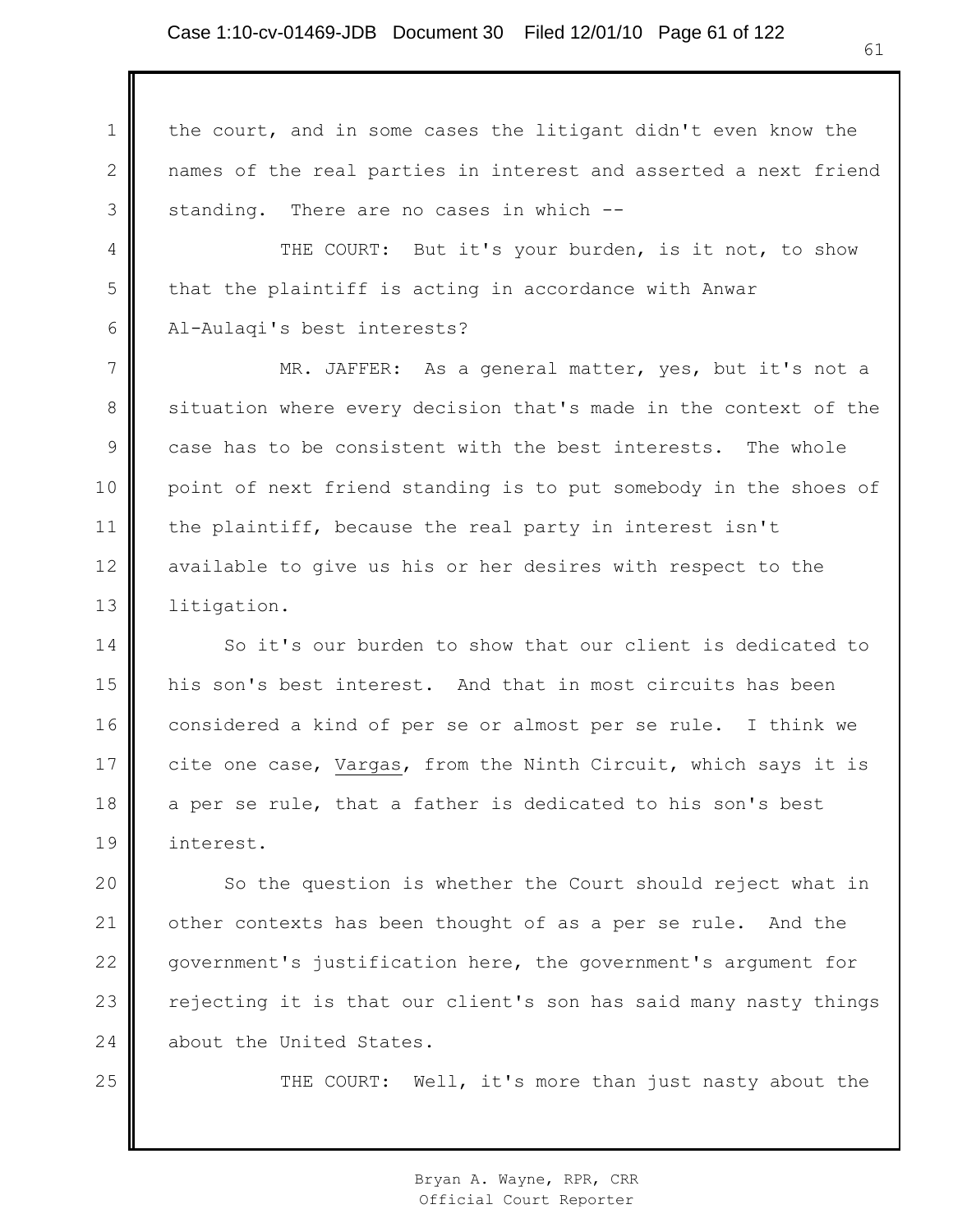1

2

3

4

5

6 7 United States. I think it reasonably can be taken as disavowing any interest in using the U.S. court system to vindicate any rights. He doesn't respect the U.S. court system. He doesn't think it has any jurisdiction over a Muslim. How can one conclude that he would believe that the U.S. court system should be a vehicle for assessing his rights? How can one conclude that based on his public statements?

8 9 10 11 12 13 14 15 MR. JAFFER: So, Your Honor, I think it's important to distinguish between the statements that the government makes in its brief about what Anwar Al-Aulaqi has said and what the government says in its affidavits that Anwar Al-Aulaqi has said. Because in its brief the government says that Anwar Al-Aulaqi has expressed a desire to waive his constitutional rights, but the paragraph to which they cite in the Clapper declaration doesn't say that. It says something much narrower than that.

16 17 18 19 It says that Anwar Al-Aulaqi has -- I can't remember the exact words, but essentially criticized the United States. And I think the distinction between those two things is an important one.

20 21 22 23 24 25 I don't think that we would have the right to be here if Anwar Al-Aulaqi clearly disavowed the lawsuit, and we wouldn't be asserting the right to be here. But in a situation where the best representative of his interests is before the Court, and the only statements that the government is pointing to  $-$  and we have no way of independently verifying these statements. We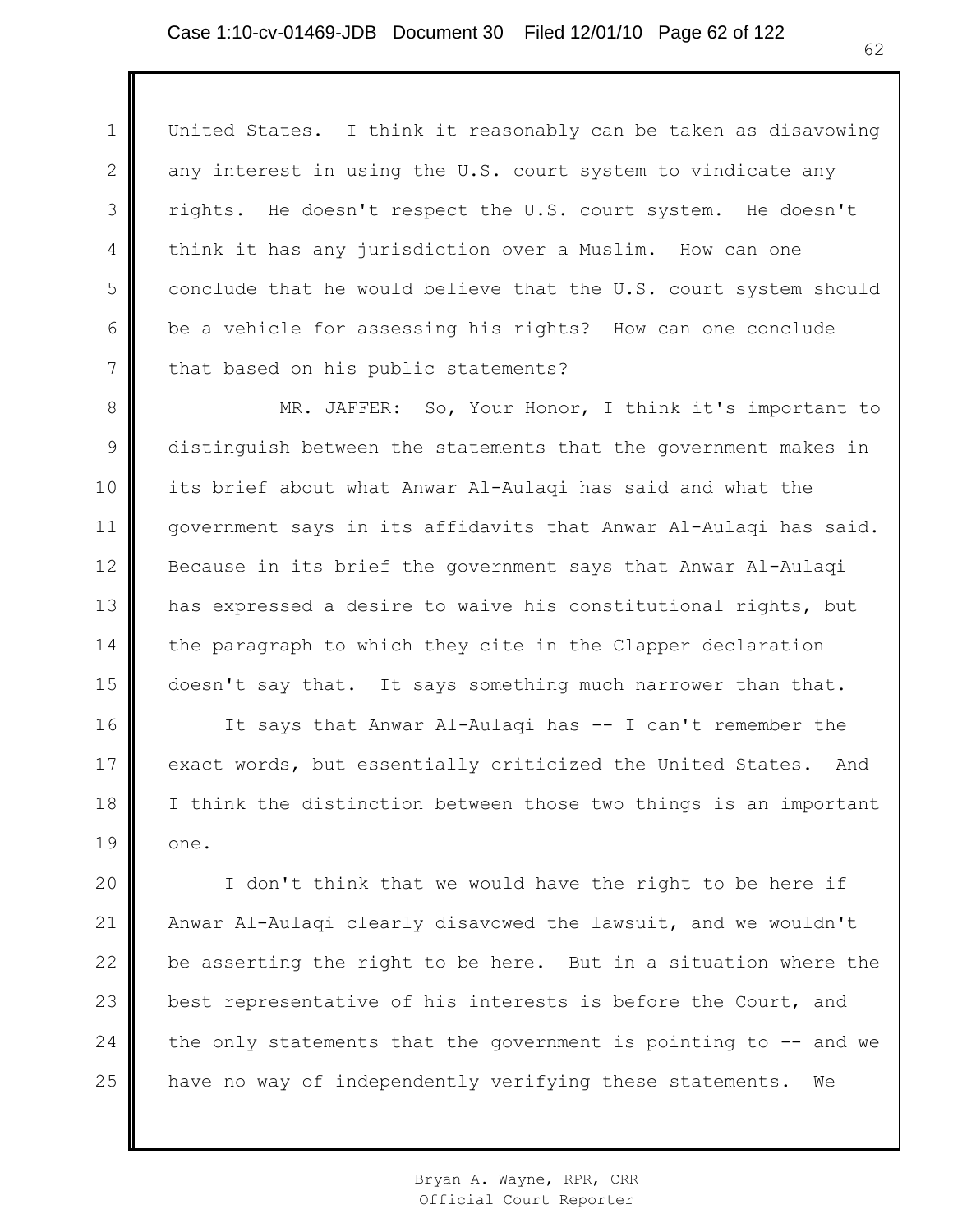1 2 3 4 5 6 have no way of telling which statements that have been attributed to him are actually his statements and which ones aren't. But even assuming that the ones that have been attributed are his statements, we don't think that they go as far as disavowing -- waiving his constitutional rights or disavowing any interest in --

7 8 9 10 THE COURT: What about the question of access to the courts, which is the other part of the government's argument? Why can't Al-Aulaqi simply emerge from hiding and have full access to the courts?

11 12 13 14 MR. JAFFER: Right. So Your Honor, I think there are a couple of answers to that question. One is that insofar as it's our obligation to show that there is some obstacle or some hurdle --

15 16 17 THE COURT: It's more than some hindrance. That's relevant to the third party standing. That's the test there. It's more than that. It's a lack of access to the courts.

18 19 20 21 22 23 24 25 MR. JAFFER: You're right, Your Honor, under next friend. But our argument is the same with respect to both of those things. This is a situation where the real party in interest is under a death threat. There is evidence in the record that has not been -- that the government has not rejected or opposed, that Anwar Al-Aulaqi has been in hiding because of that death threat, or at least in part because of that death threat. He's not been communicating even with his closest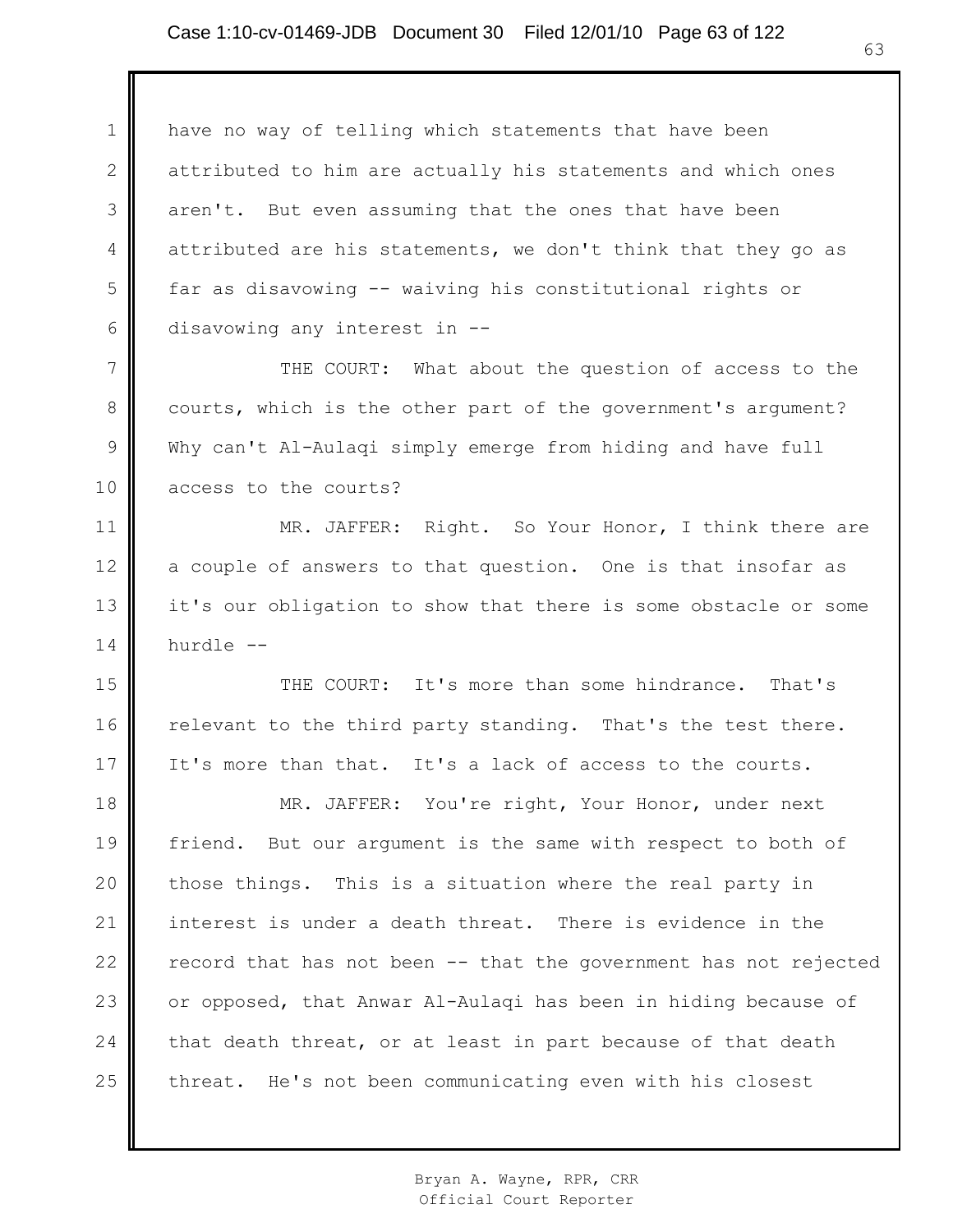1 2 3 4 5 6 7 8 9 10 11 12 13 14 15 16 17 18 19 20 21 22 23 24 25 family members. And in that situation we think the real party in interest is unable, within the meaning of the next friend cases, to assert his own rights. And he certainly faces some hindrance. All of those things together constitute some hindrance to his ability to assert his rights. Now, the government's argument, the one they spend a lot of space on is the argument that Anwar Al-Aulaqi could turn himself in, could surrender to the proper authorities. That's the phrase that they use in their brief. But the prospect of indefinite detention without charge or trial is itself a hindrance that satisfies the Whitmore standard. And the government has made clear, I think, in its brief that it asserts  $the$   $-$ THE COURT: What cases say that? MR. JAFFER: Sorry, I didn't hear the question. THE COURT: What cases say that, that the prospect of indefinite detention is sufficient to establish lack of access to the courts for purposes of next friend standing? MR. JAFFER: Well, we can't point to a case that says that, Your Honor, but we can point to many cases in which smaller hindrances have been found sufficient. THE COURT: In the next friend context? MR. JAFFER: Well, I was actually thinking of the third party standing context.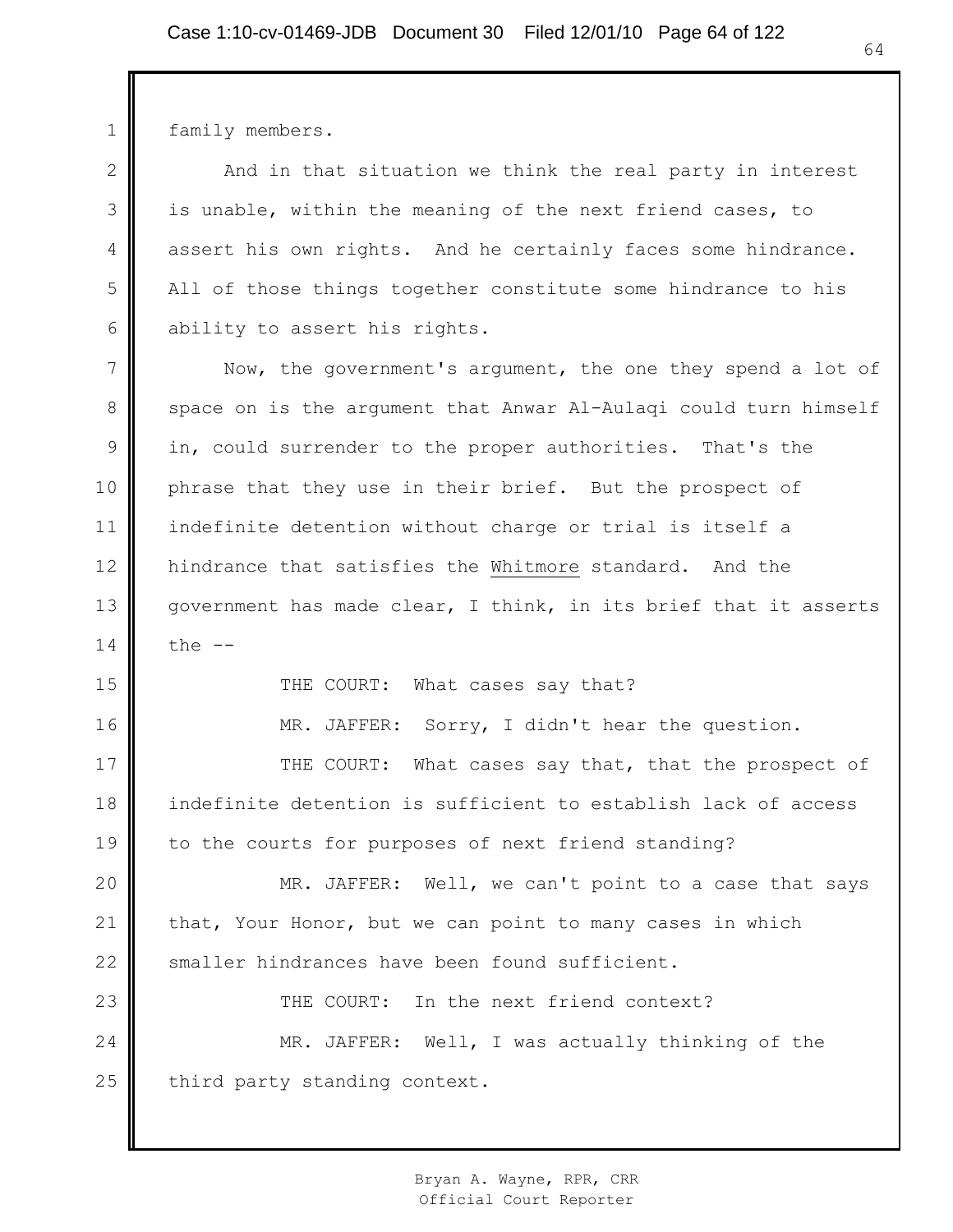1 2 THE COURT: We're in next friend right now, and I think the bar is higher.

3 4 5 6 7 8 9 10 11 12 13 14 15 16 17 18 19 20 21 22 23 24 25 MR. JAFFER: You're right, Your Honor, the bar is higher. But even if you look at a case like the one I mentioned earlier, Coalition of Clergy, which actually didn't decide this question but spends a lot of time on how impeded the detainees held at Guantánamo were from asserting their own rights, I think you can analogize the situation of the detainees in that context. I'm not saying it's exactly the same, but you can -- THE COURT: Most of the cases that have dealt with the detainees at Guantánamo have not allowed next friend standing. Indeed, is there any case that has? MR. JAFFER: I don't know the answer to that question, Your Honor. But --THE COURT: I think I do. But go ahead. MR. JAFFER: Well, I'm not suggesting, Your Honor, that detainees held -- I don't think it actually matters. The point I'm trying to make is just that the court in Coalition of Clergy, which is the one that has addressed this question at the greatest length I think, in the context of the Guantánamo detainees, did find that detainees held far away from the United States in a relatively isolated environment, they rejected the claim that the detainees were held incommunicado. THE COURT: You can look at cases like the Padilla case in the Supreme Court or the Hamdi case in the Fourth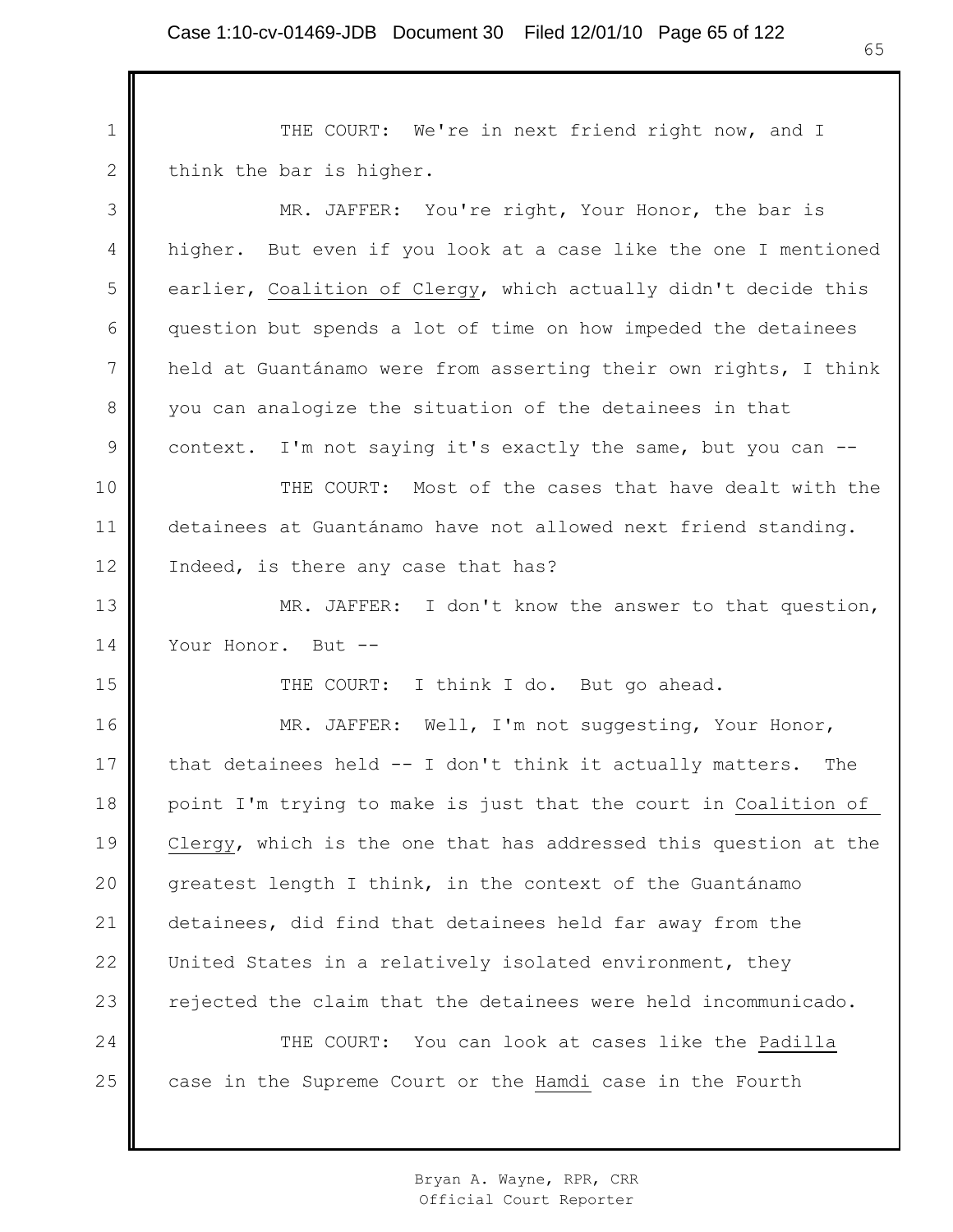### Case 1:10-cv-01469-JDB Document 30 Filed 12/01/10 Page 66 of 122

1 2 3 4 Circuit and say next friend standing has been found. But in both of those cases the reason is the holding by the government of the individual incommunicado, no access to lawyers, no access to relatives, et cetera. That's not the situation here.

5 6 7 8 9 10 11 MR. JAFFER: Well, Your Honor, it's not the situation here, but it does bear some similarities. Unless you accept on the merits -- I understand that the government's position on the merits is that they have the right to do everything that they've done thus far, right? But that's contested. It's contested whether the government has the right to use the AUMF in the way it's using it.

12 13 14 15 16 But if you accept our view that the AUMF is not justifiably used in this way, then indefinite detention without charge or trial is in fact a hindrance that -- not just a hindrance but something that prevents our client's son from asserting his own rights.

17 18 19 20 Now, from our perspective, it doesn't really matter whether we have standing under next friend, on the next friend doctrine or under the third party doctrine. As long as we have standing under one.

21 22 23 THE COURT: I think you're right. If you have standing under one, then you're home free. So you want to move on to third party?

24 25 MR. JAFFER: Sure, Your Honor. So again, some of our arguments are the same with respect to third party as they are

> Bryan A. Wayne, RPR, CRR Official Court Reporter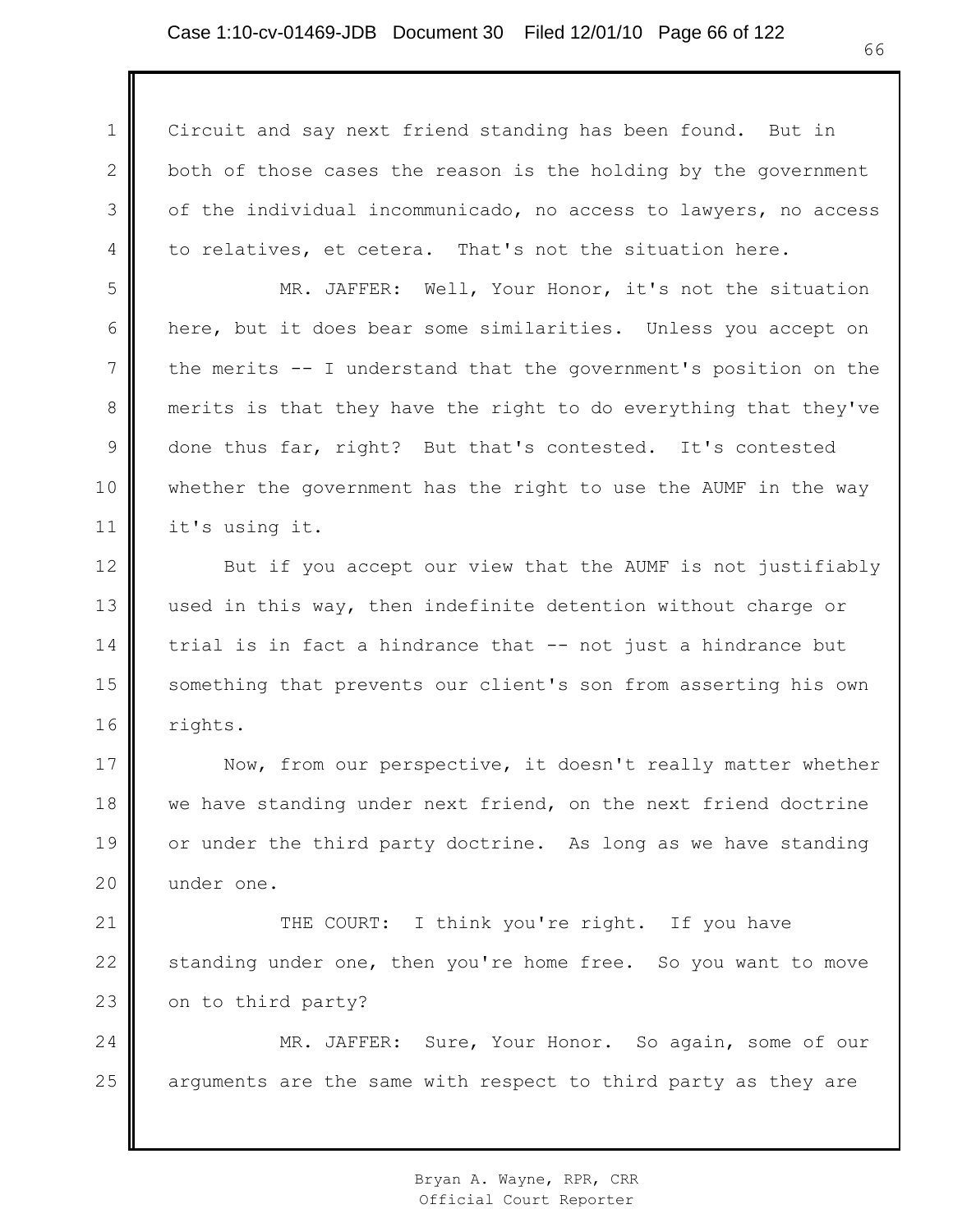1 2 3 4 5 6 7 8 9 10 11 12 13 14 15 16 17 18 19 20 21 22 23 24 25 with respect to next friend. But I did want to point out a few cases in which the courts have found relatively small hindrances to be sufficient to meet the third party standing. THE COURT: There are a lot of cases, and indeed, some of the cases, including Supreme Court cases, seem to have paid no attention to the hindrance issue at all. MR. JAFFER: Right. I think it's a low bar. THE COURT: It's either a low bar or no bar. MR. JAFFER: Well, no bar is even better. THE COURT: For you. Right. What about the injury in fact issue, though? Isn't there a problem for you there, even viewing it not as a cause of action but instead as a legally protected interest or legally cognizable interest? Isn't there a problem here? What is that for a father? What is the injury in fact? MR. JAFFER: Well, there are several different things I'd point to. One is we think that he has an interest in his relationship with his son, that a father -- THE COURT: The D.C. Circuit doesn't seem to have bought that in Butera, and in the underlying Franz case. MR. JAFFER: I think the government is overreading those cases. Those cases are about whether there is a constitutionally protected right that is invaded. And we're not alleging that -- it doesn't matter to us whether it's constitutionally protected.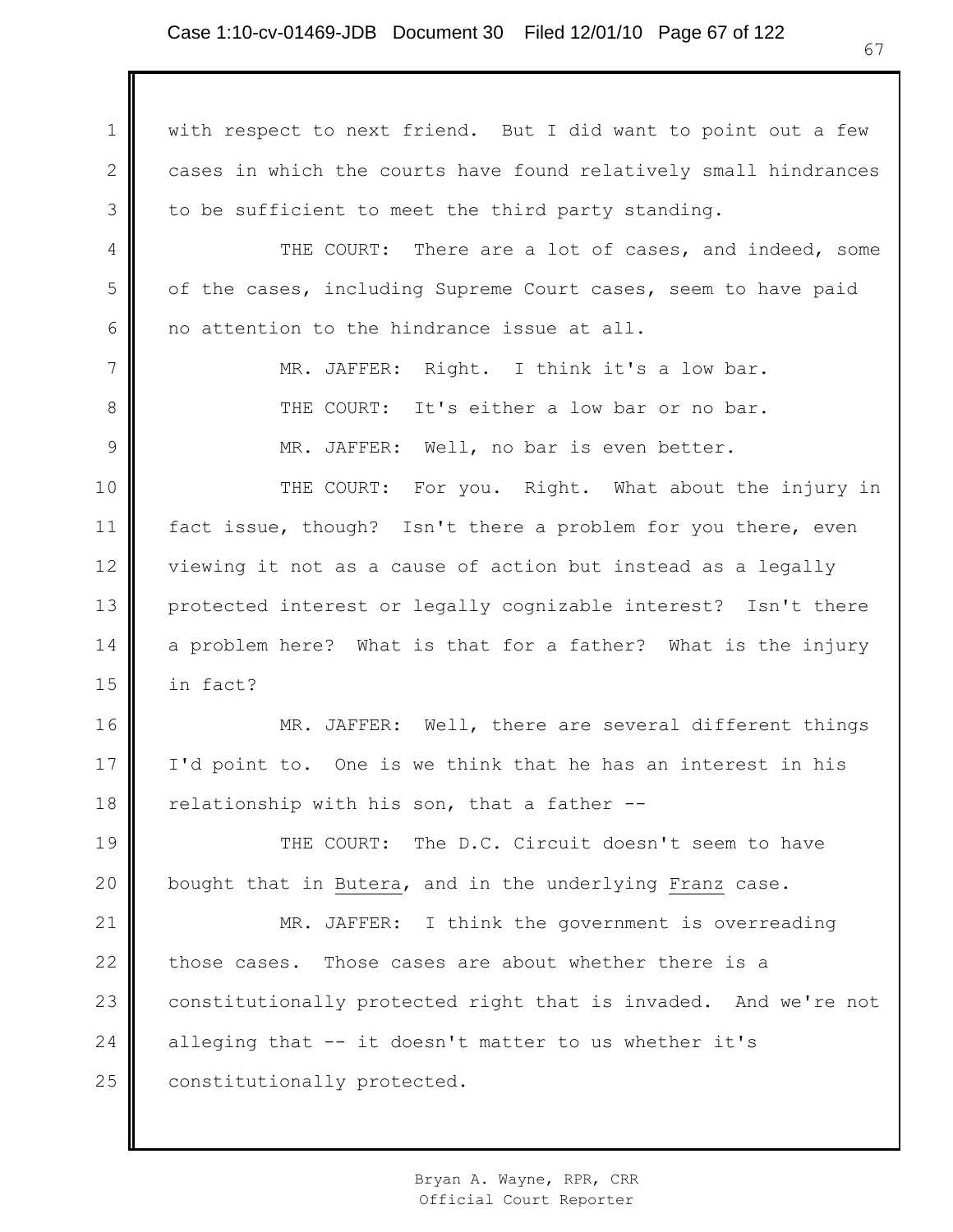1 2 3 4 5 6 7 8 9 10 11 12 13 14 15 16 17 18 19 20 21 22 23 24 25 THE COURT: But the cases also stand more for the general proposition that when you're dealing with independent adult children, there is no relationship that gives rise to some legally protected or cognizable interest. I think that's what the cases in general stand for, including those D.C. Circuit cases. What case do you think goes the other way on that question, when you have an independent, competent adult as the child, as opposed to a minor? MR. JAFFER: Your Honor, I don't think that even to say that it has to be a legally protected interest is a fair -- THE COURT: Now we're going to go even below that, to what? MR. JAFFER: I'm going to use the language that you did, Your Honor, in Yaman, and that the Supreme Court did in I think Whitmore. It said -- THE COURT: Yaman is a case of minors, but go ahead. MR. JAFFER: Right. But I'm just talking about the test, though. The test was some sufficiently concrete interest in dispute. That's the test. It's not a question of -- all of this is prudential, right? Because the standing, the constitutional standing -- THE COURT: This is not prudential. This is the question of injury in fact. It is an Article III requirement. It is not prudential. MR. JAFFER: Well, Your Honor, the injury in fact I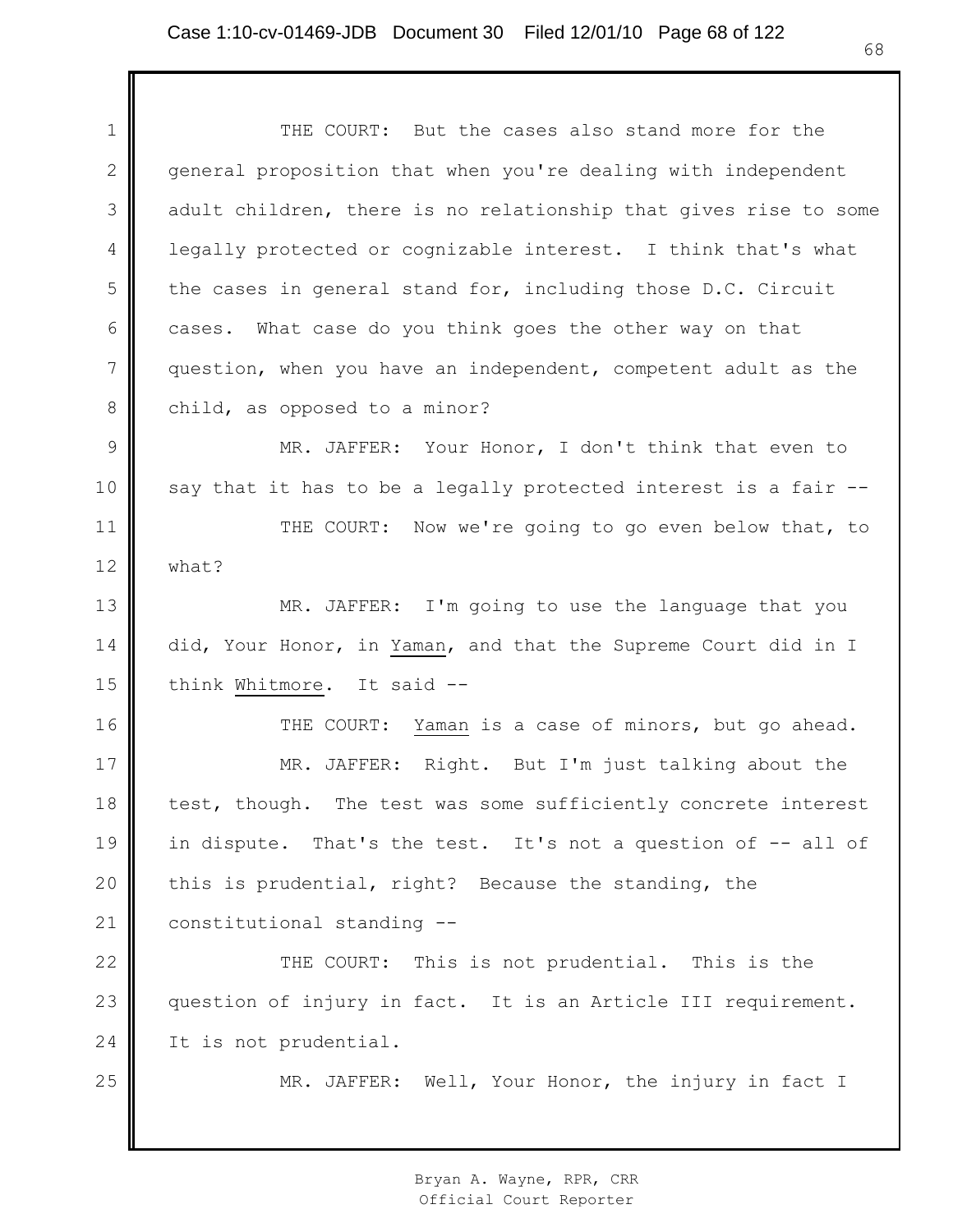1

2

3

4

5

6

7

8

think is provided by the real party in interest; that that real party in interest has to have an injury in fact that meets constitutional --

THE COURT: I don't think you're right. I think the case law is that the injury in fact applies to the plaintiff. The plaintiff has to show an injury in fact, which is an Article III constitutional requirement. And then there are the prudential requirements of hindrance, et cetera.

9 10 11 12 13 14 15 16 MR. JAFFER: I don't want to get -- I think I am right, Your Honor, but I don't want to get distracted by it, because I don't think anything turns on it. Because whether the requirement is an injury in fact and whether it's a constitutional requirement or not, we believe that we meet it, because in our view our client has a legal interest or a legally cognizable interest in his relationship with his son, and he has a legally cognizable interest --

17 18 19 20 THE COURT: What case would you rely on for that proposition? What's your best case? Butera is probably your worst case, but there are others as well. What is your best case?

21 22 23 24 25 MR. JAFFER: I don't know, Your Honor. I have to think about that. But the cases I was going to cite to you before you raised this very specific issue are cases like Yaman and Craig v. Boren, Lepelletier v. FDIC, which are all cases in which the real party in interest had claims, the litigant didn't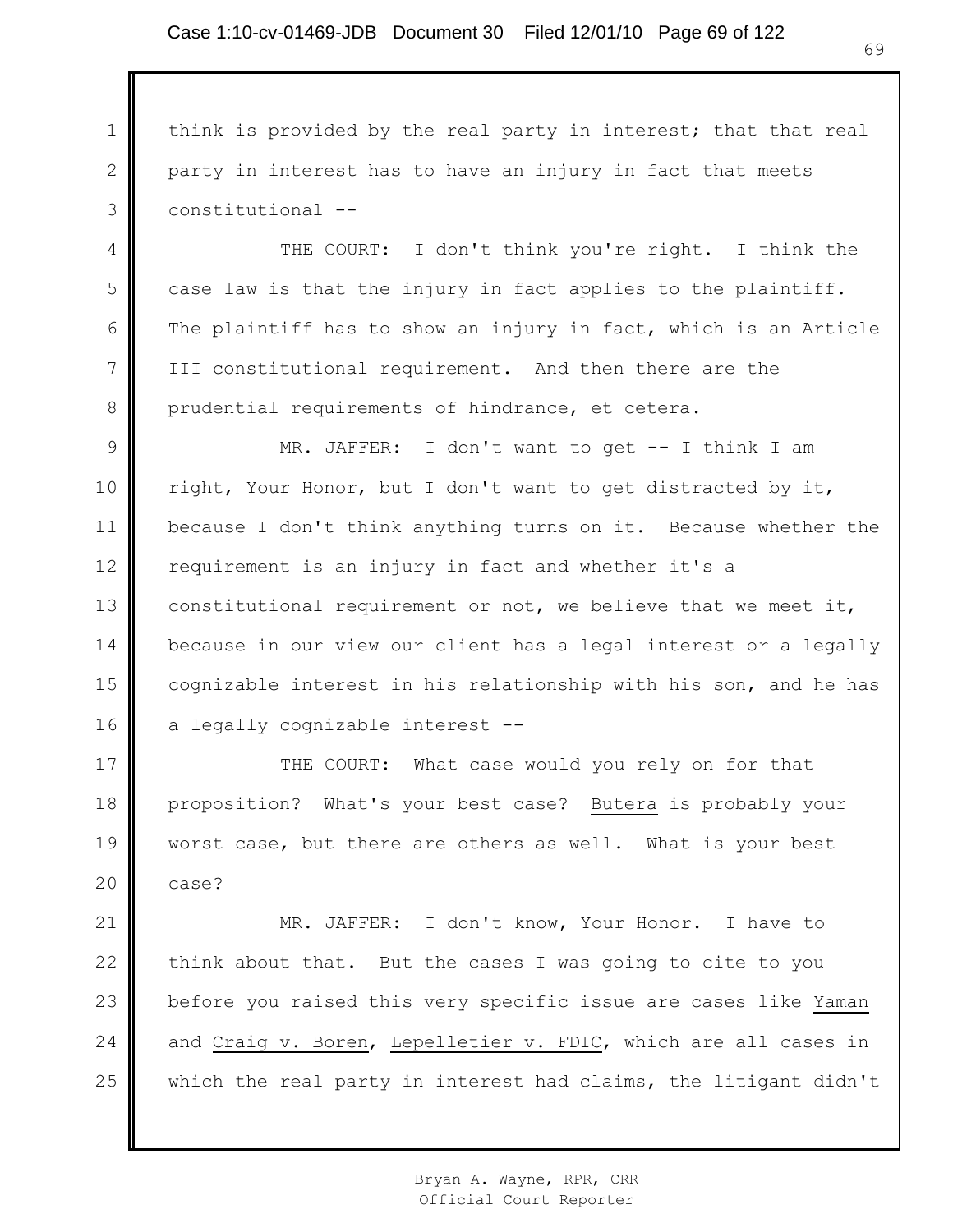1

2

3

have independent claims at all. I'm just thinking through it right now. I'm not sure that the mother in Yaman had any protected interest at all. It's true, it's minor children.

4 5 6 7 8 9 10 11 12 13 THE COURT: The relationship gave rise to it. And isn't one of the problems with this argument where it goes? Because if there's a legally protected interest here, why isn't there also a legally protected interest in the context where a father would raise third party claims on behalf of an adult son who was wrongfully incarcerated? Why isn't that also a context where there would be third party standing? Or where the father raised claims that a son was wrongfully terminated and so had to go get a job on the other side of the country, far away from the father?

14 15 16 Why aren't those situations that in your rationale would lead to third party standing? Aren't we opening a very wide door to the courts?

17 18 19 20 MR. JAFFER: No, we're not, Your Honor, because the other requirements of third party standing would serve a limiting function. You still need to show that there's some hindrance to --

21 22 23 THE COURT: Why isn't being incarcerated -- you said a moment ago that detention was a hindrance. Why isn't it a hindrance here as well?

24 25 MR. JAFFER: Your Honor, I didn't mean to suggest that detention was always a sufficient hindrance. In the Guantánamo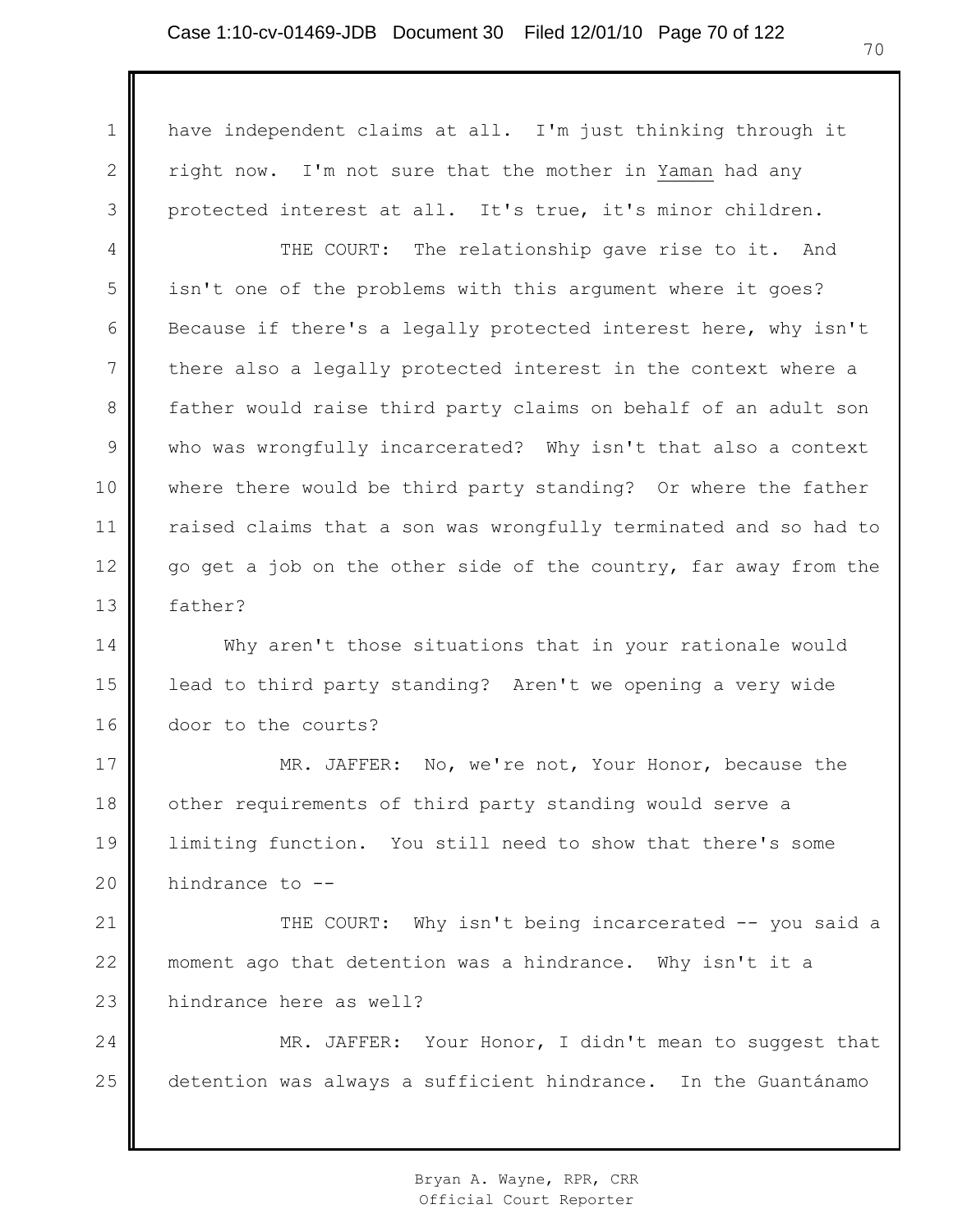1 2 3 4 5 6 7 8 9 10 11 12 13 14 15 16 17 18 19 20 21 22 23 24 25 cases it turned -- THE COURT: Okay. Then how about a parent who is suing on behalf of a child who's charged with a capital crime and therefore is held in solitary lock-down? Is that a sufficient hindrance so a parent can always bring that case under third party standing? I doubt that. MR. JAFFER: Well, I think it would be a much closer case, because if you do have some hindrance, and you have a close relationship between the parent and the son, so long as the parent has some concrete interest, if the parent is -- THE COURT: But it's the relationship that gives rise to the concrete interest in your view. The simple parent-child relationship. Even though it's an adult child. MR. JAFFER: I'm not sure that it's that alone. We've alleged more than that in this case. We've alleged that -- I think it's clear from the affidavit, I don't have it in front of me, but it's clear from the affidavit that Dr. Al-Aulaqi filed that a pre-existing relationship with his son has been interfered with by the government's actions. I'm reading now from paragraph 11. He says, "As Anwar's father I only want to do what is in his best interest. I believe taking legal action to stop the U.S. from killing him is in his best interest." That ordinarily would not be an assertion that anyone would question -- THE COURT: Why don't you just substitute in there,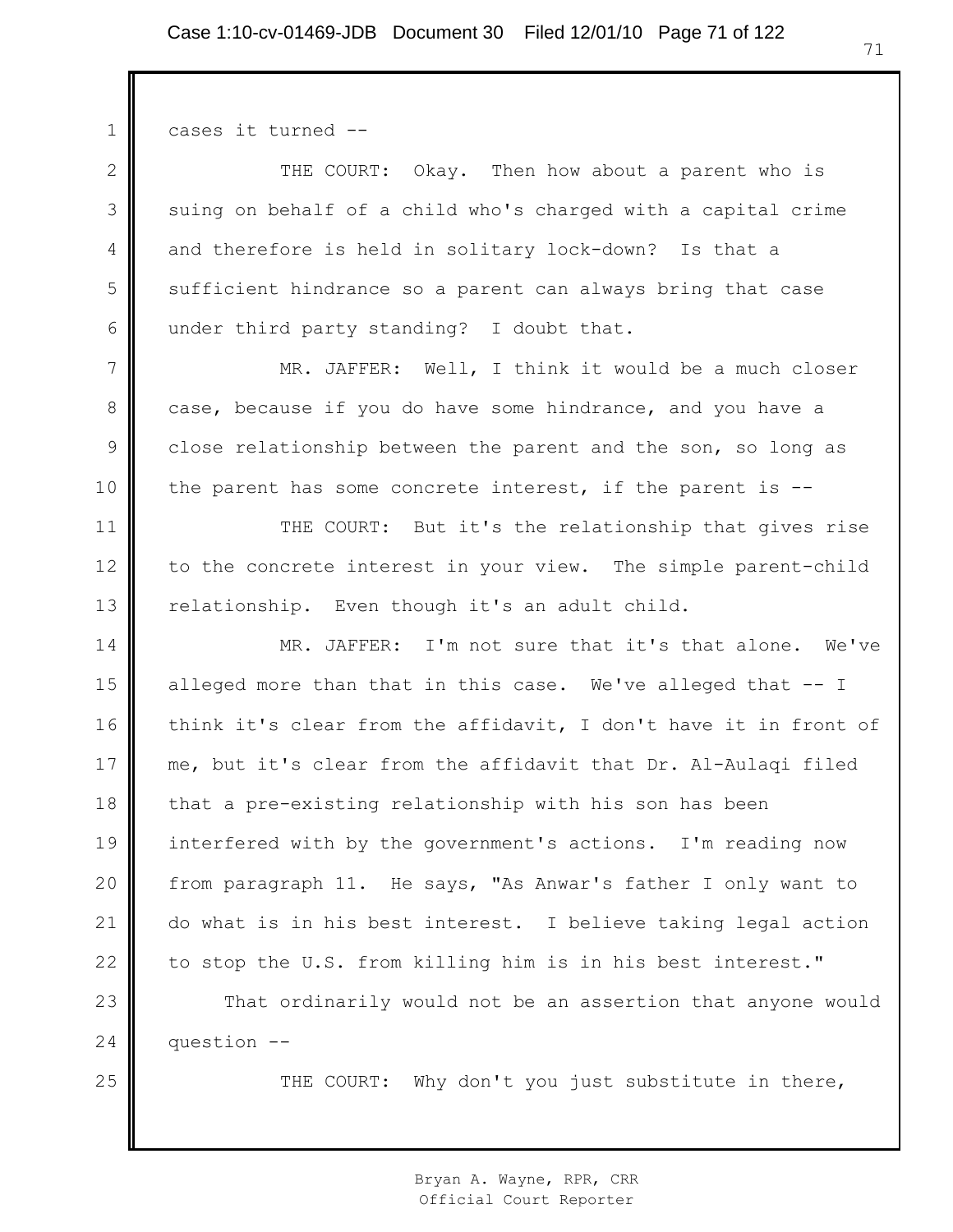1 2 3 4 5 6 7 8 9 10 11 12 13 14 15 16 17 18 19 20 21 22 23 24 25 instead of killing, locking him up for life? MR. JAFFER: Your Honor, the government hasn't actually -- THE COURT: Or locking him up for 10 years? MR. JAFFER: The government hasn't filed an affidavit in opposition here. There's no affidavit that says that Dr. Al-Aulaqi is not asserting his son's best interest. There are just no facts in the record on the other side. So I think that procedurally this is an affidavit that the Court has to accept as true. If the government wants to contest it, it can file an affidavit saying that Dr. Al-Aulaqi is not representing his son's best interest, or something along those lines. But I don't think that the government has done anything sufficient in this case. THE COURT: And how do you deal with the parents of death row inmates situation? Those parents are not permitted to bring third party standing actions. MR. JAFFER: Ordinarily, Your Honor -- I can't claim this is a hypothetical I've thought through already, but ordinarily I imagine that those prisoners are in a situation in which they can get counsel themselves, and there is no real bar to their filing -- to their asserting their own interest. I think we're in a very different situation here. We've got -- every newspaper in the world has reported that the government, the U.S. government is trying to kill our client's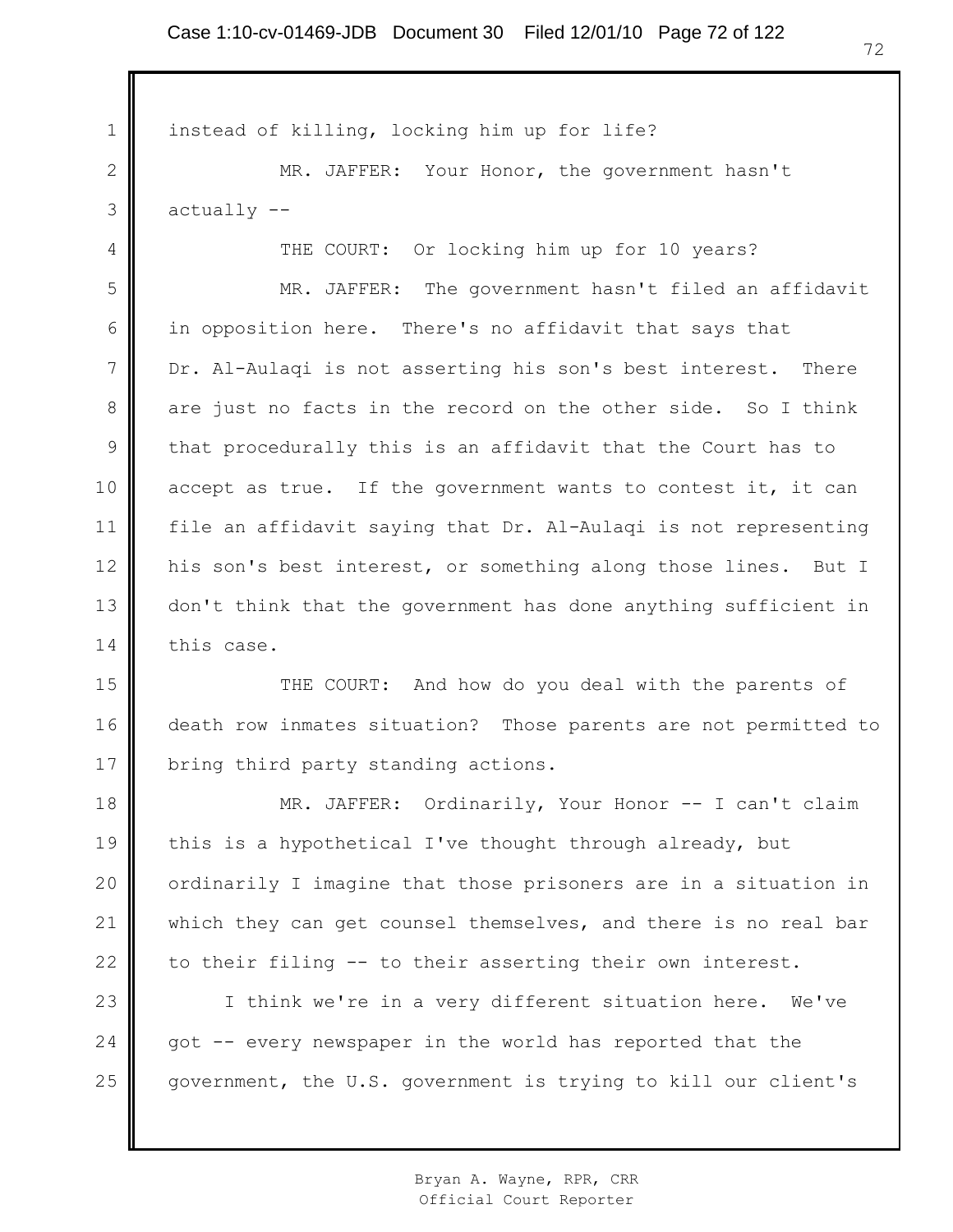1 2 3 4 5 son. They have asserted in their own brief that they have the authority under the AUMF to use all necessary and appropriate force against leaders of AQAP. And they have asserted that our client's son is a leader of AQAP. So this is not a situation like the one that Your Honor's describing.

6 7 And again, Your Honor, if you look at the cases like Lepelletier and Craig and Yaman, those are cases in which the courts have -- I think that to the extent they're lower court cases, they've applied this rule consistent with the Supreme Court doctrine. But they are cases in which they have had a very low bar, not only on the question of  $-$ -

8

9

10

11

12

THE COURT: It's on the hindrance question.

13 14 15 16 17 18 19 20 MR. JAFFER: Not only on the question of hindrance, but even on the question of when it comes to a family member asserting rights that relate to their relationship with their family member, the courts have usually accepted the family member's assertions that they're acting in the best interest. In fact, in Coalition of Clergy, the real question there was whether these people had any relationship at all with the people whose interests they claimed to be asserting.

21 22 23 24 25 Your Honor, I want to say just one more point about the government's argument that he can avoid targeted killing by surrendering himself to the appropriate authorities. Again, I do think that the prospect of indefinite detention without charge or trial, even if it doesn't meet the next friend hurdle,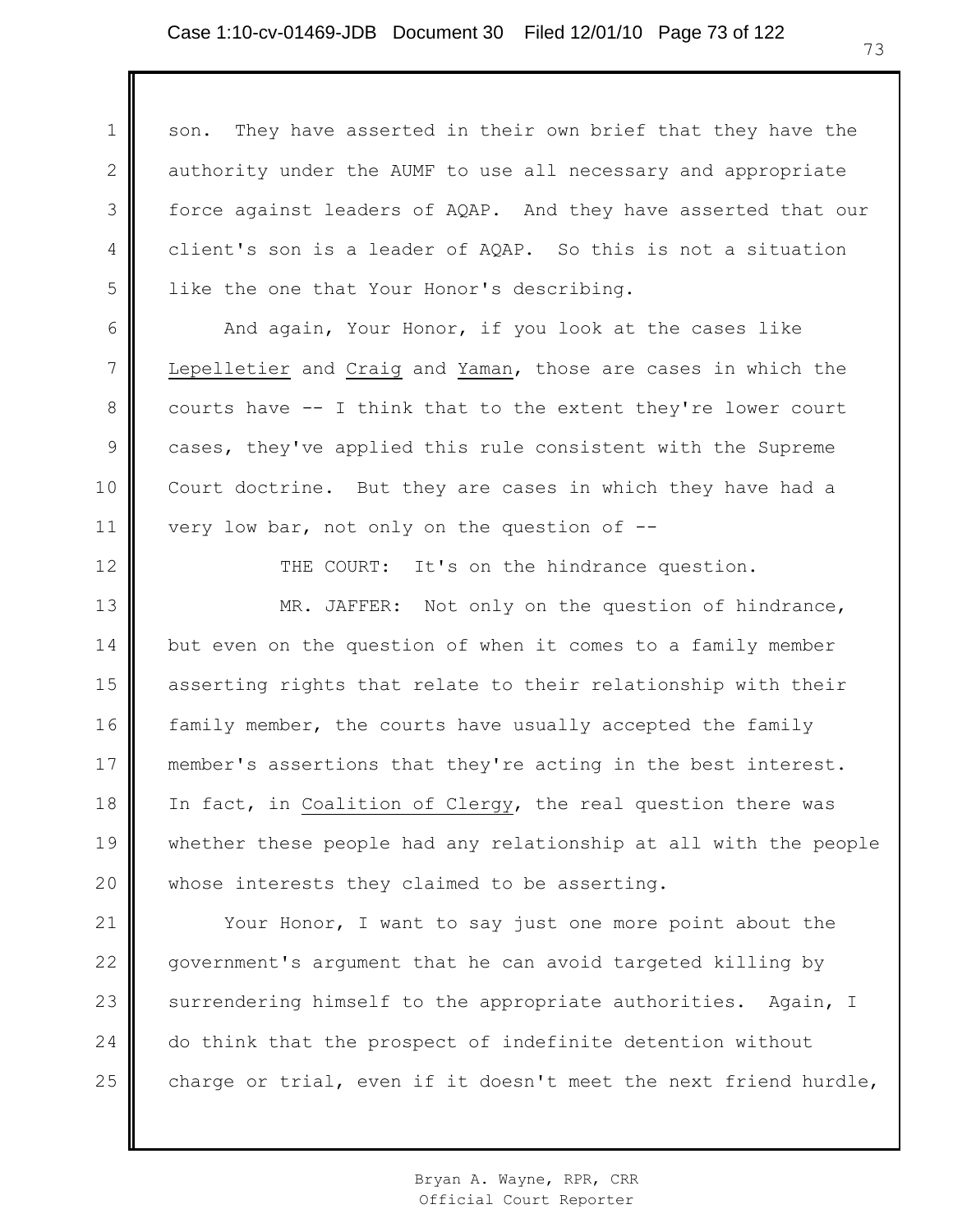1 2 3 4 5 6 7 8 9 10 11 12 13 14 15 16 17 18 19 20 21 22 23 24 certainly meets the third party standing hurdle. THE COURT: In terms of hindrance. MR. JAFFER: Yes, Your Honor. But I want to be clear about one thing. We're not asserting that anyone has the right to be a fugitive from the law. That's not the argument we're making. But so far the government hasn't charged our client's son with any crime. And I guess more to the point, the government doesn't have the right to put fugitives to this choice between turning themselves in and subjecting themselves to the possibility of targeted killing. So I want to say just a few points about state secrets. First, Your Honor, I think that you need to look at this question against the background of the government's statements over the last few months. Government officials have spoken quite freely to the press about the three categories of information that they now say are protected. They've spoken freely to the press about al-Qaeda, about AQAP and about plaintiff's son. In other words, they've spoken about the very information they say is now protected. THE COURT: Certainly according to the press they have. MR. JAFFER: Well, some of the statements, not all of them. Some of the statements are attributed to senior government officials. So the information they're talking about

is apparently too sensitive for the courtroom, but it is not

25

Bryan A. Wayne, RPR, CRR Official Court Reporter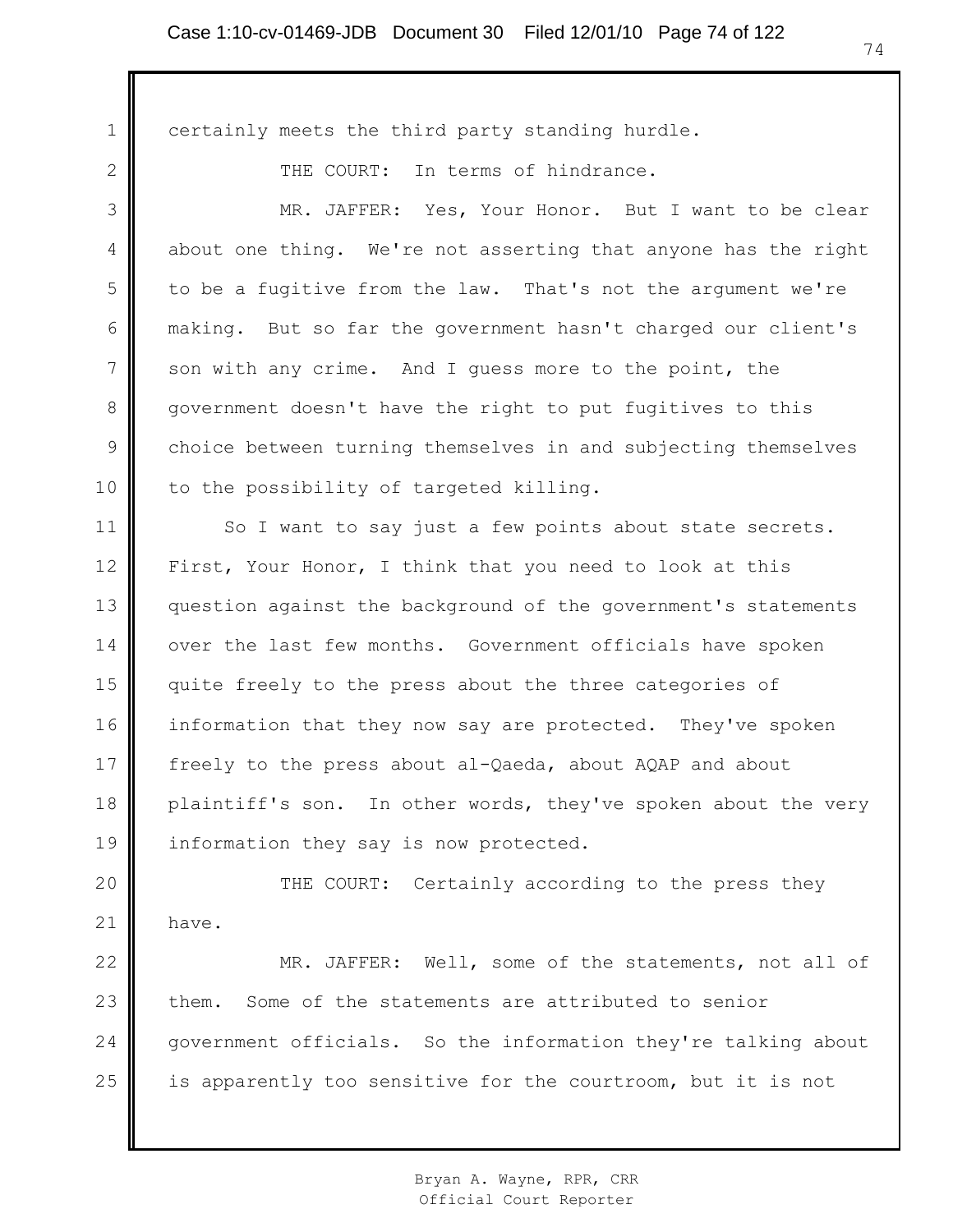1 2 3 4 5 6 7 8 9 10 11 12 13 14 15 16 17 18 19 20 21 22 23 24 25 necessarily too sensitive to the press. And I think that -- THE COURT: How is this case then any different than the Jeppesen case in that regard? Isn't this the same situation? And there the *en banc* Ninth Circuit, a closely divided *en banc* case, although it isn't that the dissenting judges were saying state secrets does not apply; they were just saying let's wait and apply it later if it does apply. But in that situation, the Court explained that the partial disclosure of the existence and even some aspects of what was at issue there, which was extraordinary rendition, doesn't preclude the government asserting state secrets with respect to the remaining facts with respect to the particular matter at issue, because those would risk grave harm to the national security. Why is this case any different than what the Ninth Circuit had before it and what the Ninth Circuit said in that case should also be said by me here? MR. JAFFER: I think that the answer, Your Honor, is different for standing than it is for the merits. So on standing here, we can establish standing on the basis of information -- THE COURT: Well, we're discussing neither standing nor the merits. We're talking about state secrets right now. That's what Jeppesen decided, and that's what I thought you were discussing. MR. JAFFER: I am, Your Honor, but the question is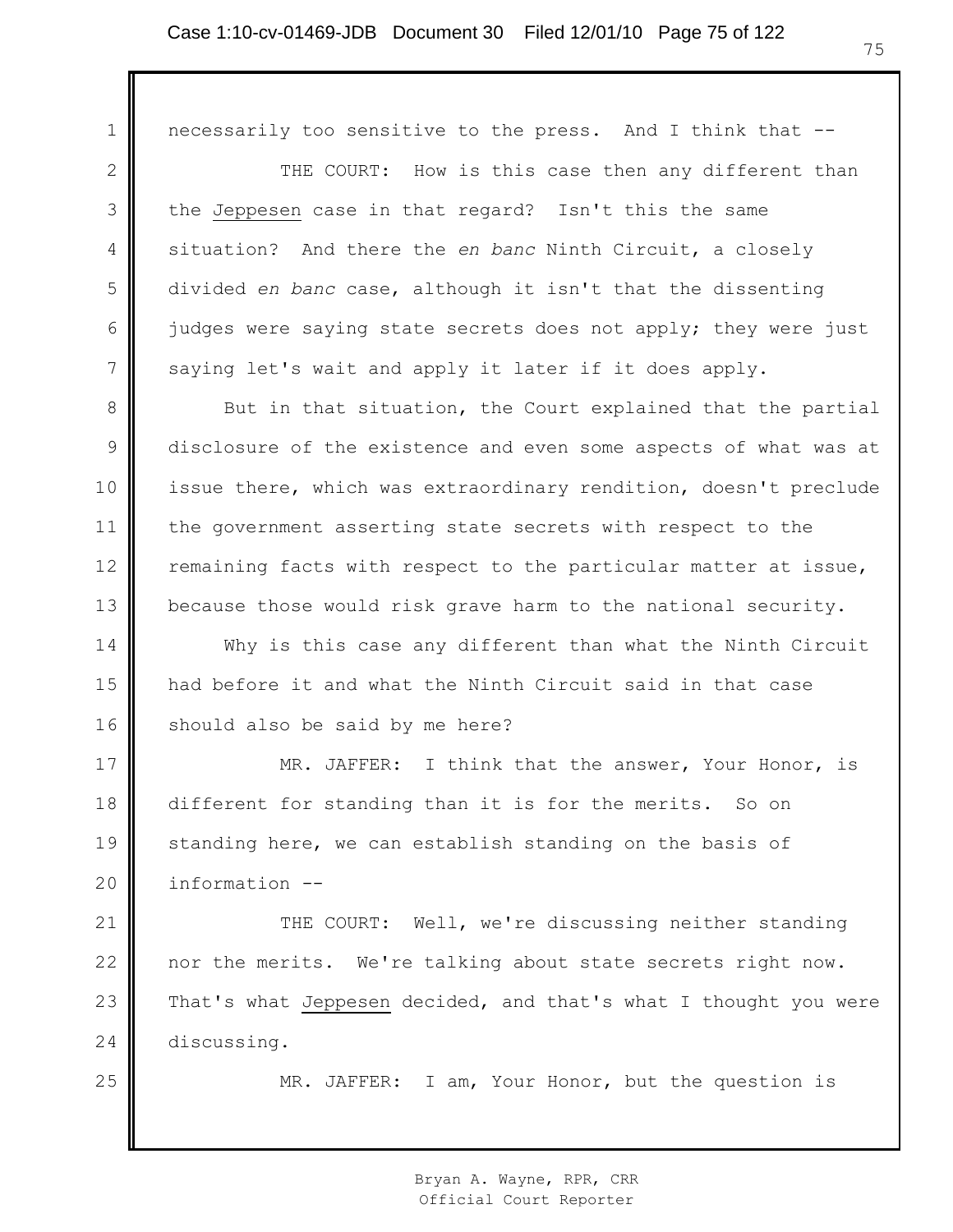1 2 3 4 5 6 7 8 9 10 11 12 13 14 15 16 17 18 19 20 21 22 what information is it that is covered by the state secrets privilege? Is it information that the government thinks we need for standing, or is it information the government thinks we need for the merits, or is it something else altogether? THE COURT: The proposition I'm drawing from Jeppesen is that just because the government, through the press or otherwise, has disclosed some facts, about extraordinary rendition there, here targeted killing, that doesn't mean that the government can't properly assert state secrets with respect to the disclosure of other facts if they would risk grave harm to the national security. That's what that case decided, and why isn't that proposition just as true here? MR. JAFFER: Your Honor, let me just finish what I was trying to say earlier but not -- I didn't say it very well. I think that that argument doesn't actually go to the information we need for standing. For standing it's enough for us to establish a credible threat of injury. You can analogize this to a preenforcement challenge. This is like a preenforcement challenge in which the government has said not only that it has the authority to prosecute the plaintiff or people like the plaintiff, but it has the authority to prosecute the plaintiff specifically.

23 24 25 It's like that kind of preenforcement challenge. We don't have to show with certainty that our client's son will actually be killed or that the government  $-$  even with certainty that the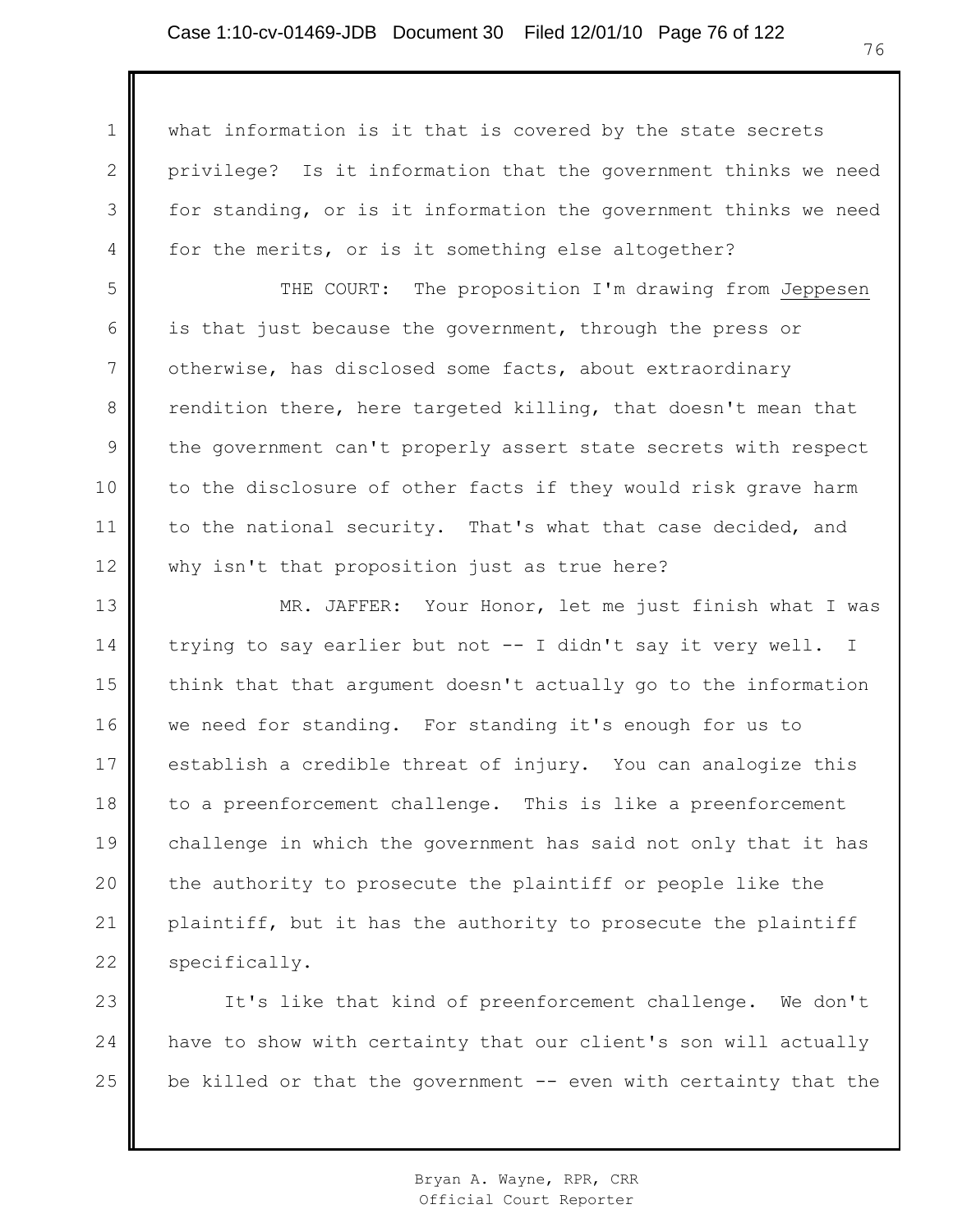1 2 3 4 5 6 7 8 government intends to kill him. We just have to show a credible threat of injury. That's why I say that the relevance of the state secrets doctrine to the standing inquiry is, well, not even limited but is irrelevant to the standing inquiry. We're relying only on information that's already in the public domain, not just the news stories but more importantly the government's own brief. Because it's in the government's brief that they assert the authority to use the AUMF.

9 10 11 12 13 14 15 THE COURT: All right. I'll accept that for the moment, that it's your position, and you may be right, that I can decide standing either way based on the record before me, without intruding on the state secrets privilege assertion by the government. So I could decide standing, but can I go further into the merits of the case, which is really where the state secrets assertion would have its real meat.

16 17 18 Can I get into the merits of the case and do what you're asking me to do in terms of the assessments and the rulings that you're asking for, without getting into state secrets?

19 20 21 22 23 24 25 MR. JAFFER: You can, Your Honor. And in fact, I would just point out that the government's invocation of the privilege in this kind of context really is unprecedented. There is no case out there in which the courts have accepted the state secrets privilege where an individual's life or liberty was at stake. There are cases like Jeppesen where it's a kind  $of$   $-$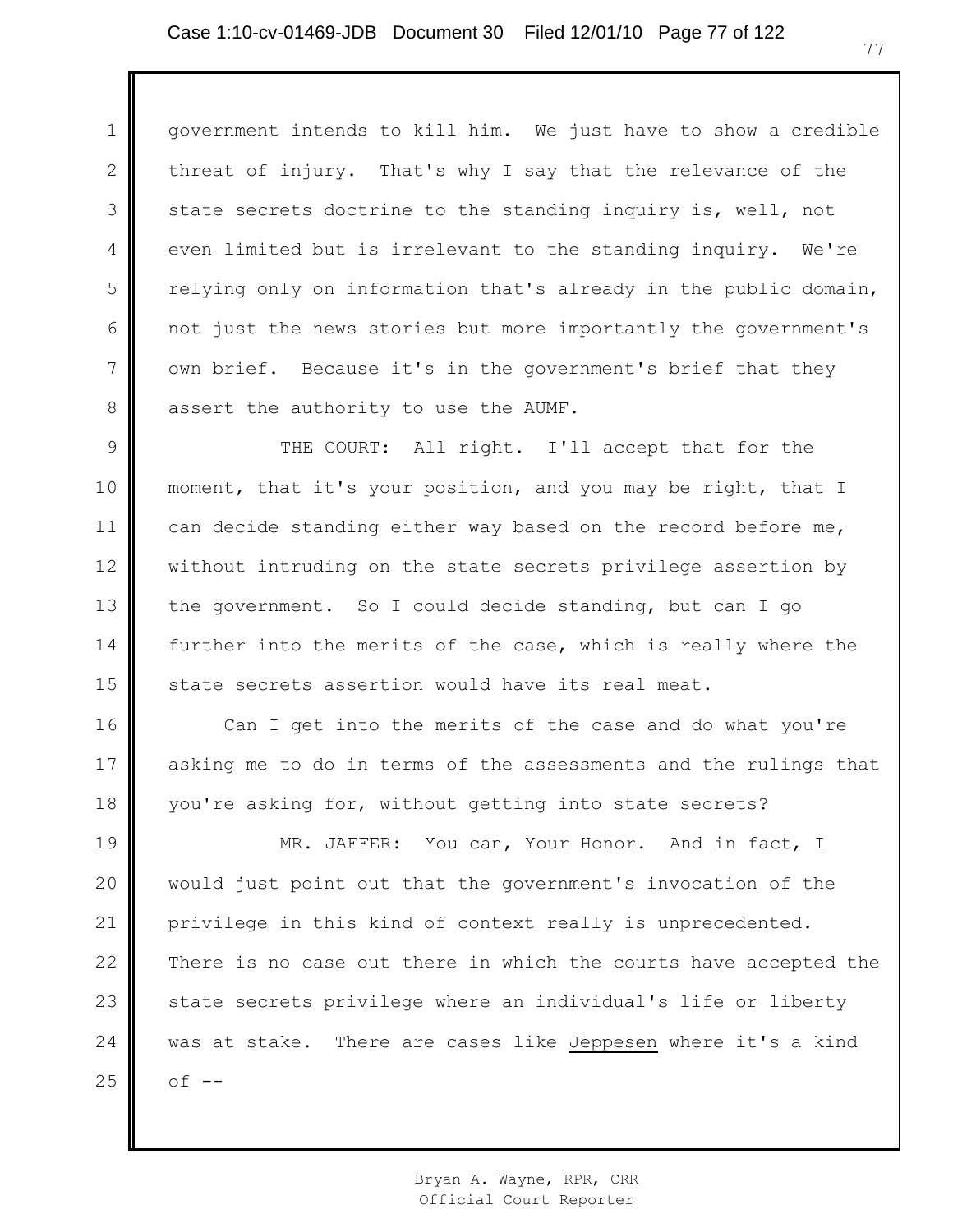1 2 3 4 5 6 7 8 9 10 11 12 13 14 15 16 17 18 19 20 21 22 23 24 25 THE COURT: That's the same as the question I asked with respect to political question. Where you're dealing with a U.S. citizen, there's no case that you're aware of, and I don't think the government has referred me to one yet, where either political question, the political question doctrine or the state secrets privilege has been accepted by the courts as a reason not to reach the claims of a U.S. citizen that he is being denied rights to life or liberty. MR. JAFFER: I am not aware of any such case, Your Honor. So that's an argument for rejecting --THE COURT: But there's always a first time, isn't there? MR. JAFFER: Yeah, I hope it will not be in this case, Your Honor. But --THE COURT: Just because there isn't a case, why isn't this the case that state secrets would properly apply in? It seems to me that when you look at the kinds of issues in which state secrets has been asserted, why is extraordinary rendition a more appropriate context for state secrets than the military targeting of someone that's at issue in this context? Why state secrets in the former but not in the latter? MR. JAFFER: Well, Your Honor, the appropriateness, the sort of moral and ethical appropriateness of this distinction is sort of beyond the parameters of this case. But as a legal matter, as a purely legal matter, the courts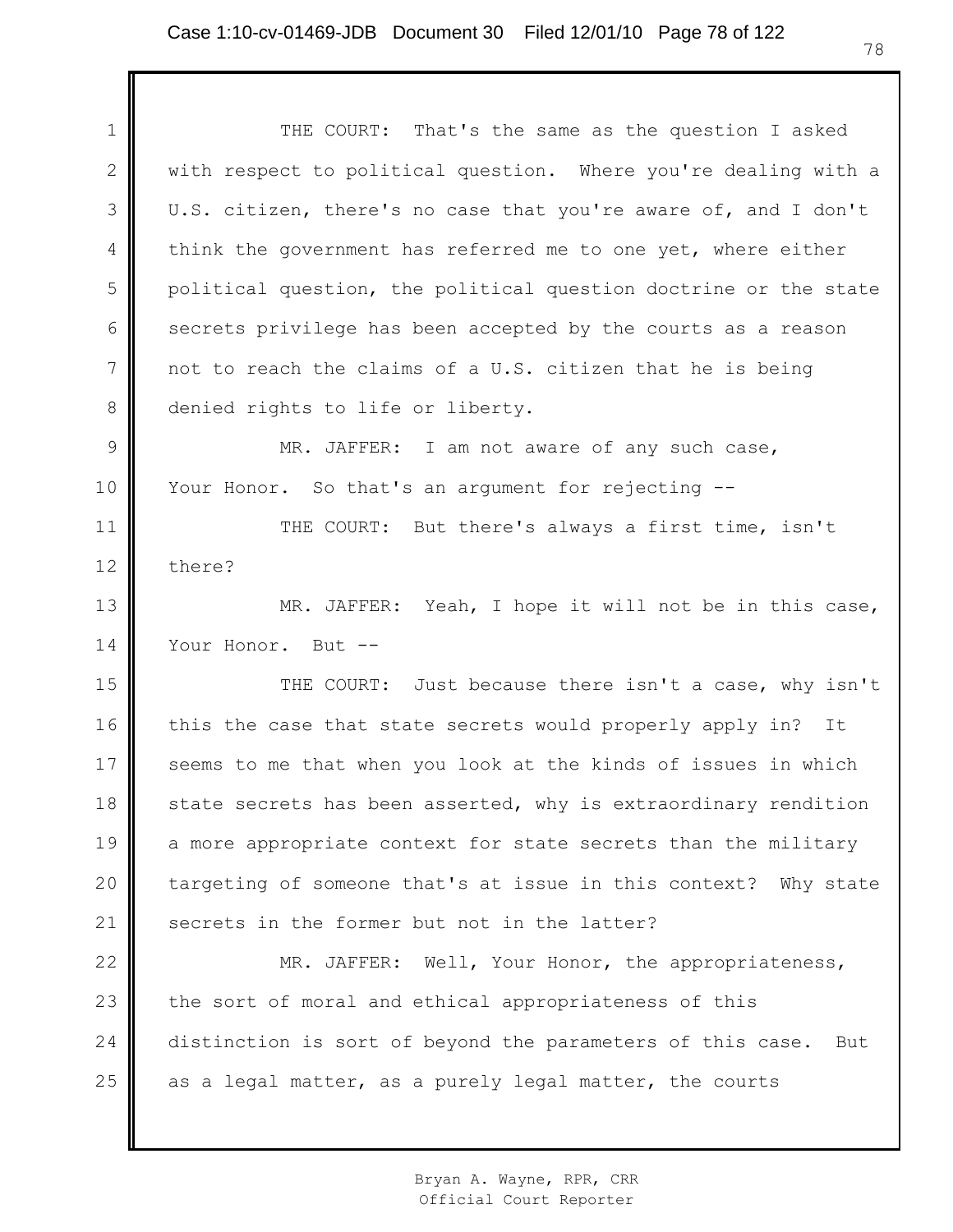1 2 3 4 5 routinely draw distinctions between U.S. citizens and noncitizens, routinely draw distinctions between damages cases and cases involving life and liberty. And so I think there are easy ways to draw distinctions between the cases in which state secrets have been accepted --

6 7 8 9 THE COURT: What case says that the fact that a U.S. citizen is involved, what case actually says that the fact that a U.S. citizen's rights are involved means that the state secrets privilege has less force? Any case say that?

10 11 12 13 MR. JAFFER: Your Honor, that's not the argument I'm trying to make here. The argument I'm trying to make is in a case involving the life or liberty of a U.S. citizen, there is no court that has accepted invocation of state secrets --

14 15 16 THE COURT: I think you're right. Is there any court that has said that in that context the state secrets privilege has less force?

17 18 MR. JAFFER: I don't think that there's a case that says it in those words, Your Honor --

19 20 21 THE COURT: Why, on the theories and the principles that are relevant to state secrets, why should it have less force?

22 23 MR. JAFFER: Well, Your Honor, the question is when the government is --

24 25 THE COURT: State secrets isn't a balancing test. If it were a balancing test and you looked at the force of the

> Bryan A. Wayne, RPR, CRR Official Court Reporter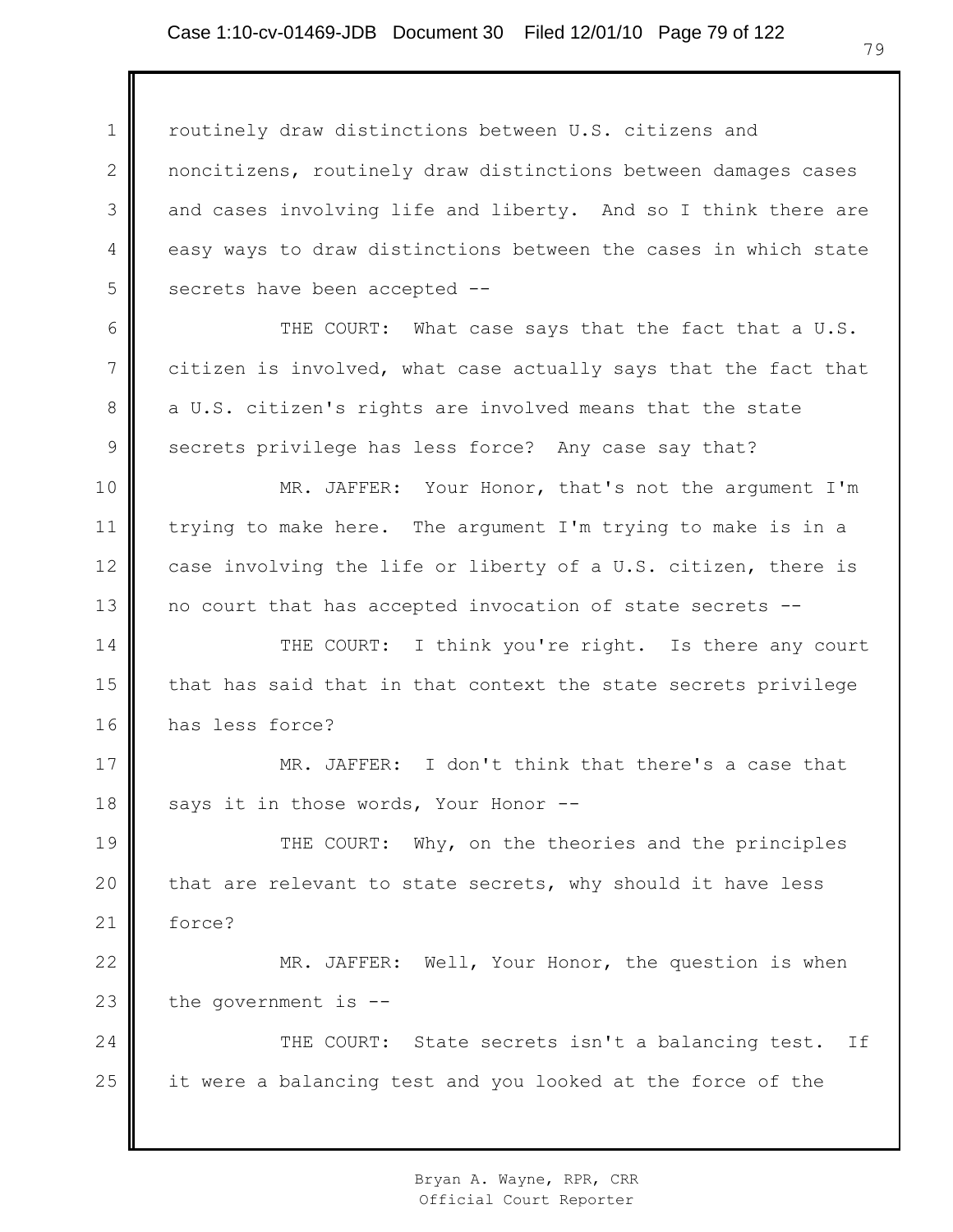1

2

3

4

5

6

rights involved and who held the rights, maybe you'd reach a conclusion that state secrets would have less force. But it's plain as day that state secrets is not subject to a balancing test; it's absolute. So why should it have less force just because a U.S. citizen is involved or just because life or liberty is involved?

7 8 9 10 11 12 13 14 15 16 MR. JAFFER: Your Honor, you're right, it's not a balancing test, but the courts have been very careful about what consequences flow from accepting the state secrets invocation when there are serious claims relating not just to life or liberty, but individual liberties more generally. And if you look at cases like In Re: Sealed Case or In Re: United States where there are D.C. Circuit cases involving the state secrets privilege, you see they very carefully go through -- they don't address the question generally, are state secrets at issue in this case.

17 18 19 20 21 22 They ask the question, well, what information is it that's covered by the privilege, and what consequences flow from withdrawing that specific information from the case, and is it necessary to reach this question now or can we deal with it when we come to a discovery request that asks for that kind of information?

23 24 25 THE COURT: How would I, on your urging, resolve the question with respect to whether AQAP is within the scope of the AUMF and whether this particular individual is an operational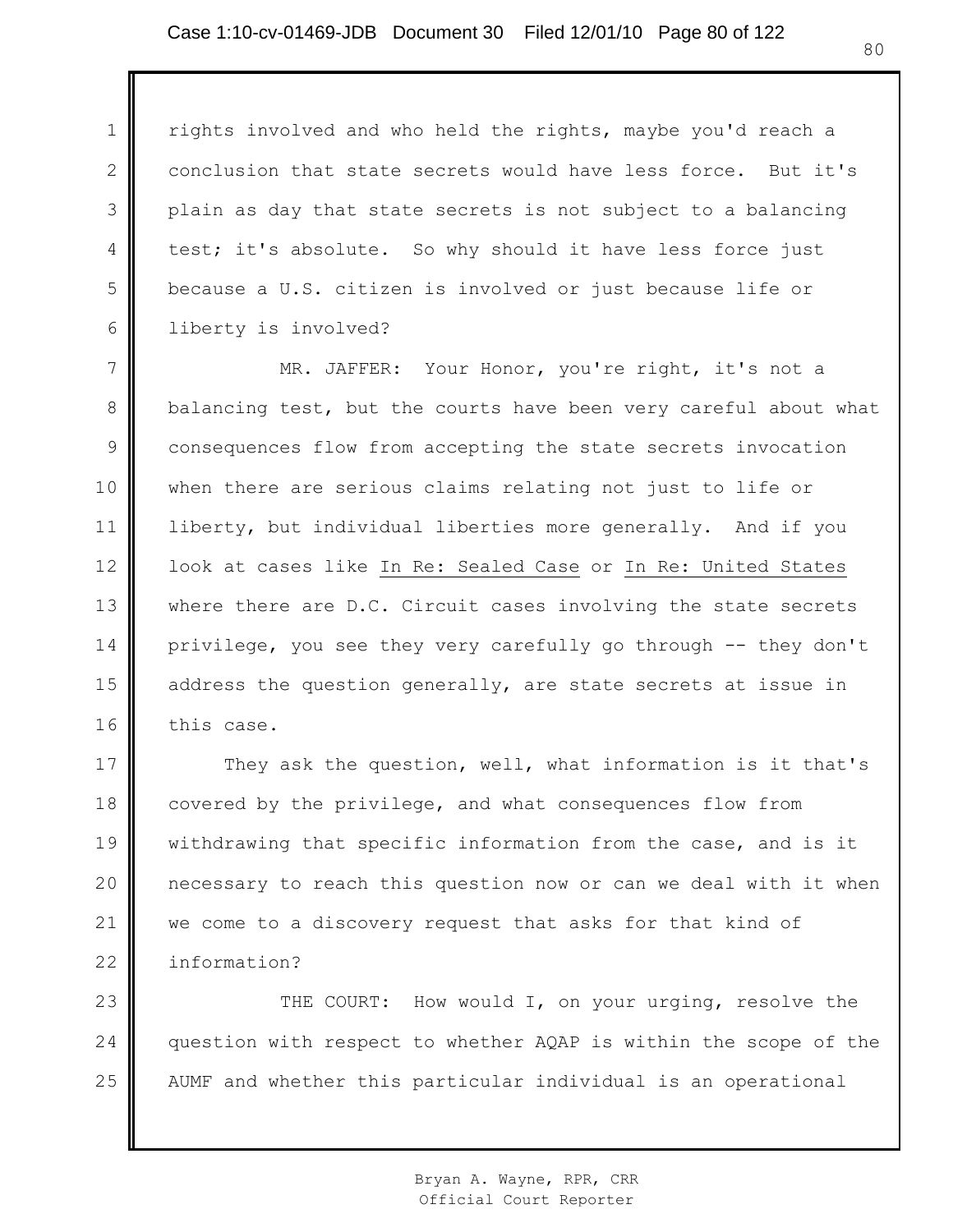1 2 3 4 5 6 7 8 9 10 11 12 13 14 15 16 17 18 19 20 21 22 23 24 25 part of AQAP and therefore part of al-Qaeda? How would I resolve that without looking at all the intelligence that the United States possesses relevant to that issue? How could I do it? MR. JAFFER: Well, Your Honor, we have put evidence before the Court on the issue of the association already, the association between AQAP and al-Qaeda. We have submitted the -- THE COURT: But state secrets is just as relevant if it bars a defense. MR. JAFFER: Right. THE COURT: How could I do it without assessing all the intelligence that exists in the government's control? MR. JAFFER: I think you would have to, you absolutely would have to assess that intelligence, and it's intelligence - it's the kind of intelligence that this court has already assessed in the context of the Khan case, which involved the association between HIG and the Taliban. It's the kind of evidence that the D.C. Circuit looked at in Parhat, which involved the alleged association between ETIM and the Taliban. THE COURT: Those are after-the-fact assessments, not assessments of the current evolving situation. MR. JAFFER: Right. But if the question is how sensitive is this information and is it too sensitive for a court, then it doesn't really matter whether it's ex post or ex ante. It's the same information. And Your Honor, I just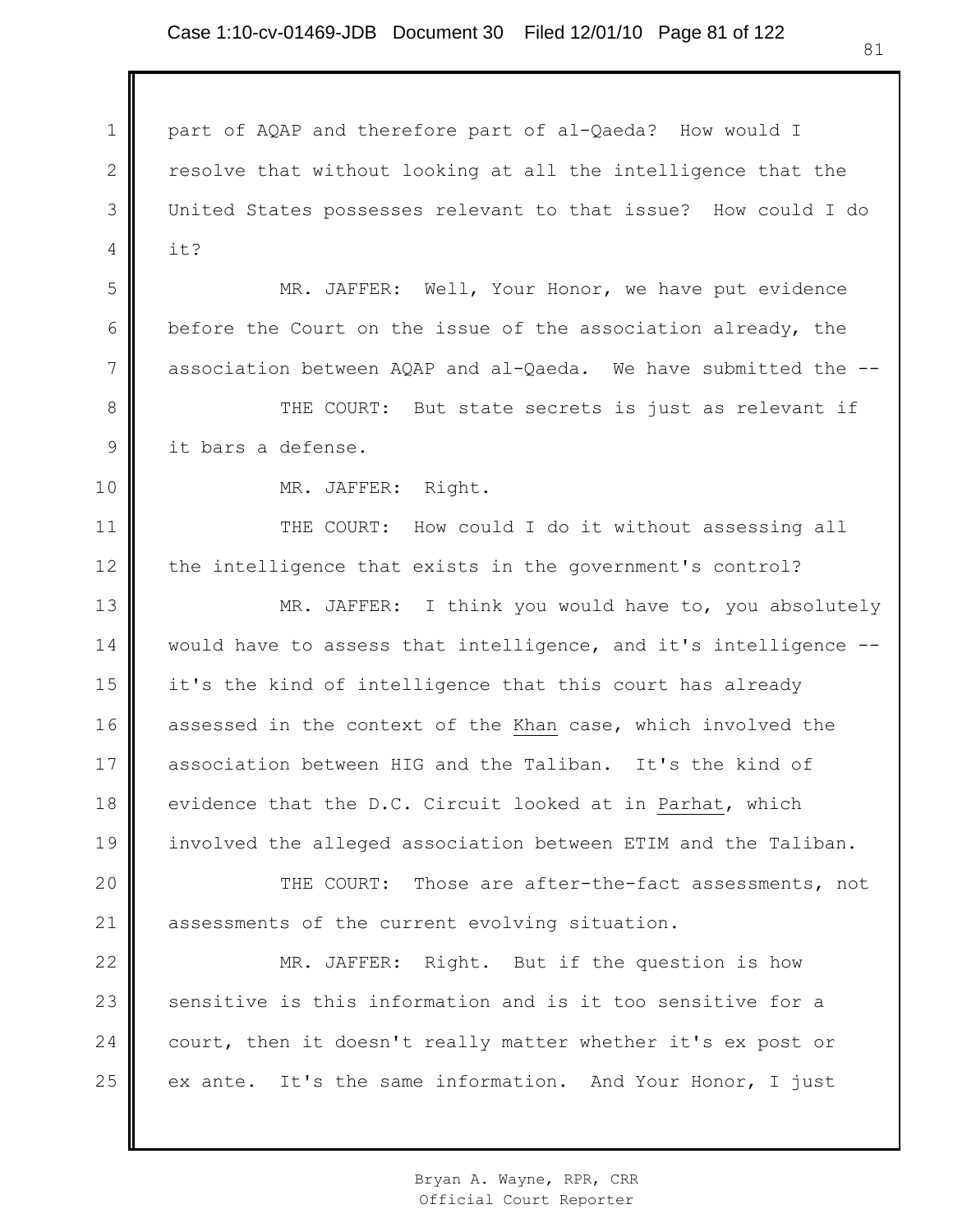1 2 3 4 5 6 7 8 9 10 11 12 13 14 15 16 17 18 19 20 21 22 23 24 25 want to make one thing clear. Under any paradigm, the government is going to retain the authority to use lethal force against people who present an imminent threat to life or physical safety, under any paradigm. Nobody is proposing that the government shouldn't have that power or doesn't have that power. So the question of whether AQAP is associated with al-Qaeda, that kind of question is relevant not to whether the government has the authority to use lethal force, but whether it has more authority than the authority I just spelled out. So it's a limited question. THE COURT: Mr. Jaffer, I think you've left your colleague, Ms. Kebriaei, with only 20 seconds to do her argument. MR. JAFFER: I hope you will give her more than that. THE COURT: So maybe we ought to turn to her. MR. JAFFER: Okay. Thank you. THE COURT: And I accept equal responsibility for that. MS. KEBRIAEI: 20 seconds would be just fine, Your Honor. (Laughter) THE COURT: Well, it won't be that bad. MS. KEBRIAEI: Good afternoon. THE COURT: Good afternoon.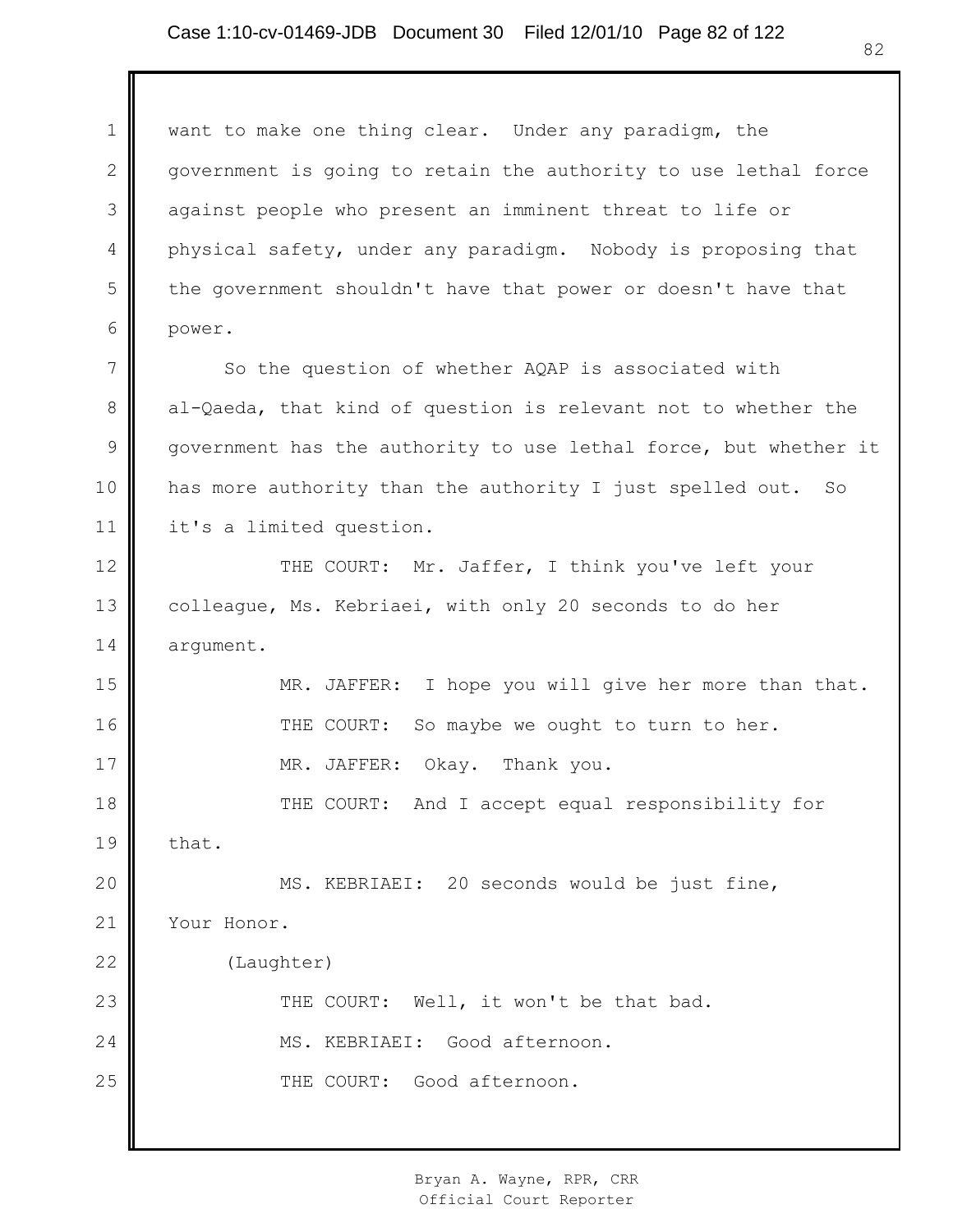1 2 3 4 MS. KEBRIAEI: I wanted to be in with just a few points to frame our response to the government's political question arguments, and then I can address any of Your Honor's questions about political question or about the ATS claim.

5 6 7 8 9 10 To begin, the particular question, as my colleague said, that plaintiff poses in this case, which is the starting inquiry in a political question analysis, is whether the targeting for death of a U.S. citizen outside the standards we've set forth violates the Constitution's prohibition on the deprivation of life without due process.

11 12 13 The inquiry doesn't stop there. But the government's position that the political question doctrine bars the Court from any role at all in adjudicating that question --

14 15 16 17 18 19 20 21 THE COURT: But if the question whether an organization's alleged terrorist activity threatens the national security of the United States is a nonjusticiable political question, then why isn't this question also a nonjusticiable political question? And of course, we know that the first question is nonjusticiable under the D.C. Circuit's decision in People's Mojahedin Organization of Iran, et cetera, et cetera. One of those many cases with the same name.

22 23 24 25 MS. KEBRIAEI: Your Honor, I think with respect to a question of the deprivation of life or liberty without due process, I don't see how the question of assessing the terrorist allegations of a foreign organization are any different than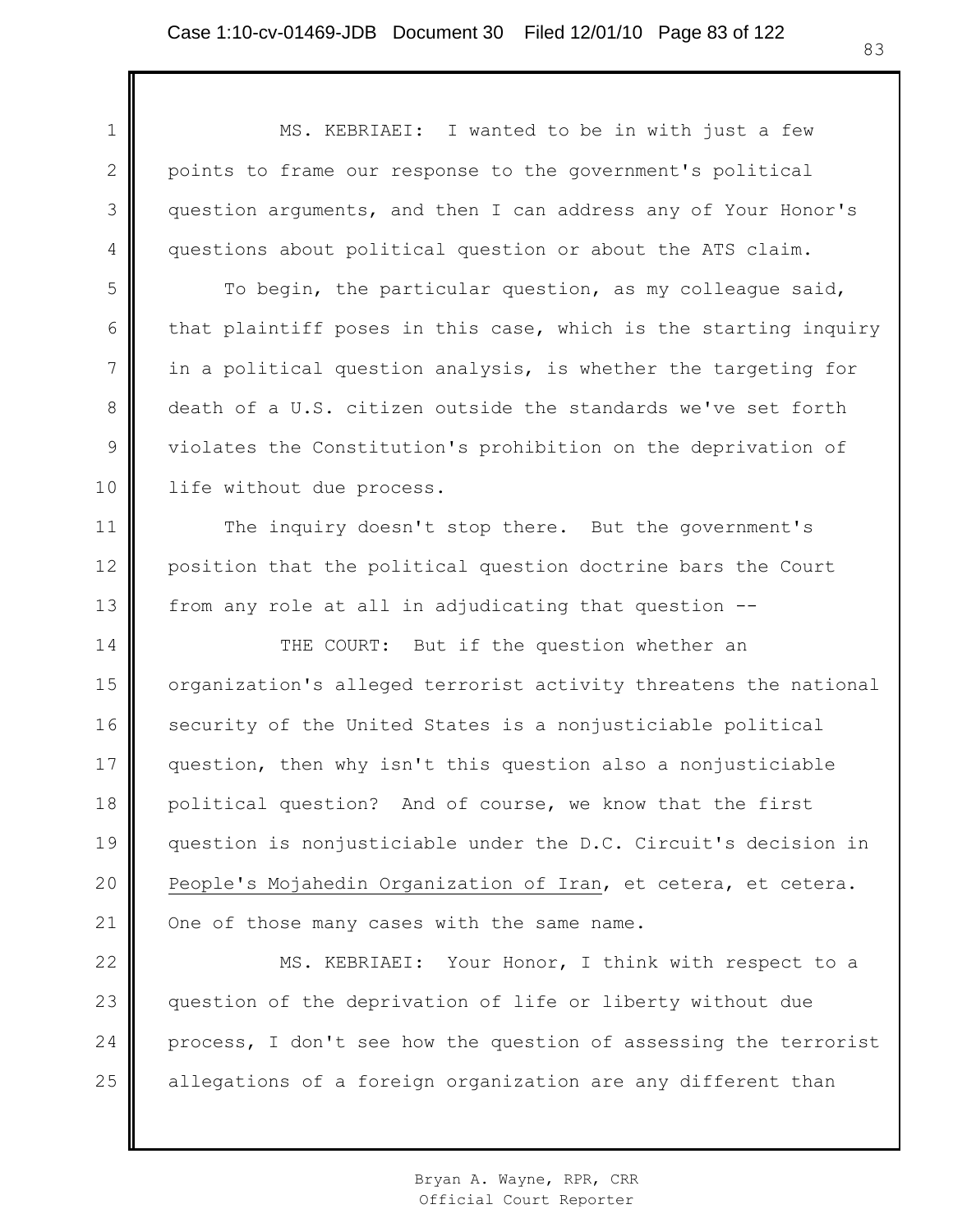1 2 necessarily what the Court is doing in the habeas context. The question of whether AQAP --

3 4 5 6 7 THE COURT: There political question has less force because if you look at the Baker criteria and the first factor, there is at least an argument that there's a specific reference in the Constitution that puts that in the hands of the judiciary through the suspension clause.

MS. KEBRIAEI: That's right, Your Honor.

8

11

12

9 10 THE COURT: There isn't anything like that here, other than the general Fourth and Fifth Amendment proposition.

MS. KEBRIAEI: Which is not nothing.

THE COURT: It's not nothing. I agree with you.

13 14 15 16 17 18 19 MS. KEBRIAEI: As the D.C. Circuit said and as Your Honor said in Abu Ali, in the face of such fundamental rights, the political question doctrine at least wanes, and I think the fact that Your Honor pointed out, that the doctrine has been accepted by the Supreme Court two times in 50 years, says something about how the courts look upon it, especially when questions of fundamental life and liberty are at stake.

20 21 22 23 24 25 THE COURT: But we don't know off the top of our heads what the history of attempts to get certiorari, as Mr. Letter gave his off-the-cuff assessment of it, but we don't know what's been presented to the Supreme Court through petitions for certiorari in cases where political question was denied or in cases where political question was accepted. All we know is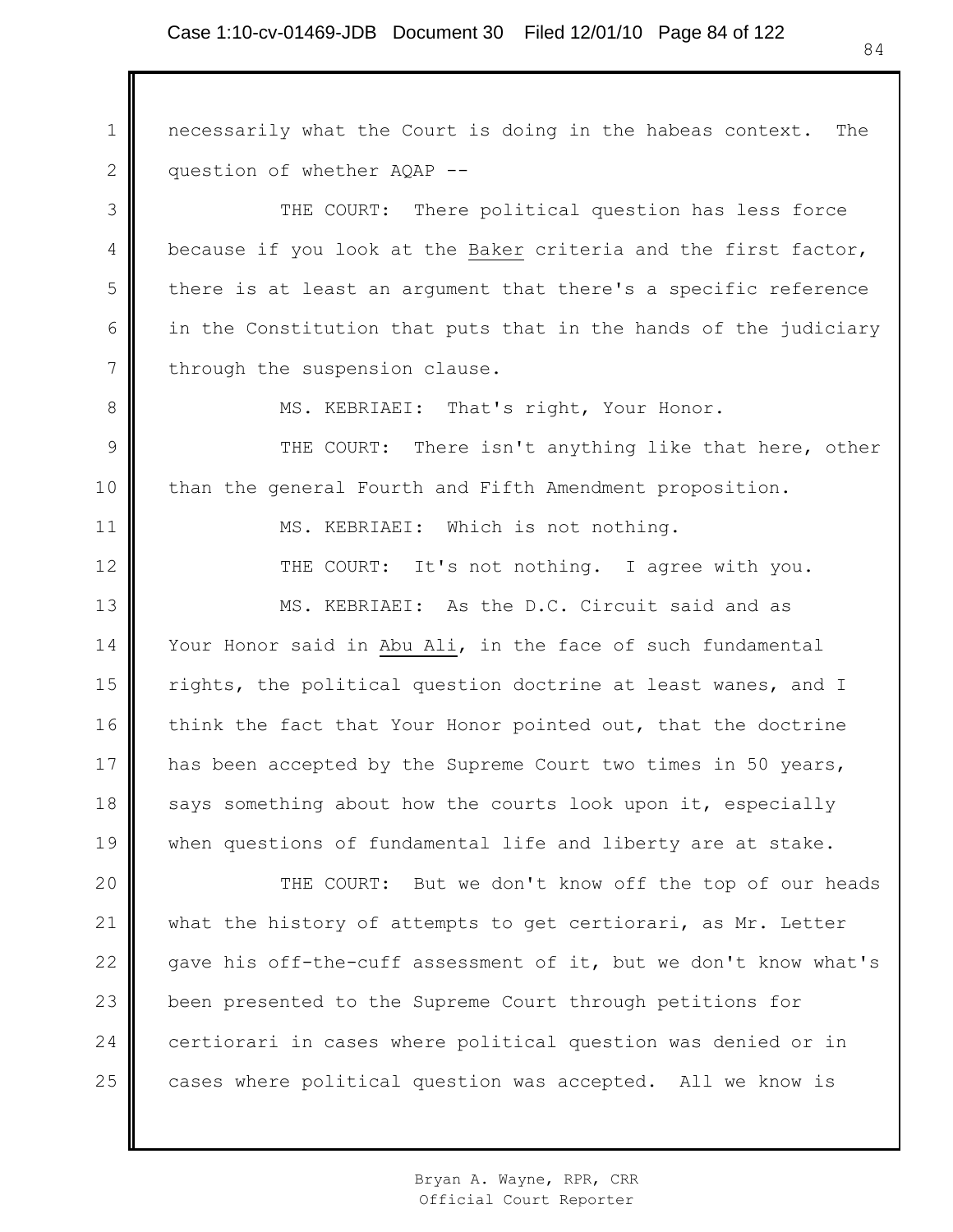1

2

3

4

that the Supreme Court has not had occasion to apply political question, except in two instances where they did. Have there been any cases in the last 50 years where the Supreme Court rejected political question?

5 6 7 8 9 10 11 12 13 14 MS. KEBRIAEI: Your Honor, I don't know the answer to that question, but I think we can look at the question -- at the cases where the government has presented the political question doctrine or separation of powers concerns, for example in Hamdi, in Rasul, in Boumediene, in the string of cases since 9/11, and the courts have repeatedly rejected the proposition that when core constitutional rights are at stake, particularly of a U.S. citizen -- and those cases were in the context, for example, Boumediene was in the context of noncitizens -- when those kinds of questions are at stake, there can be no political question.

15 16 17 18 19 20 21 22 23 24 25 THE COURT: Well, you're drawing that proposition from the cases. I think the cases also stand for the more limited proposition that where it's habeas and there's a specific constitutional reference to the judiciary, political question doesn't prohibit the courts from reviewing detention in those cases. Or if you move into the property cases, the D.C. Circuit in particular has decided that in those cases the -- I think there are two of them, one in Nicaragua and then the Ramirez case, in those cases you're dealing with what the courts have said is a pretty specific after-the-fact determination that the courts are very used to making. So arguably, that can be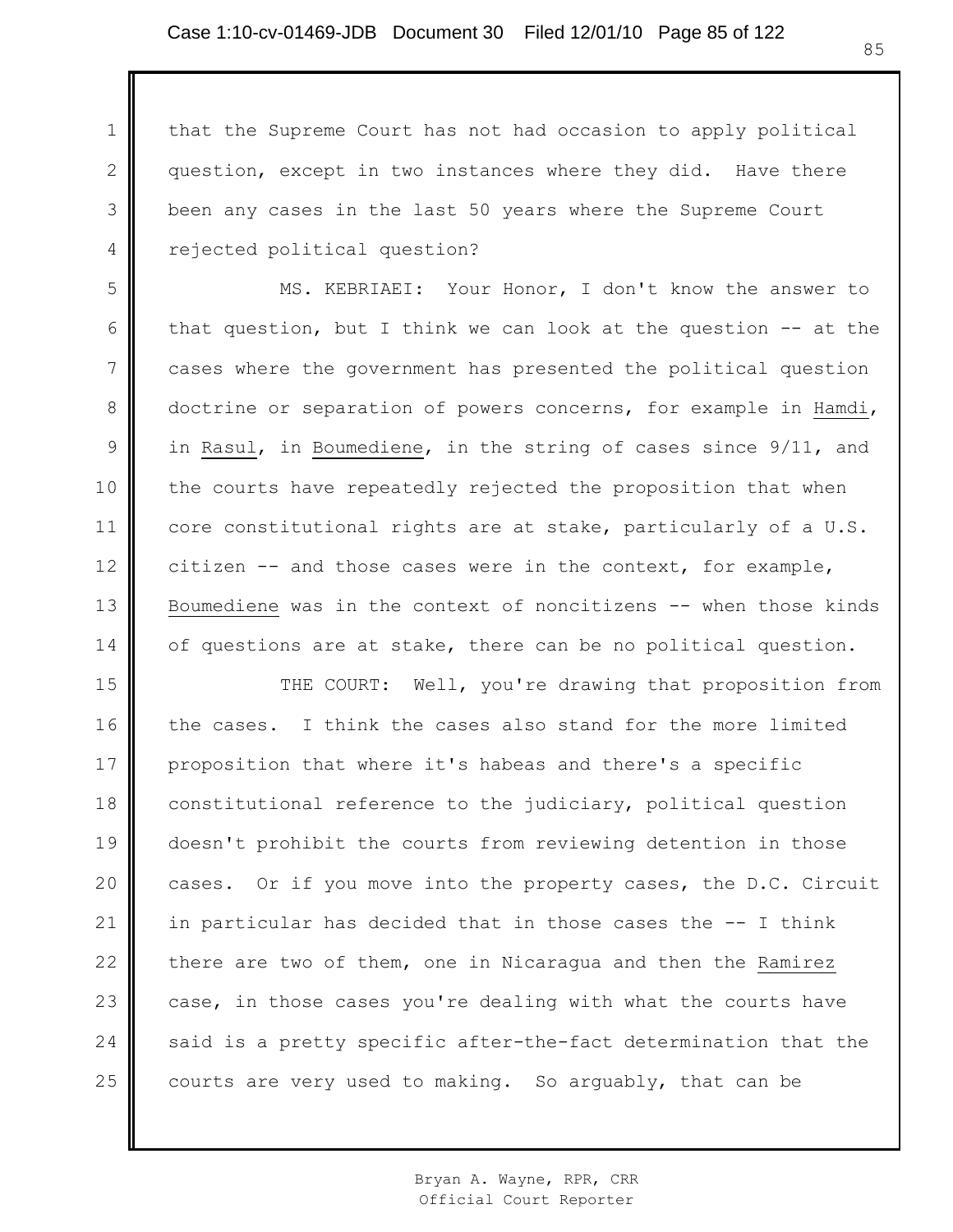1 distinguished from this setting.

2

3

MS. KEBRIAEI: Your Honor -- THE COURT: At least arguably.

4 5 6 7 8 9 10 11 12 MS. KEBRIAEI: I accept what you're saying. I would point, one, to, for example, Justice O'Connor's concern in Hamdi about an unchecked system of detention, and a situation where power was being consolidated within the executive branch, which cuts completely against the idea of separation of powers. I would also point, as Your Honor said, to cases like Ramirez and the Nicaragua case, where the political question doctrine was rejected, and those cases did not have to do with habeas, they had to do with Fifth Amendment due process rights.

13 14 15 THE COURT: Other than in El-Shifa -- other than the fact that this is a U.S. citizen, how do you distinguish El-Shifa?

16 17 18 19 20 21 22 23 MS. KEBRIAEI: I think the U.S. citizenship aspect is key. El-Shifa was about a foreign target, a pharmaceutical plant, not a human being, and an after-the-fact damages case, or an after-the-fact defamation case that the circuit did not find constituted a constitutional deprivation, the circuit court opinion that the government relies upon. And the court specifically distinguished, in responding to the plaintiff's claims, that their inquiry was no different than habeas.

24 25 The court's concern seemed to be about the fact that there was no constitutional deprivation of liberty at issue, and the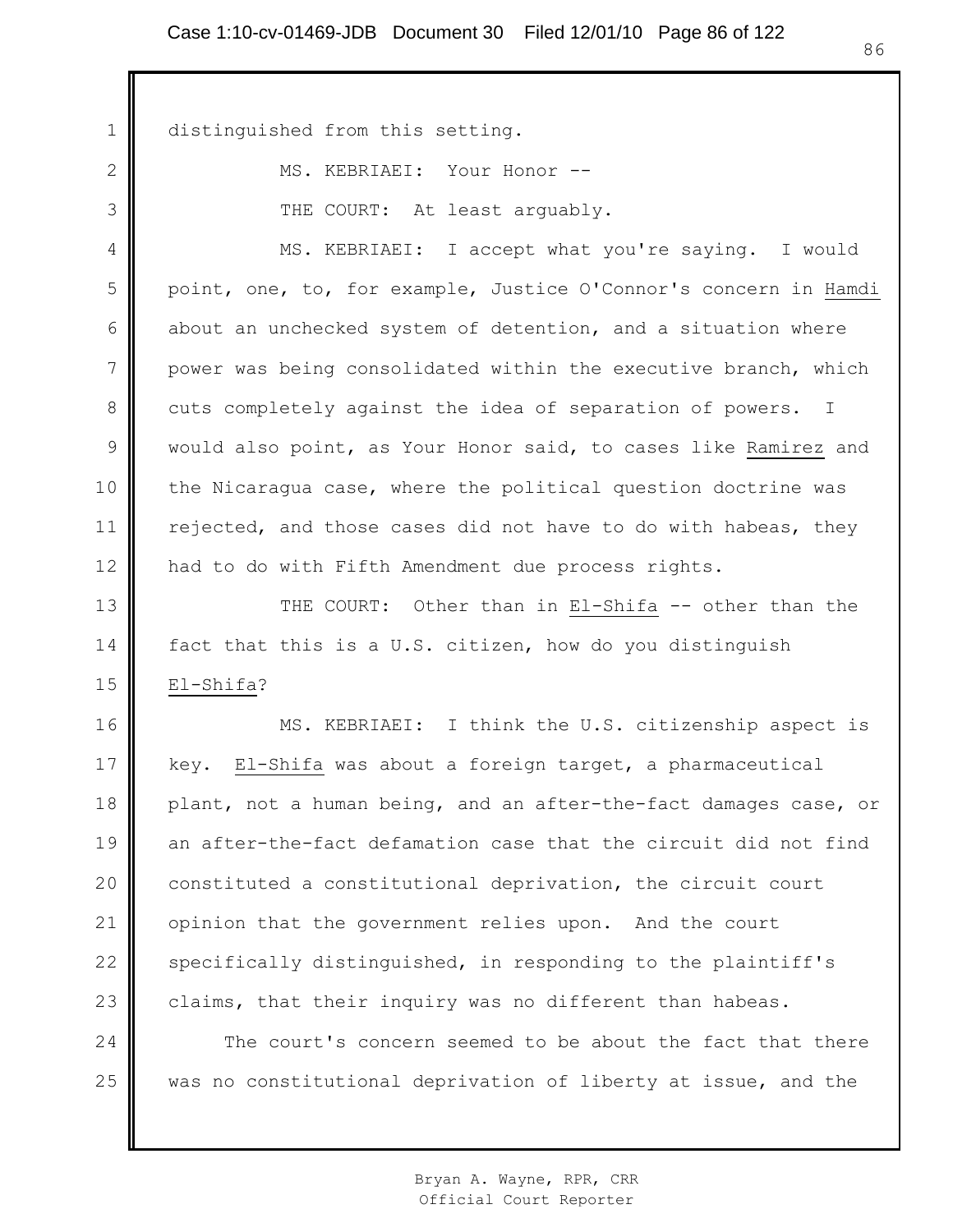1 2 3 4 5 6 7 court also cited to cases like Bancoult, which did not address the question, you know, we want to use the case for in our position, but Bancoult cited to cases like Ramirez and the Nicaragua case for the proposition that when you have fundamental Fifth Amendment rights at issue, the political question doctrine does not apply. And that's what the circuit found in those cases.

8 9 10 THE COURT: Well, has the political question been applied by the circuit in situations where constitutional rights were at issue?

11 12 13 MS. KEBRIAEI: Your Honor, I'm not aware of any off the top of my head where the circuit court has found a situation where you have an impending deprivation of life --

14 15 16 17 18 19 THE COURT: I didn't say life or liberty. I didn't limit it that way. I've already asked that question of the government and I don't think they came up with any case. But I'm asking whether political question has been applied in situations where the claims were constitutionally based, even if not life or liberty claims.

20 21 22 23 24 25 MS. KEBRIAEI: I can't respond to your question directly. I know that when, in the Ramirez case and the Nicaragua cases that had to do with Fifth Amendment nonliberty situations, the political question doctrine was rejected, and certainly -- which again is the case that we are talking about here, when a deprivation of life or liberty is at stake, it

> Bryan A. Wayne, RPR, CRR Official Court Reporter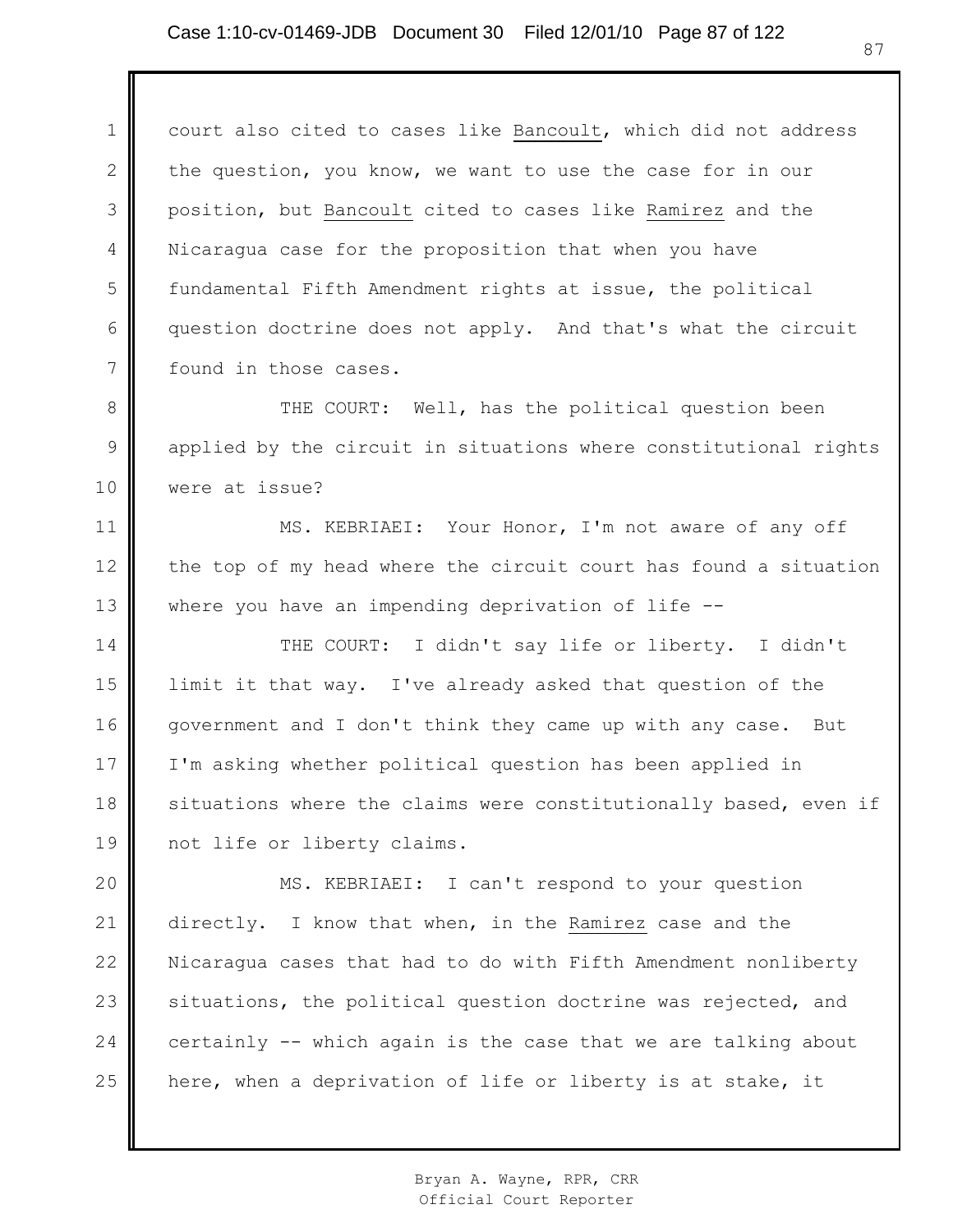1 2 3 would be an extreme position, which is what the government is taking, to deny any role at all. And that's what we're talking about here.

4 5 6 7 8 9 10 11 12 13 THE COURT: What do you make of the Harbury case? MS. KEBRIAEI: Your Honor, I think, again, the circumstances of this case are unique. We're talking about a U.S. citizen with respect to his own government, facing an impending deprivation of life without due process. And the government here is asserting that the Court should have absolutely no role in reviewing the government's claimed authority. That's an extreme position, it's a terrifying position, and it cuts against the jurisprudence of the Supreme Court, the D.C. Circuit and this court.

14 15 16 17 18 19 20 21 THE COURT: What's the best case that you have for the proposition that a court should get involved ex ante in setting the standards for the executive branch to operate under in military, intelligence and foreign affairs arenas, or that the courts should be in a position to set those standards and then enforce that through contempt or damages? What's the best case that I should look to to support your position that that is something that the Court should do?

22 23 24 25 MS. KEBRIAEI: Your Honor, with respect to the context at least that the government claims that we are in, which is wartime, which we take issue with, and with respect to the powers that are being asserted here, both under the AUMF and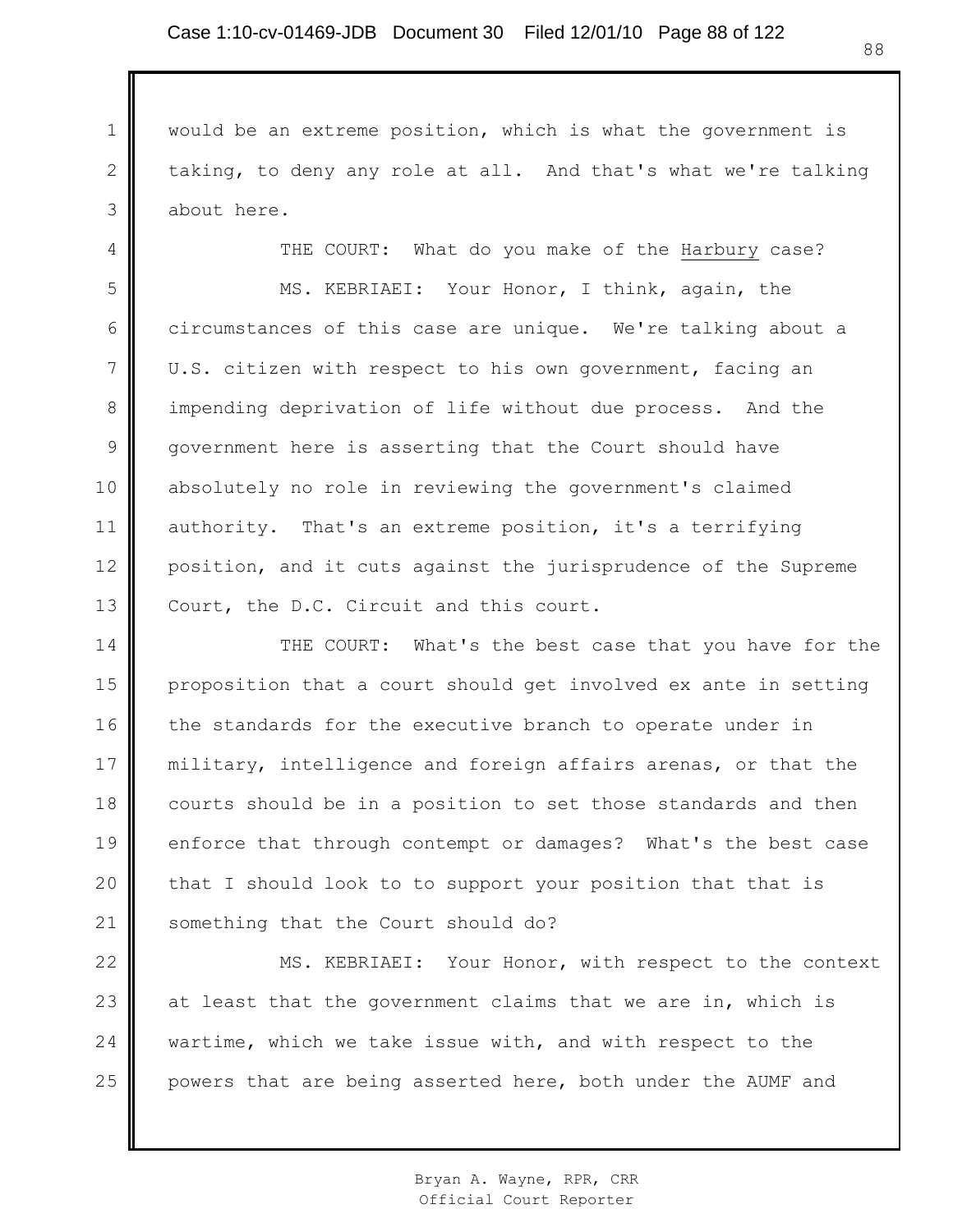1

2

3

4

5

6

presumably under Article II, and with respect to ex ante relief, and in the context of what the President and the executive branch assume to be, deem to be a dire immediate threat, I think Youngstown is a strong case on point, where in the face of all of those concerns and in circumstances that in many respects are parallel to the one here, the Court did issue injunctive relief.

7 8 9 10 11 To the extent that there is no precise case on point, I think again in many respects this case is unprecedented, and the fact that there is no specific precedent on point should not mean that the Court is incompetent to address the very legal and constitutional issues that we've presented here.

12 13 14 15 16 17 18 19 THE COURT: There's some language in El-Shifa that is troublesome, I think, for you, is there not, including the language that, where the Court says, "If the political question doctrine means anything in the arena of national security and foreign relations, it means the courts cannot assess the merits of the President's decision to launch an attack on a foreign target, and plaintiffs ask us to do just that." How do you get out from under that language?

20 21 22 23 24 25 MS. KEBRIAEI: I think we get out from under it by virtue of the U.S. citizen being the target here, and a pharmaceutical plant in the Sudan being the target there. And the Court made pretty clear that its analysis would have been affected if there had been a constitutional issue at stake, and certainly one relating to the deprivation of liberty, at least,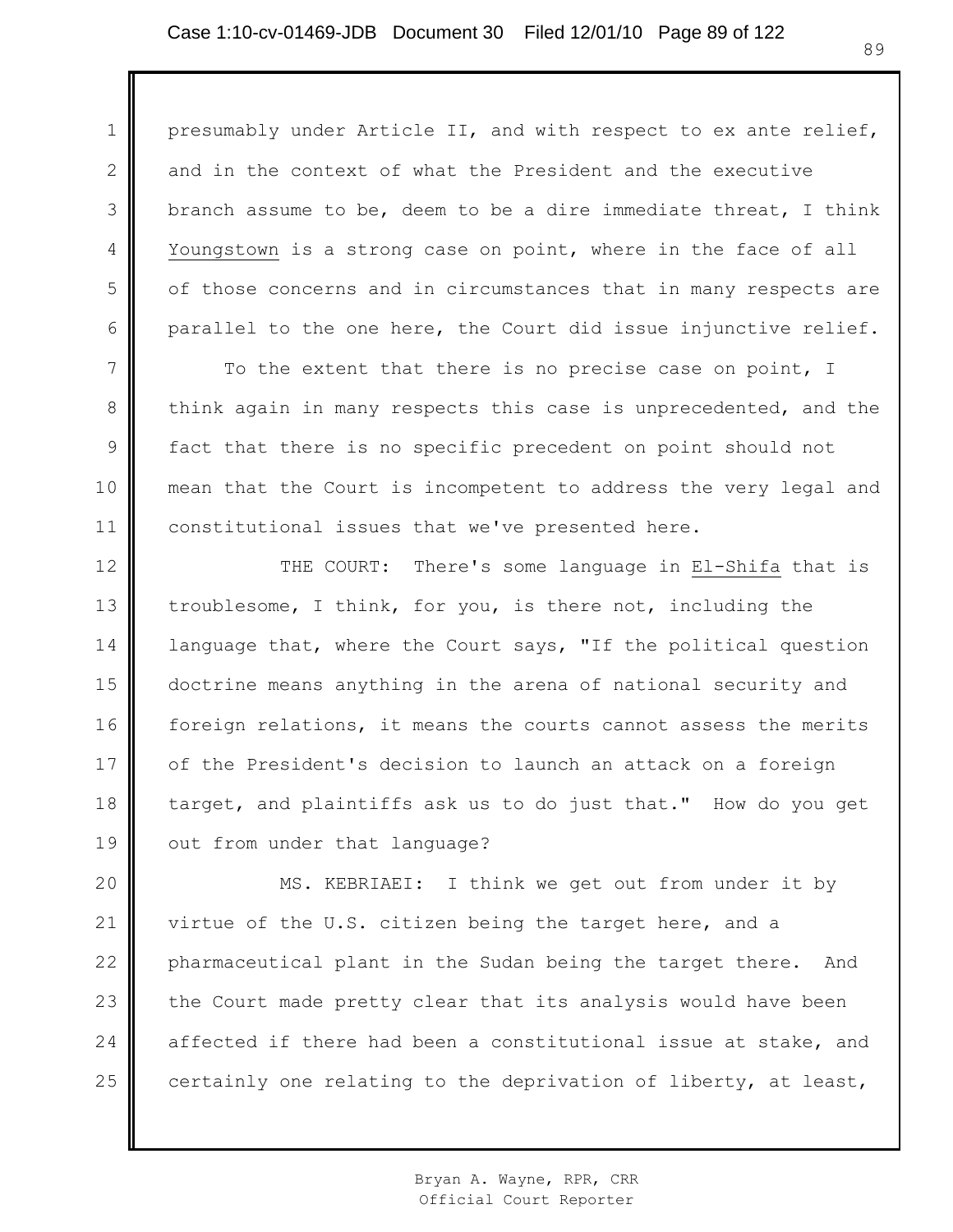in citing the habeas cases.

1

2 3 4 5 6 7 8 9 10 11 Going back to the points I was starting with. With respect to relief, which the government seems to focus on in their reply, our position is the relief plaintiff seeks is not beyond the competence of this court, and to the extent the government argues that it is, their arguments are based on misconstruing the relief that we're seeking and ignoring, as Your Honor pointed out, the established experience of this court, in particular this district court in particular, in dealing with very complex and sensitive issues of national security in the context of the Guantánamo litigation.

12 13 14 15 And as we've made clear, what we are asking the Court to do is adjudicate the legal standard that would apply and issue an injunction with respect to one individual. That would not bar the Court --

16 17 18 19 20 21 THE COURT: You actually do ask for an injunction that's broader than the one individual. You ask for an injunction that would cover all U.S. citizens, and you even, I think, ask for an injunction that would cover all targeted killings. Are you narrowing that now and saying you're not seeking that relief?

22 23 24 25 MS. KEBRIAEI: Your Honor, I believe the injunction that we are asking for is with respect to one person. The predicate finding that Your Honor would need to make in order to find the standard that we've set forth applies is broader, but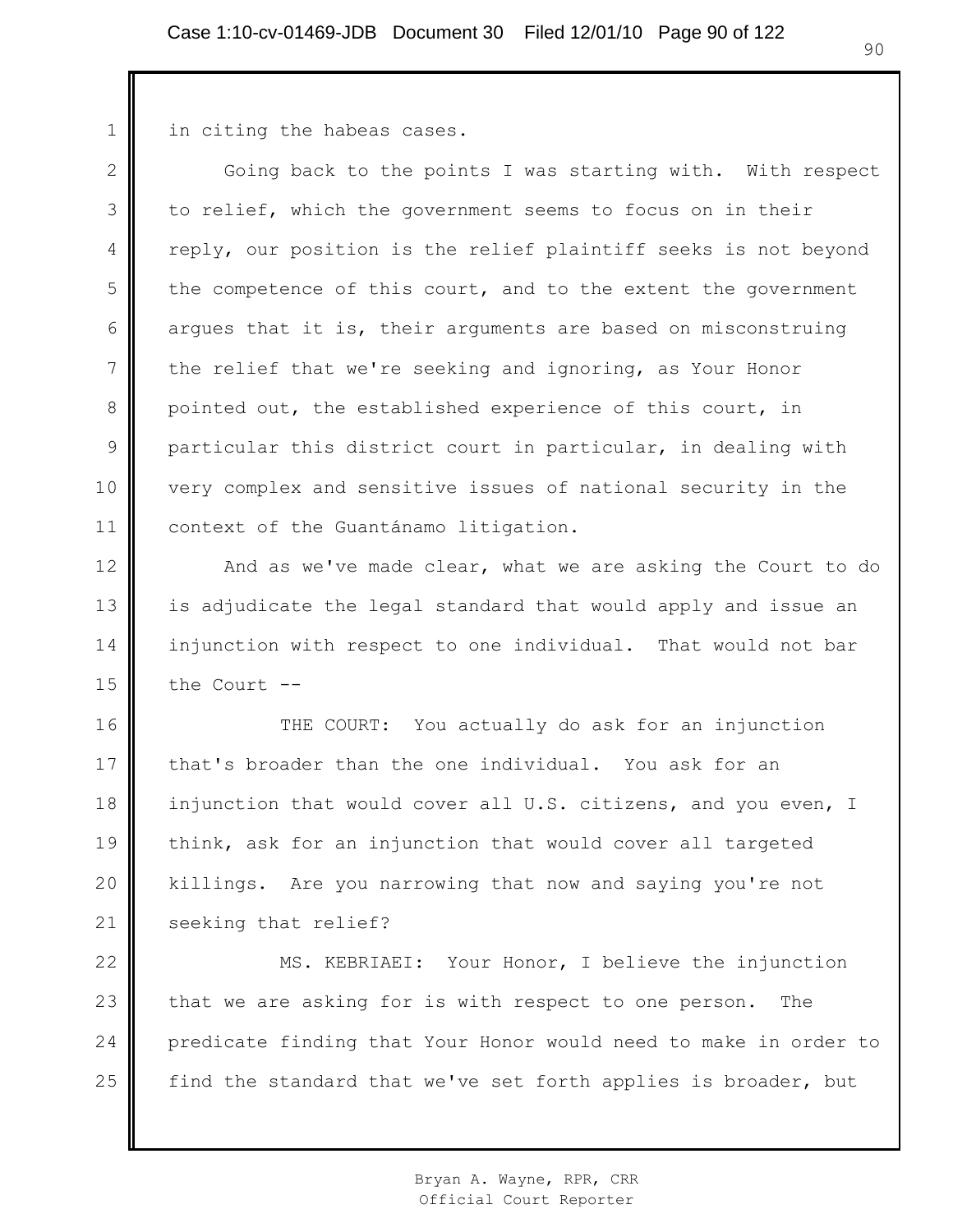1 2 that is -- that's the declaratory part of the relief that we're seeking, not the injunctive part.

3 4 THE COURT: There's not much difference between a declaratory judgment and an injunction in that context.

5 6 7 8 9 10 MS. KEBRIAEI: The President would not be subject to contempt sanctions with respect to declaratory relief. And we are talking again about not enjoining military operations, not enjoining action, but setting the standard that should govern that action. And that is squarely within the realm of the Court.

11 12 13 14 15 16 17 18 And third, with respect to the context in which this targeting would occur, the government in their reply argues that that too is a question outside the competence of the Court. What we're talking about there is simply what legal framework would apply. What is the applicable law here? That question is related to the question of armed conflict, but determining that question is not one that courts have been incapable of determining, contrary to the government's contention.

19 20 21 22 23 But more importantly, to the extent that the government relies on the AUMF, as Your Honor said, that is simply a matter of statutory interpretation, which is quintessentially a judicial task, and one that courts have undertaken repeatedly since 9/11.

24 25 THE COURT: We better talk a little bit about the alien tort statute.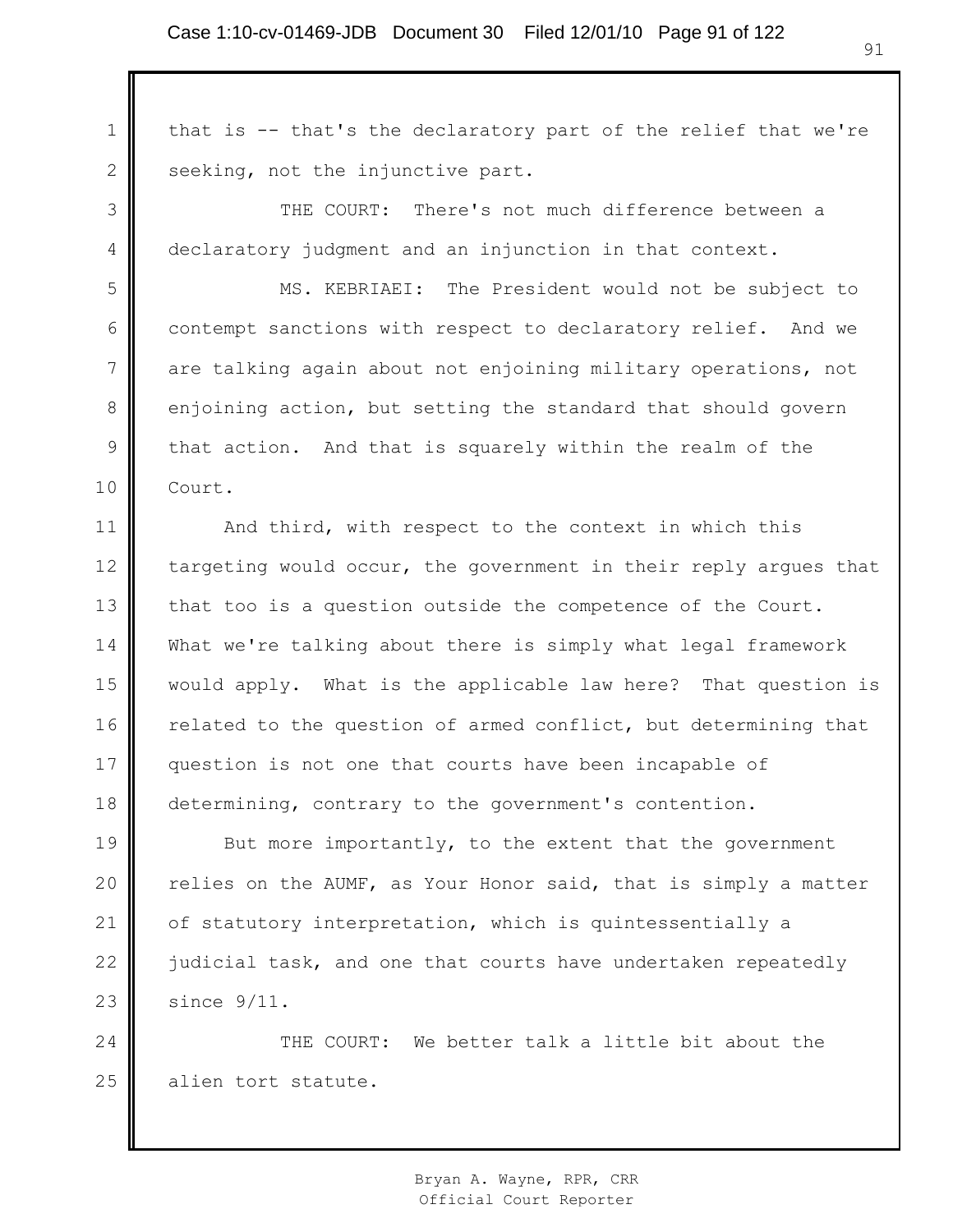1 2 3 4 5 6 7 8 9 10 11 12 13 14 15 16 17 18 19 20 21 22 23 24 25 MS. KEBRIAEI: Okay. I can respond to Your Honor's questions -- THE COURT: Let's start with this question. Is there any case that recognizes a cause of action to prevent a threatened future extrajudicial killing? MS. KEBRIAEI: Your Honor, again, there is no specific case on point here -- THE COURT: Then that seems to me to be a problem, because Sosa says you look to what is established under customary international law norms. And if there is no such case, how can you possibly say that you meet that high bar under Sosa? MS. KEBRIAEI: Your Honor, I want to be clear that the claim plaintiff is bringing is based on one of the most established international norms that exist. It's a claim based on the prohibition of extrajudicial killing. He is bringing the claim in his own name for the injury -- THE COURT: He's bringing it in his own name, for what injury? MS. KEBRIAEI: For the harm that he would suffer by virtue of the death of his son. THE COURT: What kind of harm is that? MS. KEBRIAEI: That is emotional distress, which the government -- THE COURT: So has any court recognized that kind of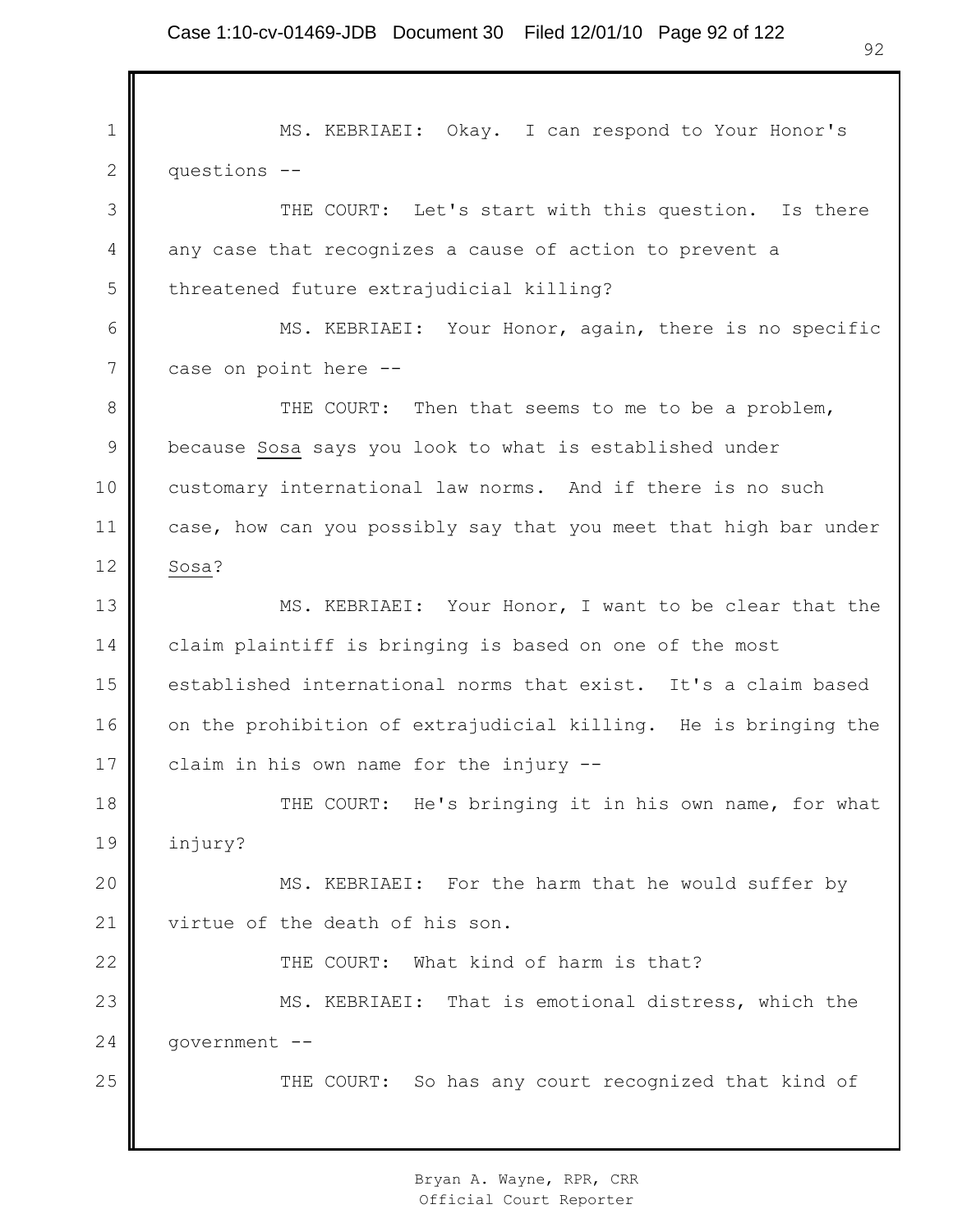1 2 3 4 5 6 7 8 9 10 11 12 13 14 15 16 17 18 19 emotional distress cause of action so that we would reach this high bar under Sosa of a customary international law norm? MS. KEBRIAEI: Your Honor -- THE COURT: There's dispute within the United States courts as to whether you can have that kind of intentional infliction of emotional distress when the plaintiff is not even present. MS. KEBRIAEI: The claim that we're bringing I think is analogous to a wrongful death claim, where a claimant can bring an action for the wrongful death of another individual, for harm that that claimant herself has suffered. That is the analogy here. It doesn't change the nature of the claim itself, which is -- THE COURT: I have to say I've become a little confused. Maybe you're clarifying it now. It did seem to me that you started out purporting to bring the alien tort statute claim in the plaintiff's own right, to prevent an injury that he would suffer. But then in your reply brief you disavowed, I thought very clearly, any reliance on intentional infliction of

21 22 parent might suffer as the result of a child's unlawful killing. That would include wrongful death, too.

emotional distress, loss of consortium or any other tort that a

20

23 24 25 But now you're going back to your initial position of saying no, no, no, this isn't a third party standing situation; this is a direct injury to the plaintiff. I do feel that you've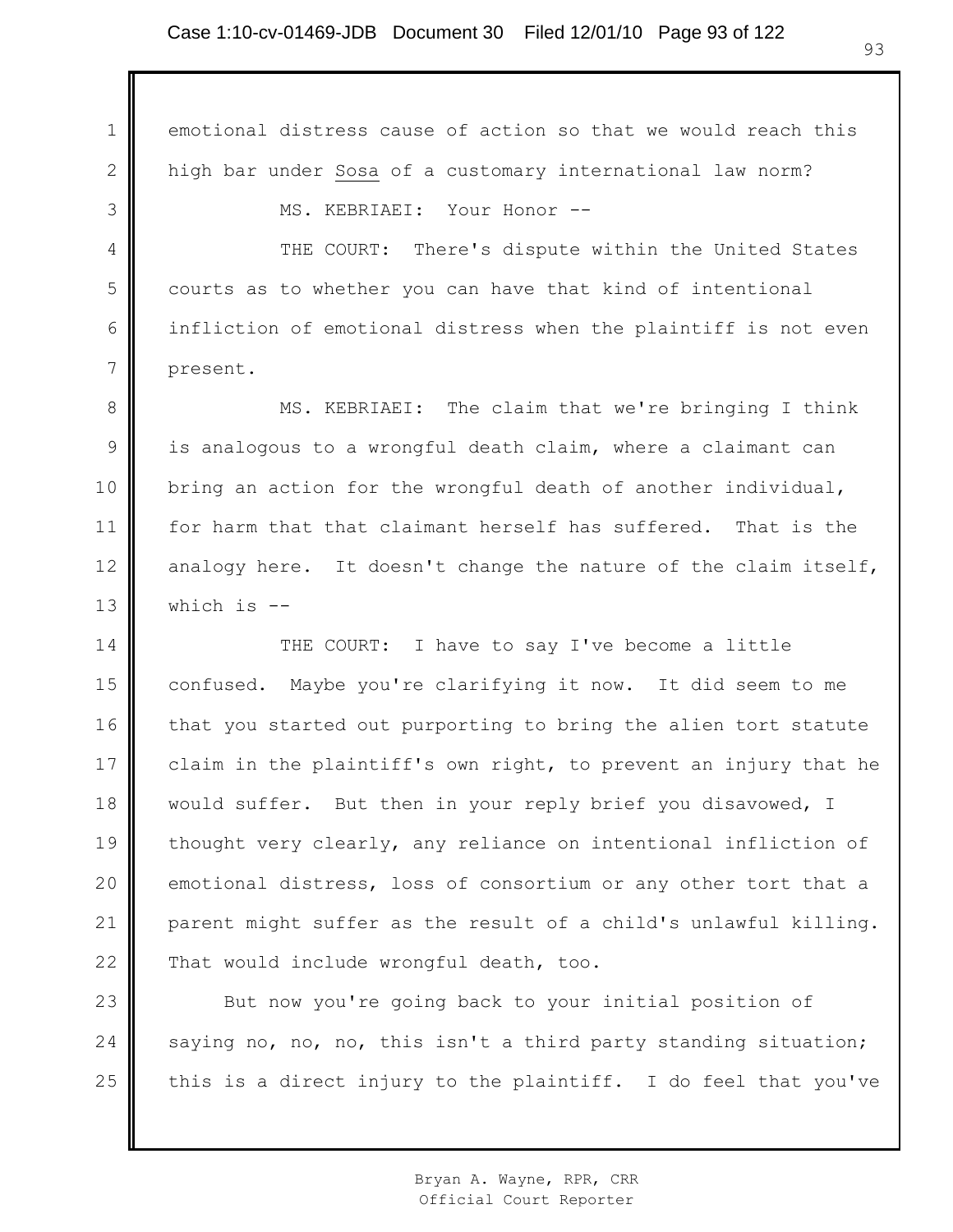| $\mathbf 1$   | led me up and around here.                                      |
|---------------|-----------------------------------------------------------------|
| $\mathbf{2}$  | MS. KEBRIAEI: Well, we apologize for that. We were              |
| 3             | trying to be as clear as possible. Our intention was not at all |
| 4             | to take the focus away from the fact that what we are talking   |
| 5             | about here is a claim for extrajudicial killing. The nature of  |
| 6             | the damages $--$                                                |
| 7             | THE COURT: No, no, the threat of extrajudicial                  |
| 8             | killing.                                                        |
| $\mathcal{G}$ | MS. KEBRIAEI: Yes. Excuse me. A threat of --                    |
| 10            | THE COURT: Extrajudicial killing you have a little              |
| 11            | stronger footing for a customary international law norm by      |
| 12            | virtue of the TVPA if nothing else.                             |
| 13            | MS. KEBRIAEI: That's right. In fact, EJK claims are,            |
| 14            | that's one of two torts that are recognized under the TVPA.     |
| 15            | Extrajudicial killing claims are long established, the cogent   |
| 16            | norm. But the claim we are bringing is on that basis. It's on   |
| 17            | the basis of that international norm that is very well          |
| 18            | recognized. It's recognized under Sosa. It's recognized under   |
| 19            | statutes of the United States.                                  |
| 20            | THE COURT: Not for the threat of an extrajudicial               |
| 21            | killing, for a future extrajudicial killing. There's no such    |
| 22            | recognition.                                                    |
| 23            | MS. KEBRIAEI: To the extent we're talking about the             |
| 24            | injunctive relief here, there have been two cases at least that |

have recognized that injunctive relief is at least possible in

25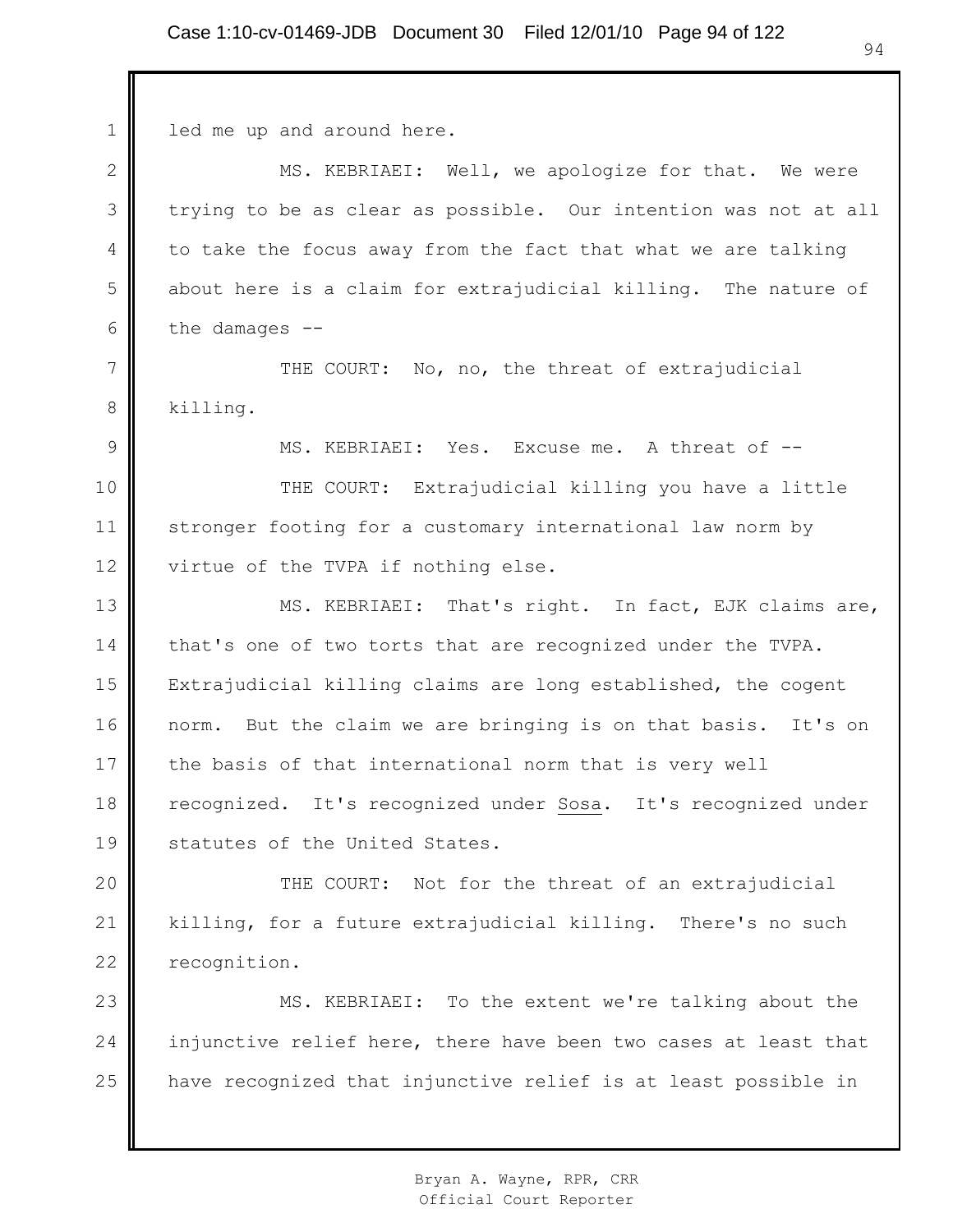1

2

3

the ATS context. Regardless of the fact that the circumstances of those cases differed, or the issue that the government takes  $with$   $-$ 

4 5 6 7 8 9 10 THE COURT: Right now I'm not into sovereign immunity. I'm into cause of action. I just don't see under Sosa how you can satisfy that high bar. The Supreme Court has instructed that courts should be very cautious about creating new torts in this context. How in the world does this one satisfy the Supreme Court's requirement for a customary international law norm when no court has ever recognized it?

11 12 13 MS. KEBRIAEI: Your Honor, because the customary international law norm is no different than what has long been recognized.

14 15 16 17 THE COURT: Oh, it's no different to say a threat of a future extrajudicial killing versus an actual extrajudicial killing? I think I would have to disagree with you and say that there is a difference.

18 19 20 MS. KEBRIAEI: I think that the difference is -- my understanding of it is the difference is the nature of the relief that we are seeking.

21 22 23 THE COURT: The difference is in the nature of the injury. The injury is an emotional type of injury. That's what hasn't been recognized as a cause of action.

24 25 MS. KEBRIAEI: But the claim, the tort that would be occurring, that would be resulting in the injury to plaintiff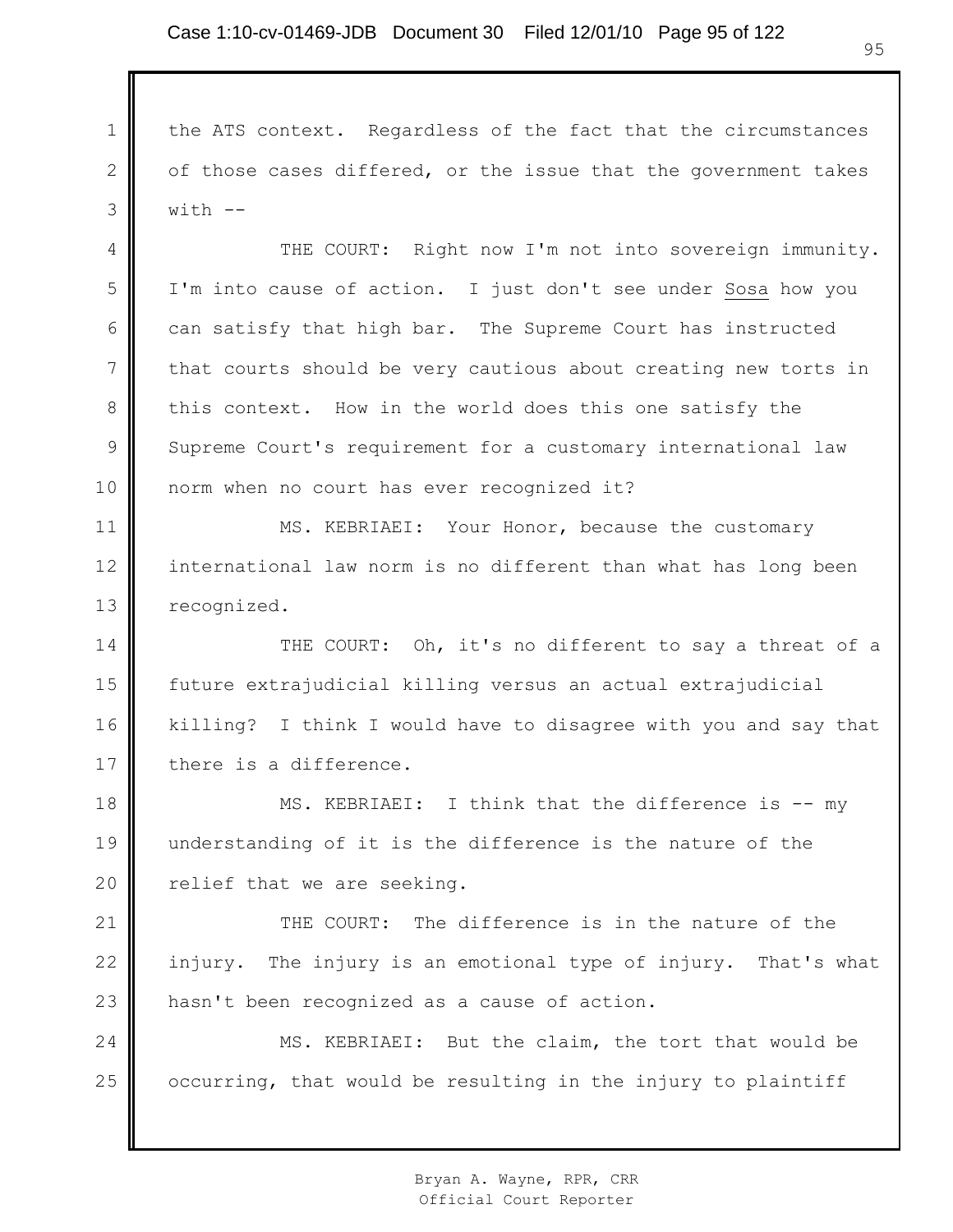1 2 3 4 5 would be a violation of the norm of extrajudicial killing. That is the basis of the claim. It's no different than wrongful death actions where plaintiffs bring a claim based on the wrongful death itself, but the injury is of a different nature. And that is what we're talking about here.

And again, to the extent that we're talking about the injunctive piece of the claim, again, injunctive relief has been recognized in the context of ATS.

6

7

8

9 10 11 12 13 14 15 16 17 THE COURT: Before we get to the injunctive relief and the sovereign immunity, and it's the same kind of concern I expressed with Mr. Jaffer in a slightly different context, but it seems to me that the kind of cause of action that you're saying rises to the level of a customary international law norm would open a very wide door, because it would mean that suits by lots of people fearing some contemplated government action could be brought under the ATS, where there's been no recognition of such suits in any legal environment, international or domestic.

18 19 20 21 22 23 MS. KEBRIAEI: I think if the threatened harm -- the threatened harm were one that had been recognized to the extent that extrajudicial killing has been recognized in customary international law, those claims might be possible. And again, that is the claim that we are talking about. There would be no injury to plaintiff but for that potential killing.

24 25 THE COURT: All right. So let's go to sovereign immunity for a second. We've got Sanchez-Espinoza and we've got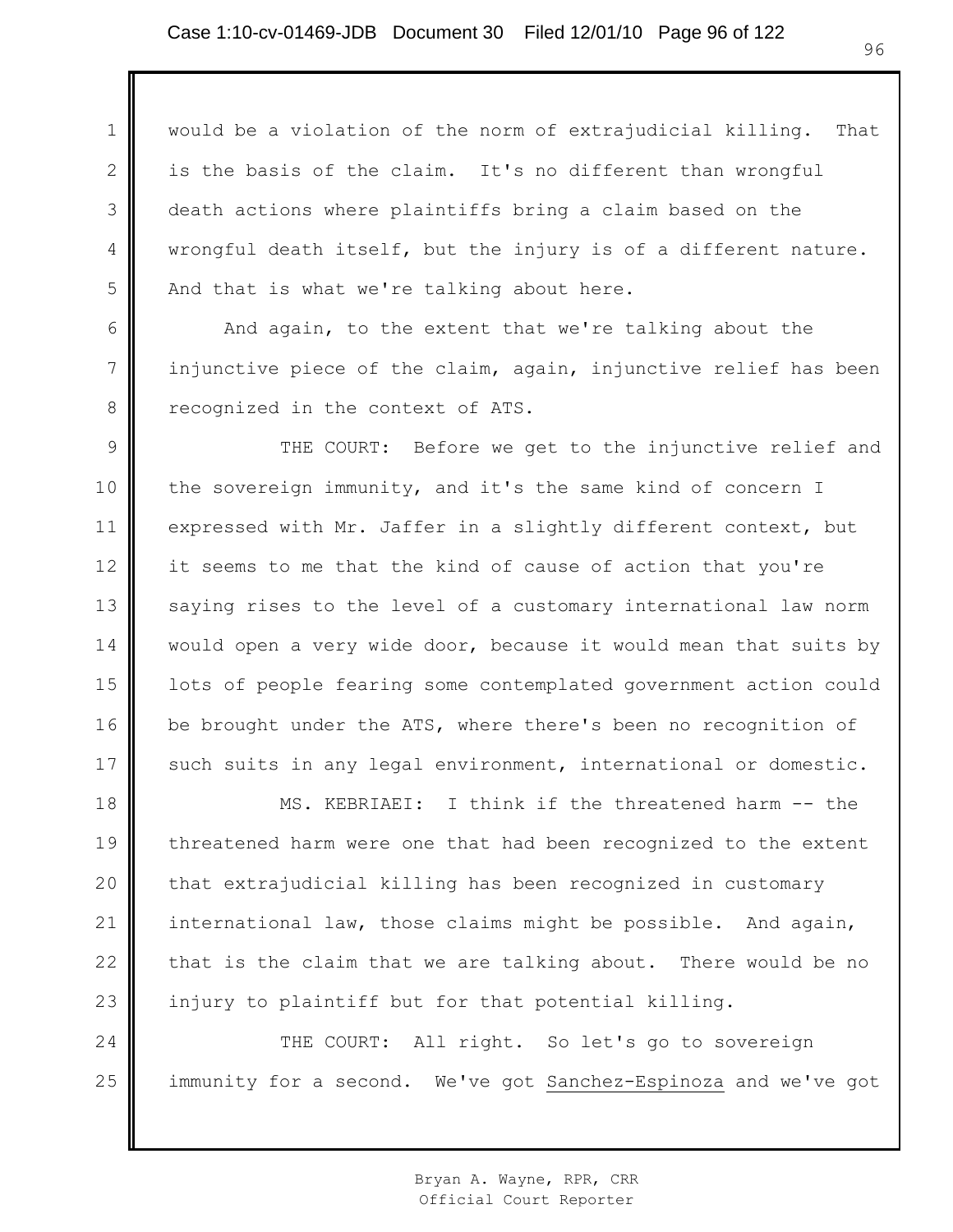1 2 3 4 5 6 7 8 9 10 11 12 13 14 15 16 17 18 19 20 21 22 23 24 25 the D.C. Circuit saying this waiver of sovereign immunity under the APA might arguably be available, and we can discuss that, but that in any event it would be an abuse of discretion to apply that and provide discretionary relief against the United States, where you're talking about sensitive foreign affairs matters, and the statutes that you're talking about are no more specific than the alien tort statute and the APA, which is exactly what we're dealing with here. How do I get around -- how do you get around or lead me around that language from Sanchez-Espinoza? And I hope you're not going to say, well, this is a U.S. citizen. MS. KEBRIAEI: Well, I do think the facts of this case -- THE COURT: Well, you're not going to say that in the alien tort statute context, because a U.S. citizen can't bring such a case. MS. KEBRIAEI: Well, that's right, but I do think that in evaluating, in deciding whether to award equitable relief and making decisions about discretion, those decisions should be made in light of the particular facts of the case. And the facts of the case of the Sanchez-Espinoza decision were radically different. Those had to do with alleged harm that was being alleged by a nonresident, noncitizens, with respect to injury that they were suffering by virtue of the U.S.'s actions in another state.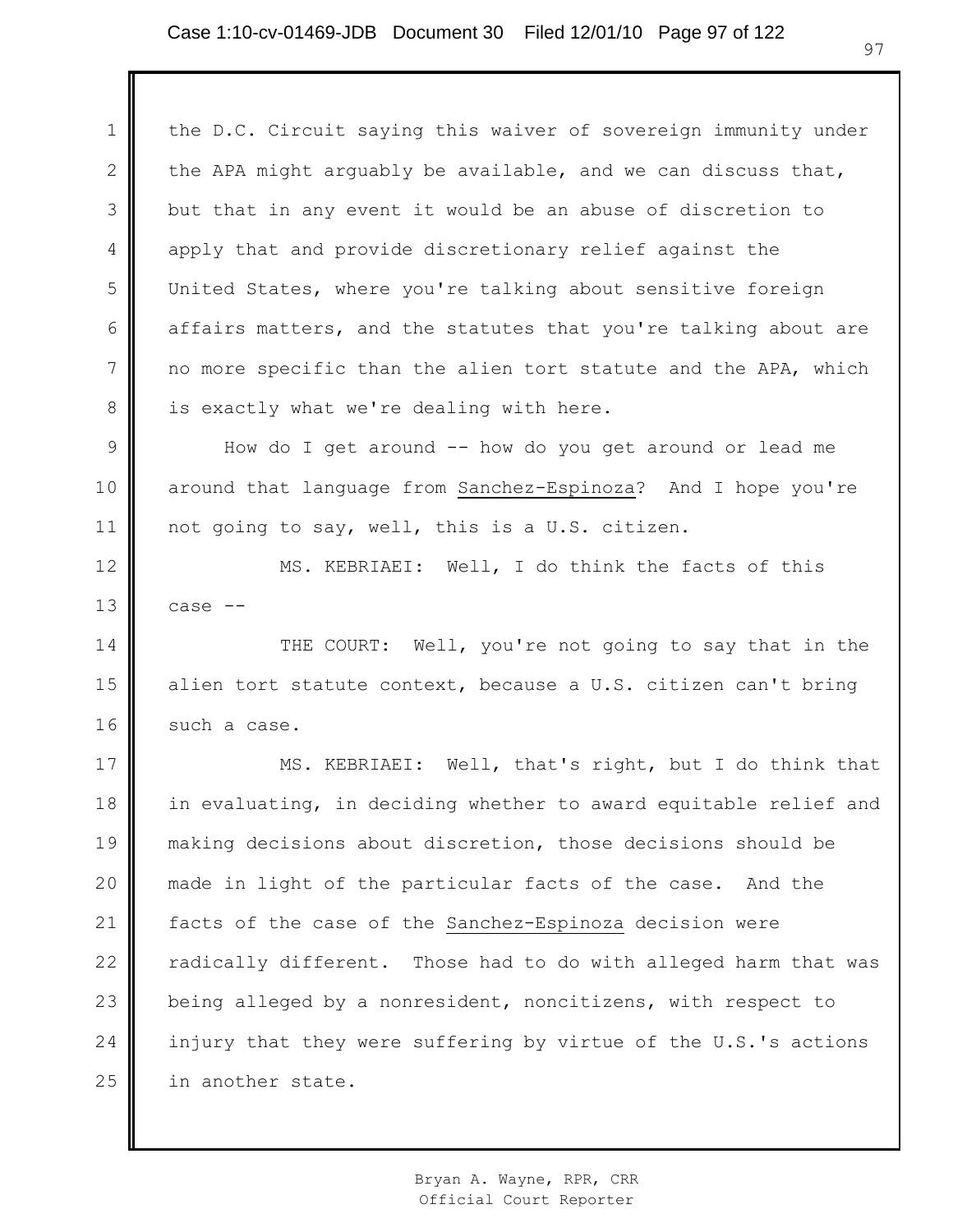1

2

3

4

5

25

We're talking here about the United States with respect to a U.S. citizen, and again a deprivation of life. And the deprivations in Sanchez-Espinoza were severe, but I think again, when we're talking about the facts at issue here, Sanchez can be distinguished.

6 7 8 9 10 11 12 13 14 15 16 THE COURT: We sort of wind up with no rules at all if the way rules are set is just look and see how serious the claims are, and if the claims are serious enough, then forget about any of the constraints on bringing cases, either jurisdiction or standing or any of these other propositions. I understand the instinct that leads one in that direction, but it does lead to sort of an unprincipled landscape where you just sort of look and see, oh, this is a serious enough claim, therefore forget about the rules relating to standing or forget about the rules relating to sovereign immunity or to cause of action, and proceed.

17 18 19 20 21 22 23 24 MS. KEBRIAEI: Well, Your Honor, to the extent we're talking about discretion, Your Honor's discretion, I think concerns about the burden -- about the unique circumstances of the case, the burden to the government, the parties involved, all of those things are factors that the Court would take into consideration. And again, when you consider Sanchez-Espinoza, the relief that was being sought there was also much broader than what we're seeking here.

THE COURT: Let's turn to the point that I asked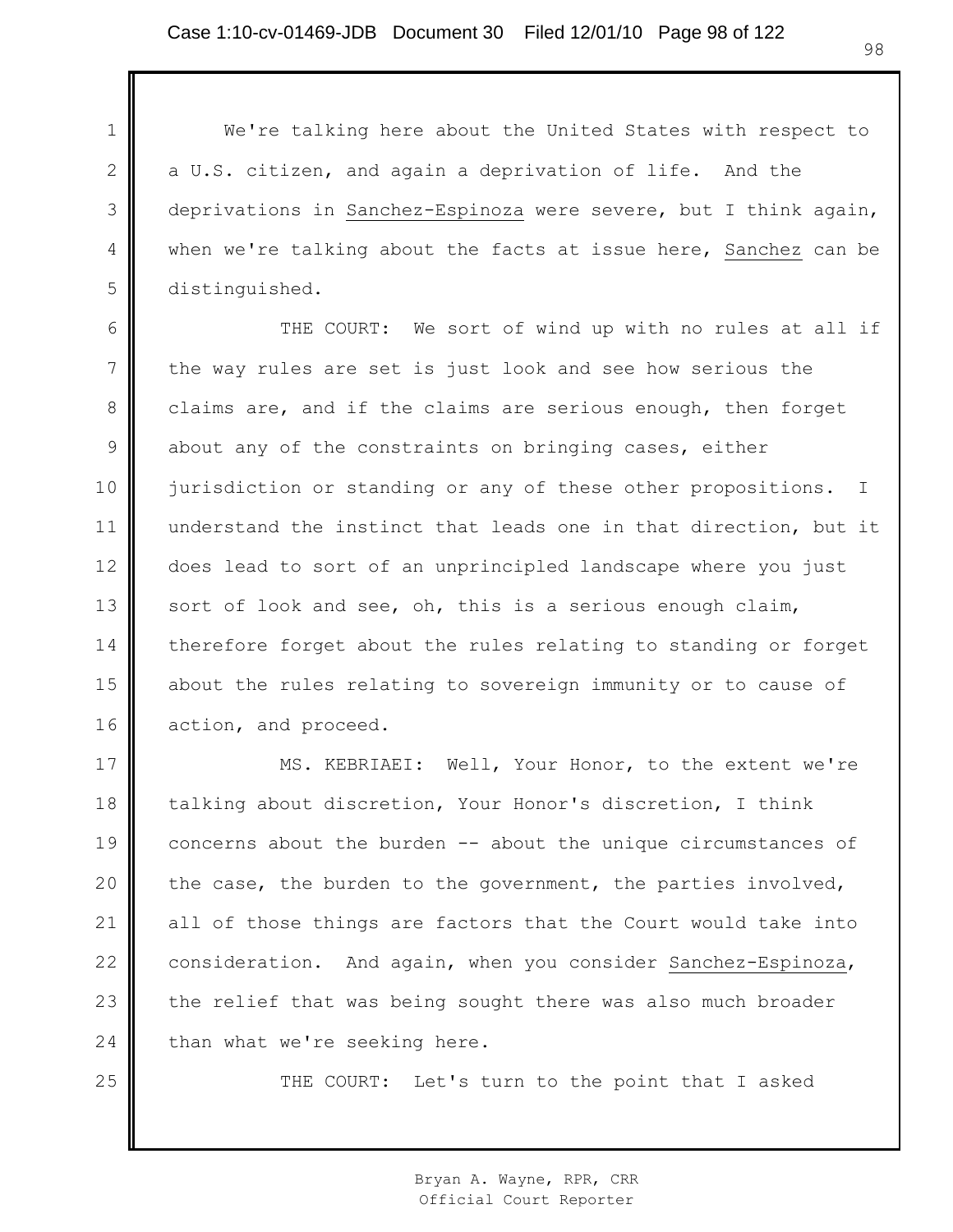1 2 3 4 5 6 7 8 9 10 11 12 13 14 15 16 17 18 19 20 21 22 23 24 25 Mr. Letter about. Is there any case that you're aware of that has allowed a claim under the alien tort statute against the United States or its officials for nonmonetary relief? MS. KEBRIAEI: Your Honor, one moment, please. I'm sorry. (Counsel conferring.) MS. KEBRIAEI: Your Honor, that didn't help me much. (Laughter) We're not aware of any, no. THE COURT: The only case I'm aware of is the Rosner case in the Southern District of Florida, which might fit in that category, but the problem with that case in terms of whether it fits in that category is that it very much based its decision on the fact that the conduct complained of, even though it might be exercised by military personnel, was really nonmilitary activity, and that's not what we have here. MS. KEBRIAEI: Well, I think that -- THE COURT: So I've given you the opening. Now you're going to run it, right? MS. KEBRIAEI: Well, you say nonmilitary. I think the context in which we're operating is relevant, and it's in dispute. And the government certainly assumes the conclusion of the appropriate context and the appropriate legal framework, and again, those are issues that we disagree with. THE COURT: Now, you also contend that the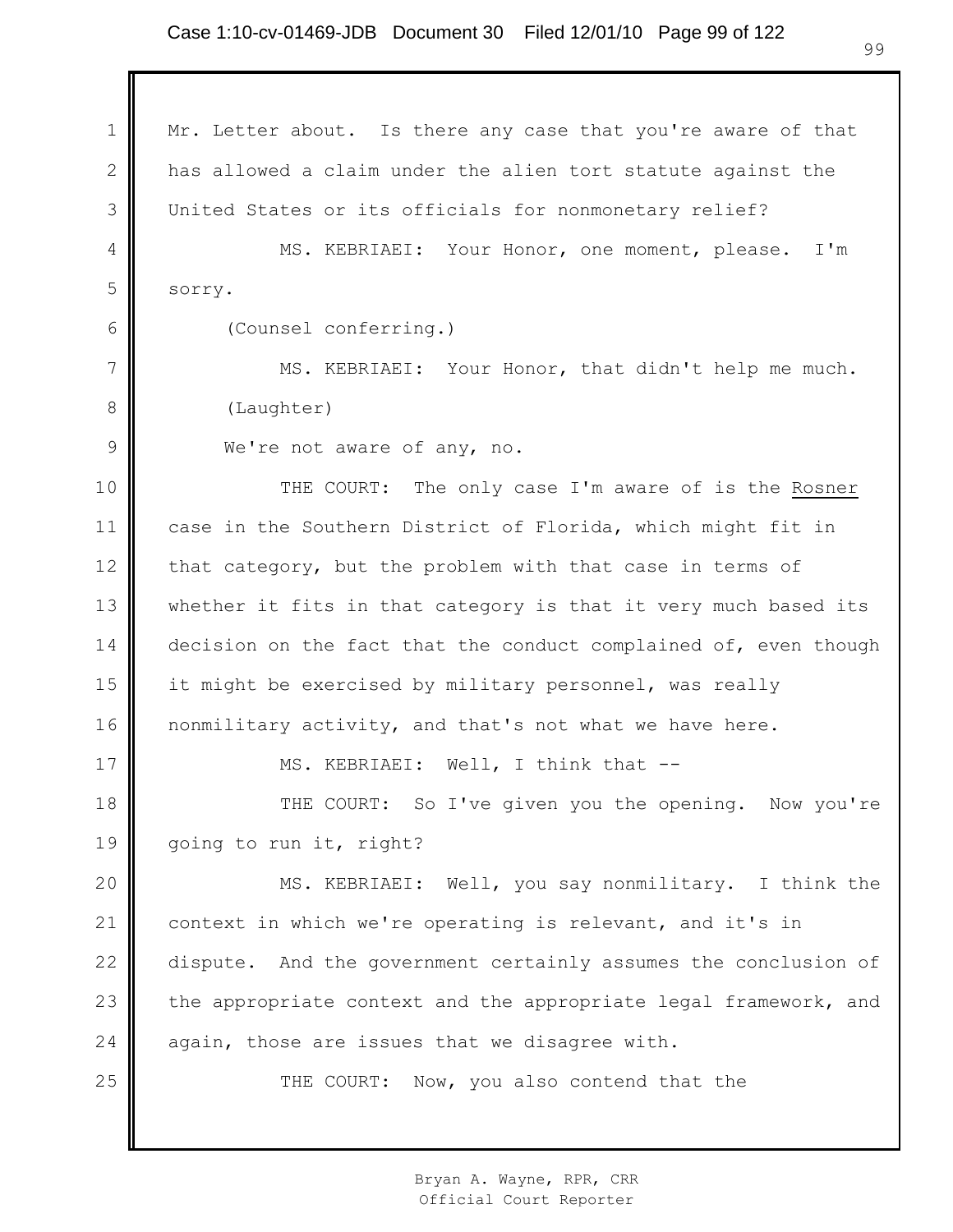1 2 3 4 5 6 7 8 9 10 11 12 13 14 15 16 17 18 19 20 21 22 23 24 25 Larson-Dugan exception applies here. If that's your position, how do you get around the D.C. Circuit's decision in Sanchez-Espinoza that says in this context, the kind of context that we have here, Larson-Dugan doesn't apply at all? MS. KEBRIAEI: Well, Your Honor, I think that with respect to the Larson-Dugan exception we have a second pillar of our argument, which is that the APA waiver does apply here with respect to at least Defendant Panetta and Gates, if it does not apply to the President. So under the APA's waiver, sovereign immunity would be addressed, even if we put aside concerns about Larson-Dugan. And the government does not dispute that -- THE COURT: But nonetheless, we're not aware of any case under the alien tort statute that proceeded with even nondamages relief against officials of the United States? MS. KEBRIAEI: We're not, Your Honor. But again, with respect to sovereign immunity and whether it would be waived under the APA with respect to two of our three defendants, the government does not dispute that the APA waiver would apply to Defendants Panetta and Gates, and they turn then to an argument about discretion, equitable discretion, but that is not about sovereign immunity. So to the extent -- with respect to sovereign immunity, we do believe the APA waiver applies with respect to the majority of the defendants. THE COURT: All right. I'm going to let Mr. Letter have the lectern unless you have something you want to say in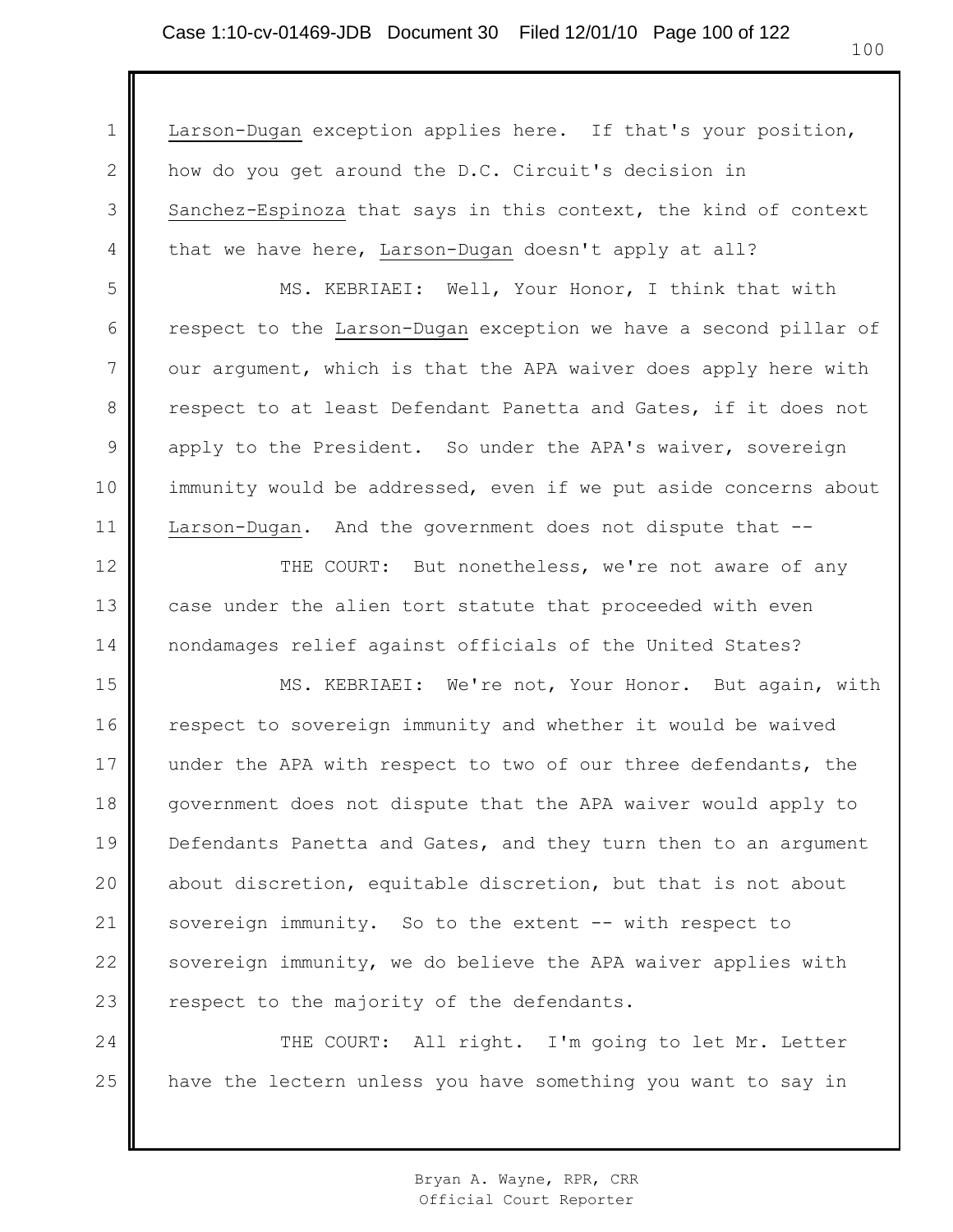1 conclusion.

2

3

4

5

MS. KEBRIAEI: Thank you, Your Honor.

THE COURT: And I'm going to give each side a chance to say some final words. Obviously, they should be directed to what the other side has arqued most recently.

6 7 8 9 10 11 12 13 14 15 MR. LETTER: Thank you. If it's okay with you, I would like to direct an answer to something that you asked, though. You asked about political question and constitutional claims. The most obvious one is -- and talk about core constitutional claims, it's again the Walter Nixon case. He said he was being impeached improperly under the Constitution. He cited a direct provision in the Constitution about whether he's entitled to the Senate sitting as a jury, and the Supreme Court -- I was going to say unanimously but I'm not positive - said it was a political question.

16

In addition, Your Honor --

17 18 19 THE COURT: Well, you have the two Supreme Court cases of Gilligan and Walter Nixon. Are they both constitutional cases?

20

MR. LETTER: Yes.

21 22 23 24 25 THE COURT: But neither involves life or liberty. MR. LETTER: Correct. Correct. The one other thing I wanted to point out, though, is you were asking Ms. Kebriaei about El-Shifa. Remember, the federal circuit decision in El-Shifa, which the D.C. Circuit cited and heavily relied on,

> Bryan A. Wayne, RPR, CRR Official Court Reporter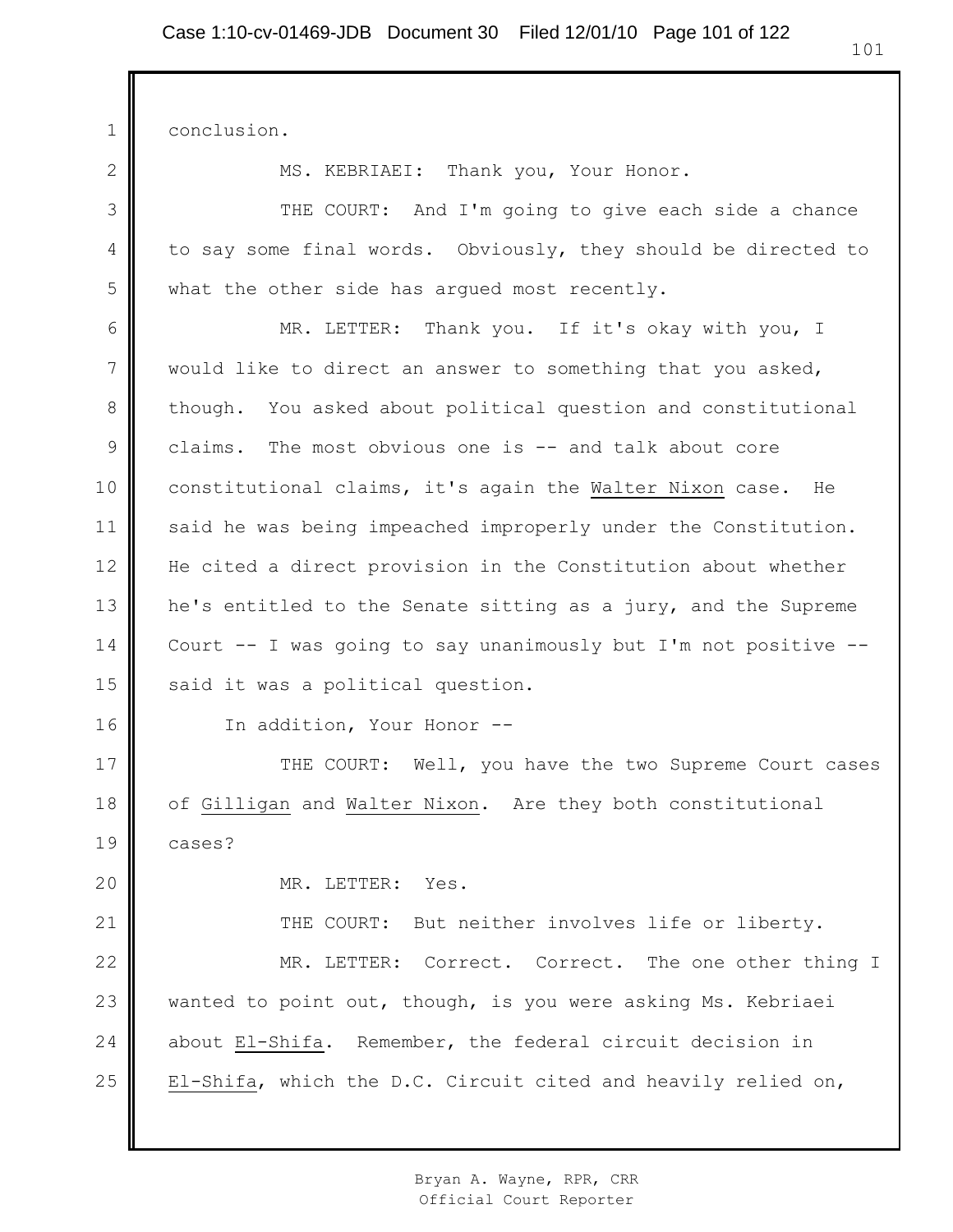1 2 3 4 5 6 7 8 9 10 11 12 13 14 15 16 17 18 19 20 21 22 23 24 25 there one of the arguments we made was that because the plaintiff was not a U.S. citizen, couldn't bring the claim there for just compensation, the constitutional claim, the federal circuit declined that argument, and instead it treated it as if it was a citizen because some old claims court precedent that -- THE COURT: The actual decision in the federal circuit is of what relevance here? MR. LETTER: It held that it is a political question. Ms. Kebriaei responded to you that, well, El-Shifa didn't involve a U.S. citizen. What I'm pointing out is that the federal circuit decision said it's a political -- THE COURT: Assuming that. MR. LETTER: Exactly. That the right was there. Couple of points that my friends here and supervisors have pointed out to me. THE COURT: Uh-oh. This means you're not taking credit or responsibility for any of it. (Laughter) Sounds to me like you're running far away from these. MR. LETTER: No. These are all really good points. (Laughter) First, you asked me if there are any cases where the Court said it's not a political question but still denied relief, equitable discretion, and the answer is yes, Sanchez-Espinoza, 770 F.2d at, I think it was 208. The court there specifically

> Bryan A. Wayne, RPR, CRR Official Court Reporter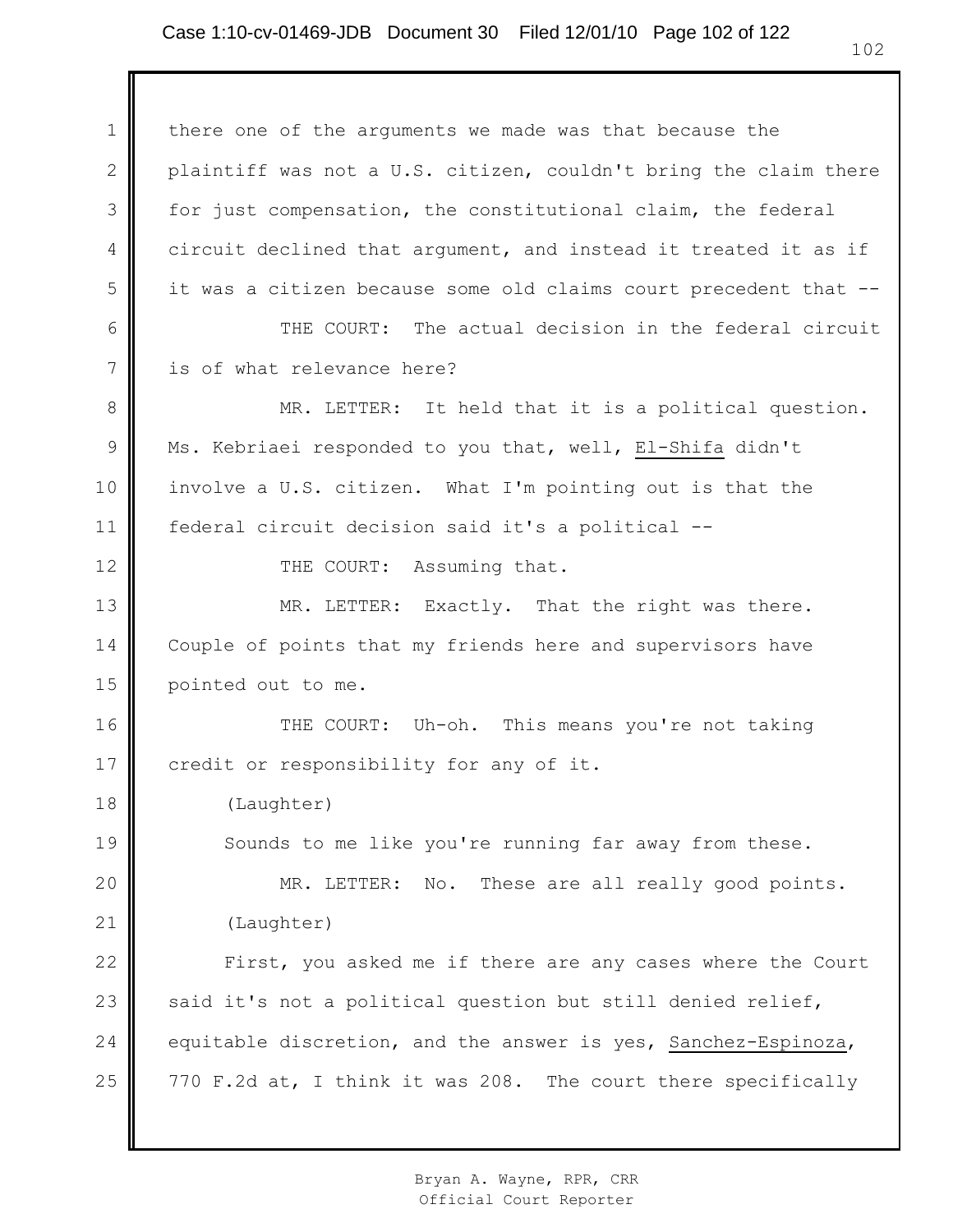1 2 3 addressed that, said it wasn't a political question, but nevertheless said no relief because of the equitable discretion doctrine.

4 5 6 7 8 9 10 11 12 Then the -- oh. You had asked me about the differences between the case here and the Guantánamo cases. I think I hinted a little bit about this but didn't say it nearly as clearly as I should have. As you well know, in those cases you're not determining threat, that is not something that factors into your considering as you're making the habeas determination. You're determining whether the person was properly captured and detained. And we don't come to you and argue that whether they were or weren't, they're a threat.

13 14 15 16 And that obviously is a key aspect of this case. So it's another way that this is -- what you would be asked to examine here is very different from what you're asked to examine in the detainee cases.

17 18 19 THE COURT: Even accepting what you say, how does that make a real difference in terms of what the Court is engaged in doing?

20 21 22 23 24 25 MR. LETTER: Because the important thing that you would have to do in order to rule on this case, one of the various things, you would have to determine is the President properly weighing the imminence of the threat posed by Al-Aulaqi. And that's not something that you ever have to do in the Guantánamo detainee habeas context. You don't get into that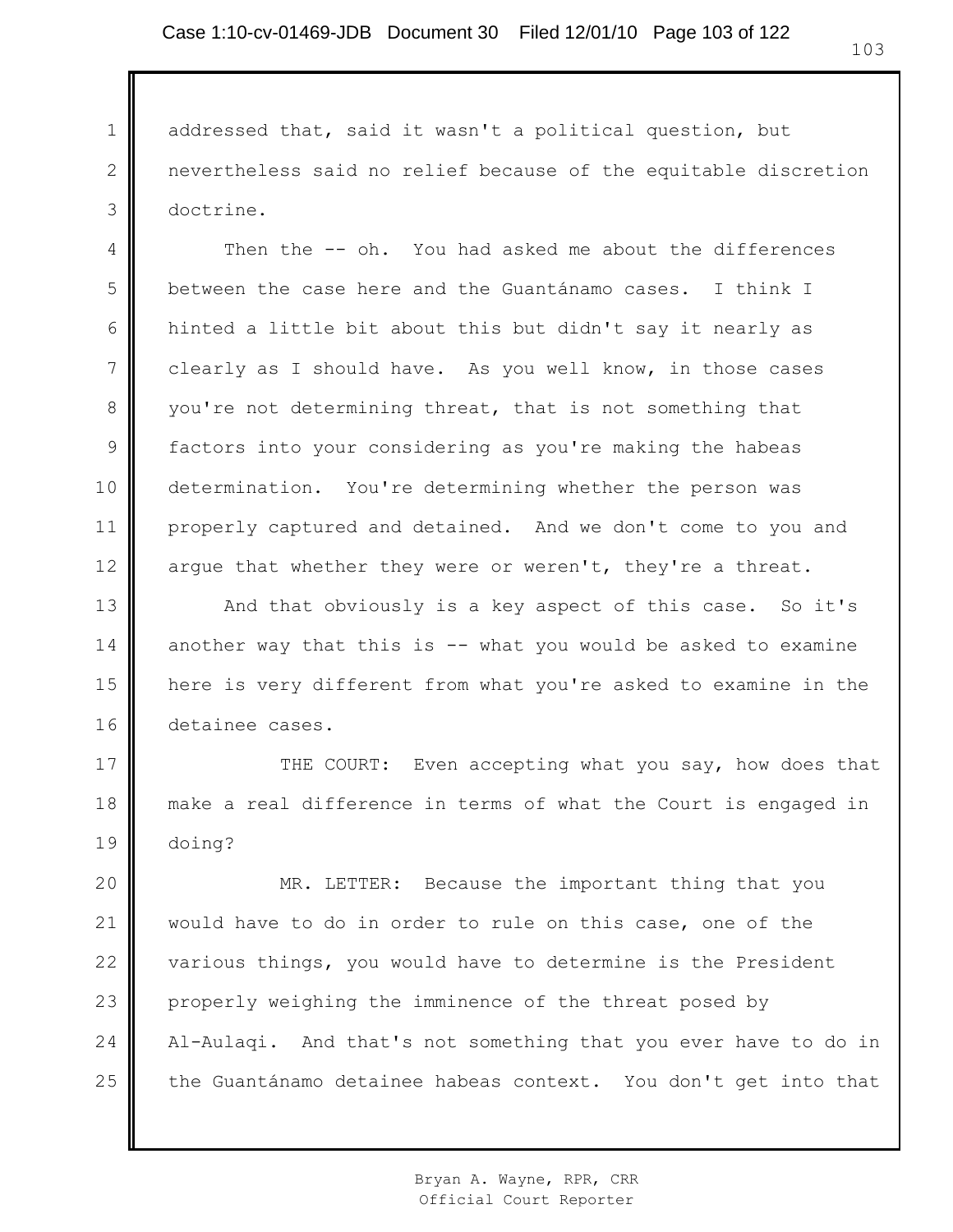1 2 3 4 5 6 7 8 9 10 11 12 13 14 15 16 17 18 19 20 21 22 23 24 25 ever. THE COURT: So you think that -- you don't think that the courts, in looking at whether someone is a part of al-Qaeda, are in part at least assessing how significant a part and how significant a threat that involvement in al-Qaeda constituted, because it's looking in the past rather than the future or the present. MR. LETTER: Yeah. I think that you do, yes, you do get into how significant a part they were. I believe that you do get into that, but the question of current threat, you don't. THE COURT: Current threat, certainly not. MR. LETTER: And that, you would absolutely have to do here. You and the President, if you issued an injunction, you and the President would have to talk to each other. THE COURT: Well, let's stop for a second. Is it really true that in those cases -- and I don't want to dwell too long on those cases, we could spend the rest of the day -- but in those cases, that the courts are not looking at the threat? I mean, there are fairly recent cases from the D.C. Circuit where a part of the analysis really is whether someone, notwithstanding earlier involvement, withdrew that involvement and whether, based on that withdrawal, there really is a continuing threat or involvement. Why is that so different? MR. LETTER: Your Honor, my understanding of that specific case that you're referencing is it was a question of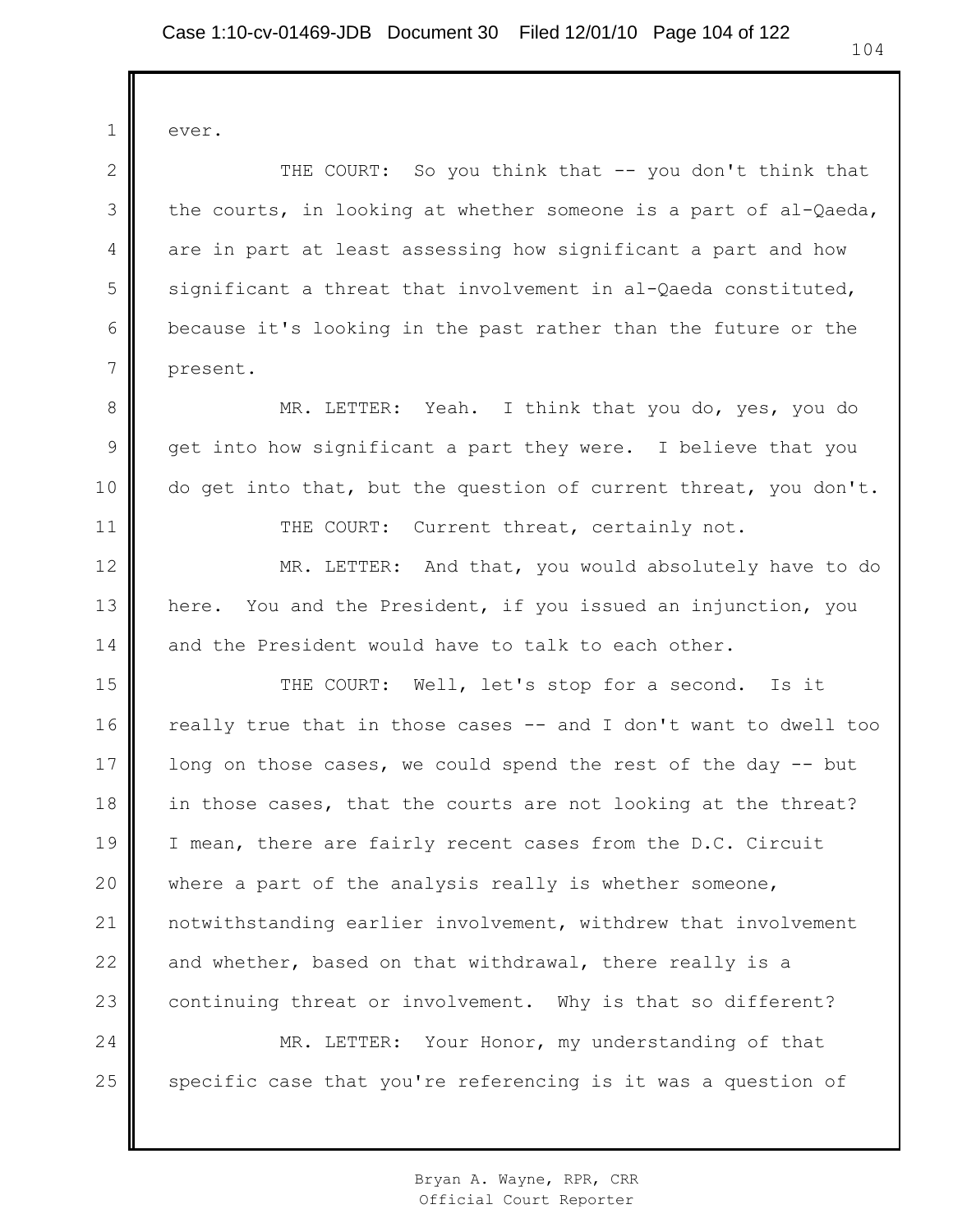1 2 3 had he withdrawn from al-Qaeda by the time he was captured. I don't think that there was any discussion about whether he is currently a threat.

THE COURT: Well, you know, most of those detainees over the last eight years have not been too actively involved in al-Qaeda.

7 8 9 10 11 12 13 14 MR. LETTER: That's exactly right. Then this next point ties in with this, which is if somebody's at large, then obviously the evidence can be constantly shifting and changing, and so that is something that again the President and his advisors -- and if plaintiffs are correct, you would be sitting in with them, trying to figure out and sort all of this evidence, and you would need to be available I think 24 hours a day so that you could do that.

15 16 THE COURT: Then it's clear what way I'm going to decide based on that.

(Laughter)

18 19 20 21 22 23 24 MR. LETTER: You had asked about the question about can it be a political question even when there is a specific statutory claim. And El-Shifa mentioned that, but also I'm reminded that the second Kissinger case in the D.C. Circuit, Gonzalez-Vera, the Court specifically held that even if there is a statutory claim -- there it was a TVPA -- you can have a political question.

25

17

4

5

6

Then -- my friend Mr. Jaffer was making the point that the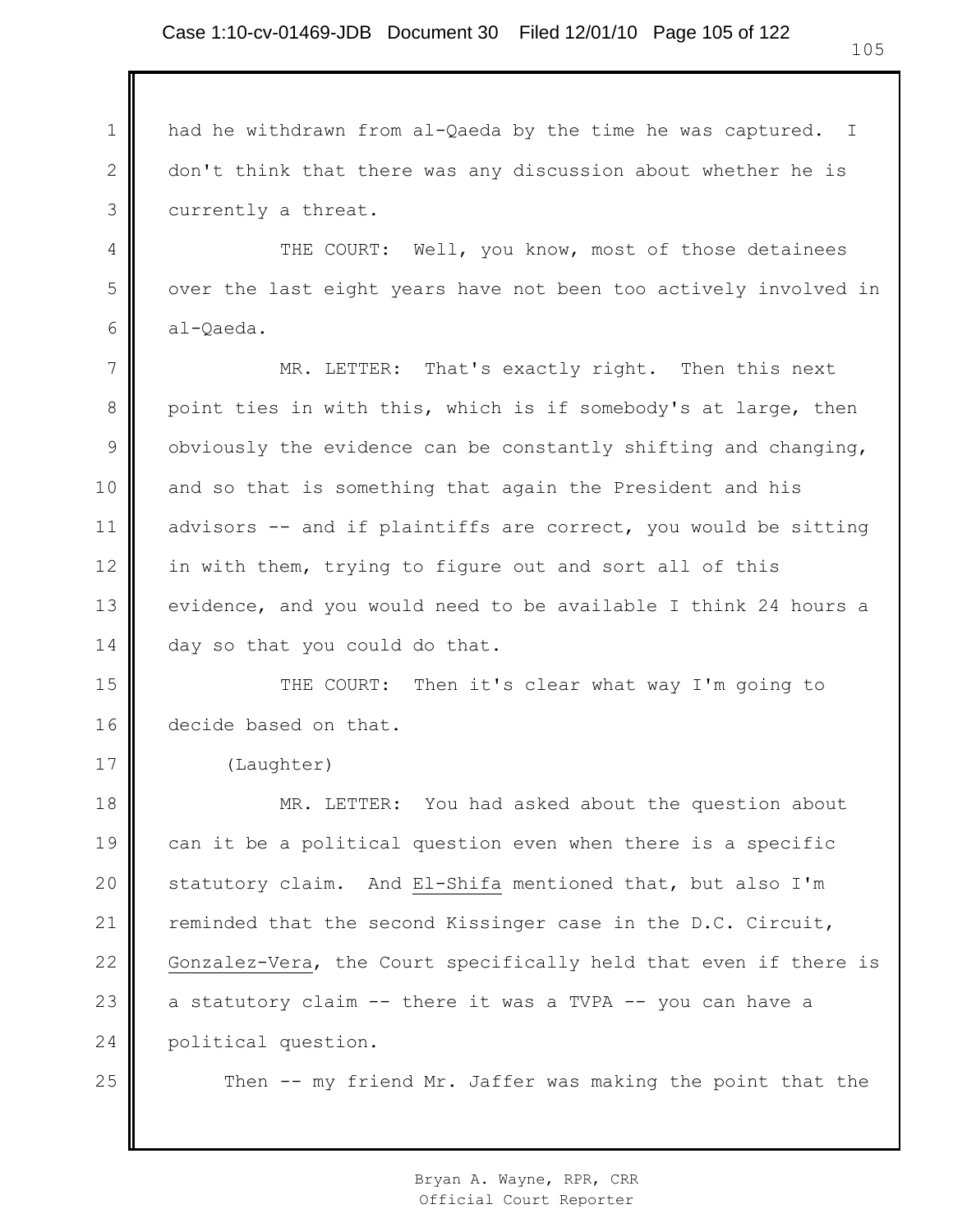1

2

3

4

5

6

7

25

U.S. government should not put somebody to this choice of coming forward, presenting himself, and thereby avoiding the threat of lethal force. But our point exactly is that this is within the control of the real party in interest here. It's totally within the control of Al-Aulaqi whether he is going to be under the threat of force or not. He can avoid that by presenting himself.

8 9 10 11 12 13 14 15 16 17 18 One point that really struck me was that, this question about, well, maybe we don't want an injunction, we could have a declaratory judgment or something, we would be seeking damages later. If what plaintiff is really interested in is the possibility that if his son is subject to lethal force he be able to bring a damages action later, we don't need this lawsuit. If he wants to bring a damage action later, he can file that action. It might or might not be justiciable, but we don't need a suit here today for an ex ante declaratory judgment or injunction so that plaintiff can later bring a damages action should he be able to do so.

19 20 THE COURT: Seems to me that he's also arguing that he would like to keep his son alive.

21 22 23 24 MR. LETTER: Well, of course, except, remember, this also is I think one of the more bizarre aspects of this case. Remember that the plaintiff is saying we can kill his son. He's saying we can do it --

THE COURT: Under the right set of criteria.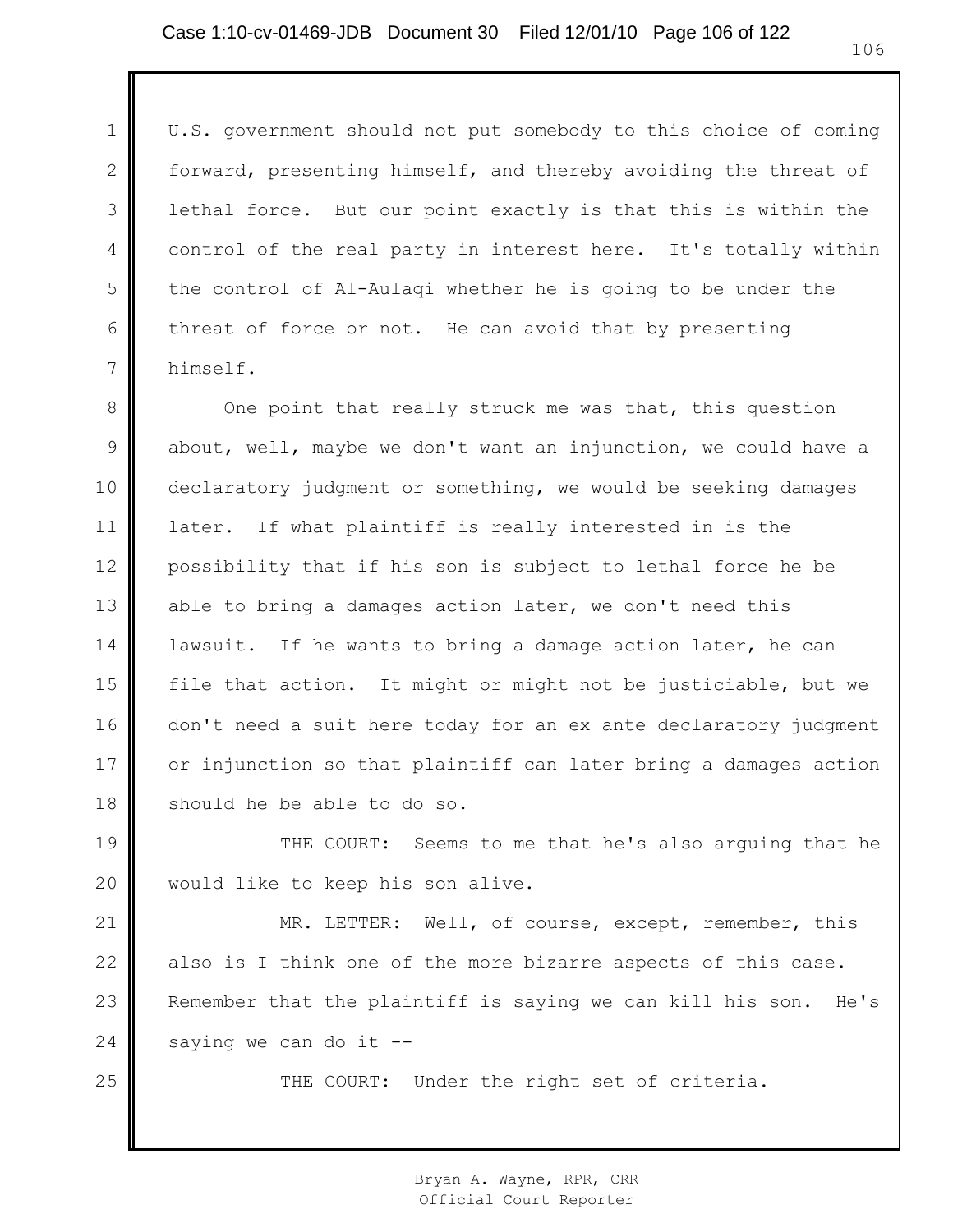1 2 3 4 5 6 7 8 9 10 11 12 13 14 15 16 17 18 19 20 21 22 23 24 25 MR. LETTER: Exactly. Exactly. And that goes to this whole question about is he litigating in the best interests of his son. That does raise a very odd inquiry, it seems to me. On Youngstown, remember, there they -- two differences. One is the Youngstown situation itself fit within what Justice Jackson's concurring opinion later said is the third category, which is when the President is acting solely on his own authority inconsistently with Congress, because Congress had passed the Taft-Hartley Act, and President Truman was not following it. Here, as we have said, the President is acting at the apex of his authority. In addition, Youngstown did not involve -- THE COURT: The apex? When it's totally reserved to the President? MR. LETTER: Well, here, remember, the President is acting as commander in chief and with the power given him under the AUMF. So it is both political branches -- THE COURT: But that means it's not totally reserved to the President. MR. LETTER: That's right. Remember, if I'm getting the three-part test that Justice Jackson set out, or three different situations, the apex is when the President has his own authority, and -- THE COURT: Congress has it. MR. LETTER: Precisely. And in addition, Youngstown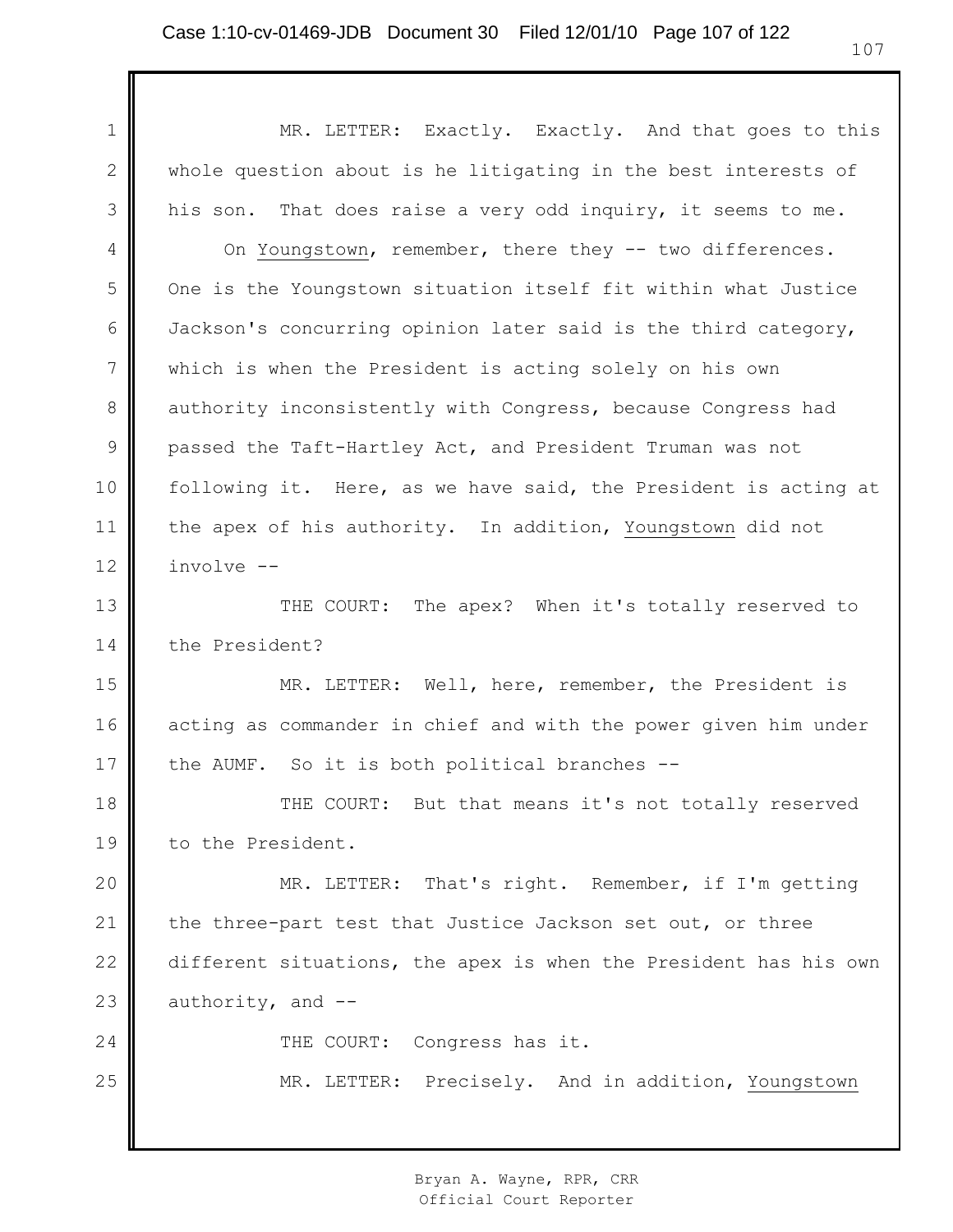1

2

3

4

25

did not involve a specific situation where the question was would lethal force be used in a particular situation. It was obviously a much broader issue that was primarily domestic. And so that's really quite different.

5 6 7 8 9 10 11 12 13 14 15 16 And then the last two points I wanted to make, this would go to the declaratory judgment point. That still really is no good from the government's perspective, because the President obviously wishes to know, if there's a declaratory judgment out there, is he acting contrary to what the Court has ordered? And so this would put the President in an extremely awkward position, if there's either an injunction or a declaratory judgment, and the President has to be thinking in terms of can I, should I order this use of lethal force. I might not be able to convince Judge Bates that it was appropriate or inappropriate. So that's the problem with the declaratory judgment hanging over his head.

17 18 19 20 21 22 23 24 And then the last point is that, also going to the very strangeness of this suit, we have a situation here where Al-Aulaqi is urging people to die in an effort to kill Americans, and yet -- and at the same time is repudiating the power of the U.S. courts, and yet his father is here trying to use the U.S. courts in a way that would allow Al-Aulaqi to continue acting as a leader of an organization that is actively engaged in trying to kill Americans.

THE COURT: Might or might not, depending upon whether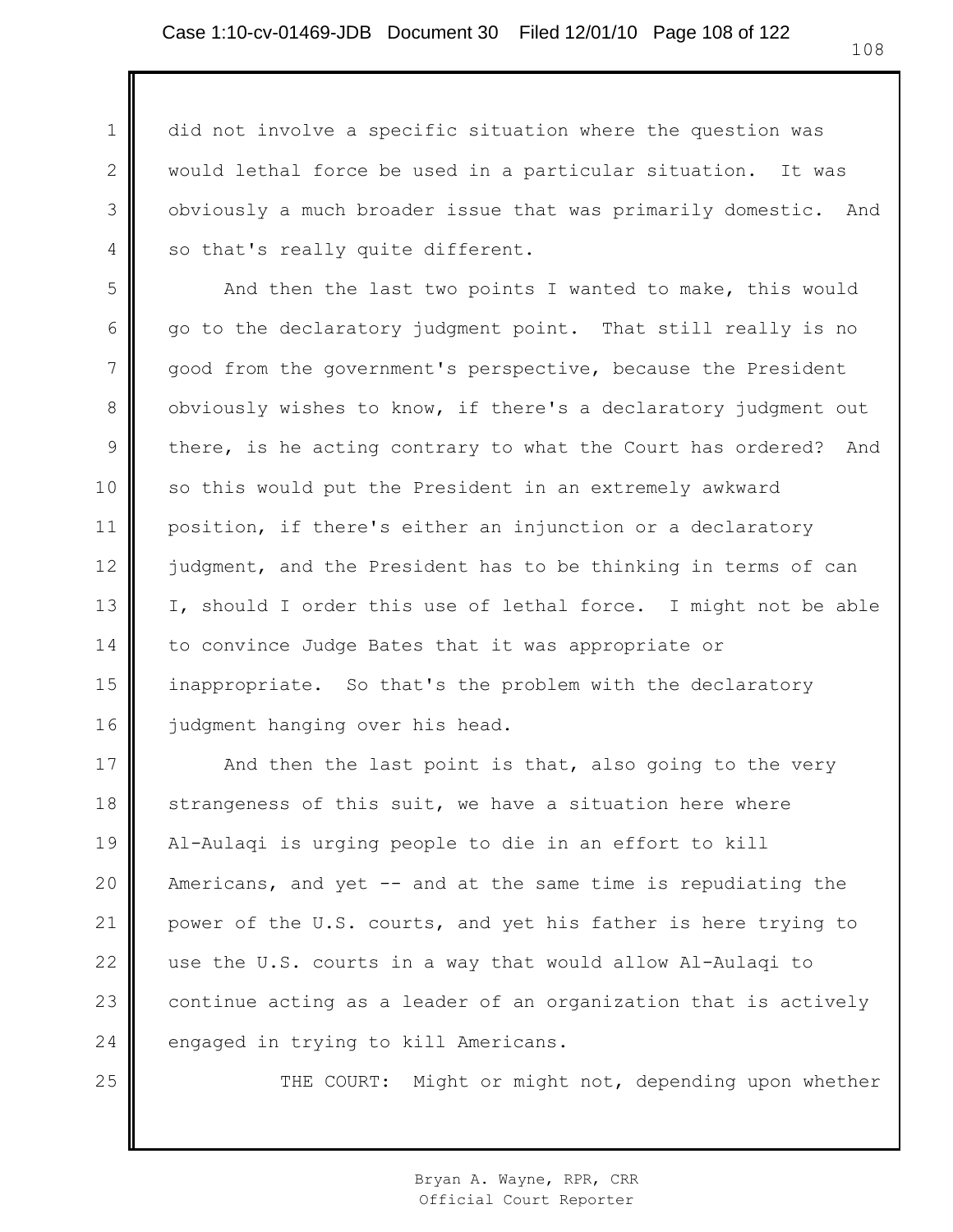## Case 1:10-cv-01469-JDB Document 30 Filed 12/01/10 Page 109 of 122

1 2 3 4 5 6 7 8 9 10 11 12 13 14 15 16 17 18 19 20 21 22 23 24 25 the United States is actually applying criteria along the lines of what the plaintiff is suggesting are required. MR. LETTER: That is true, Your Honor. I have nothing further, Your Honor. THE COURT: All right. MR. LETTER: Thank you very much. THE COURT: For the plaintiff, whoever wants to get up. Only one of you. MR. JAFFER: Your Honor, can I have five minutes? Is that too much to ask? THE COURT: Let's see where you go. MR. JAFFER: All right. A few points that I'll make very quickly. So you asked, Your Honor, on third party standing what the interest is. And I just want to articulate the interest as clearly as I can and then move on. One is that the actions of the United States with respect to Anwar Al-Aulaqi already prevent our client from speaking to his son, from meeting with his son; they threaten to prevent him ever from seeing or meeting with his son, because obviously the threat is to kill him. And as Your Honor mentioned at one point -- THE COURT: That's an interest that it's disruptive of the parent-child communication as part of that relationship. MR. JAFFER: That's right, Your Honor. And then the other thing is in some jurisdictions -- and if anything turns on this, we'd be happy to research which jurisdictions, but in some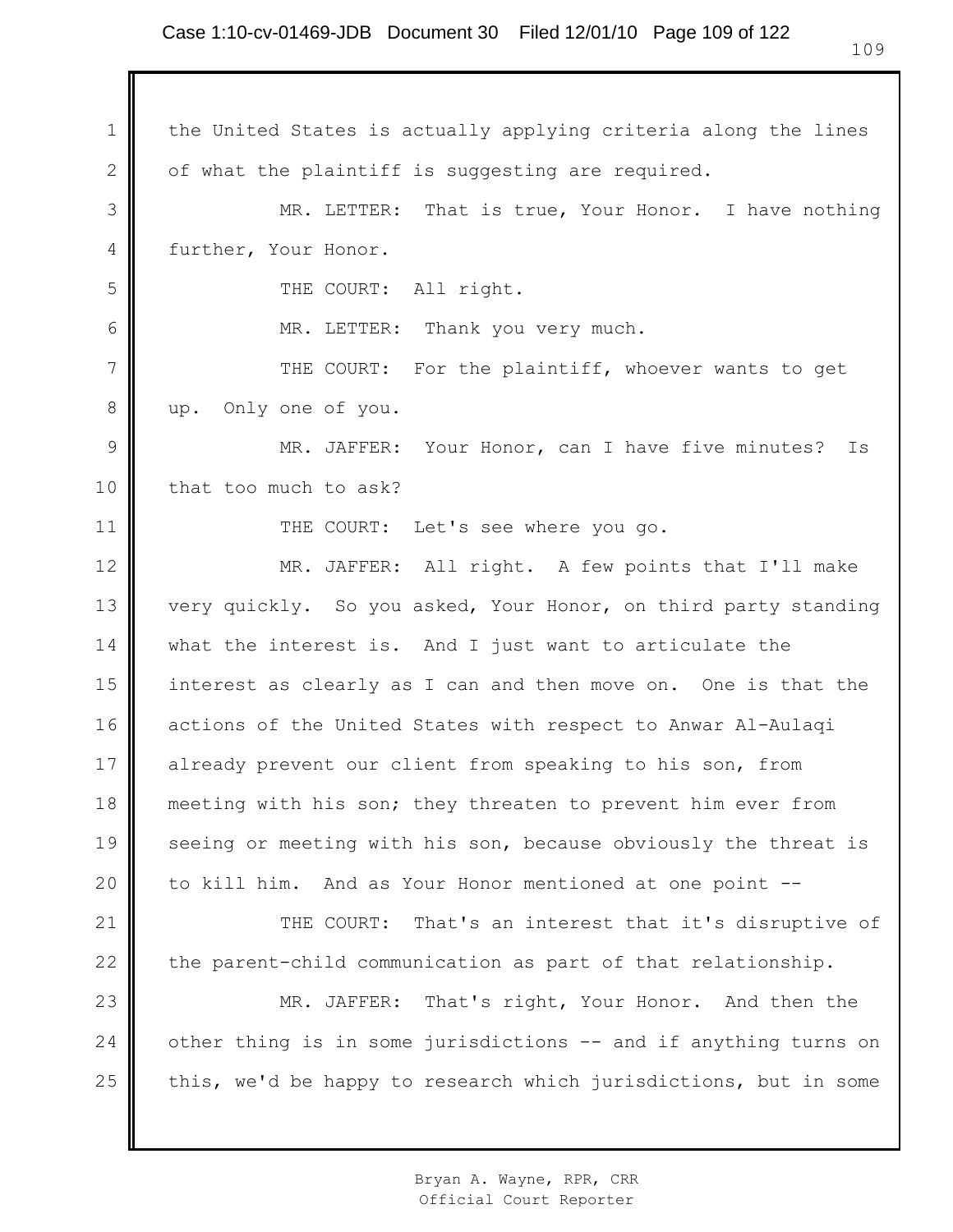1 2 3 4 5 jurisdictions our clients would have a legally recognized right to bring, for example, a wrongful death action if his son were killed. So that too I think is a recognition of an interest that our client has in his son's life. So that's the interest that we're arguing is sufficient for third party standing.

6 7 8 9 10 THE COURT: In some U.S. jurisdictions, you're saying it's your belief that he would have a legally recognized right to bring a wrongful death action without anything further happening? Wrongful death action is really brought on behalf of the estate by an appointment, generally.

11 12 13 14 15 MR. JAFFER: Right. Actually, I was relying on Your Honor's hypothetical, which I recognize was a hypothetical. I don't know the answer to this question, whether our client would have the ability to bring a direct action on his own behalf in the case of his son's death.

16 17 18 THE COURT: Seems to me the Butera case in the D.C. Circuit raises some doubt whether he would have that right in this jurisdiction.

19 20 21 22 23 24 25 MR. JAFFER: Your Honor, I don't want to -- I'm not sure it matters whether this jurisdiction recognizes his right, because he's not asserting the right. He's not asserting - this isn't a wrongful death action and he's not asserting rights with respect to his son's wrongful death. It's just a way of saying that the interest that a parent has in the life of his adult child is recognized by the law in some places, and that is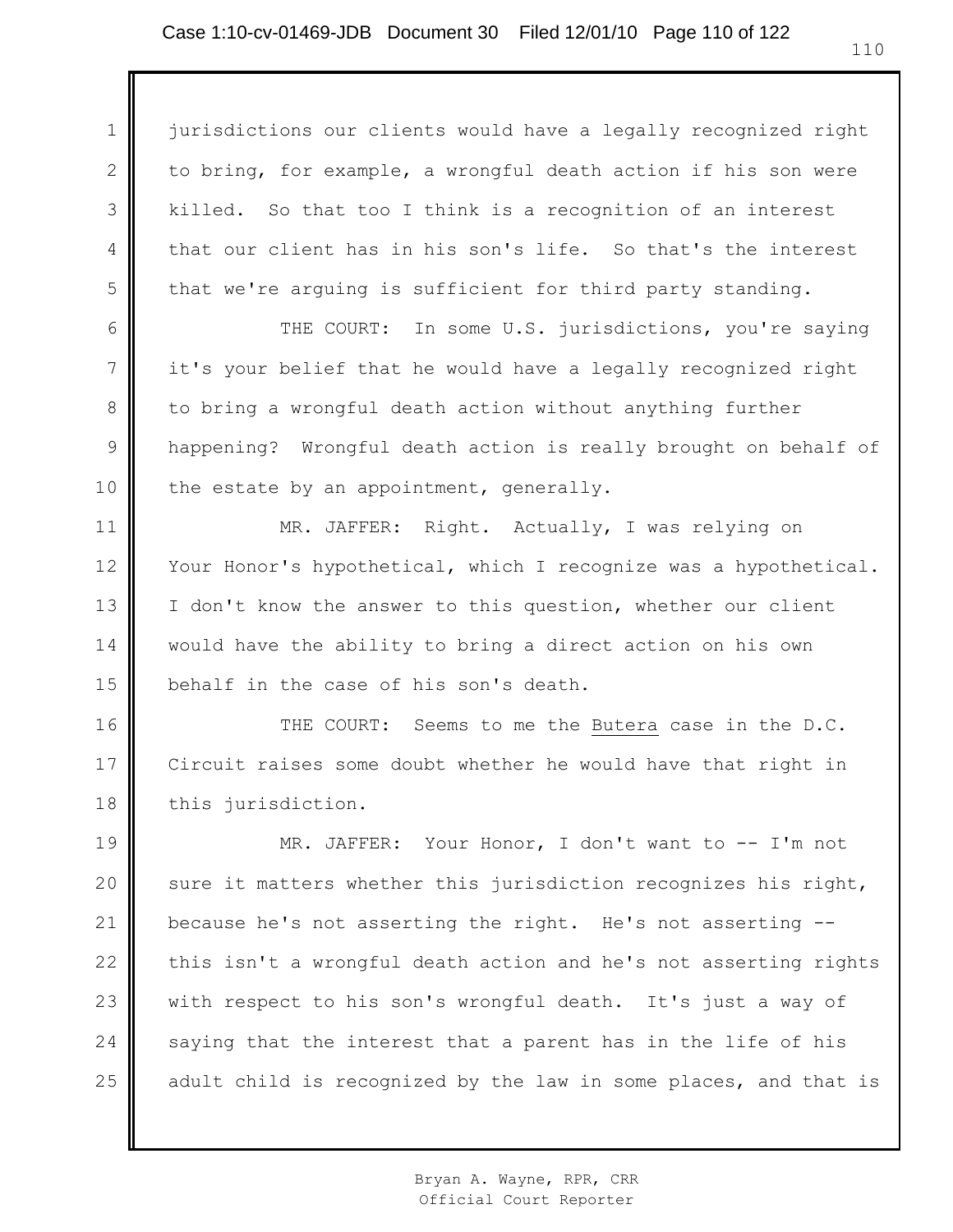1 2 in our view sufficient to support the injury requirement of third party standing.

3

4

5

6

15

And as to the floodgates concern Your Honor raised earlier, I just want to reiterate that the other two requirements do some work, the close relationship requirement and the some hindrance requirement.

7 8 9 10 11 12 13 14 THE COURT: But my floodgates concern was premised on a close relationship, and in the two situations I raised, it seems to me there would be some hindrance, which is a lower bar than a complete denial of access to the courts, hindrance either from some serious form of incarceration, or -- and I'm sure you would make the argument that it was a hindrance -- or even in an employment situation, from the result being that a child was sent 3,000 miles across the country to find work.

MR. JAFFER: Yeah. Your Honor, on this --

16 17 18 THE COURT: I know a lot of parents who tell their children they can't even apply to colleges on the other side of the country.

19 20 21 22 23 MR. JAFFER: Right. But Your Honor, I don't think it's true that detention is in itself some hindrance. I think it would depend on the context. And I don't think that that in itself presents a floodgates problem. But I feel like I've given you my best answer to this question.

24 25 On Gilligan, which neither I nor my co-counsel addressed, but Mr. Letter brought up, very quickly, Your Honor, we think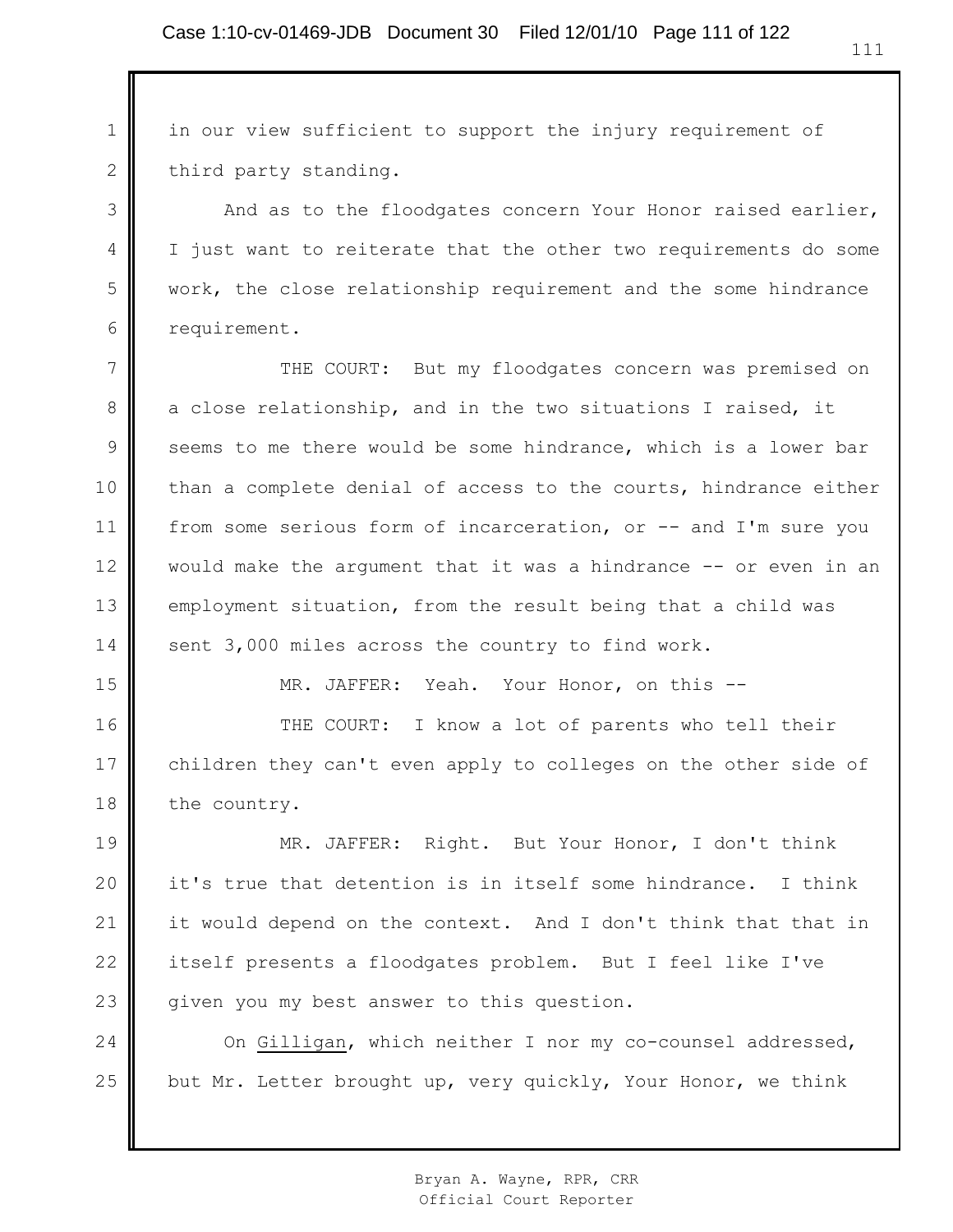1 2 3 4 5 6 7 8 that the government's reliance on that case is misplaced. As Your Honor pointed out, the Court expressly distinguishes between what it called a broad call on judicial power to assume supervision over the National Guard. It expressly distinguished that kind of case from an action seeking a restraining order against, quote, "some specified and imminently threatened unlawful action." And that's exactly the kind of case we're bringing here.

9 10 11 12 13 14 15 16 17 The other thing to note about Gilligan, Your Honor, is that that was a case in which the plaintiffs didn't allege that the government was applying rules that were unlawful. Everybody agreed that the rules that the government had adopted were lawful. The only question was whether the Court would continually supervise the government's compliance with rules that everybody agreed were the right rules to remain in place. And that's not the situation we have here. Obviously there's a dispute about which rules actually apply.

18 19 20 21 22 23 24 25 Your Honor also asked about whether there is precedent for the Court's imposing ex ante rules on the executive branch in wartime. And I think my co-counsel pointed out Youngstown, but the other thing to say about that is that the question assumes a conclusion that we dispute. This isn't in our view a wartime -- THE COURT: I don't think I used the term "wartime." MR. JAFFER: I think Mr. Letter used some version of wartime. But I just wanted to point the Court to three cases in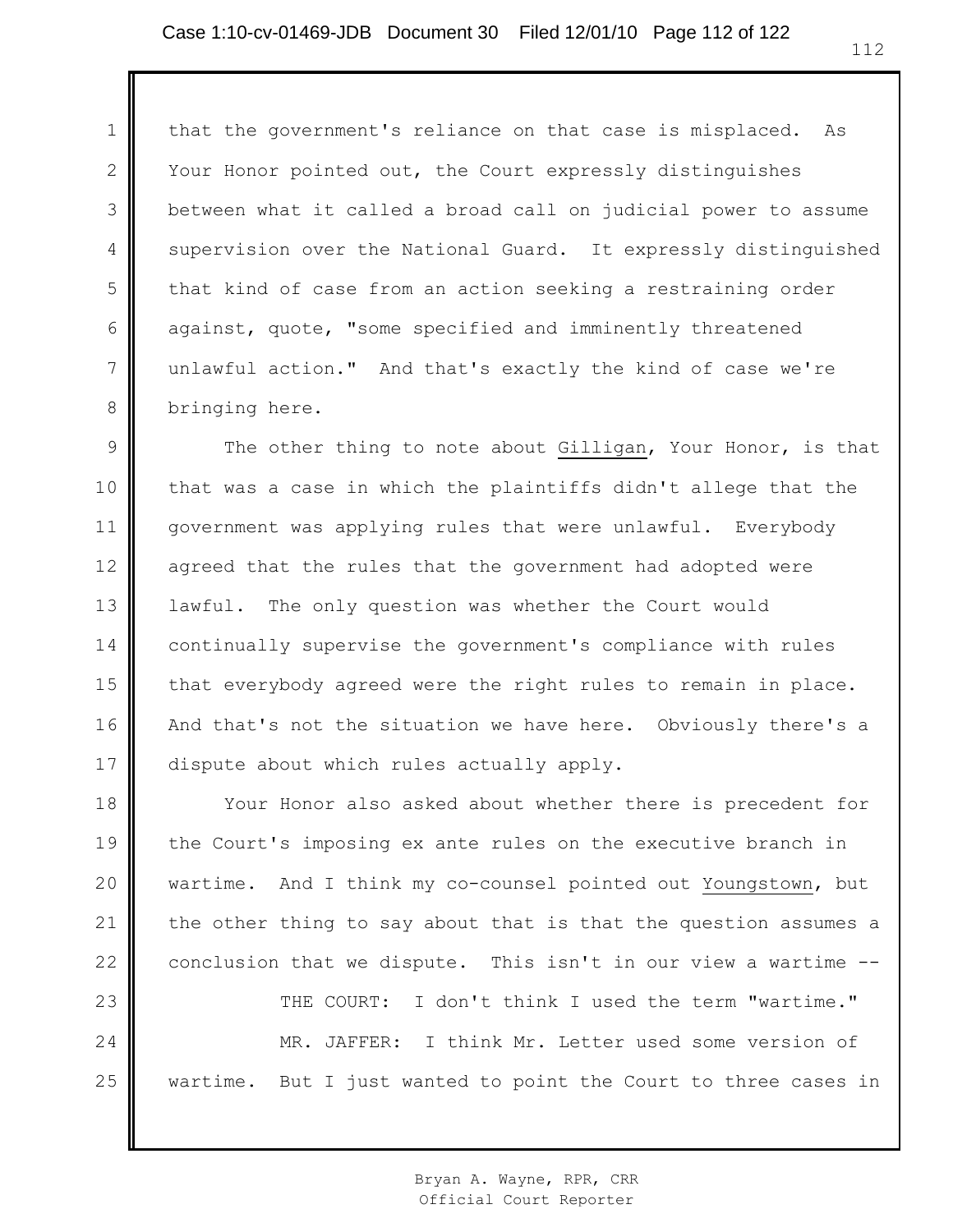1 2 3 4 5 6 which the courts actually did impose those kinds of rules outside wartime. One is National Treasury Employees Union. The cite is 918 F.2d 968. That's a case in which the D.C. Circuit enjoined a federal agency from drug testing its employees without reasonable suspicion. It was before the fact, an ex ante rule.

7 8 9 10 11 Another is a Ninth Circuit case called LaDuke, 762 F.2d 1318. The Ninth Circuit enjoined the INS from conducting suspicionless searches of farm dwellings except in exigent circumstances. And that actually sort of maps onto the kind of rule we're proposing here.

12 13 14 15 16 The last one is another D.C. Circuit case called Tatum v. Morton, 562 F.2d 1279. The D.C. Circuit enjoined the District of Columbia from conducting strip searches on parking and traffic arrestees without probable cause to suspect hidden weapons.

A couple very quick points on state secrets.

17

18 19 20 21 22 THE COURT: You think those cases help you in responding to the concern raised by Mr. Letter that no court has ever imposed such restrictions on the President and the senior officials of the United States in the context of military, foreign or intelligence affairs?

23 24 25 MR. JAFFER: Your Honor, I think that this is true throughout the government's arguments, that it mistakes the chicken for the egg. The question here is whether we are --

> Bryan A. Wayne, RPR, CRR Official Court Reporter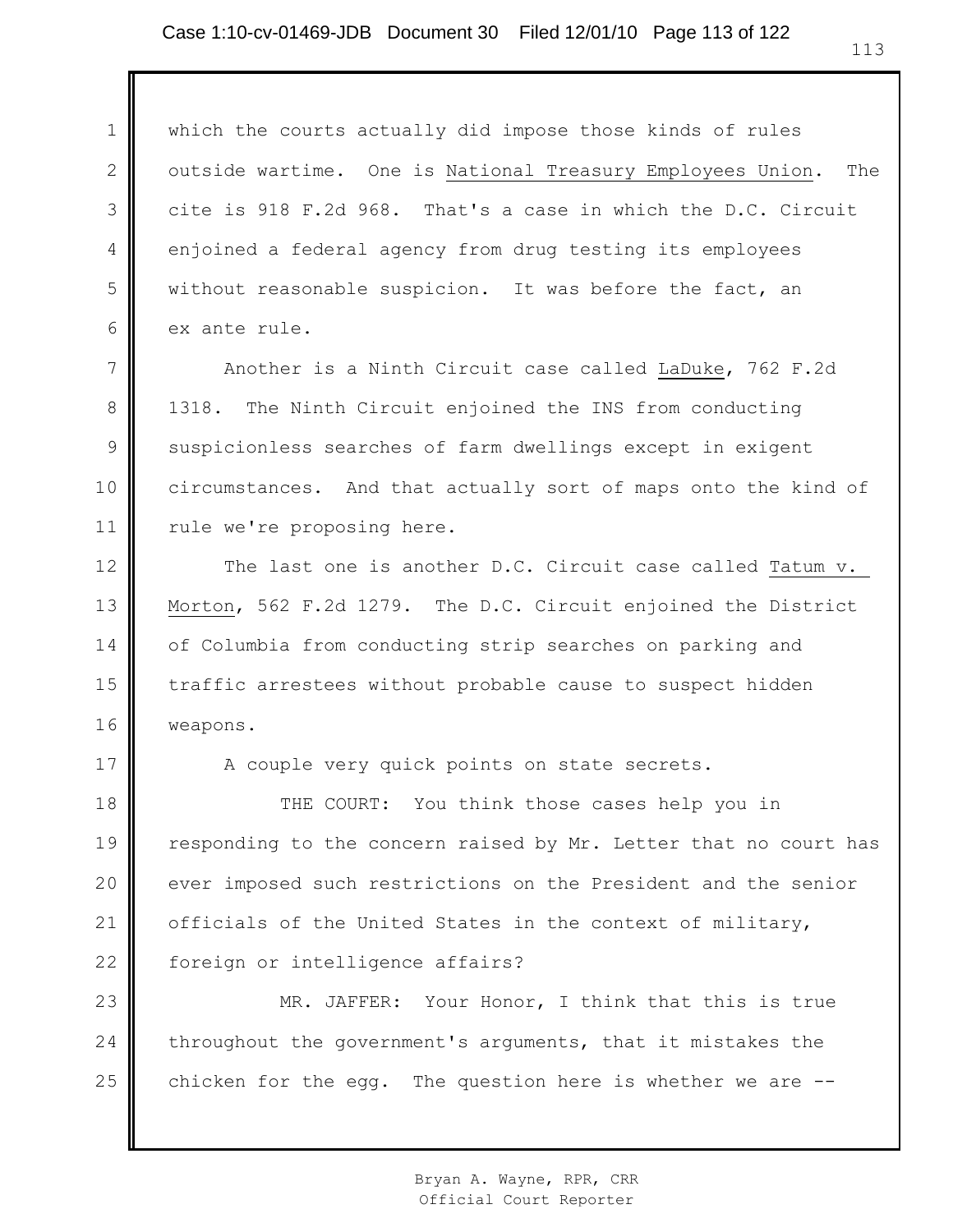THE COURT: Which comes first?

MR. JAFFER: Well, I just think the question is whether we are in the military context or the wartime context or the battlefield context. That is the question that's in dispute.

6 7 8 9 But even if we were in that context, there are cases in which the courts order senior government officials to act in particular ways during wartime. Youngstown was one, but all the Guantánamo cases are cases like that too, in which the courts order the government to release prisoners who are held by the executive branch. And in some cases those are prisoners that the government has argued are dangerous terrorists. So it wouldn't be unprecedented at all.

THE COURT: And it's where the authority of the United States derives from the AUMF, which is to some extent a wartime provision.

18 MR. JAFFER: Right, Your Honor. On state secrets, just a few points, very quickly. One is Your Honor asked about why it is that this circumstance is different, sort of  $-$ - why is it that in the context of cases involving life and liberty the courts haven't accepted the state secrets doctrine.

24 25 I just want to point you to a passage in Reynolds in which the Supreme Court discusses precisely that question. And what the Court says is -- now I'm paraphrasing, except for the word "unconscionable" which actually is in the decision. It would be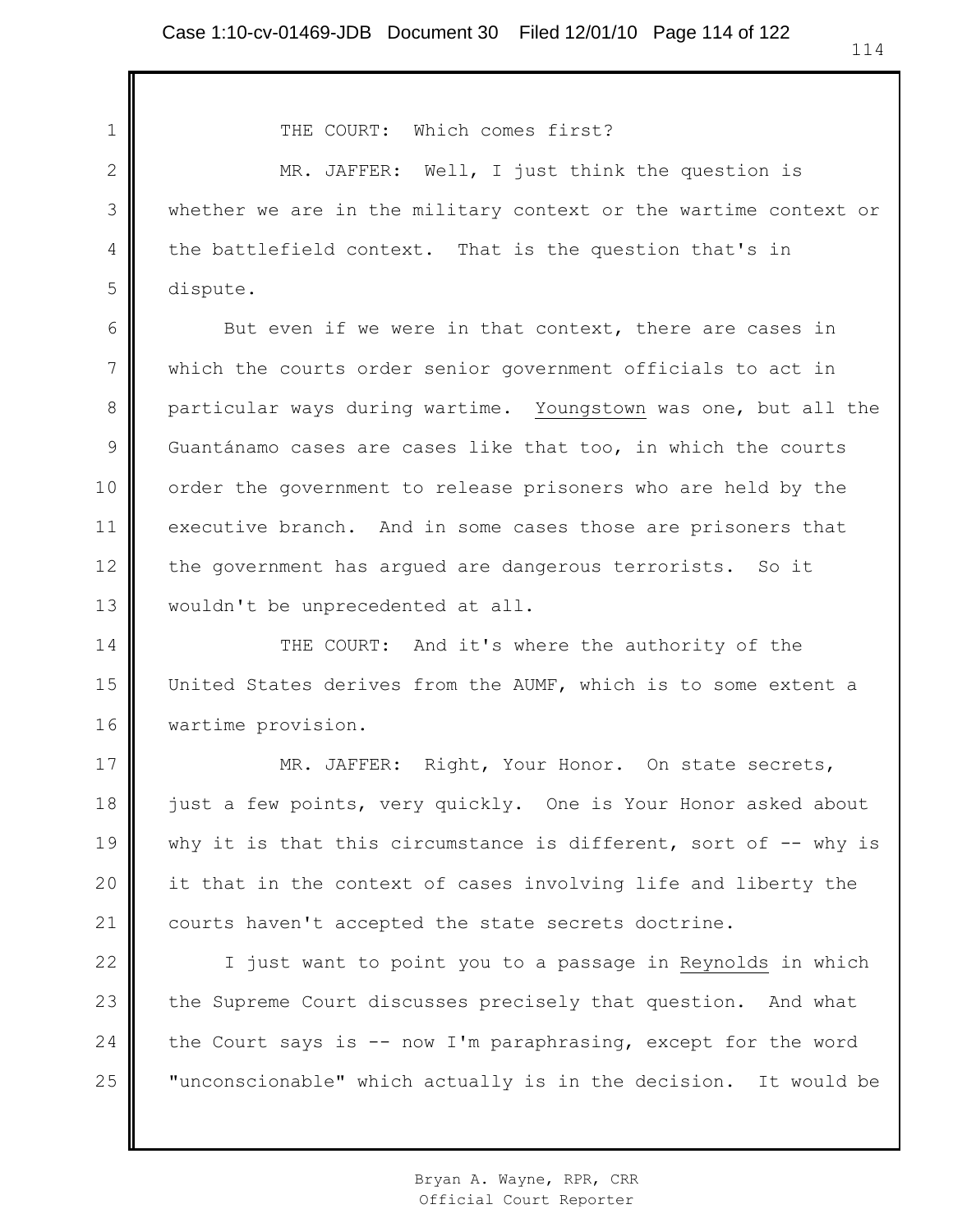2

3

4

5

6

7

8

9

10

11

unconscionable to allow state power to be brought to bear on an individual, but then to allow the state to prevent that individual from having access to information or to defend himself.

That is precisely what is going on here. If the government were to charge Anwar Al-Aulaqi with a capital offense, it wouldn't be able to rely on the state secrets privilege in the context of the prosecution. Here what the government is doing is essentially imposing the death penalty without trial, but relying on a privilege that wouldn't be available to it even with trial.

12 13 14 15 16 17 18 The other point on state secrets, Your Honor, is that I think it's clear, but I think it's worth underscoring, that not everything within the three categories that the government has identified is actually a secret. For one thing, we wouldn't be in court today were it not for the government's disclosures to national newspapers that our client had been -- our client's son had been targeted under this program.

19 20 21 22 23 The second is in court today the government has reiterated something in its brief, which is that if Anwar Al-Aulaqi were to come forward, the government wouldn't target him in that context. And that does disclose something about their targeting criteria.

24 25 The other thing, Your Honor, is their brief discloses something about their targeting criteria because it discloses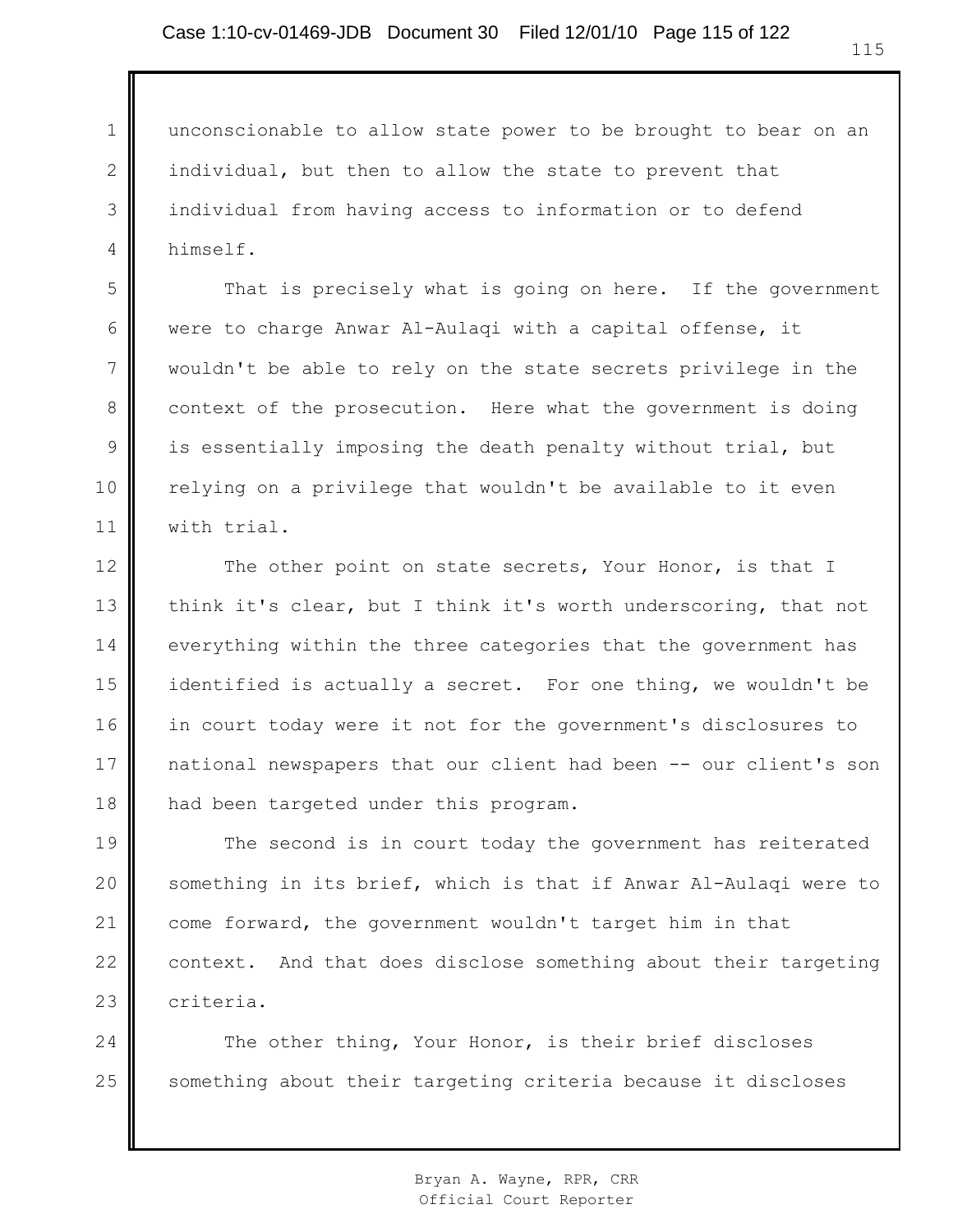2

3

4

25

that they draw authority for the use of necessary and appropriate force against people like Anwar Al-Aulaqi from the AUMF. So they've disclosed several different things about the authority at issue here.

5 6 7 8 9 10 11 12 13 14 THE COURT: It seems to me that can cut either way. The government could say, see, this is really hard to litigate this case without disclosing sensitive information that, if not state secrets, borders on state secrets. And that's why the Court should not get into it. You've only put your toe in the water, Judge, and already the plaintiffs are saying that the government is disclosing things that are within the category that it is claiming are subject to state secrets. Imagine when you dive in completely, Judge. State secrets are going to be disclosed left and right if we try to litigate this case.

15 16 17 18 MR. JAFFER: Your Honor, if they were to detain Anwar Al-Aulaqi, then tomorrow Anwar Al-Aulaqi's lawyers would be in court contesting or challenging the detention, and the government would be required to disclose the very --

19 20 THE COURT: Maybe, maybe not. But they could be. They could be.

21 22 23 24 MR. JAFFER: I think, if the Guantánamo cases are any guide, the government would be required to disclose the very information that it is now saying it can't disclose. So I think from our --

THE COURT: Required under what?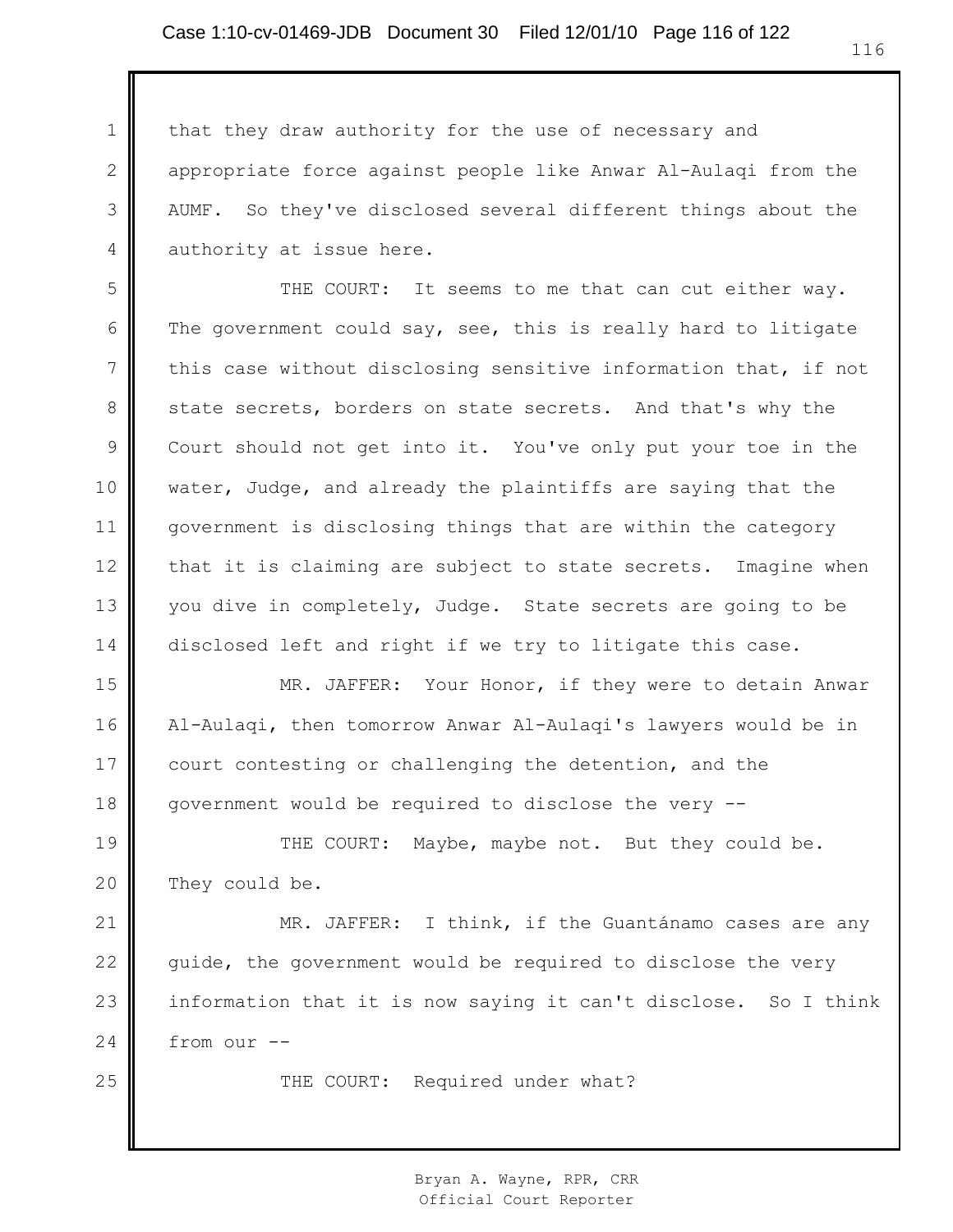1 2 3 4 5 6 7 8 9 10 11 12 13 14 15 16 17 18 19 20 21 22 23 24 25 MR. JAFFER: I think if there were an allegation in the context of a habeas case that -- THE COURT: That would only be true if they took him to Guantánamo. It wouldn't be true if they took him somewhere else outside the United States. MR. JAFFER: I think it would, Your Honor, because he's a U.S. citizen. I think that there's no question that a U.S. citizen, even held at Guantánamo -- THE COURT: Perhaps you're right. You may be right. MR. JAFFER: So, Your Honor, two final points. On that one, it's just, the way we see it is the government is using secrecy opportunistically. That it discloses information when it is useful to the case, and withholds it when it undermines its own legal arguments. And I don't mean to suggest bad faith on the part of the government, but I do think that if you look at the information that's been disclosed, it's precisely the information that the government says is -- it is information that is within the categories the government says are protected by the state secrets privilege. Last point. THE COURT: Last point is right. MR. JAFFER: Last point. I just wanted to step back from the weeds once more and point out the consequence of accepting the government's arguments here. If Your Honor accepts the government's arguments, then the President will have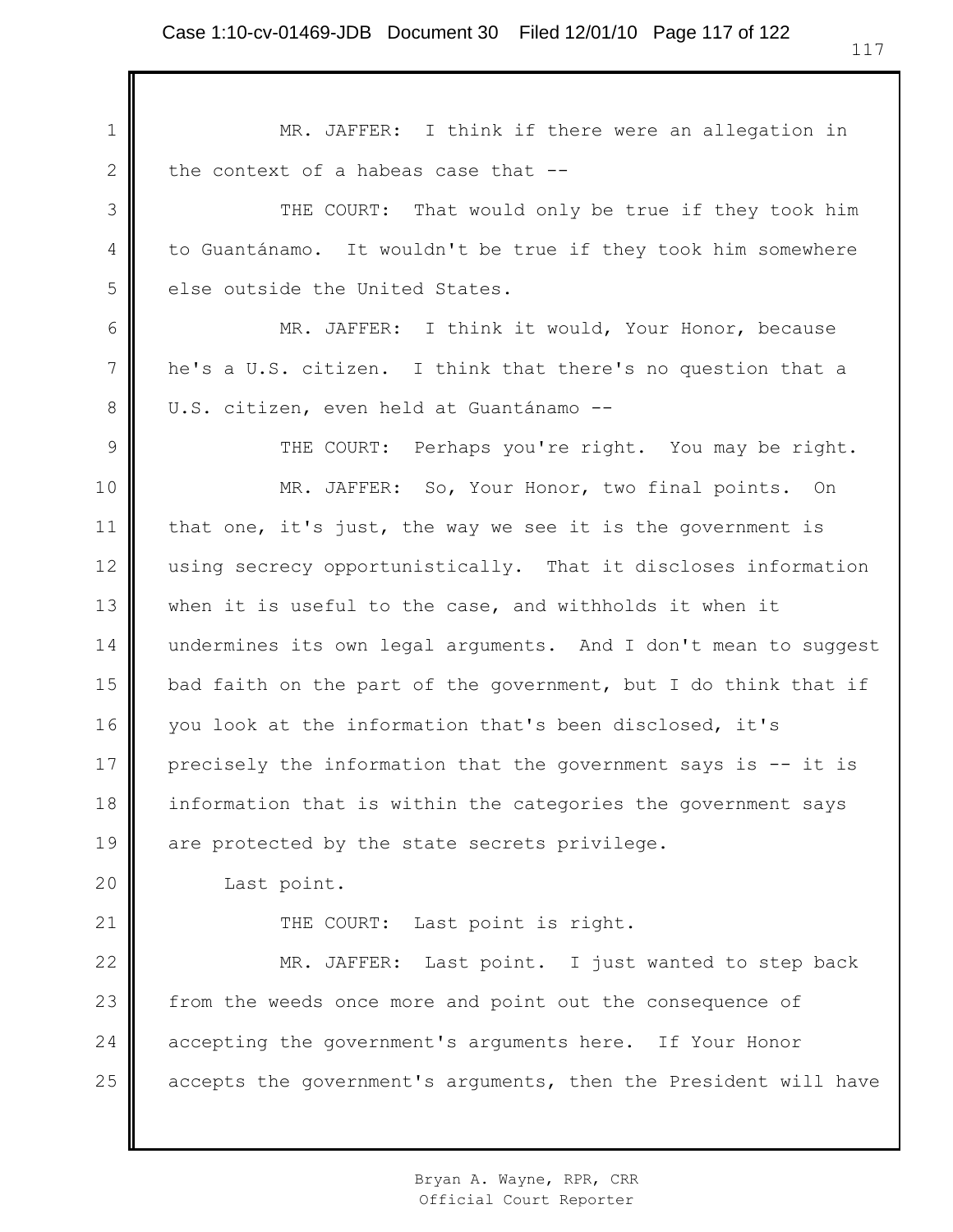1 2 3 4 5 6 the unreviewable authority to order the assassination of any American whom he labels an enemy of the state, and there will be no judicial review ex ante, and there will be no judicial review ex post. And even the legal framework under which the government uses legal force will be for the President alone to decide. And that is something --

THE COURT: Do you think it's that broad, that it's the power to assassinate any United States citizen?

7

8

25

9 10 11 12 13 14 15 MR. JAFFER: In this sense, Your Honor. The question of whether an American falls within the category of people who can be assassinated is a question that the President alone will decide. I am again not suggesting that the current president is acting in bad faith, that there has been a decision to -- that the President is using the AUMF in a way that the President understands is beyond the scope of what Congress authorized.

16 17 18 19 20 21 22 23 24 But I think there are larger institutional and separation of powers concerns here. And if you invest in the presidency the authority to decide which Americans should be killed and which -- or which Americans should be killed, and you leave it to the President, both ex ante to make that decision, and ex post to decide whether it was the right decision, then you've done something that is inconsistent with the Fourth and Fifth Amendments, and I think inconsistent with the principle of separation of powers.

THE COURT: All right. Thank you, Mr. Jaffer.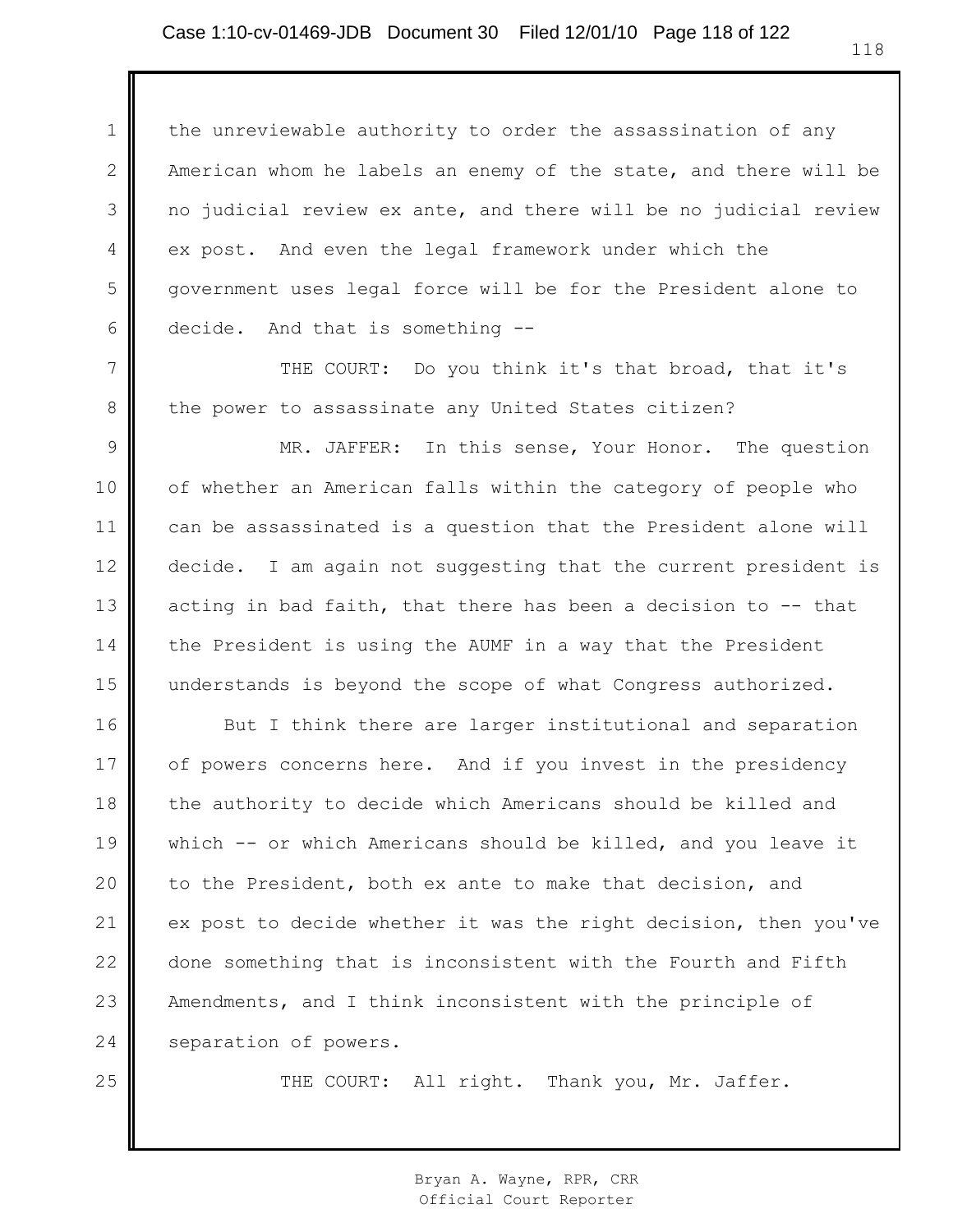| 1              | MR. JAFFER: Thank you, Your Honor.                               |
|----------------|------------------------------------------------------------------|
| $\mathbf{2}$   | THE COURT: Mr. Letter, do you want to respond to the             |
| 3              | last point? There's a concern that's raised by Mr. Jaffer, that  |
| $\overline{4}$ | to go with the government here and say that this suit for one    |
| 5              | reason or another cannot proceed, is effectively to give carte   |
| 6              | blanche to the President to assassinate any United States        |
| $\overline{7}$ | citizen without judicial scrutiny ever being available.          |
| 8              | MR. LETTER: That is incorrect, Your Honor. In our                |
| 9              | reply brief we address this specifically, because Mr. Jaffer and |
| 10             | Ms. Kebriaei made this, as I recall, the opening sentence of     |
| 11             | their reply. We are making a far more limited argument. We are   |
| 12             | saying this is a -- well, obviously the next friend and third    |
| 13             | party standing, those arguments are valid no matter what. But    |
| 14             | as far as things like the justiciability and political question  |
| 15             | argument, we have made them --                                   |
| 16             | THE COURT: And state secrets.                                    |
| 17             | MR. LETTER: Exactly. All of those are arguments that             |
| 18             | depend on the specific situation that confronts the Court, and   |
| 19             | that's why -- you used the word "ad hoc" and I said that's       |
| 20             | The political question doctrine is often very much<br>right.     |
| 21             | ad hoc, and the state secrets doctrine, whether something is to  |
| 22             | be dismissed under state secrets, is absolutely ad hoc. It       |
| 23             | depends entirely on the specific situation that is involved.     |
| 24             | So here, just to tick off a couple of them. We have said         |
| 25             | this involves a situation where -- claims of targeting, but when |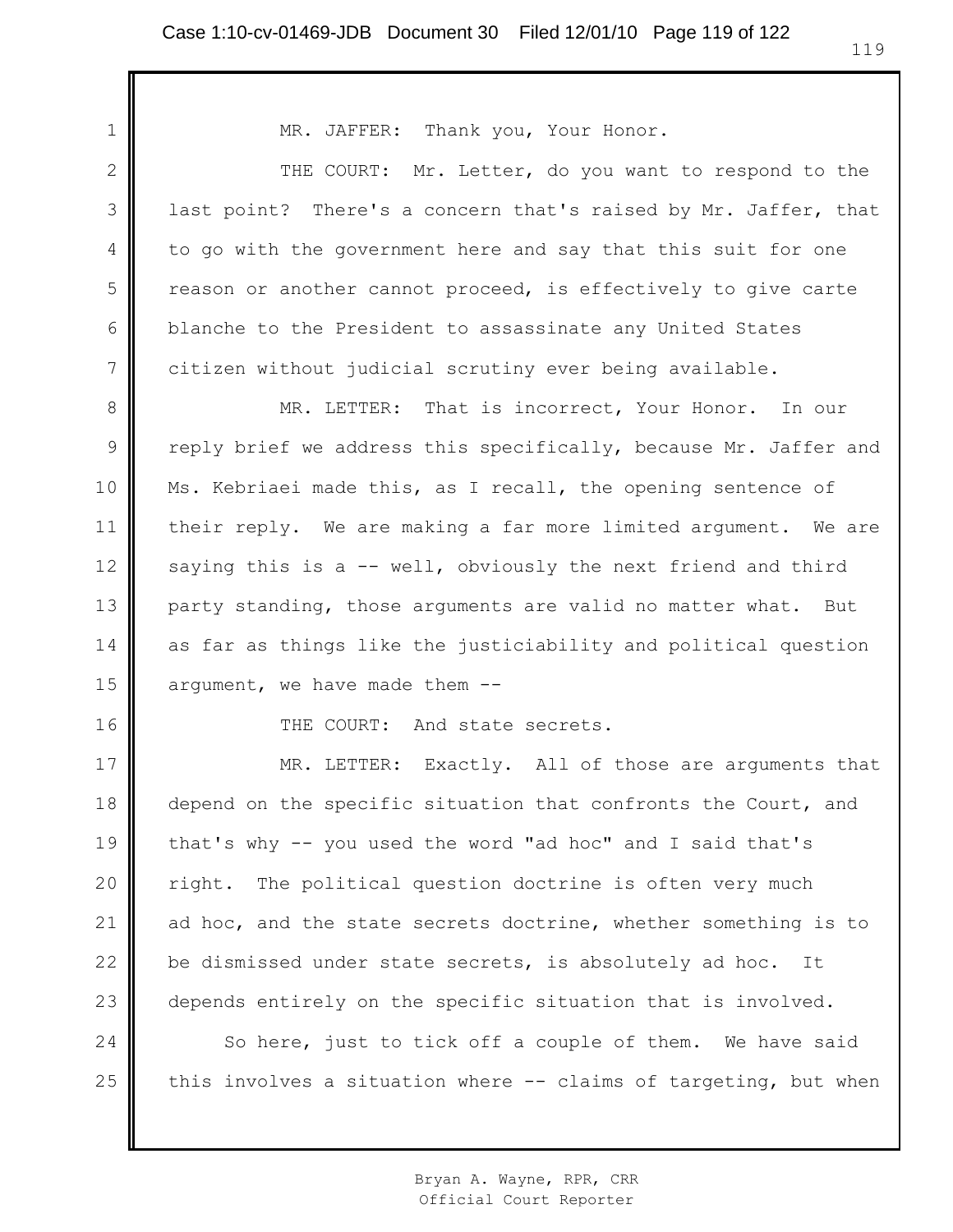1 2 3 4 5 6 7 8 9 10 there is a congressional authorization over -- use of force overseas by the President as part of the President's commander in chief authority to conduct military and related intelligence gathering, et cetera, operations against somebody who is -- and as we know here, there's been no refutation of this in any of their papers -- somebody who's been formally and officially designated as a specially designated global terrorist because of his operational leadership of an organization that has also been designated as terrorist, that is attempting to carry out operations continually in order to kill Americans.

11 12 13 14 15 16 So we've made our justiciability arguments, again except for next friend, et cetera, in this quite narrow context. I think it's -- I'm going to use the word it's ridiculous to say that our argument leads to the conclusion that the President can assassinate anybody he wants and there's no judicial -- nothing that the judiciary can do about that. That's just absurd.

17 18 19 20 21 22 23 24 25 THE COURT: All right. Thank you all for the lengthy arguments and the lengthy briefs as well. And I will consider all of them as expeditiously as I can, and will decide, to begin with, the issues presented in the government's motion to dismiss. If I decide to deny that motion, then you will hear from me about further proceedings. If I decide for one reason or another to grant that motion, then you will receive that decision and probably there will be no further proceedings. But I will try to get a decision out as quickly as I can,

> Bryan A. Wayne, RPR, CRR Official Court Reporter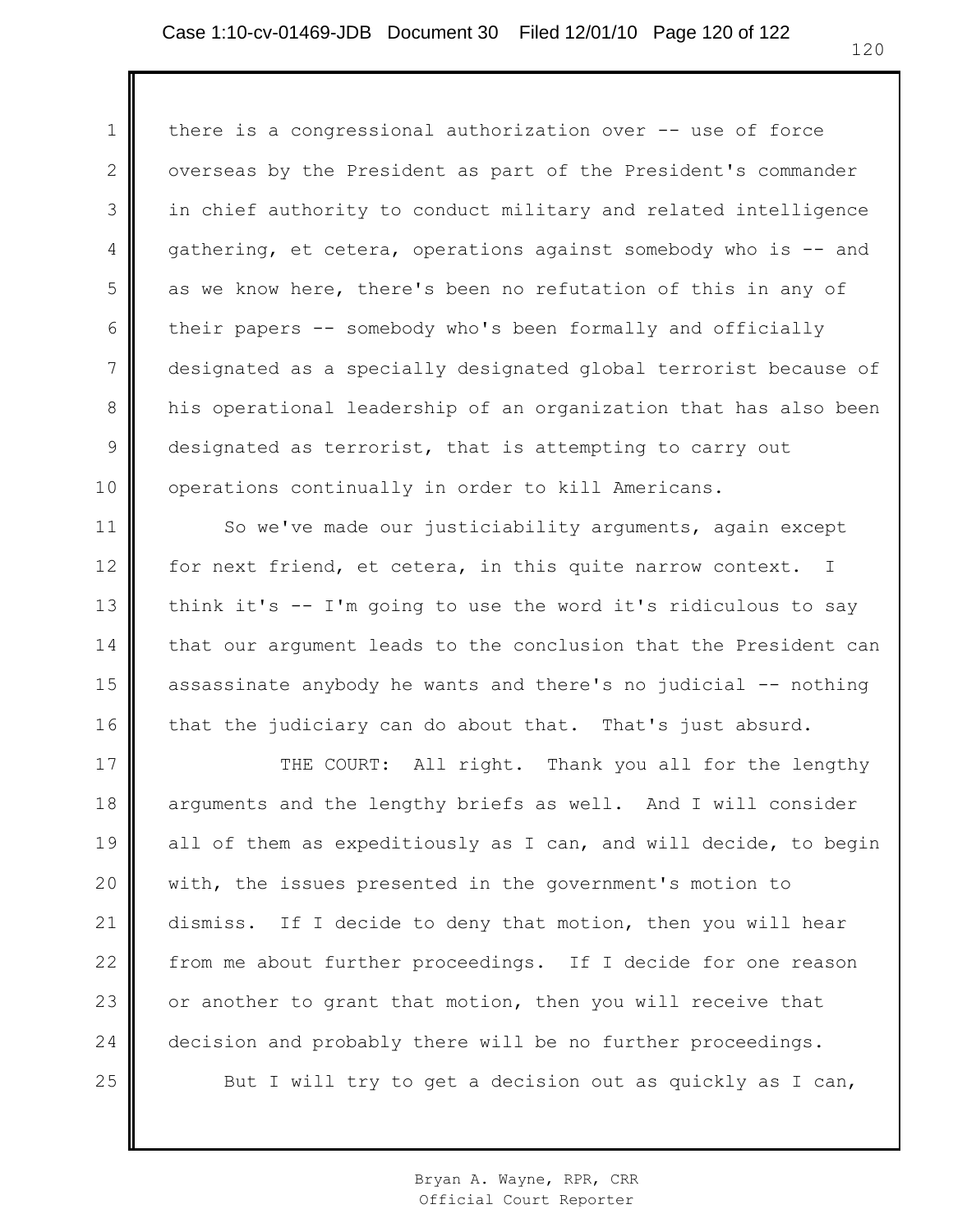| $\mathbf 1$    | but don't look for it in a matter of days. I think it's going  |
|----------------|----------------------------------------------------------------|
| $\mathbf{2}$   | to take a little bit longer than that. But thank you again for |
| $\mathfrak{Z}$ | the quality of the arguments.                                  |
| $\overline{4}$ | (Proceedings adjourned at 4:54 p.m.)                           |
| 5              |                                                                |
| $\sqrt{6}$     |                                                                |
| $\sqrt{ }$     |                                                                |
| $\,8\,$        |                                                                |
| $\mathcal{G}$  |                                                                |
| $10$           |                                                                |
| 11             |                                                                |
| 12             |                                                                |
| 13             |                                                                |
| 14             |                                                                |
| 15             |                                                                |
| 16             |                                                                |
| 17             |                                                                |
| 18             |                                                                |
| 19             |                                                                |
| 20             |                                                                |
| 21             |                                                                |
| 22             |                                                                |
| 23             |                                                                |
| 24             |                                                                |
| 25             |                                                                |
|                |                                                                |